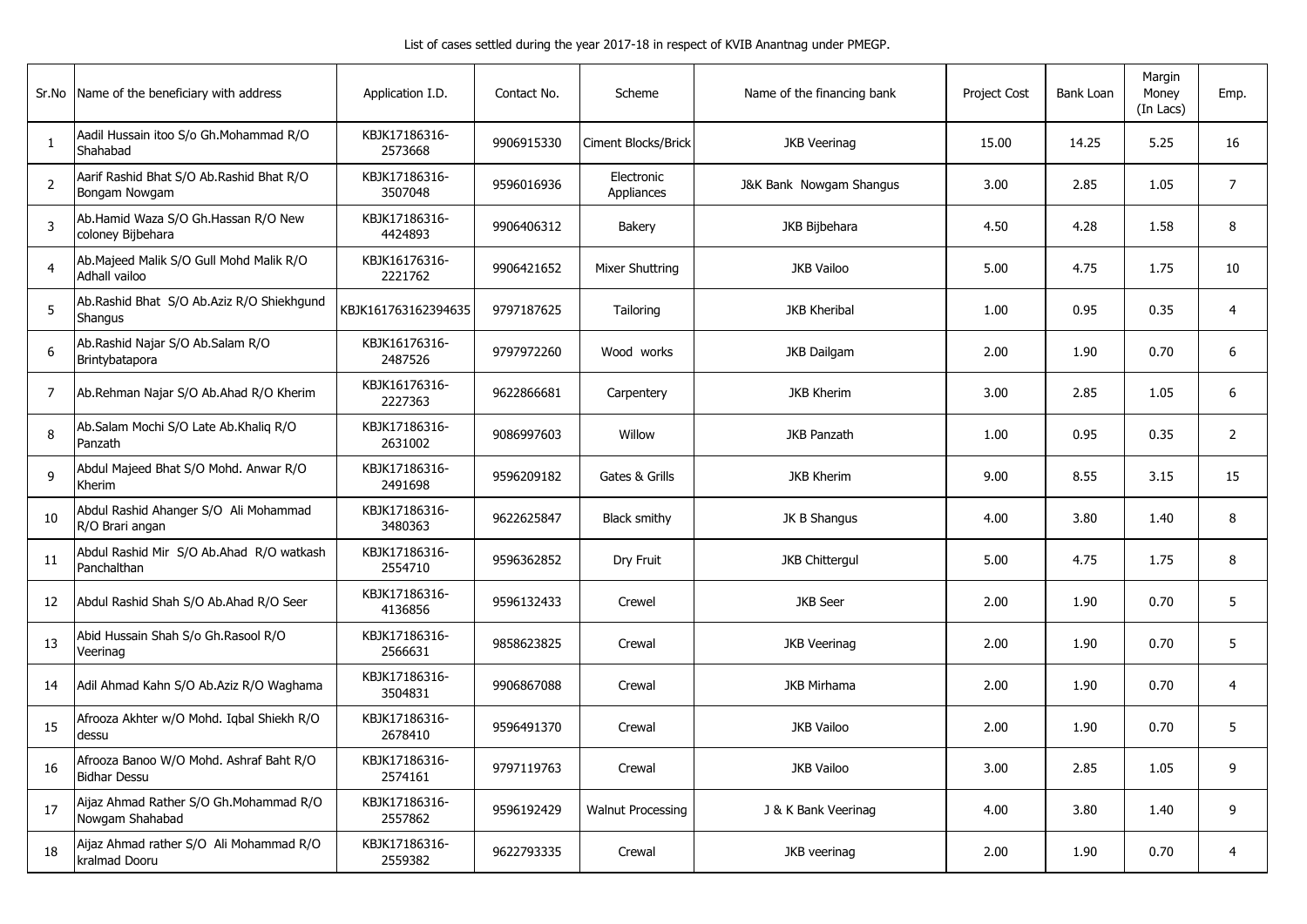| 19 | Aijaz Ahmad Shah S/O Gh.Hassan R/O khrim                                   | KBJK16176316-<br>2483062 | 9906585002  | Documentation<br>center                           | <b>JKB Sirhama</b>     | 5.00  | 4.75 | 1.75 | 9              |
|----|----------------------------------------------------------------------------|--------------------------|-------------|---------------------------------------------------|------------------------|-------|------|------|----------------|
| 20 | Aijaz Ahmad Shiekh S/O Gh.Mohd. R/O<br>Cheripora Shangus                   | KBJK17186316-<br>2565494 | 9697314189  | Dry Fruit                                         | <b>JKB Chittergul</b>  | 3.00  | 2.85 | 1.05 | 8              |
| 21 | Altaf Ahmad Bhat S/O Gh.Rasool R/O<br>Mirhama                              | KBJK17186316-<br>3625983 | 9419985087  | Cotton cording                                    | JKB Marhama            | 5.00  | 4.75 | 1.75 | $\overline{7}$ |
| 22 | Amir Suhail Turry S/O Manzoor Ahmad turry<br>R/o Nowgam                    | KBJK16176316-<br>2247476 | 8494039949  | Bakery                                            | <b>JKB Achabal</b>     | 2.00  | 1.90 | 0.70 | 4              |
| 23 | Arif Qadir Itoo S/O Gh.Qadir R/O Arampora<br>Dooru                         | KBJK16176316-<br>2246151 | 9596052785  | cotton carding                                    | <b>JKB Dooru</b>       | 5.00  | 4.75 | 1.75 | 10             |
| 24 | Ashiq Hussain Malik S/O Ab.Gani R/O Kewa<br>Qazigund                       | KBJK17186316-<br>2543831 | 97979959141 | Cotton cording                                    | JKB Bonbazar Qazigund  | 5.00  | 4.75 | 1.75 | 10             |
| 25 | Asif Gulzar Shiek S/O Gh.Nabi R/O Dooru                                    | KBJK17166316-<br>2650692 | 9622442010  | Shawl Embroidery                                  | JKB Dooru              | 5.00  | 4.75 | 1.75 | $\overline{7}$ |
| 26 | Asif Rashid Khan S/O Ab.Rashid r/O Akingam                                 | KBJK17186316-<br>4954265 | 9858802980  | Automobile work /<br>Repairing of Two<br>whoolorg | <b>JKB Akingam</b>     | 5.00  | 4.75 | 1.75 | 10             |
| 27 | Bashir Ahmad Shaksaz S/O Sonullah R/O Seer<br>Hamdan                       | KBJK16176316-<br>2242886 | 9906813183  | Willow                                            | <b>JKB</b> Seer        | 2.00  | 1.90 | 0.70 | 4              |
| 28 | Bashir Ahmad Teeli S/O Mohd. Sabir R/O<br>Bidder                           | KBJK16176316-<br>2409777 | 7298475937  | Carpet weaving                                    | EDB Bidder             | 2.00  | 1.90 | 0.70 | 4              |
| 29 | Bilal Ahmad Reshi S/O Nasir Ahmad Reshi<br>R/O Achabal                     | KBJK17186316-<br>2594717 | 9797782567  | Bakery                                            | <b>JKB Achabal</b>     | 3.00  | 2.85 | 1.05 | 8              |
| 30 | Bilal Ahmad Sofi S/O Ab.Rehman R/O<br>Zalangam                             | KBJK17186316-<br>3503013 | 9797792026  | Bee Keeping                                       | JKB Wandevelgam        | 5.00  | 4.75 | 1.75 | 9              |
| 31 | Bilal Ahmad Sofi S/O mohd Ramzan Sofi R/O<br>Nai basti Ang location Harnag | KBJK16176316-<br>2258180 | 9906539113  | Wheel blancing &<br>Alinement                     | <b>JKB Harnag</b>      | 10.00 | 9.50 | 3.50 | 14             |
| 32 | Dilshada Akhter W/O Gh.Mohd. Ganie R/O<br>Shangran                         | KBJK17186316-<br>3508580 | 8715073110  | Crewal                                            | <b>JKB Shankirpora</b> | 2.00  | 1.90 | 0.70 | 5              |
| 33 | Dilshada Akhter W/O Mohammad Ramzan R/O<br>Panjpora                        | KBJK17186316-<br>4129775 | 9797799391  | Crewel                                            | JKB Marhama            | 2.00  | 1.90 | 0.70 | 5              |
| 34 | Dilshada Banoo W/O Mohd. Shafi Tantray R/O<br>Norapora                     | KBJK17186316-<br>4435256 | 9622872959  | Crewal                                            | JKB Kokernag           | 2.00  | 1.90 | 0.70 | 6              |
| 35 | Fancy Jan W/O Tarioq Hussain Wagay<br>R/oBadoora                           | KBJK17186316-<br>2449349 | 9596527356  | Tailoring                                         | <b>JKB Akingam</b>     | 2.00  | 1.90 | 0.70 | 4              |
| 36 | Fareeda Akhter W/O Manzoor Ahmad R/O<br>Veerinag                           | KBJK17186316-<br>2594257 | 9469890869  | <b>RMG</b>                                        | SBI veerinag           | 7.66  | 7.28 | 2.68 | $\overline{7}$ |
| 37 | Fareeda Banoo W/O Ab.Majid Shiekh R/O<br>Shankerpora                       | KBJK17186316-<br>3652092 | 9906778816  | Crewal                                            | JKB Shankerpora        | 2.00  | 1.90 | 0.70 | 5              |
| 38 | Farooq Ahmad Bhat S/O Gh.Mohammad R/O<br>Arwani                            | KBJK17186316-<br>3652453 | 9797139824  | Dry Fruit                                         | <b>JKB Arwani</b>      | 3.00  | 2.85 | 1.05 | 8              |
| 39 | Fatima Banoo W/o Fayaz ahmad Teeli R/O<br>Ranipora                         | KBJK17186316-<br>2652251 | 9906636776  | Crewal                                            | JKB Ranipora           | 2.00  | 1.90 | 0.70 | 5              |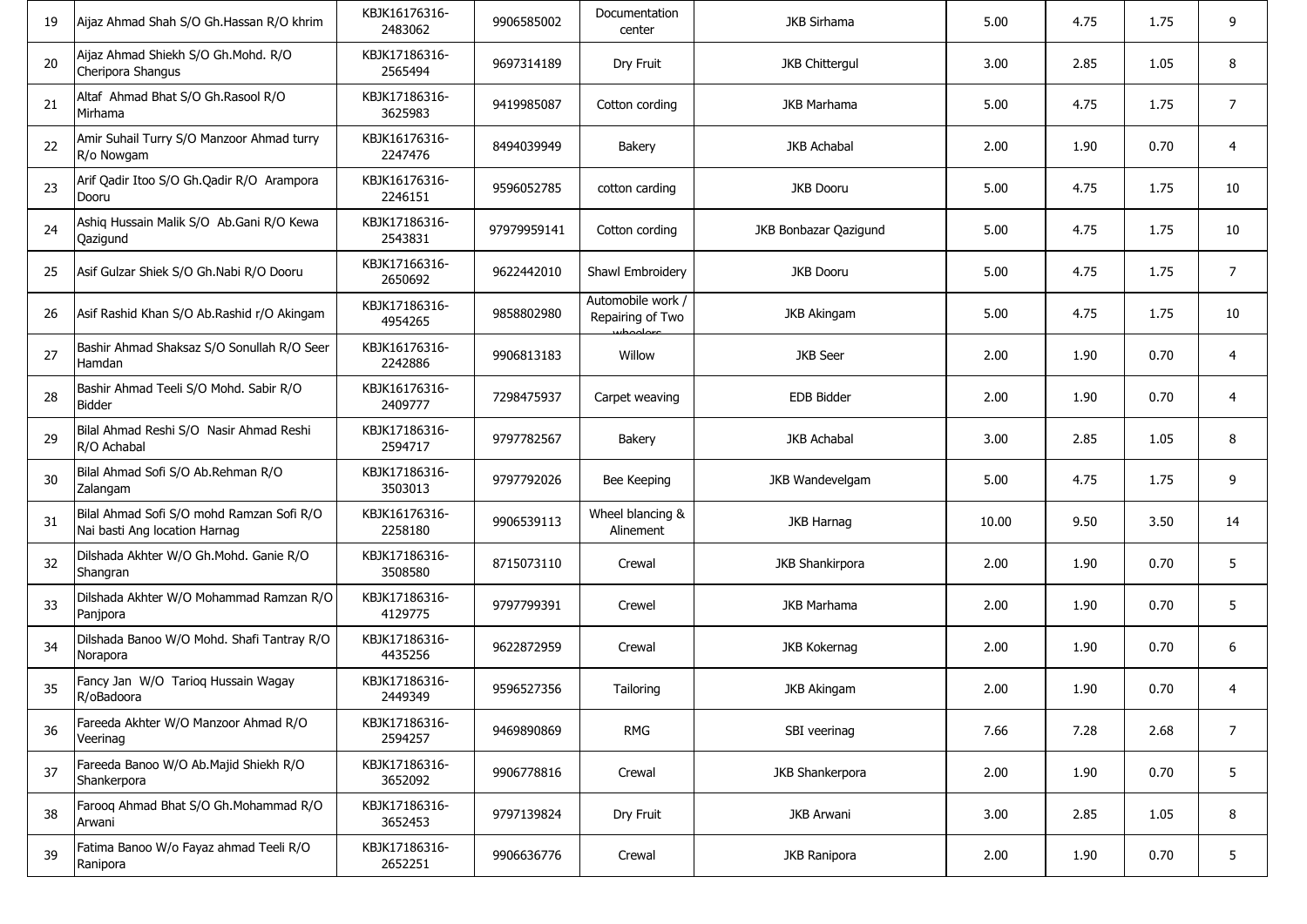| 40 | Fatima Banoo W/O Gulzar ahmad Shaksaz R/O<br>Kanilpora                         | KBJK17186316-<br>2588786 | 9622701395  | Crewal                                                    | <b>JKB Veerinag</b>     | 3.00  | 2.85 | 1.05 | 8              |
|----|--------------------------------------------------------------------------------|--------------------------|-------------|-----------------------------------------------------------|-------------------------|-------|------|------|----------------|
| 41 | Fayaz Ahmad Bagat S/O Gh. Nabi Bagat R/O<br>Akingam                            | KBJK17186316-<br>3502116 | 9622050681  | Willow                                                    | <b>JKB Akingam</b>      | 2.00  | 1.90 | 0.70 | 5              |
| 42 | Fayaz ahmad Bhagat S/O Ab.Majid R/O Hiller                                     | KBJK16176316-<br>2251100 | 9697606804  | Dry Fruit                                                 | <b>JKB Akingam</b>      | 2.00  | 1.90 | 0.70 | 6              |
| 43 | Gh. Nabi Bagat s/O Gh. Rasool Bagat R/O<br>Akingam                             | KBJK16176316-<br>2392515 | 9797770271  | Willow                                                    | <b>JKB Akingam</b>      | 1.00  | 0.95 | 0.35 | 4              |
| 44 | Gh.Mohammad Mir S/O Mohammad Abbas<br>R/O Chittergul                           | KBJK17186316-<br>3486274 | 9858771702  | Electronic<br>Appliances                                  | J & K Bank Chittergul   | 2.90  | 2.76 | 1.02 | $\overline{7}$ |
| 45 | Gh.Mohd. Wani S/O Ab.Ahad R/O<br>Rakhchandipora                                | KBJK16176316-<br>2186431 | 9906433840  | <b>Electric Appliances</b>                                | J & K Bank Salia        | 2.00  | 1.90 | 0.70 | 5              |
| 46 | Gh.Nabi Chopan S/O Ab.Rehma R/O<br>Yakadbooru                                  | KBJK16176316-<br>2258187 | 7298965724  | Shuttering                                                | J K Bank Veerinag       | 3.00  | 2.85 | 1.05 | 9              |
| 47 | Gh.Qadir Mir S/O Gh.Mohd. R/O Imoh                                             | KBJK17186316-<br>2541222 | 9906814121  | Mnf.of transformers                                       | JKB Bulbul nowgam       | 4.00  | 3.80 | 1.40 | 10             |
| 48 | Gh.Qadir Najar S/O Gh.Nabi R/O Ranipora                                        | KBJK17186316-<br>2549255 | 962242951   | Crewal                                                    | <b>JKB Ranipora</b>     | 3.00  | 2.85 | 1.05 | 9              |
| 49 | Gulzar Ahmad Ganie S/O Gh .Nabi R/O<br>Shangus Nowgam                          | KBJK17186316-<br>3617232 | 9906580037  | RMG & Tailoring                                           | JKB Nowgam Shangus      | 10.00 | 9.50 | 3.50 | 8              |
| 50 | Gulzar Ahmad Ganie S/O Mohd. Jabbar R/O<br>Chee                                | KBJK17186316-<br>2653645 | 9596298060  | Crewal                                                    | JKB SSI Ang.            | 2.00  | 1.90 | 0.70 | $\overline{4}$ |
| 51 | Gulzar Ahmad Padder S/O Mohd. Kamal R/O<br>Charigam                            | KBJK17186316-<br>2557993 | 9419739572  | <b>Tent House</b>                                         | <b>JKB Dehwat</b>       | 8.00  | 7.60 | 2.80 | 10             |
| 52 | Gulzar Ahmad Wani S/o Gh.Ahmad R/O<br>Ranipora                                 | KBJK17186316-<br>2548595 | 9622782671  | Dry Fruit                                                 | <b>JKB Ranipora</b>     | 3.00  | 2.85 | 1.05 | 8              |
| 53 | Hamidullah wani S/O ab.Aziz R/O Akingam                                        | KBJK17186316-<br>2555641 | 9906837381  | Wallnut Processing                                        | <b>JKB Akingam</b>      | 5.00  | 4.75 | 1.75 | 9              |
| 54 | Haqeet Banoo W/O nizar Ahmad naeik R/O<br>Check Kamad                          | KBJK16176316-<br>2193281 | 95966044750 | Crewel                                                    | J & K Bank Ashijipora   | 2.00  | 1.90 | 0.70 | 5              |
| 55 | Hilal Ahmad Dar S/O Mohd Abdullah R/O<br>Nagam Kokernag                        | KBJK17186316-<br>2594932 | 9596007551  | Mobile Repairing                                          | JKB Kokernag            | 3.00  | 2.85 | 1.05 | 8              |
| 56 | Ishfaq Ahmad Gojar S/O Mohd. Hanief R/O<br>Panchalthan                         | KBJK17186316-<br>2561227 | 7298908264  | Dry Fruit                                                 | <b>JKB Chittergul</b>   | 3.00  | 2.85 | 1.05 | 8              |
| 57 | Ishfaq Ibrahim Bhat S/O Mohd. Ibrahim Bhat<br>R/O Banduna Naina unit at Sangam | KBJK16176316-<br>2435616 | 9419027824  | Auto Service Centre<br>/ Wheal bananc<br>whoal allianmont | <b>JKB Sanagam</b>      | 7.00  | 6.65 | 2.45 | 11             |
| 58 | Ishtiyaq Ahmad Dar S/O Gh. Nabi R/O Pehru<br>ang.                              | KBJK16176316-<br>2220190 | 9596239934  | Diagonostic Lab                                           | J KB SSI sadigabad ang. | 10.00 | 9.50 | 3.50 | 12             |
| 59 | Ishtiyaq Ahmad Padday S/O Ab.Salam R/O<br>Panzath                              | KBJK17186316-<br>3502058 | 8803399013  | <b>Wallnut Processing</b>                                 | JKB Panzath             | 3.00  | 2.85 | 1.05 | $\overline{7}$ |
| 60 | Jameela Akhter W/O Bashir Ahmad Mir R/O<br>Saller                              | KBJK17186316-<br>3524495 | 9469363241  | Crewal                                                    | <b>JKB Saller</b>       | 2.00  | 1.90 | 0.70 | 5              |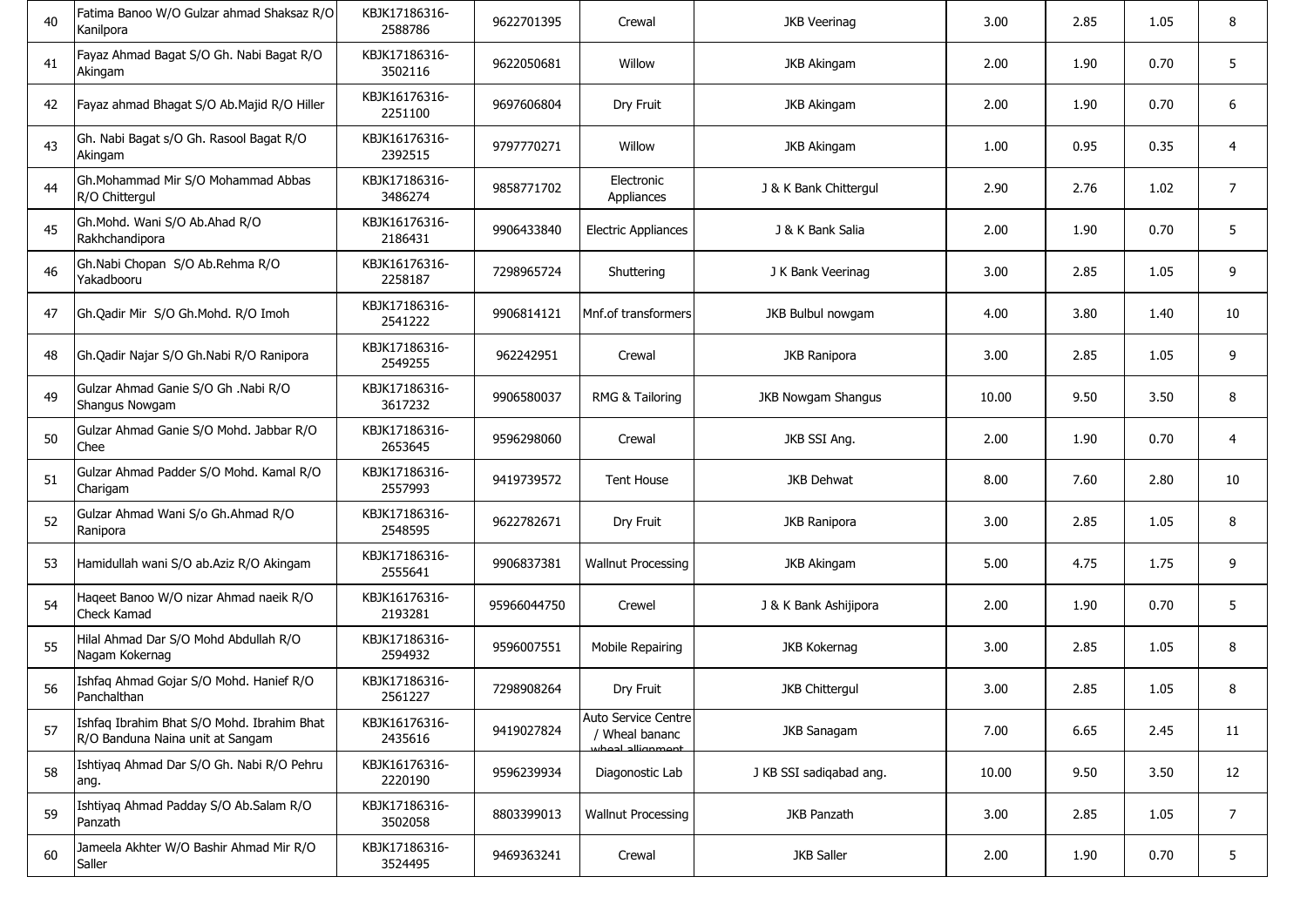| 61 | Javid Ahmad Gani S/O Gh.qadir Gani R/O rekh-<br>chandipora           | KBJK16176316-<br>2230160  | 9622796863 | Dry Fruit                                                            | JKB Salia             | 2.00  | 1.90  | 0.70 | 6              |
|----|----------------------------------------------------------------------|---------------------------|------------|----------------------------------------------------------------------|-----------------------|-------|-------|------|----------------|
| 62 | Javid Ahmad Shiekh S/O Mohd. Yaqoob R/O<br>Gopalpora                 | KBJK16176316-<br>2251498  | 7298745257 | Crewal                                                               | <b>JKB Kheribal</b>   | 2.00  | 1.90  | 0.70 | 5              |
| 63 | Jhangir Ahmad Haji S/O Ali Mohd. R/O Khrim                           | KBJK17186316-<br>2647971  | 9797804733 | Dhaba                                                                | <b>JKB Khrim</b>      | 4.00  | 3.80  | 1.40 | 8              |
| 64 | Josy Akhter D/O Gh. Mohammad Shiekh R/O<br>Akingam                   | KBJK17186316-<br>4424486  | 8493959175 | Crewal                                                               | <b>JKB Akingam</b>    | 2.00  | 1.90  | 0.70 | 5              |
| 65 | Khursheed Ahmad Bhat S/O Gull Mohd. R/O<br>Gund Gaffar Fatehpora     | KBJK17186316-<br>2574823  | 9469066854 | <b>Tent House</b>                                                    | <b>JKB Vesssu</b>     | 10.00 | 9.50  | 3.50 | 14             |
| 66 | Khurshid Ahmad Dar S/O Gh.Mohammad R/O<br>Waibamdoora                | KBJK17186316-<br>2549046  | 9596238624 | Embroidery                                                           | JKB Sagam             | 3.00  | 2.85  | 1.05 | 9              |
| 67 | Khurshid Ahmad Ganie S/O Ab.Ahad R/O<br>Ganiepora Dooru              | KBJK17186316-<br>3630729  | 7006377784 | Tailoring/RMG                                                        | <b>JKB Dooru</b>      | 5.00  | 4.75  | 1.75 | 8              |
| 68 | Khurshid Ahmad Khanday S/O Gh.Rasool R/O<br>Matihandoo larnoo        | KBJK17186316-<br>2582036  | 9906930816 | <b>Tent House</b>                                                    | <b>JKB Larnoo</b>     | 4.00  | 3.80  | 1.40 | 9              |
| 69 | Manzoor ahmad Badroo S/O Ab.Razak R/o<br>Sallaer                     | KBJK17186316-<br>3491378  | 8713897063 | <b>Bakery</b>                                                        | <b>JKB Saller</b>     | 4.00  | 3.80  | 1.40 | 9              |
| 70 | Manzoor Ahmad Ione S/O Gh.Nabi R/O<br>Shankirpora                    | KBJK17186316-<br>3520230  | 9622162232 | Manufature of Steel<br>Grills / Fabrication<br>of Stool astes arille | JK Bank Shnkerpora    | 25.00 | 23.75 | 8.75 | 18             |
| 71 | Manzoor Ahmad Shaksaz S/O Mohd.Shaban<br>R/O Seer                    | KBJK17186316-<br>2592208  | 9622871057 | Willow                                                               | <b>JKB</b> Seer       | 2.00  | 1.90  | 0.70 | 4              |
| 72 | Manzoor Ahmad shiekh S/O Ab.Gaffar R/o<br>Saller                     | KBJK17186316-<br>2594354  | 9622865730 | Service station                                                      | <b>JKB Saller</b>     | 7.00  | 6.65  | 2.45 | 7              |
| 73 | Maryama Banoo W/O Gh.Hassan R/O Nowgam<br>Veerinag                   | KBJK17186316-<br>3621186  | 9419773520 | Crewel                                                               | <b>JKB Veerinag</b>   | 2.00  | 1.90  | 0.70 | 9              |
| 74 | Masooda Jan W/O Perzada Shakeel Ahmad<br>R/O Achabal                 | KBJK17186316-<br>3629067  | 9797863199 | Crewel                                                               | <b>JKB Achabal</b>    | 2.00  | 1.90  | 0.70 | 5              |
| 75 | Masooma Akhter S/O Mohd.Hussian Khan R/O<br>Wallerhama               | KBJK171816316-<br>2557738 | 9622636772 | Carpet weaving                                                       | <b>JKB Saller</b>     | 3.00  | 2.85  | 1.05 | 9              |
| 76 | Masrat Jan W/O Showkat Ahmad Shiekh R/O<br>Mohllah wantany bijbehara | KBJK17186316-<br>2576047  | 9596009078 | RMG/Boutique                                                         | JKB Bijbehara, Main   | 7.66  | 7.28  | 2.68 | 9              |
| 77 | Masrat jan W/O Showkat Ahmad Shiekh R/O<br>nadoora                   | KBJK171816316-<br>2637494 | 9622080099 | Crewal                                                               | <b>JKB Dooru</b>      | 2.00  | 1.90  | 0.70 | 5              |
| 78 | Meema Jan w/o Aijaz Ahmad Wani R/O<br>bongund Verinag                | KBJK161716316-<br>2402538 | 7051689983 | crewal                                                               | <b>JKB Verinag</b>    | 2.00  | 1.90  | 0.70 | 5              |
| 79 | Mehjabeena Akhter D/O Mohd. Muqbool Shah<br>R/O Badoora              | KBJK17186316-<br>3506733  | 9797831907 | Crewal                                                               | <b>JKB Akingam</b>    | 2.00  | 1.90  | 0.70 | 5              |
| 80 | Mohammad Iqbal Khangojar S/o Gh.Hassan<br>R/O Panchalthan            | KBJK17186316-<br>3614084  | 9419435356 | <b>Wallnut Processing</b>                                            | <b>JKB Chittergul</b> | 3.00  | 2.85  | 1.05 | $\overline{7}$ |
| 81 | Mohammad Muqbool Bhat S/O Mohammad<br>Sultan R/O Kandipora           | KBJK16176316-<br>2258272  | 9018801904 | Dry Fruit                                                            | JKB Mehind            | 3.00  | 2.85  | 1.05 | 8              |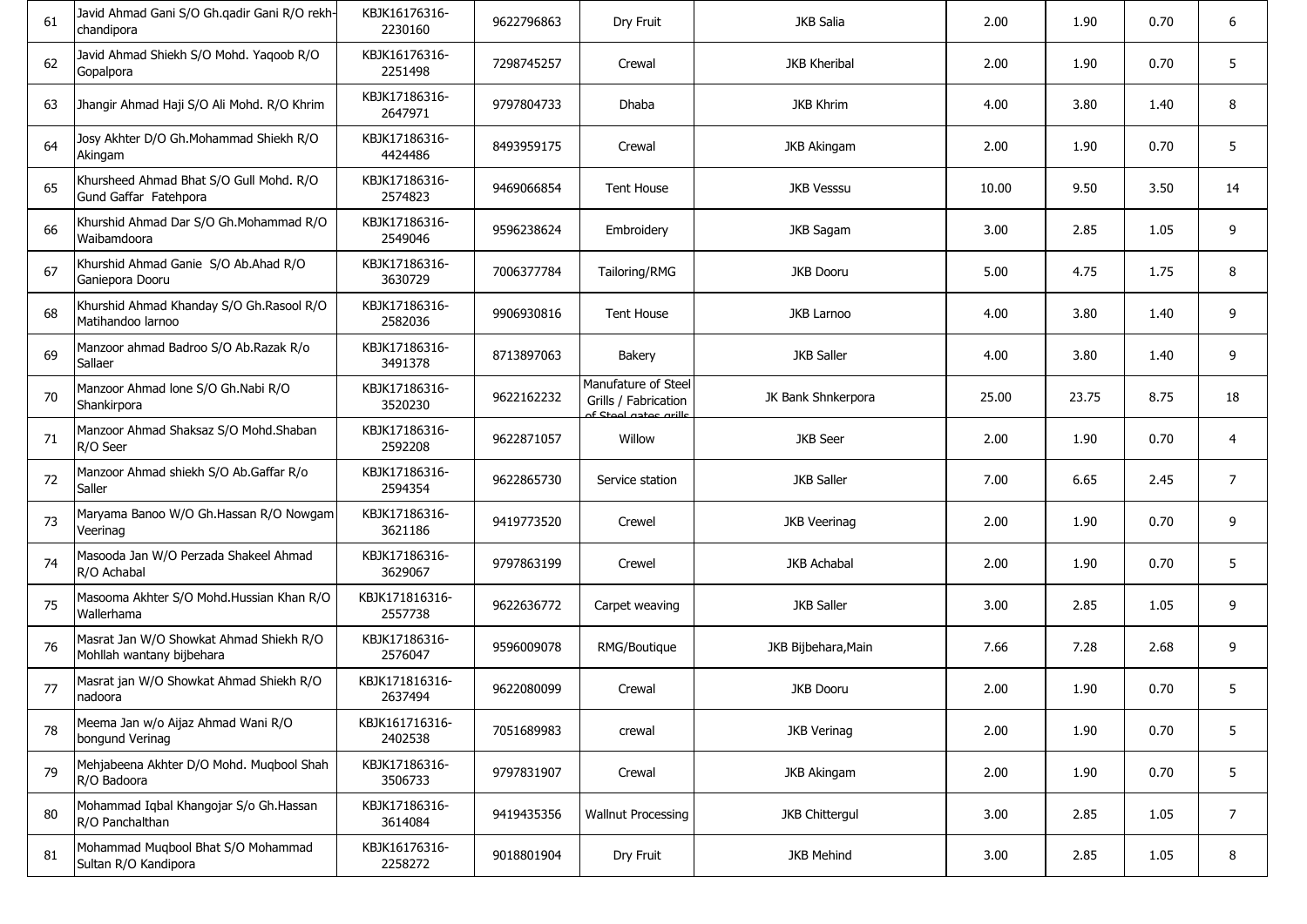| 82  | Mohammad Nadeem Shergojri S/O Ab.Majid<br>R/O Sakhdus                    | KBJK17186316-<br>4128000  | 97969558746 | <b>Wallnut Processing</b>       | <b>JKB Sarigufwara</b>  | 3.00  | 2.85  | 1.05 | 7              |
|-----|--------------------------------------------------------------------------|---------------------------|-------------|---------------------------------|-------------------------|-------|-------|------|----------------|
| 83  | Mohammad Sadig Khan Gojer S/O Mohammad<br>Shafi R/O Pancthalthan         | KBJK17186316-<br>4120218  | 9858781315  | <b>Wallnut Processing</b>       | <b>JKB Chittergul</b>   | 3.00  | 2.85  | 1.05 | 8              |
| 84  | Mohammad Saleem Mir S/O Nazir Ahmad Mir<br>R/O Hakhoora                  | KBJK17186316-<br>2582318  | 9697031685  | Dry Fruit                       | <b>JKB Hukhoora</b>     | 3.00  | 2.85  | 1.05 | 9              |
| 85  | Mohammad Yousf Shah S/O Ab.Ahad R/O Peer<br>Mohlla Seer                  | KBJK17186316-<br>4136649  | 9906480499  | Crewel                          | <b>JKB</b> Seer         | 2.00  | 1.90  | 0.70 | 5              |
| 86  | Mohd Hussan Wani S/O Ab. Ahad R/O Apsoan<br>Chitergul                    | KBJK16163162245729        | 9596072214  | Shuttering                      | J & K Bank Chittergul   | 10.00 | 9.50  | 3.50 | 9              |
| 87  | Mohd Imran Reshi S/O Gull Mohd Reshi R/O<br>Veer saran                   | KBJK16176316-<br>2252981  | 9858850571  | <b>Tent House</b>               | JKB Dehwat              | 10.00 | 9.50  | 3.50 | 12             |
| 88  | Mohd Yousif Gursie S/O Gh. Hassan R/O<br>Lidroo Phalgam                  | KBJK16176316-<br>2259364  | 9419043095  | <b>Tent House</b>               | J & K Bank main phalgam | 5.00  | 4.75  | 1.75 | 9              |
| 89  | Mohd. Abbas Parray S/O Gh.Mohd. R/O Takia<br>bahi                        | KBJK17186316-<br>2548810  | 9596479466  | Crewal                          | JKB Sagam               | 2.00  | 1.90  | 0.70 | $\overline{4}$ |
| 90  | Mohd. Altaf dar S/O Gh. Mohd. Dar R/O<br>Kamad                           | KBJK17186316-<br>2550200  | 9797971833  | Cotton cording                  | <b>JKB Dailgam</b>      | 5.00  | 4.75  | 1.75 | 9              |
| 91  | Mohd. Altaf Wani S/O Ab.Rehman R/O Dessu                                 | KBJK17186316-<br>2552111  | 9797131512  | Black smithy                    | <b>JKB Larnoo</b>       | 5.00  | 4.75  | 1.75 | 8              |
| 92  | Mohd. Amin Naik S/O Ab.Khaliq R/O<br>Yakadboora kapran                   | KBJK171863162557617       | 9103084591  | Crewal                          | <b>JKB Veerinag</b>     | 2.00  | 1.90  | 0.70 | 5              |
| 93  | Mohd. Aslam dar S/O Late Ab.Samad R/O<br>Hassanpora                      | KBJK171816316-<br>2594466 | 9596503982  | Repair of<br><b>Electronics</b> | <b>JKB Awani</b>        | 2.00  | 1.90  | 0.70 | 6              |
| 94  | Mohd. Idress Bhat S/O Gh.Hassan R/O Salia<br>Panchalpora unit at Badarna | KBJK17186316-<br>3040700  | 9797074287  | wooden joinery                  | JKB Ashmugam            | 7.00  | 6.65  | 2.45 | 9              |
| 95  | Mohd. Sultan Bhat S/O Gh. Mohd. R/O<br>Khudhamam Dooru                   | KBJK17186316-<br>2589142  | 7006194004  | <b>Tent House</b>               | <b>JKB Dooru</b>        | 5.00  | 4.75  | 1.75 | 9              |
| 96  | Mohd. Yasin Shiekh S/O Ab.Gani R/O<br>Waibamdoora                        | KBJK17186316-<br>2548855  | 9596112003  | Embroidery                      | <b>JKB Sagam</b>        | 3.00  | 2.85  | 1.05 | $\overline{4}$ |
| 97  | Mohd.Iqbal Bhat S/O Gh.Mohd.R/O Sirhama                                  | KBJK17186316-<br>2557767  | 9469666198  | Tailoring                       | <b>JKB Sirhama</b>      | 3.00  | 2.85  | 1.05 | 9              |
| 98  | Mohd.Shafi Khan S/O Gh.Mohammad R/O<br>Nassu Baderagund                  | KBJK17186316-<br>2555349  | 9797883473  | Crewal                          | JKB Bonbazar Qazigund   | 3.00  | 2.85  | 1.05 | 9              |
| 99  | Moshin Bashir s/O Bashir Ahmad Ganie R/O<br>Gurwan Bijbehara             | KBJK17186316-<br>2577671  | 9906567074  | leather goods                   | JKB Bijbehara           | 15.00 | 14.25 | 5.25 | 16             |
| 100 | Mubeena Akhter W/O Mohd. Iqbal Aalie R/O<br>Hardschen                    | KBJK17186316-<br>2677089  | 7051244113  | Crewal                          | JKB Dailgam             | 2.00  | 1.90  | 0.70 | 5              |
| 101 | Mukhtar Ahmad Dar S/O Ab.Khaliq R/O<br>Batengoo                          | KBDD17186032-<br>2631356  | 9906571005  | Carpet                          | JKB Harnag              | 10.00 | 9.50  | 3.50 | 11             |
| 102 | Mushatq Ahmad Bhat S/O Gh.Ahmad R/O<br>Salia Panzmulla                   | KBJK17186316-<br>2594537  | 9906576624  | Dry fruit                       | JK Bank Salia           | 4.00  | 3.80  | 1.40 | 6              |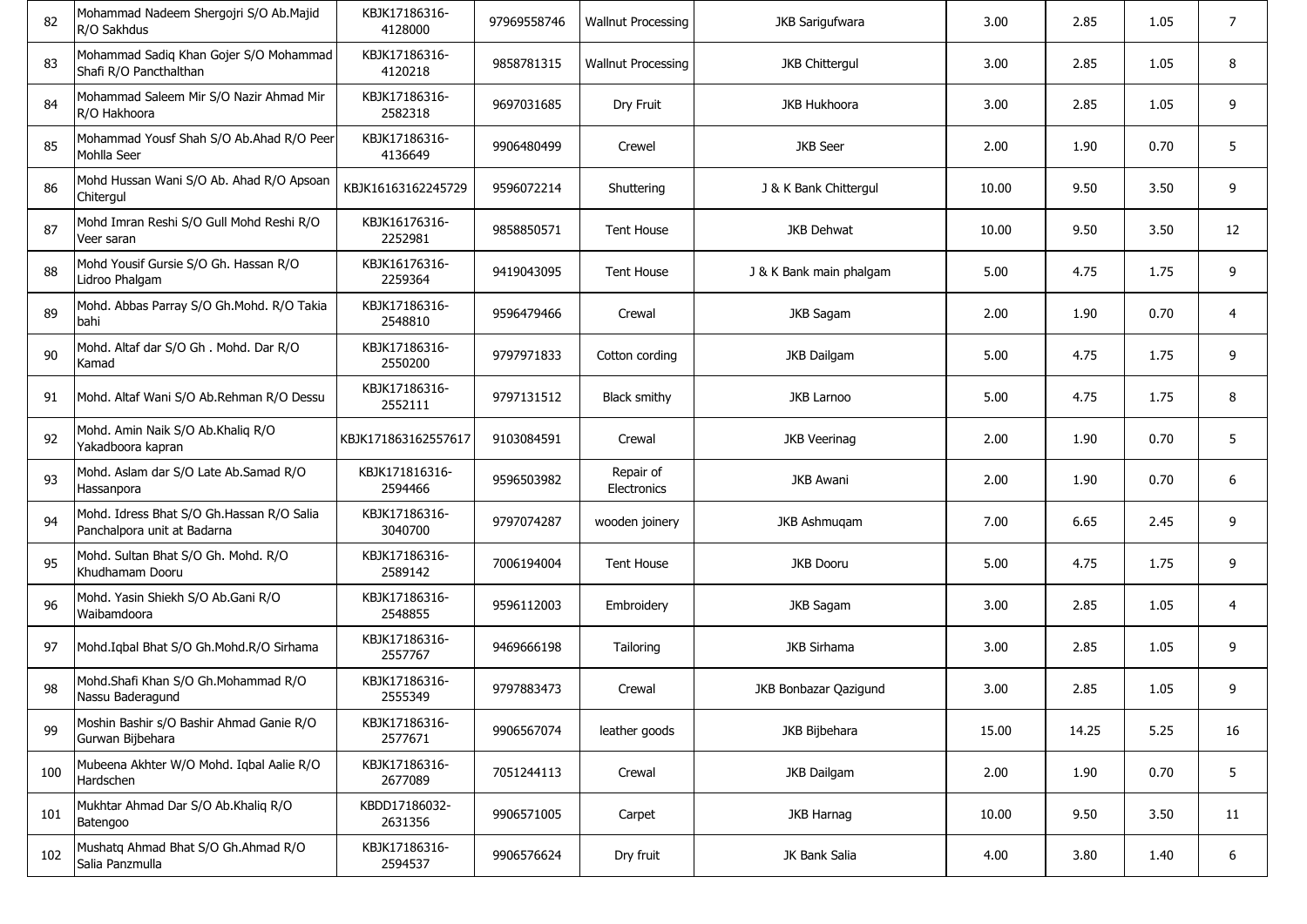| 103 | Mushtaq Ahmad Dar S/O Ab. Ahad R/O<br>Vailnagbal            | KBJK16176316-<br>2186875 | 9469340086 | Shawl Embroidery          | J & K Bank Salia       | 1.79  | 1.70 | 0.63 | 3  |
|-----|-------------------------------------------------------------|--------------------------|------------|---------------------------|------------------------|-------|------|------|----|
| 104 | Mushtaq Ahmad Rayou S/O Gh.Hassan R/O<br>uttrasoo           | KBJK17186316-<br>2645886 | 9906774758 | <b>Tent House</b>         | <b>JKB Shangus</b>     | 10.00 | 9.50 | 3.50 | 11 |
| 105 | Muzafar Ahmad Gani S/O Gh, Mohd R/O<br>Rakhchandipora       | KBJK16176316-<br>2183706 | 9906703851 | Dry Fruit                 | J & K Bank Salia       | 2.00  | 1.90 | 0.70 | 4  |
| 106 | Muzafer Aahmad Zabu S/O Shabir Ahmad R/O<br>Sirhama         | KBJK17186316-<br>4129425 | 7780815008 | Computer<br>Assembling    | JK Bank Sirhama        | 8.00  | 7.60 | 2.80 | 12 |
| 107 | Naseema Akhter D/O Ab.Gaffar Kholi R/O<br>Dessu             | KBJK17186316-<br>2698585 | 9596525250 | Crewel                    | J & K Bank Larnoo      | 2.00  | 1.90 | 0.70 | 5  |
| 108 | Nasreena Banoo W/O Nisar ahmad R/O Dooru                    | KBJK17186316-<br>3508614 | 8491993430 | Crewal                    | <b>JKB Shankirpora</b> | 2.00  | 1.90 | 0.70 | 5  |
| 109 | Nazir Ahmad Baht S/O Gh.Ahmad R/O<br>Yakadbooru             | KBJK17186316-<br>3638937 | 9858829514 | Crewel                    | <b>JKB Veerinag</b>    | 2.00  | 1.90 | 0.70 | 5  |
| 110 | Nazir Ahmad Khan S/O Lassa R/O Sagam                        | KBJK17186316-<br>2543459 | 99068-9317 | Dry Fruit                 | JKB Wandevelgam        | 3.00  | 2.85 | 1.05 | 6  |
| 111 | Nazira Banoo W/O Gh.Nabi Mochi R/O Panzath                  | KBJK17186316-<br>3488914 | 9797947210 | Crewel                    | <b>JKB Panzath</b>     | 2.00  | 1.90 | 0.70 | 5  |
| 112 | Nelofar Jan W/O Ab.Hamid Naikoo R/O<br>Hukhoora             | KBJK17186316-<br>3652229 | 9596202897 | Crewel                    | <b>JKB Hukhoora</b>    | 2.00  | 1.90 | 0.70 | 5  |
| 113 | Nelofar Jan W/O Nisar Ahmad Ganie R/O Seer                  | KBJK17186316-<br>2591397 | 9419044635 | Crewal                    | <b>JKB</b> Seer        | 3.00  | 2.85 | 1.05 | 8  |
| 114 | Nisar Ahmad Bhat S/O Ab.Kareem R/O<br>Chengund Kanalwan     | KBJK17186316-<br>2653570 | 9622674746 | Crewal                    | <b>JKB Kanalwan</b>    | 2.00  | 1.90 | 0.70 | 4  |
| 115 | Nisar Ahmad Shiekh S/O Gh. Mohd. R/O<br>Khudhamam Dooru     | KBJK17186316-<br>2550261 | 7051883180 | Tailoring                 | <b>JKB Dooru</b>       | 2.00  | 1.90 | 0.70 | 5  |
| 116 | Nishada Akhter W/O Khalid Majid Ganie R/O<br>Hutmurrah      | KBJK17186316-<br>2591594 | 9596579751 | Crewal                    | <b>JKB Mattan</b>      | 3.00  | 2.85 | 1.05 | 7  |
| 117 | Parveena Akhter D/O Altaf Hussain R/O<br>Akingam            | KBJK17186316-<br>3502032 | 9797242055 | Crewal                    | <b>JKB Akingam</b>     | 2.00  | 1.90 | 0.70 | 5  |
| 118 | Peer Ashiq Hussain S/O Peer Mohd. Yousf<br>R/O Bindoo       | KBJK17186316-<br>2623358 | 9797882268 | <b>Wallnut Processing</b> | JKB Kokernag           | 2.00  | 1.90 | 0.70 | 4  |
| 119 | Rafia Akhter D/O Ab.Rehman Parray R/O<br>Takia Bahi         | KBJK16176316-<br>2247988 | 9595182546 | Crewal                    | JKB Takia Bhi          | 2.00  | 1.90 | 0.70 | 5  |
| 120 | Rafiqa Akhter W/O Gh.Qadir Wani R/O<br>Akingam              | KBJK17186316-<br>4954644 | 7298070678 | Tilla Embroidery          | <b>JKB Akingam</b>     | 3.00  | 2.85 | 1.05 | 4  |
| 121 | Rayees Ahmad Wani S/O Mohd. Ramzan R/O<br>Dooru             | KBJK17186316-<br>2549921 | 9419656668 | Manf of Bags              | <b>JKB Dooru</b>       | 8.00  | 7.60 | 2.80 | 6  |
| 122 | Rayeesa Rasool D/O Gh.Rasool Wani R/O<br>Rakhchandipora     | KBJK16176316-<br>2187505 | 9419428982 | Dry Fruit                 | <b>JKB Saligam</b>     | 2.00  | 1.90 | 0.70 | 4  |
| 123 | Razia Parveen W/O Mohd. Rageeb Khan R/O<br>Mondifal Utrasoo | KBJK16176316-<br>2252871 | 9469348061 | Crewal                    | <b>JKB Shangus</b>     | 2.00  | 1.90 | 0.70 | 5  |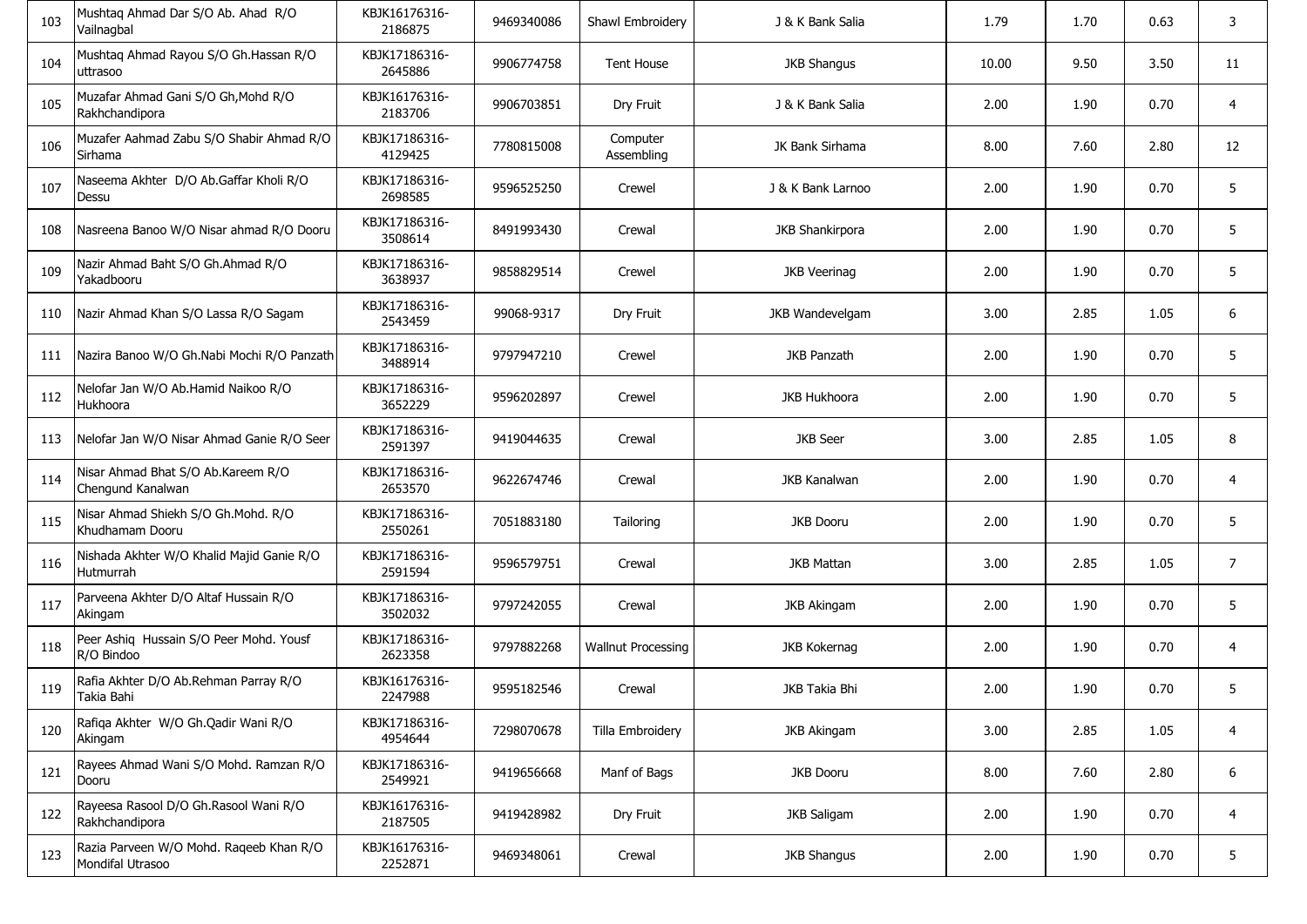| 124 | Raziya Jan D/O Bashir Ahmad cheche R/O<br><b>Brand Sallar</b>     | KBJK16176316-<br>2404026  | 9906778808 | Crewal                                 | JKB sallar               | 2.00  | 1.90 | 0.70 | 5  |
|-----|-------------------------------------------------------------------|---------------------------|------------|----------------------------------------|--------------------------|-------|------|------|----|
| 125 | Reyaz ahmad Bhat S/O Ab.Gani R/O Azadpora<br>Anchidora            | KBJK171816316-<br>2537835 | 9906853405 | wooden joinery                         | JKB SSI Ang.             | 9.00  | 8.55 | 3.15 | 9  |
| 126 | Rifat Jan D/O Gh.Ahmad Waza R/O<br>Sarigufwara                    | KBJK161716316-<br>2412239 | 8803471163 | Tailoring                              | <b>JKB Sarigufwara</b>   | 1.00  | 0.95 | 0.35 | 3  |
| 127 | Riyaz Ahmad Baht S/O Gh. Nabi R/O Akad                            | DIJK17186317-<br>2693373  | 9796786129 | Wooden furniture                       | <b>JKB</b> Seer          | 7.00  | 6.65 | 2.45 | 8  |
| 128 | Riyaz Ahmad Magray S/O Mohammad Akram<br>R/O Y.K.Pora             | KBJK17186316-<br>3031094  | 8715867324 | Molding & printing<br>of Glasses       | JKB Qazigund Bonbazar    | 8.00  | 7.60 | 2.80 | 9  |
| 129 | Rohi Jan W/O Waseem Ahmad Ganie R/O<br>Ashmugam                   | KBJK17186316-<br>2652151  | 9906818567 | Crewal                                 | JKB Ashajipora           | 3.00  | 2.85 | 1.05 | 8  |
| 130 | Safeena Akhter D/O Ab.Rashid R/O rainauther                       | KBJK17186316-<br>3501881  | 9622747294 | Crewal                                 | <b>JKB Larnoo</b>        | 2.00  | 1.90 | 0.70 | 5  |
| 131 | Safia W/O Mohd. Amin Reshi R/O Ranipora<br>Ahopasian              | KBJK17186316-<br>2631823  | 9622483132 | Crewal                                 | <b>JKB Ranipora</b>      | 3.00  | 2.85 | 1.05 | 8  |
| 132 | Saima Jan D/O Gh.Mohi-udin Teeli R/O<br><b>Brakpora</b>           | KBJK17186316-<br>2630913  | 9797158182 | Tilla                                  | <b>JKB Bulbul Nowgam</b> | 2.00  | 1.90 | 0.70 | 4  |
| 133 | Sainty Jan W/O Shabir Ahmad Shiekh R/O<br>khayar                  | KBJK17186316-<br>3038664  | 9797255827 | Crewel                                 | JKB Salia                | 1.60  | 1.52 | 0.56 | 4  |
| 134 | Sajad Ahmad Ganie S/O Gh.Mohd.R/O Brinty<br>Batapora              | KBJK171816316-<br>2601013 | 8491084412 | <b>Bakery</b>                          | <b>JKB Dailgam</b>       | 3.00  | 2.85 | 1.05 | 6  |
| 135 | Saleema Akther W/O Riyaz Ahmad Wani R/o<br>Wantang mohalla Bijh.  | KBJK161716316-<br>2392641 | 9596158160 | Crewal                                 | JKB Bijbhra Main         | 2.00  | 1.90 | 0.70 | 5  |
| 136 | Seema Mir W/O RafiAhmad Mir R/O Saller                            | KBJK17186316-<br>3492817  | 9419010801 | Crewal                                 | <b>JKB Pahalgam</b>      | 10.00 | 9.50 | 3.50 | 12 |
| 137 | Shabir Ahmad Khan S/O Ali Mohd. Khan R/O<br>Pata Dailgam          | KBJK16176316-<br>2161148  | 9906403540 | Manufacturing Of<br>Steel grills/Gates | J & K Bank Dailgam       | 10.00 | 9.50 | 3.50 | 10 |
| 138 | Shabir Ahmad Mir S/O Najeeb Ahmad R/O<br>Akingam                  | KBJK17186316-<br>4132421  | 9797117885 | <b>Wallnut Processing</b>              | <b>JKB Akingam</b>       | 2.00  | 1.90 | 0.70 | 4  |
| 139 | Shafia Iqbal W/O Mohd. Iqbal rather R/O<br>Bonapora Door          | KBJK17186316-<br>3508516  | 8715073110 | Crewal                                 | <b>JKB Dooru</b>         | 2.00  | 1.90 | 0.70 | 5  |
| 140 | Shaheena Banoo W/O Manzoor Ahmad Shiekh<br>R/O Khayar             | KBJK17186316-<br>2712068  | 9596093282 | Crewel                                 | JKB Salia                | 1.90  | 1.81 | 0.67 | 6  |
| 141 | Shahmeema Banoo w/o Gh. Mohidin<br>Sheergojri R/O khudhamam dooru | KBJK16176316-<br>2246341  | 941036249  | Crewal                                 | <b>JKB Dooru</b>         | 2.00  | 1.90 | 0.70 | 5  |
| 142 | Shahmeen Ahmad Haji S/O Ali Mohammad<br>R/O Kherim                | KBJK17186316-<br>4121745  | 9797777106 | Dry fruit                              | <b>JKB Khirem</b>        | 3.00  | 2.85 | 1.05 | 5  |
| 143 | Shahmeena Begum W/O Manzoor Ahmad R/O<br>Rakh Brah                | KBJK171816316-<br>2545672 | 9596134016 | RMG / Boutique                         | JKB Ranipora             | 3.00  | 2.85 | 1.05 | 3  |
| 144 | Shahnawaz Syed Zarger S/O Mohammad Syed<br>zarger R/O Bijbehara   | KBJK17186316-<br>4416037  | 7006814285 | Automobile work<br>shop                | JKB Bijbehara            | 10.00 | 9.50 | 3.50 | 12 |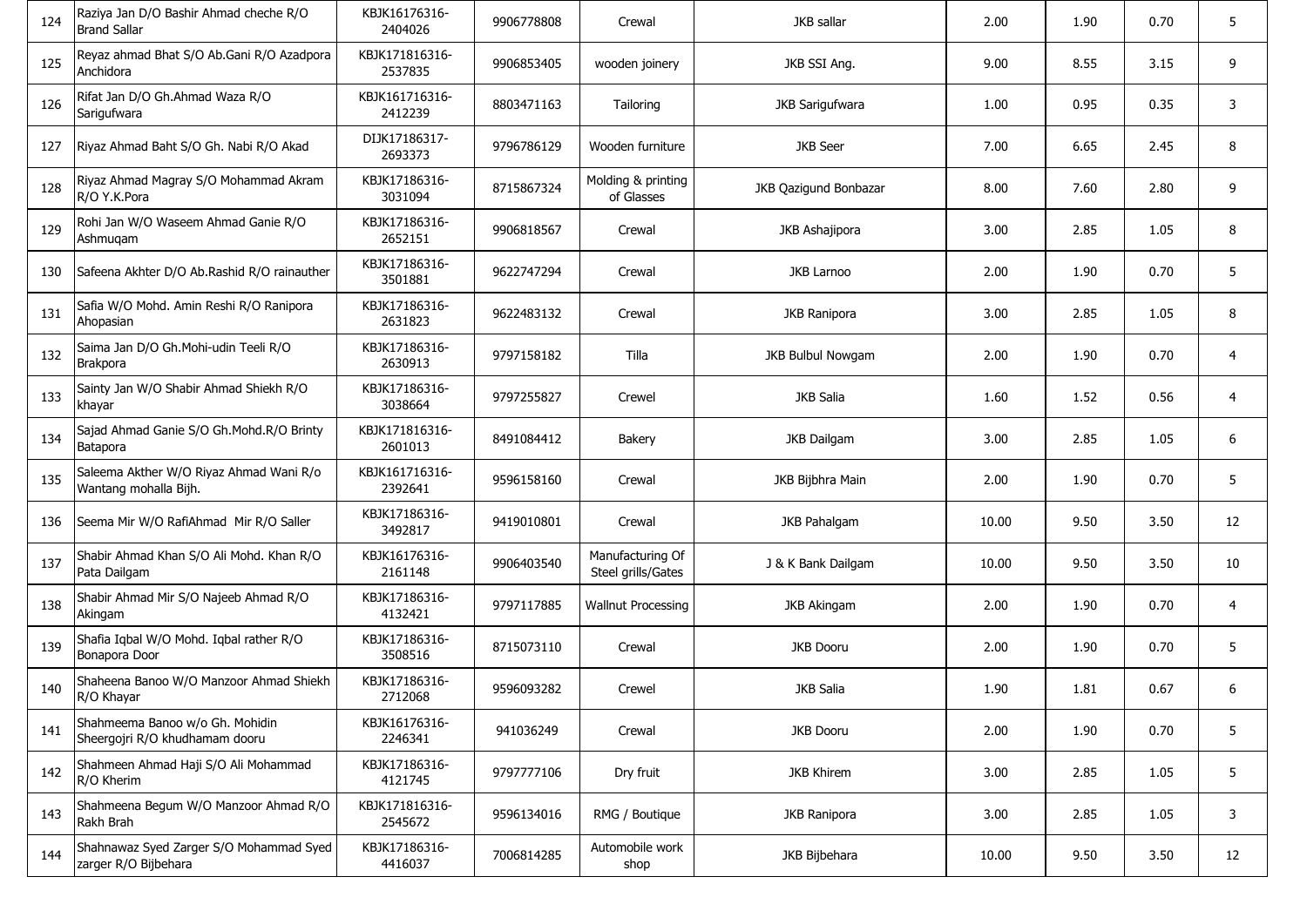| 145 | Shahzada Akhter D/O Mohd. Ismail Wani R/O<br>Arigohal      | KBJK16176316-<br>2190372   | 7006050092  | Crewal                        | <b>JKB</b> Seer           | 2.00  | 1.90 | 0.70 | 5              |
|-----|------------------------------------------------------------|----------------------------|-------------|-------------------------------|---------------------------|-------|------|------|----------------|
| 146 | Shakeela Akhter D/O Gh.Ali Khan R/O<br>Rainauther          | KBJK17186316-<br>3501688   | 91071206618 | Crewal                        | <b>JKB Larnoo</b>         | 1.00  | 0.95 | 0.35 | 4              |
| 147 | Shakeela Akhter W/O Riyaz Ahmad Sofi R/O<br>Bongund        | KBJK17186316-<br>2537588   | 9906671683  | Tailoring                     | JKB veerinag              | 2.00  | 1.90 | 0.70 | 4              |
| 148 | Shakeela Banoo W/O Ab.Rehman Bhat R/O<br>Rakhchandipora    | KBJK16176316-<br>2242401   | 9596535210  | Crewel                        | JKB salia                 | 1.40  | 1.33 | 0.49 | 4              |
| 149 | Sharifa Banoo W/O Mushtaq Ahmad Bhat R/O<br>Dessu          | KBJK17186316-<br>2678541   | 9797170291  | Crewel                        | <b>JKB Vailoo</b>         | 2.00  | 1.90 | 0.70 | 5              |
| 150 | Sheyaz Ahmad Kuchay S/O Mushtaq Ahmad<br>R/O Ranipora      | KBJK17186316-<br>4146523   | 9797366518  | Alumunium steel<br>Fabriation | <b>JKB Ranipora</b>       | 5.00  | 4.75 | 1.75 | 6              |
| 151 | Showkat Gulam Rather S/O Gh.Mohammad<br>R/O Hardtooru      | KBJK17186316-<br>3643658   | 8491879664  | Tailoring                     | <b>JKB Ranipora</b>       | 3.00  | 2.85 | 1.05 | 9              |
| 152 | Suhail Ahmad Mir S/O Gowhar Hussan R/O<br>sallar           | KBJK161716316-<br>2441857  | 9858444385  | Dhaba                         | J & K Bank pahalgam       | 5.00  | 4.75 | 1.75 | 8              |
| 153 | Summy Jan W/O Ab.Gani Bhat R/O Kherim                      | KBJK17186316-<br>4971070   | 9906860654  | Crewel                        | <b>JKB Kherim</b>         | 2.00  | 1.90 | 0.70 | 5              |
| 154 | Suriya Majid D/O Ab.Majid rather R/O Dairoo                | KBJK17186316-<br>2623269   | 9419725996  | Crewal                        | JKB Ashmugam              | 2.00  | 1.90 | 0.70 | 8              |
| 155 | Syed Altaf Hussian S/O Syed Badru -udin R/O<br>Takia Bahi  | KBJK17186316-<br>2568492   | 9596245113  | <b>Tent House</b>             | JKB Takia Bhi             | 10.00 | 9.50 | 3.50 | 12             |
| 156 | Syed Hadeeqa Akhter W/O Syed Zakir Mustafa<br>R/O Veerinag | KBJK17186316-<br>2549376   | 9086688261  | Crewal                        | <b>JKB Veerinag</b>       | 2.00  | 1.90 | 0.70 | 5              |
| 157 | Tanveer Shafi Ganie S/O Mohd. Shafi R/O<br>Rakh Chandipora | KBJK16176316-<br>2237931   | 9796719447  | Crewal                        | JKB Salia                 | 1.68  | 1.60 | 0.61 | 4              |
| 158 | Tarioq Ahmad Derzi S/O Gh.Nabi R/O Saller                  | KBJK171816316-<br>2624806  | 9469127570  | Dry Fruit                     | <b>JKB Saller</b>         | 5.00  | 4.75 | 1.75 | $\overline{7}$ |
| 159 | Ulfat Jan D/O Gh.Qadir Shaksaz R/O Kanilpora               | KBJK17186316-<br>2586601   | 9622632905  | Crewal                        | <b>JKB Veerinag</b>       | 3.00  | 2.85 | 1.05 | 8              |
| 160 | Ulfat Jan W/O Mohd. Yasin Derzi R/O Saller                 | KBJK17186316-<br>2624894   | 9469127570  | Crewal                        | <b>JKB Saller</b>         | 3.00  | 2.85 | 1.05 | 8              |
| 161 | Umer Gul S/O Gull Mohd.Batoo R/O Nowgam<br>shangus         | KBJK16176316-<br>2402113   | 9797841204  | Wooden furniture              | <b>JKB Nowgam Shangus</b> | 5.00  | 4.75 | 1.75 | 8              |
| 162 | Uzma Jan D/O Ab. Salam Dava R/o Tangloo                    | KBJK1611716316-<br>2186591 | 8803904532  | Crewal                        | JKB Lovwermanda           | 2.00  | 1.90 | 0.70 | 5              |
| 163 | Waseem Ahmad Malik S/O Gh.Rasool R/O<br><b>Batakote</b>    | KBJK171816316-<br>2652453  | 9622406992  | Crewal                        | JKB Pahalgam              | 2.00  | 1.90 | 0.70 | 5              |
| 164 | Yasir Ahmad Naikoo S/O Mohd. Yaqoob R/O<br>Munward         | KBJK17186316-<br>2636548   | 7006350960  | Crewal                        | JKB Wanpoh                | 1.00  | 0.95 | 0.35 | $\overline{2}$ |
| 165 | Yasmeena Jan D/O Ab.Rashid Bhat R/O Veeri                  | KBJK16176316-<br>2183607   | 9906561342  | Oil exp                       | JKB veeri                 | 7.00  | 6.65 | 2.45 | 8              |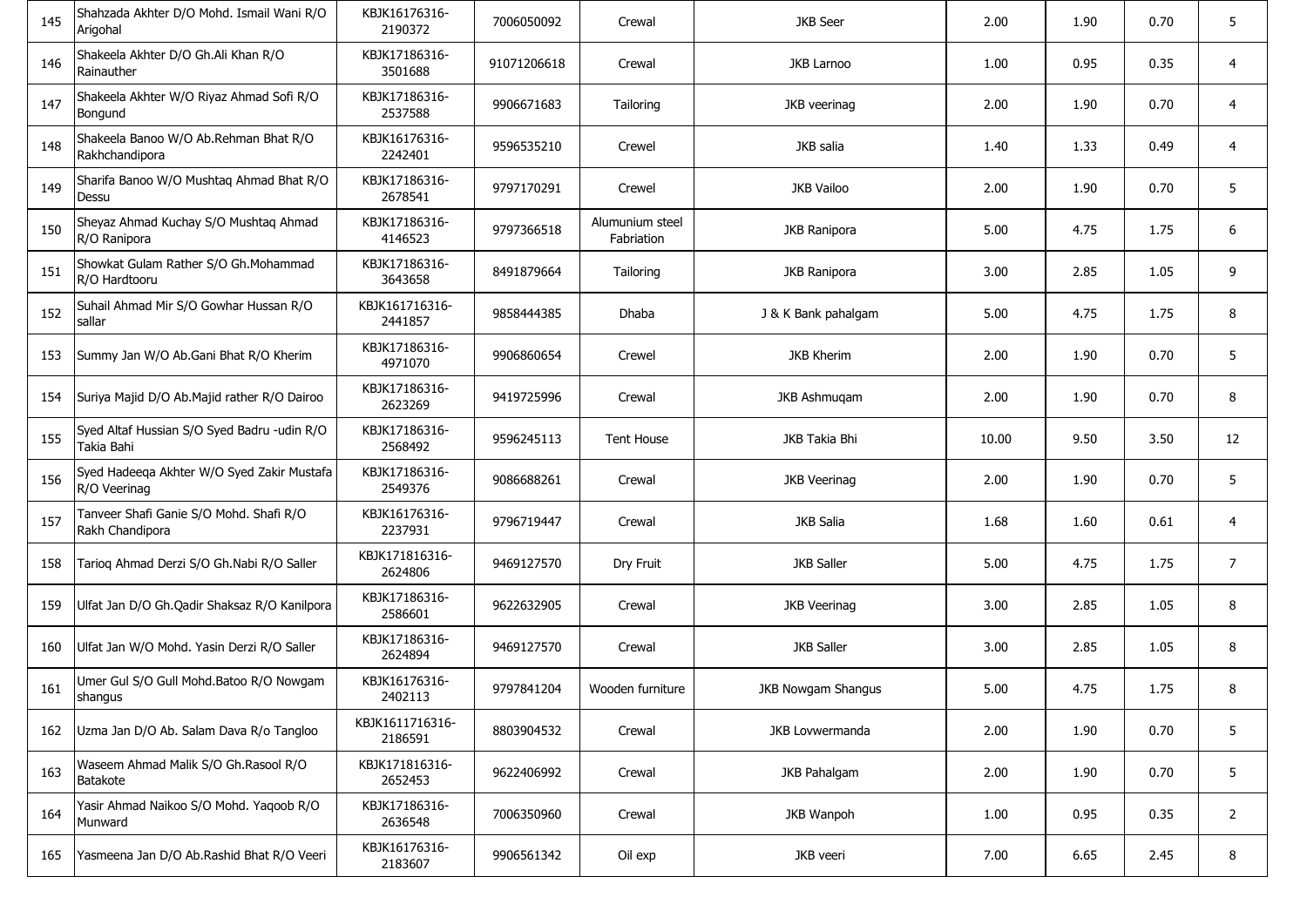| 166 | Zahid Rasool Naiko S/O Gh.Rasool R/O Nipora   | KBJK17186316-<br>2655660 | 9906879536 | <b>Dhaba</b>              | J&K Bank Vessu | 8.00   | 7.60   | 2.80   |      |
|-----|-----------------------------------------------|--------------------------|------------|---------------------------|----------------|--------|--------|--------|------|
| 167 | Zahoor Ahmad Shah S/O Mohd.Amin R/O<br>Bidder | KBJK17186316-<br>4965514 | 9858397684 | <b>Wallnut Processing</b> | JKB Kokernag   | 3.00   | 2.85   | 1.05   |      |
|     | Total:-                                       |                          |            |                           |                | 662.09 | 628.99 | 231.75 | 1169 |

|                |                                                            |                          |             |                                    | List of cases settled during the year 2017-18 in respect of KVIB Bandipora under PMEGP. |              |           |                              |                |
|----------------|------------------------------------------------------------|--------------------------|-------------|------------------------------------|-----------------------------------------------------------------------------------------|--------------|-----------|------------------------------|----------------|
| S.No.          | Name of beneficiary with Address                           | I.D. NO.                 | CONTACT NO. | Scheme                             | Name of the financing bank                                                              | Project cost | Bank loan | Margin<br>Money<br>(In Lacs) | Emp.           |
| 1              | Saima Magbool D/o Mohd. Magbool Rather<br>R/oPazalpora     | KBJK16176344-<br>2180476 | 9797884588  | Shawl Emb                          | J k bank Pazalpora                                                                      | 3.00         | 2.85      | 1.05                         | 6              |
| $\overline{2}$ | Amir Hassain Waza S/o Gh. Mohd.R/O<br>Shahtulpora Sumbal   | KBJK16176344-<br>2223404 | 9906898824  | Manuf. Of<br><b>Transformers</b>   | JKBank Sumbal                                                                           | 10.00        | 9.50      | 3.50                         | 10             |
| $\overline{3}$ | Ishfaq Ahmad Malik S/o Gh. Rasool R/oChatti<br>Bandi Bpr   | KBJK16176344-<br>2186858 | 9596164970  | Gates & Grills                     | J&K Grameen Bank Aragam                                                                 | 3.00         | 2.85      | 1.05                         | 6              |
| $\overline{4}$ | Muzaffer Syed Wani S/o Mohd .Sayed R/o<br>Nadihal Bpr.     | KBJK16176344-<br>2221960 | 8715802491  | CarpetWeaving                      | J&K G .B .Nadihal                                                                       | 3.60         | 3.42      | 1.26                         | 6              |
| 5              | Ab. Hamid Bhat S/o Gh. Ahmad R/o Gund<br>dachina Bpr       | KBJK16176344-<br>2201056 | 9797125600  | Reparing of<br><b>Transformers</b> | J&K G.B.Nadihal                                                                         | 5.00         | 4.75      | 1.75                         | $\overline{7}$ |
| 6              | Saleh Abid Hussain S/o Mohd. Ramzan R/o<br>Chatti bandi    | KBJK16176344-<br>2215631 | 9622552710  | Shuttering                         | J&K G.B, Aragam                                                                         | 3.68         | 3.50      | 1.29                         | $\overline{7}$ |
| $\overline{7}$ | Fareeda Begum W/oAshiq Ahmad Sheikh R/o<br>Nadihal         | KBJK17186344-<br>2186770 | 9906513746  | Shawl Emb.                         | J&K G.B Nadihal                                                                         | 3.67         | 3.69      | 1.28                         | 6              |
| 8              | Mehboobal Inam Shah S/oInamul Huq Shah<br>R/oNadihal Bpr   | KBJK16176344-<br>2194511 | 9622788218  | Tailoring                          | J&K G,B,Nadihal                                                                         | 3.50         | 3.33      | 1.23                         | 4              |
| 9              | Shabir Ahmad Kawa S/o Mohd .Ramzan R/O<br>Sarie Dangerpora | KBJK16176344-<br>2152100 | 8803833420  | Shuttering                         | <b>J&amp;K Bank Sumbal</b>                                                              | 10.00        | 9.50      | 3.50                         | 15             |
| 10             | Firdous Ahmad Bhat S/oGh, Mohd. R/o<br>Manzmohalla Sumbal  | KBJK16176344-<br>2211052 | 9469295552  | Carpet Weaving                     | <b>J&amp;K Bank Sumbal</b>                                                              | 5.00         | 4.75      | 1.75                         | 8              |
| 11             | Khaida Yousuf D/o Mohd. Yousuf R/oArin                     | KBJK16176344-<br>2199708 | 9697723600  | Shawl Emb.                         | J&K G.B.Arin                                                                            | 3.00         | 2.85      | 1.05                         | 6              |
| 12             | Syeda Begum W/oMushtaq Ahmad Sofi<br>R/oBrar               | KBJK16176344-<br>2204876 | 9622643960  | Shawl Emb.                         | J^&K G.BAragam                                                                          | 3.68         | 3.50      | 1.29                         | 6              |
| 13             | Raziz Hamid D/o Ab.Hamid Ganie R/oGaroora                  | KBJK16176344-<br>2191266 | 9797889448  | Shawl Emb.                         | J&k G.B.Aragam                                                                          | 3.00         | 2.85      | 1.05                         | 6              |
| 14             | Shameema Begum W/o Shazad Ahmad<br>MalikR/Oc. A. K.Khan    | KBJK16176344-<br>2221983 | 9697962687  | Shawl                              | <b>J&amp;K BANK Nadihal</b>                                                             | 3.00         | 2.85      | 1.05                         | 6              |
| 15             | Shafeeqa Bagum W/o Javid Ahmad Rana<br>R/Ow.no 2 Bpr.      | KBJK16176344-<br>2503906 | 9797110120  | Shawl                              | JKbank Main Bpr.                                                                        | 3.00         | 2.85      | 1.05                         | 6              |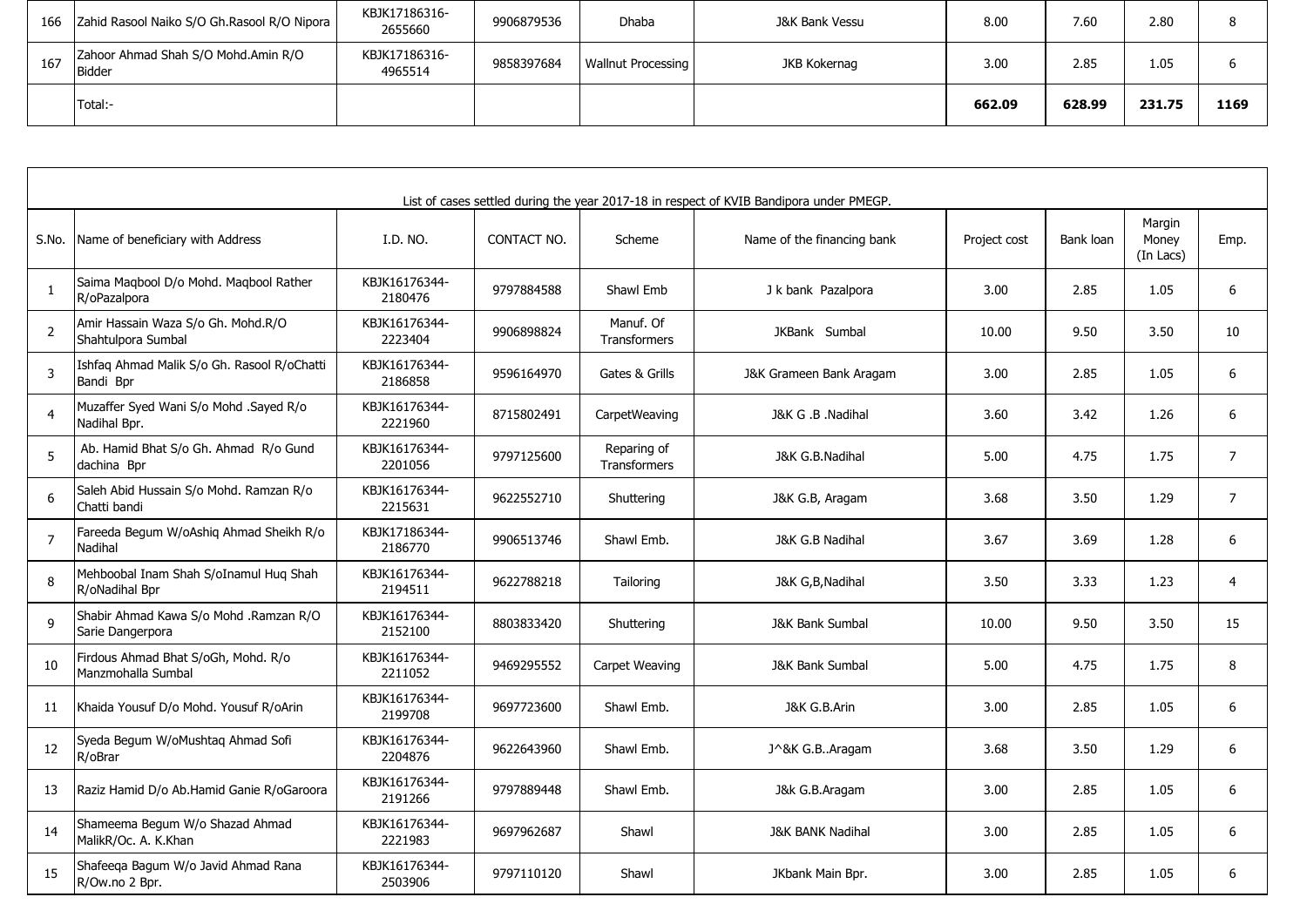| 16 | Ab.Rehman Lone S/oMohd. Subhan<br>R/oGulshan pora Naidkhy          | KBJK16176344-<br>2205289 | 9596101988 | Carpet Weaving    | J&K Bank Naidkhy              | 2.00  | 1.90 | 0.70 | 4              |
|----|--------------------------------------------------------------------|--------------------------|------------|-------------------|-------------------------------|-------|------|------|----------------|
| 17 | Ruksana Bano W/o Mohd. KifayatulaR/o<br>Qazipora                   | KBJK17186344-<br>2548418 | 9107827758 | Shawl             | J&k G.B.Watapora              | 3.00  | 2.85 | 1.05 | 6              |
| 18 | Haseena Bagum W/oMohd, Ramzan Ahanger<br>R/oGulshan Mohalla Sumbal | KBJK17186344-<br>2202049 | 8803092175 | Shawl             | S.B.I.SUMBAL                  | 3.00  | 2.85 | 1.05 | 6              |
| 19 | Shakeela Bano D/oMohd AFzal R/O Wangipora                          | KBJK16176344-<br>2149376 | 8803430141 | Sozani            | <b>J&amp;K Bank Sumbal</b>    | 3.00  | 2.85 | 1.05 | 6              |
| 20 | Shameema Bagum W/oGh.Ahmad LONE R/o<br>Garoora                     | KBJK16176344-<br>2449078 | 9906144015 | Tailoring         | J&K G.B.Aragam                | 3.00  | 2.85 | 1.05 | 6              |
| 21 | Tahira Khalil D/OMohd Khalil R/OGaroora                            | KBJK16176344-<br>2484503 | 9697967306 | Shawl             | J&K G.B.Aragam                | 3.00  | 2.85 | 1.05 | 6              |
| 22 | Kulsooma Bagum W/o Farooq Ahmad Khan<br>R/OC.A.Khan                | KBJK16176344-<br>2551543 | 9596049136 | Shawl             | J&k G.B.Nadihal               | 1.00  | 0.90 | 0.35 | $\overline{2}$ |
| 23 | Masarat Bano D/oGh. Husson Mathanji<br>R/OsS.K.Payeen              | KBJK16176344-<br>2616274 | 9797368794 | Shawl             | J&k Bank Ajas                 | 2.00  | 1.90 | 0.70 | 4              |
| 24 | Muzaffer Sadiq Dobi S/0Mohd Sadiq R/o<br>Kuloosa                   | KBJK16176344-<br>2541106 | 9906862435 | <b>DTP</b>        | J&K Bank T.P BPR              | 5.00  | 4.75 | 1.75 | 5              |
| 25 | Fayaz Ahmad SheergojeriS/oGh. Ahmad<br>R/oQuilmuqam                | KBJK16176344-<br>2520445 | 9697849384 | Milk Product      | J&k G.B.QuilMuqam             | 3.60  | 3.42 | 1.26 | 4              |
| 26 | Tasleema Begum W/oWali mohd R/o Hilal<br>abad                      | KBJK16176344-<br>2625199 | 9596730551 | Shwal             | J&K Bank sumbal               | 3.00  | 2.85 | 1.05 | 5              |
| 27 | Adil Ahmad MirS/O Bashir Ahmad R/o<br>ArinDradpora                 | KBJK16176344-<br>3503982 | 9906920924 | Shuttering        | J&K G. B Arin                 | 5.00  | 4.75 | 1.75 | 8              |
| 28 | Khalid Hassan Teli S/o Gh. Hussan R/o<br>Pazalpora                 | KBJK16176344-<br>2549395 | 9906925958 | Automobile w.Shop | <b>J&amp;K BANK Pazalpora</b> | 5.00  | 4.75 | 1.75 | 6              |
| 29 | Altaf Ahmad Mir S/o Ab. Khaliq Mir R/o<br>Kunahsa                  | KBJK16176344-<br>1637226 | 9622842853 | Shuttering        | J&K Bank Aloosa               | 10.00 | 9.50 | 3.50 | 15             |
| 30 | Umer Din MIR GOjer S/o Mohd Azam R/o<br>Garoora                    | KBJK17186344-<br>4129351 | 9622820318 | R.M.G.            | J&KBank Nadihal               | 5.00  | 4.75 | 1.75 | 6              |
| 31 | Firdous Ahmad Wagay S/o Gh. Hassan R/o<br>Sadnara                  | KBJK17186344-<br>3507461 | 8803215985 | Carpet Weaving    | J&K Bank S.K.Bala             | 3.00  | 2.85 | 1.05 | 6              |
| 32 | Miya Shazia Rasool D/oGh. Rasool R/o Shah<br>hamdan Hajan          | KBJK17186344-<br>2545708 | 9797187505 | Shawl Emb.        | J&K.Bank Hajin                | 3.00  | 2.85 | 1.05 | 5              |
| 33 | Sajad Ahmad Mir S/o Ab. Rashid Mir R/O<br>Nadihal                  | KBJK17186344-<br>3528544 | 9906896798 | Automobile W.shop | J&K Bank Nadihal              | 5.00  | 4.75 | 1.75 | 6              |
| 34 | Nelofar Jan W/o Muzaffer syed R/o Nadihal                          | KBJK17186344-<br>2562025 | 9906896879 | Shawl Emb.        | <b>J&amp;K Bank Nadihal</b>   | 3.00  | 2.85 | 1.05 | 5              |
| 35 | Mohd. Rafig Lone S/O AB. Gaffar R/o Sumlar                         | KBJK17186344-<br>2545549 | 7298765364 | Bakery            | J.&K G.B.Arin                 | 3.57  | 3.39 | 1.25 | 5              |
| 36 | Sumi Jan W/o Shabir Ahmad Wani R/o Takya<br>Ahmad Shah Bpr         | KBJK17186344-<br>2552235 | 8494025837 | ShawlEmb.         | J&K.G.B.Nadihal               | 3.00  | 2.85 | 1.05 | 5              |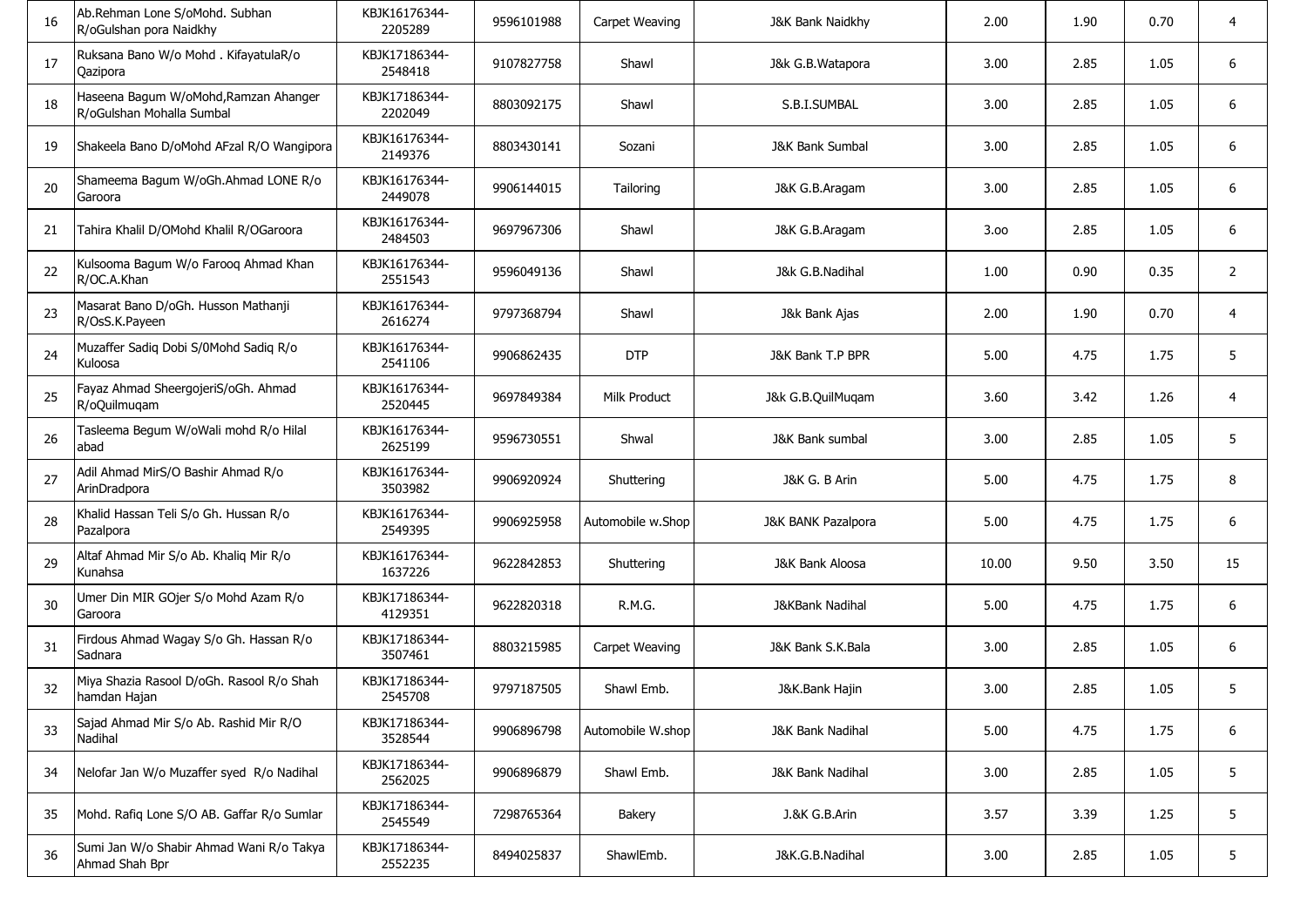| 37 | Mohd. Shafi Ganie S/o Nazir Ahmad Ganie R/o<br>Garoora   | KBJK17186344-<br>2462060  | 9906409939 | Carpet Weaving        | J&K G.B.Aragam           | 3.00 | 2.85 | 1.05 | 6  |
|----|----------------------------------------------------------|---------------------------|------------|-----------------------|--------------------------|------|------|------|----|
| 38 | Gh. Mohd. Khah S/o Ab. Satar R/o Kanlibagh<br>Aloosa     | KBJK17186344-<br>2536002  | 9797709894 | Carpenter             | J&K Bank Aloosa          | 2.00 | 1.90 | 0.70 | 4  |
| 39 | Mohd .Rashid Wani S/oGh.Nabi R/o Qazipora                | KBJK17186344-252188       | 9596425212 | <b>RMG</b>            | J&K G.B.Watapora         | 3.00 | 2.85 | 1.05 | 6  |
| 40 | Fahmeeda D/o Mohd. Ashref Bahat<br>R/oChanpazpora Ajas   | KBJK17186344-<br>2561236  | 8713079252 | Shawl                 | J&K Bank Ajas            | 3.00 | 2.85 | 1.05 | 6  |
| 41 | Hajra Begum W/oBashir Ahmad Bhat R/o<br>Sodnura          | KBJK17186344-<br>3507178  | 9055621071 | Carpet                | J&K Bank S.K Bala        | 3.00 | 2.85 | 1.05 | 4  |
| 42 | Suhail Khazer Parray S/oKhazer Mohd R/oBrar              | KBJK17186344-<br>4411822  | 9797152640 | Bakery                | J&KBank Mainbpr          | 2.00 | 1.90 | 0.70 | 3  |
| 43 | Jahan Ara D/o Zahoor Ahmad R/oGaroora                    | KBJK17186344-<br>3542482  | 9070900639 | ShawlEmb.             | J&K G.B.Aragam           | 2.00 | 1.90 | 0.70 | 4  |
| 44 | FahmeedaW/oMohd. Sabir Parray<br>r/o Chanar colony Brar  | KBJK17186344-<br>4151552  | 7006039589 | Sozani                | <b>J&amp;K Bank Main</b> | 3.00 | 2.85 | 1.05 | 6  |
| 45 | Shabir Ahmad Dar S/oAb. Khaliq Dar R/o<br>Nusoo bpr      | KBJK17186344-<br>2568208  | 9906885463 | Carpet Weaving        | J&KBankMain Bpr          | 5.00 | 4.74 | 1.75 | 6  |
| 46 | Tahira W/o Nazir Ahmad Bhat R/o Nusoo Bpr                | KBJK17186344-<br>3496403  | 9906728830 | Carpet Weaving        | J & KBankMain Bpr        | 3.00 | 2.85 | 1.05 | 6  |
| 47 | Azhar Ali Lone S/o Ali Mohd. Lone<br>R/oDachigam         | KBJK17186344-<br>3527826- | 9906502112 | Gates& Grills         | J&KBank Main Bpr         | 5.00 | 4.75 | 1.75 | 6  |
| 48 | Shahnawaz Ahmad Sheikh S/oGh. Mohi ud<br>dinR/OW.no4     | KBJK17186344-<br>2637435  | 9906467653 | MobileReparing        | J&K Bank Main BPr        | 5.00 | 4.75 | 1.75 | 6  |
| 49 | Ajaz Ahmad Pandith S/oMohd.Shafi<br>R/oBandipora         | KBJK17186344-<br>2526716  | 9906880984 | Auto Mobile W.shop    | J&KBank T.P Bpr          | 5.00 | 4.75 | 1.75 | 6  |
| 50 | Bilal Ahmad SofiS/o Gh. Nabi Sofi R/o Chewa<br>Takya     | KBJK17186344-<br>3488447  | 7298066559 | Carpet Weaving        | J&K bank S.K.Bala        | 3.00 | 2.85 | 1.05 | 6  |
| 51 | Shameema Begum W/o Mushtaq Ahmad<br>Sheikh R/oOnagam     | KBJK17186344-<br>3512472  | 9797160333 | Carpet Weaving        | J&KBank Main Bpr         | 2.00 | 1.90 | 0.70 | 3  |
| 52 | Amina Begum W/oMohd. Ashref<br>$R$ / $\circ$<br>Bazipora | KBJK17186344-<br>2571565  | 9858520554 | Carpet Weaving        | J&KBank Ajas             | 3.00 | 2.85 | 1.05 | 6  |
| 53 | Ab.Hamid Kaloo S/oNazir Ahmad Kaloo<br>R/oNaninara       | KBJK17186344-<br>3507913  | 9596304191 | shuttering            | JK GB Sumbal             | 6.00 | 5.70 | 2.10 | 10 |
| 54 | Naseem AhmadMir S/oGh.Rasool R/oOnagam                   | KBJK17186344-<br>2511998  | 9596071432 | Shuttering            | J&KGB Bandipora          | 8.00 | 7.60 | 2.80 | 16 |
| 55 | Firdous Ahmad MalikS/o Sonaullah Malik<br>R/oGamroo      | KBJK17186344-<br>2528104  | 7298646210 | Shuttering            | J&KBank Nadihal          | 8.00 | 7.60 | 2.80 | 16 |
| 56 | Mohd, ShabanLone S/o Mohd. Subhan<br>R/OKehnusa          | KBJK17186344-<br>2585495  | 9622842853 | <b>Tyre Volcaning</b> | J&KBank Aloosa           | 5.00 | 4.75 | 1.75 | 6  |
| 57 | Farooq Ahmad Bhat S/O AB, Khaliq R/o<br>Bazipora         | Kbjk17186344-2561764      | 9596066270 | Bee Keeping           | J&KBank Ajas             | 5.00 | 4.75 | 1.75 | 6  |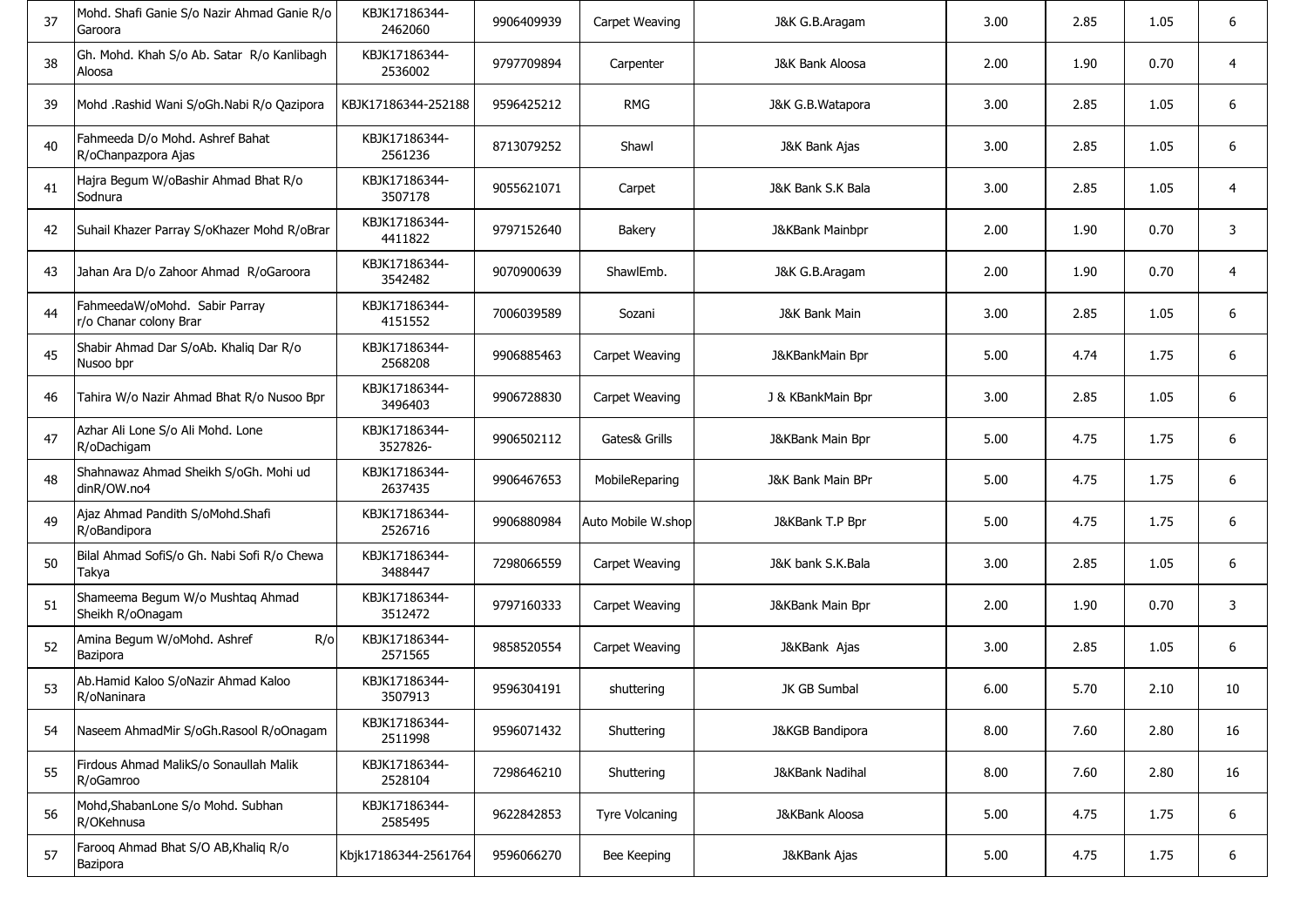| 58 | Bashir Ahmad MirS/o Gh. Rasool R/o<br>Pazalpora                  | Kbjk17186344-3626764     | 9906896604 | Shuttering     | J&KBank Pazalpora         | 8.00  | 7.60  | 2.80 | 16 |
|----|------------------------------------------------------------------|--------------------------|------------|----------------|---------------------------|-------|-------|------|----|
| 59 | Ab.Majeed Mir S/o Gh. Ahmad Mir R/o Kaloosa Kbjk17186344-4950579 |                          | 9797222126 | Shuttering     | J&KBank T.P.Bpr           | 10.00 | 9.50  | 3.50 | 15 |
| 60 | Mehraj ud din Najar S/0 G.hHussonR/O<br>Inderkote Sumbal         | Kbjk17186344-3538747     | 7006621517 | Bee Keeping    | <b>J&amp;KBank Sumbal</b> | 8.00  | 7.60  | 2.80 | 10 |
| 61 | Fahrat Bashir S/O Bashir Ahmad Bhat R/o<br>Lawapora              | Kbjk17186344-2550523     | 9596000926 | Shuttering     | J&KBank T.P Bpr           | 7.00  | 6.65  | 2.45 | 10 |
| 62 | Rabia Jan D/o Gh.Rasool Lone R/o Garoora                         | Kbjk17186344-3508520     | 9070546719 | Veg. Dhaba     | J&KG.B.Aragam             | 3.00  | 2.85  | 1.05 | 6  |
| 63 | Khursheed Ahmad Sheikh S/o Mohd.Abdullah<br>R/oOnagam            | Kbjk17186344-2544686     | 9906829292 | Shuttering     | J&KBank T.P.Bpr           | 8.00  | 7.60  | 2.80 | 10 |
| 64 | Nazir Ahmad Bhat s/OGh. Nabi R/o Nasbal                          | Kbjk17186344-2150935     | 9419008247 | Food Packing   | <b>J&amp;KBank SUMBAL</b> | 25.00 | 23.75 | 8.75 | 20 |
| 65 | Sajad Ahmad Najar S/o Gh. Mohd R/o<br>Chattibanday               | Kbjk17186344-2549708     | 9622789249 | Gates&Grills   | J&KG.B.Aragam             | 3.66  | 3.48  | 1.28 | 5  |
| 66 | Shakeela BagumW/o Rayaz Ahmad Ganie<br>R/oGund S.K.Bala          | Kbjk17186344-2574777     | 7298922647 | Carpet Weaving | J&KBank S.K.Bala          | 3.00  | 2.85  | 1.05 | 6  |
| 67 | Haneefa Bagum W/oAb.Rashid Zarger R/o Ajar Kbjk17186344-4956670  |                          | 8715802491 | Shawl Emb.     | J&KBank Main Bpr          | 3.00  | 2.85  | 1.05 | 6  |
| 68 | Rafiqa Begum W/OHamidullah Zarger R/O<br>Ayatmulla               | KBJK17186344-<br>4435364 | 9697994054 | ShawlEmb.      | J&kBank Main Bpr          | 3.00  | 2.85  | 1.05 | 6  |
| 69 | Mehmooda Bagum W/OBashir Ahmad Dar R/o<br>Aragam                 | KBJK17186344-<br>3512139 | 9858669727 | ShawlEmb.      | J&KBank Nadihal           | 3.00  | 2.85  | 1.05 | 6  |
| 70 | Mohd .Yousuf Bhat S/OGh.Ahmad R/OVijhara<br>Lovdara              | KBJK17186344-<br>4431709 | 9797807474 | Shuttering     | J&KBank Nadihal           | 5.00  | 4.75  | 1.75 | 8  |
| 71 | Shameema Akhter D/0Mohd Maqbool<br>R/oQazipora                   | KBJK17186344-<br>2531534 | 7051656370 | ShawlEmb.      | J&KBank Aloosa            | 3.00  | 2.85  | 1.05 | 6  |
| 72 | Farooq Ahmad Rather S/oMohd. Ashan<br>R/oArin                    | KBJK17186344-<br>2504591 | 9906719302 | Beeding        | <b>J&amp;kGB Arin</b>     | 5.00  | 4.75  | 1.75 | 6  |
| 73 | Akhter RasoolS/oGh.Rasool Sheikh<br>R/oQazipora                  | KBJK17186344-<br>2511845 | 9070500062 | Shuttering     | J&KBank Main Bpr          | 10.00 | 9.50  | 3.50 | 15 |
| 74 | Jameela Ahmad MirS/oMugta Mir<br>R/oAyatmulla                    | KBJK17186344-<br>3539479 | 7006324252 | Electronic     | J&KBank Main Bpr          | 6.00  | 5.70  | 2.10 | 8  |
| 75 | Sofi Rustum Kashmari S/oMohd. Saifulla Sofi<br>R/oQazipora       | KBJK17186344-<br>3496329 | 9797365278 | Spice Grinding | J&KBank Main Bpr          | 7.00  | 6.65  | 2.45 | 10 |
| 76 | Afrooza Bagum W/O Naseer Ahmad Rana<br>R/oGundpora               | KBJK17186344-<br>3519590 | 8491872080 | ShawlEmb.      | J&KBank Main Bpr          | 3.00  | 2.85  | 1.05 | 6  |
| 77 | Mohd.Subhan Ganie S/OMohd. Shaban<br>R/ORampora                  | KBJK17186344-<br>3501134 | 9107143508 | Bakery         | <b>J&amp;KGB Nadihal</b>  | 3.00  | 2.85  | 1.05 | 6  |
| 78 | Nisar Ahmad Baba S/oGh.Mohd.Baba<br>R/oSumlar                    | KBJK17186344-<br>3491117 | 7051547137 | Shuttering     | J&KBank MainBpr           | 5.00  | 4.75  | 1.75 | 8  |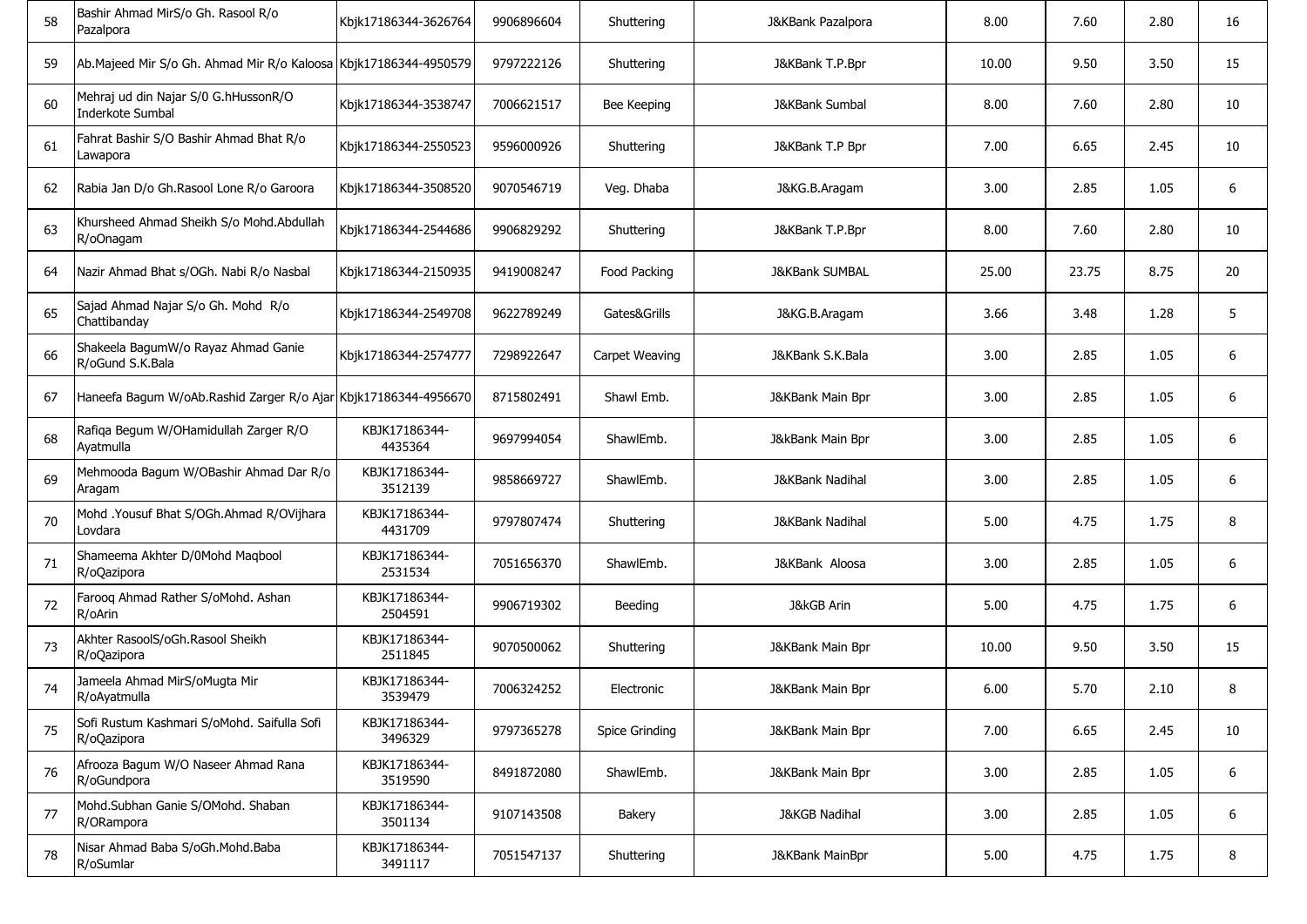| 79 | Shaida Bagum W/o Mohd.Farooq Rana<br>R/OGundpora                | KBJK17186344-<br>3519545 | 8491872080 | Shawl Emb.            | J&KBank Main Bpr             | 3.00   | 2.85   | 1.05   | 6   |
|----|-----------------------------------------------------------------|--------------------------|------------|-----------------------|------------------------------|--------|--------|--------|-----|
| 80 | Ab. Rashid Wani S/oGh. Nabi Wani R/oArin                        | KBJK17186344-<br>2541641 | 9622747172 | Shawl Emb.            | <b>BCCBank Bpr</b>           | 3.00   | 2.85   | 1.05   | 6   |
| 81 | Manzoor Ahmad LoneS/OGh.Mohd Lone<br>R/oAyatmulla               | KBJK17186344-<br>3611588 | 9596381958 | Rep.of Transformes    | <b>J&amp;KBank Aimshrief</b> | 5.00   | 4.75   | 1.75   | 8   |
| 82 | Mohd.Arif Sheikh S/oMohd .JamalR/oWatapora Kbjk17186344-2547166 |                          | 9797277454 | <b>Xerox Centre</b>   | J&KBank Main BPR.            | 4.00   | 3.80   | 1.40   | 5   |
| 83 | Shakeela Begum W/O Mohd.Ashrif<br>R/OAyatmulla                  | KBJK17186344-<br>4435291 | 8715802491 | Shawl Emb.            | J&KBankMain Bpr              | 3.00   | 2.85   | 1.05   | 6   |
| 84 | Kulsooma Akhter W/O Gh.Hassan Kumar<br>R/OAjar                  | Kbjk17186344-4758415     | 9086561227 | Shawl Emb.            | J&KBank Main Bpr             | 3.00   | 2.85   | 1.05   | 6   |
| 85 | Sheikh Danish S/O Mohd.Sabir Sheikh R/O<br>Ashtangoo            | Kbjk17186344-3498382     | 9797710050 | <b>Xerox Centre</b>   | J&KBank Aloosa               | 6.00   | 5.70   | 2.10   | 6   |
| 86 | Ajaz Ahmad Sheikh S/OWali<br>Mohd.R/OChander geer Hajin         | Kbjk16176344-2227345     | 9596496687 | Copper Utencells      | J&KBank Hajin                | 10.00  | 9.50   | 3.50   | 10  |
| 87 | Danish Ahad S/O Ab.Ahad Dar R/O Ghansthan<br>Sumbal             | KBJK17186344-<br>3506323 | 9596339885 | Shuttering            | <b>J&amp;KBank Ghanstan</b>  | 5.00   | 4.75   | 1.75   | 8   |
| 88 | Mehraj ud din HajamS/OAli Mohd R/OAragam                        | KBJK17186344-<br>4431855 | 7051438175 | HairSaloon            | JKG B Aragam                 | 3.00   | 2.85   | 1.05   | 4   |
| 89 | Nissar Ahmad KumarS/OMohd Sadiq<br>R/OAyatmulla                 | KBJK17186344-<br>3539531 | 9906501225 | Gold Smith            | J&KBank Main bpr             | 5.00   | 4.75   | 1.75   | 5   |
| 90 | Sajad Ahmad Mir S/O Ab. Aziz Mir R/O Madder<br><b>Bpr</b>       | KBJK17186344-<br>3527759 | 9906710428 | Shuttering            | J&KBank Mani SECtt BPR       | 7.00   | 6.65   | 2.45   | 10  |
| 91 | Irshad Ahmad Baigh S/O Mohd .Afzal<br>R/OGhanstan               | KBJK17186344-<br>3538789 | 9596280400 | <b>Tent House</b>     | J&KBank Gudakhud             | 5.00   | 4.75.  | 1.75   | 8   |
| 92 | Rayees Ahmad Khan S/OMohd .Surfrez Khan<br>r/oNadihal           | KBJK17186344-<br>3505797 | 8803997832 | Tailoring             | J KG B Nadihal               | 3.60   | 3.42   | 1.26   | 5   |
| 93 | Javid Ahmad Bhat S/O Gh. Mohd. Bhat R/O<br>Nadihal              | Kbjk17186344-2581615     | 9419963491 | Painting              | <b>J&amp;KBank Nadihal</b>   | 5.00   | 4.75   | 1.75   | 5   |
| 94 | Gh.Hassan Dar S/O Gh. MOhi ud din Hakbara<br>Hajin              | Kbjk17186344-3507498     | 9797887175 | Carpet Weaving        | J K G B Hajin                | 3.00   | 2.85   | 1.05   | 6   |
| 95 | Farooq Ahmad Lone s/o Gh. Ahmad Lone R/O<br>Kaloosa             | Kbjk17186344-3540309     | 9797963855 | Shuttering            | J&KBank T.P Bpr              | 5.00   | 4.75   | 1.75   | 8   |
| 96 | Showkat Ahmad Wani S/O Mohd, Sultan Wani<br>R/O Lowadara        | KBJK17186344-<br>3505906 | 7780935985 | Automobile<br>.W.shop | J & K Bank Nadihal           | 5.00   | 4.75   | 1.75   | 6   |
| 97 | Mushtaq Ahmad Wani S/O Mohd. Syed Wani<br>R/O Nadihal           | KBJK17186344-<br>2562077 | 9622494160 | Bakery                | J&K G B Nadihal              | 3.60   | 3.42   | 1.26   | 5   |
| 98 | Mubashir Mohd. MirS/O Gh. Mohd. Mir R/O<br>Kehnusa bpr          | (PRIOR OF JUNE 2016)     |            | Shuttering            | J&KBank TUlail               | 10.00  | 9.50   | 3.50   | 10  |
|    |                                                                 |                          |            |                       | <b>TOTAL</b>                 | 453.16 | 428.74 | 159.66 | 686 |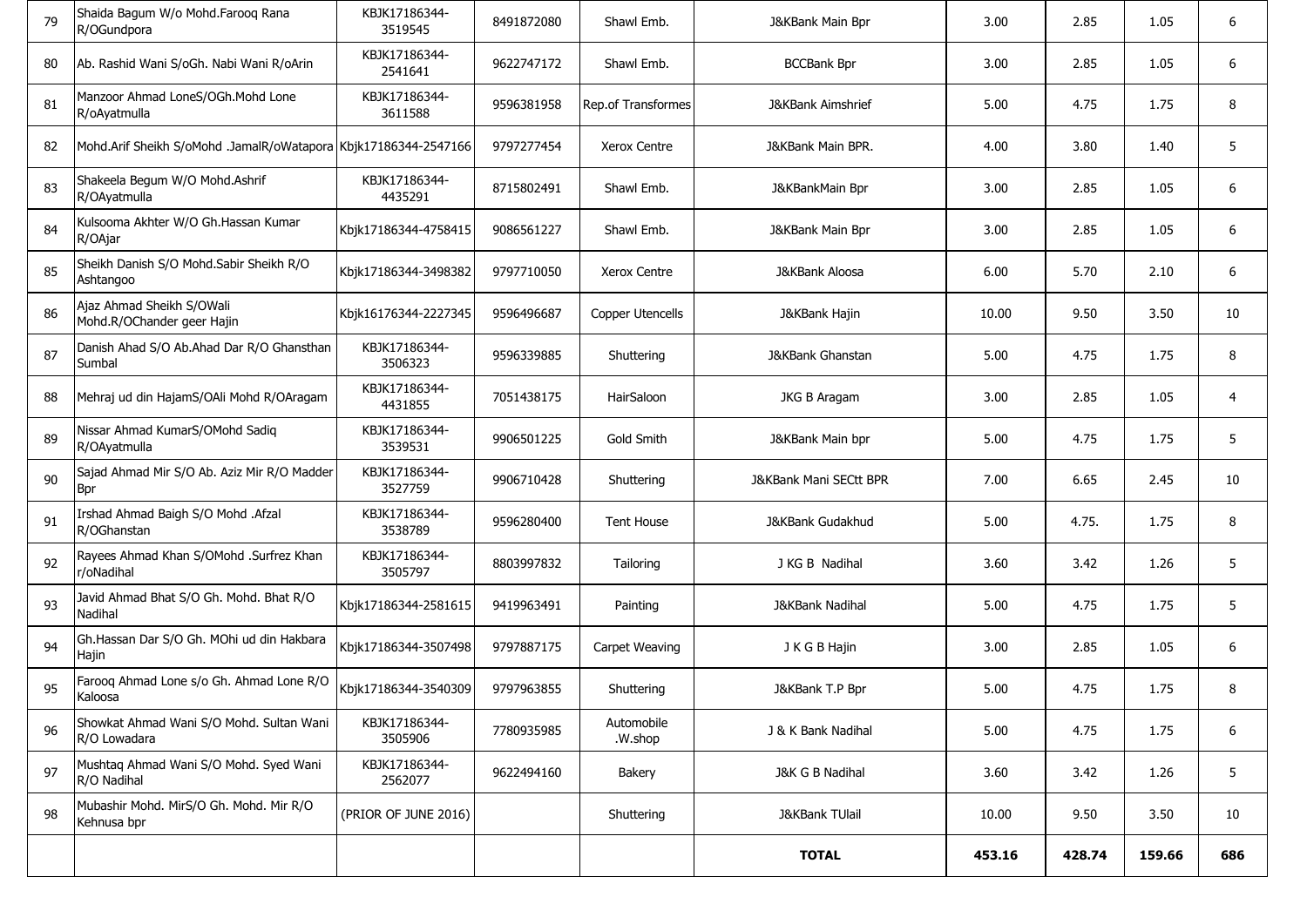|                |                                                                        |                          |            |                                                                                | List of cases settled during the year 2017-18 in respect of KVIB Baramulla under PMEGP.                                             |         |         |                              |        |
|----------------|------------------------------------------------------------------------|--------------------------|------------|--------------------------------------------------------------------------------|-------------------------------------------------------------------------------------------------------------------------------------|---------|---------|------------------------------|--------|
| srno           | Name of the beneficiary with full Address                              | Applicant ID             | Mobile No. | Scheme                                                                         | Financing Bank Branch                                                                                                               | P. Cost | B. Loan | Margin<br>Money<br>(In Lacs) | Emp.   |
| 1              | SHAHIDA MUSHTAQ D/O MUSHTAQ AHMAD<br>RATHER R/O ARCHANDERHAMA          | KBJK16176365-<br>2200903 | 9906778784 | Embroidery /<br>SOZNI                                                          | JAMMU AND KASHMIR GRAMEN BANK,<br>AGRIKAL DISTRICT Baramulla, IFSC<br>Code: JAKA0GRAMEN                                             | 3.00    | 2.85    | 1.05                         | 3      |
| $\overline{2}$ | Saleema W/O MOHD ASHRAF DAR R/O<br>RESHIPORA PATTAN2181145             | KBJK16176365-<br>2190033 | 9797977197 | Others / sozni<br>embrodery                                                    | JAMMU AND KASHMIR BANK LTD,<br>NEHALPORA PATTAN DISTRICT BARAMULLA<br>J K PIN CODE 193121, IFSC<br>Code: JAKA0NEHAAL                | 5.00    | 4.75    | 1.75                         | 5      |
| 3              | Zahida W/O FAYAZ AHMAD BHAT R/O TAKIYA<br><b>SULTAN</b>                | KBJK16176365-<br>2225811 | 9469122737 | tailoring                                                                      | JAMMU AND KASHMIR GRAMEN BANK,<br>KAKAR HAMAM, TEH. Baramulla, IFSC<br>Code: JAKA0GRAMEN                                            | 3.00    | 2.85    | 1.05                         | 3      |
| $\overline{4}$ | HASEENAA BEGUM W/o Ab. Gani Parray R/o<br>Archanderhama                | KBJK16176365-<br>2173078 | 9906690901 | Others / ARI<br><b>STAPPLE</b>                                                 | JAMMU AND KASHMIR GRAMEN BANK,<br>AGRIKAL DISTRICT Baramulla, IFSC<br>Code: JAKA0GRAMEN                                             | 3.00    | 2.85    | 1.05                         | 3      |
| 5              | POSHA BEGUM W/O BASHIR AHMAD RATHER<br>R/O ARCHANDERHAMA               | KBJK16176365-<br>2181145 | 7298404778 | Others / ARI<br><b>STAPPLE</b><br>EMBRODRIERY                                  | JAMMU AND KASHMIR GRAMEN BANK,<br>NARWAL NEAR FRUIT COMPLEX NEW<br>UNIVERSITY JAMMU, IFSC<br>Code: JAKA0GRAMEN                      | 3.00    | 2.85    | 1.05                         | 3      |
| 6              | NISAR AHMAD RATHER S/O AB. AZIZ RATHER<br>R/O ARCHANDERHAMA            | KBJK16176365-<br>2184881 | 9596562349 | Others / SHWAL<br><b>EMBRODRIERY</b><br><b>CUM ROFUGARI</b>                    | JAMMU AND KASHMIR GRAMEN BANK,<br>AGRIKAL DISTRICT Baramulla, IFSC<br>Code:JAKA0GRAMEN                                              | 1.00    | 0.95    | 0.35                         | 1      |
| $\overline{7}$ | NADEEM AHMAD GUROO S/O AB. SATAR<br>GUROO R/O BADAMBAGH SOPORE         | KBJK17186365-<br>2673389 | 9596440854 | Bee-keeping /<br>Processing packing<br>of Honey and<br><b>Walnut Almonds</b>   | JAMMU AND KASHMIR BANK LTD, Hitech<br>Sopore, Agro Hitech<br>Chankhan, Dist: Baramulla, J K-193201, IFSC<br>Code: JAKA0HITECH       | 24.86   | 23.62   | 8.70                         | 25     |
| 8              | RAMEEZ RAJA DAR S/O MOHAMMAD<br>MAQBOOL DAR R/O WANDAKPORA MIRGUND     | KBJK16176365-<br>2487140 | 9596345257 | Others / JOINERY<br>AND FURNITURE                                              | JAMMU AND KASHMIR BANK LTD,<br>Mirgund, Tehsil-Pattan, Dist: Baramulla, J K-<br>193121, IFSC Code: JAKA0MIRGUD                      | 10.00   | 9.50    | 3.50                         | 10     |
| 9              | TUFEEQ AHMAD KHAN S/O GH. AHMAD KHAN<br>R/O TARHAMA                    | KBJK16176365-<br>2483947 | 9797966515 | Others / POULTRY<br><b>FEED</b>                                                | JAMMU AND KASHMIR BANK LTD, HARDU<br>ABOORA, Block Kunzer Tehsil Tangmarg, Dist:<br>Baramulla, J K-193401, IFSC<br>Code:JAKA0HRDABR | 5.00    | 4.75    | 1.75                         | 5      |
| 10             | SALAM UD DIN PEERZADA S/O BUZARAG<br>SHAH PEERZADA R/O THINDIMA KREERI | KBJK16176365-<br>2450709 | 9419500054 | Others / tENT<br>hOUSE                                                         | JAMMU AND KASHMIR BANK LTD, THE<br>MANAGER BARAMULLA CENTRAL CO-<br>OPERATIVE BANK JK PIN 193201, IFSC<br>Code:JAKA0JKBCCB          | 10.00   | 9.50    | 3.50                         | 10     |
| 11             | Mohasin Ashraf Wani S/OMOHD ASHRAF<br>WANI R/O USSAN BANGIL            | KBJK16176365-<br>2407331 | 7051116768 | Others /<br><b>MANUFACTURING</b><br>OF SATIONARY<br>PENCILS OUT OF             | JAMMU AND KASHMIR GRAMEN BANK,<br>NARWAL NEAR FRUIT COMPLEX NEW<br>UNIVERSITY JAMMU, IFSC<br>Code: JAKA0GRAMEN                      | 21.50   | 20.43   | 7.53                         | 22     |
| 12             | showkat ahmad malik S/ GH. RASOL MALIK<br>R/O KRANKSHIVAN              | KBJK16176365-<br>2239035 | 9419039742 | Manufacturing of<br>Ice/Ice Candy / ICE<br><b>CREAM FREEZEN</b><br>FOOD ITEM,S | JAMMU AND KASHMIR BANK LTD,<br>Dalina, Dalina Baramulla, Baramulla, J K-<br>193101, IFSC Code: JAKA0DALINA                          | 25.00   | 23.75   | 8.75                         | 25     |
| 13             | Shahnawaz Hamid Lone S/O AB. HAMID LONE<br>R/O SANGRAMA                | KBJK16176365-<br>2220967 | 9419597055 | Cement Blocking /<br>Shuttering                                                | JAMMU AND KASHMIR GRAMEN BANK,<br>SANGRAMA,., TEH.SOPORE, IFSC<br>Code: JAKA0GRAMEN                                                 | 10.00   | 9.50    | 3.50                         | $10\,$ |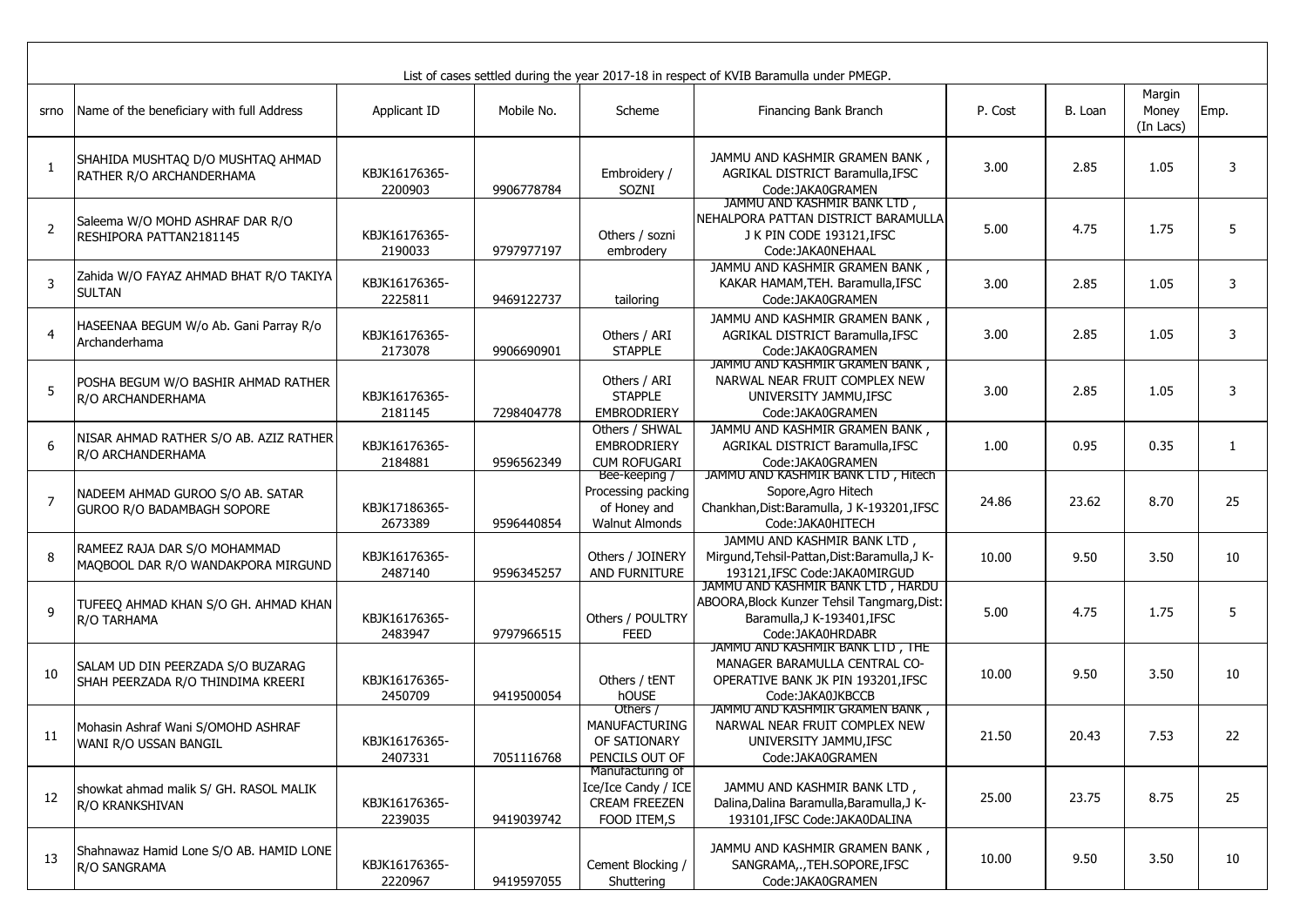| 14 | IMTIYAZ AHMAD RATHER S/O GH.<br>MOHAMMAD RATHER R/O ARCHANDERHAMA                 | KBJK16176365-<br>2177857 | 9622535324 | Embroidery /<br>SHAWL EMB.                                           | JAMMU AND KASHMIR GRAMEN BANK,<br>AGRIKALAN, GULMARAG ROAD, PIN<br>193401, IFSC Code: JAKA0GRAMEN                                   | 5.00  | 4.75 | 1.75 | 5  |
|----|-----------------------------------------------------------------------------------|--------------------------|------------|----------------------------------------------------------------------|-------------------------------------------------------------------------------------------------------------------------------------|-------|------|------|----|
| 15 | MUZZAFAR AHMAD DAR S/o Farooq Ahmad<br>Dar R/o Doligund Rafiabad                  | KBJK16176365-<br>2163109 | 9107117273 | Others /<br>TENTHOUSE,<br>SHAMIYANA,<br>CHAIRS, COPPER               | JAMMU AND KASHMIR BANK LTD,<br>DANGIWACHA, BARAMULLA, DANGIWACHA<br>BARAMULLA, Baramulla J K-193303, IFSC<br>Code:JAKA0JKBCCB       | 10.00 | 9.50 | 3.50 | 10 |
| 16 | FIRDOUS AHMAD RATHER S/O MOHD<br>SULTAN RATHER R/O ARCHANDERHAMA                  | KBJK16176365-<br>2185848 | 9906846186 | Embroidery /<br><b>SHAWL</b><br><b>EMBROIDERY</b>                    | JAMMU AND KASHMIR GRAMEN BANK,<br>NARWAL NEAR FRUIT COMPLEX NEW<br>UNIVERSITY JAMMU, IFSC<br>Code:JAKA0GRAMEN                       | 3.00  | 2.85 | 1.05 |    |
| 17 | ALI MOHAMMAD RATHER S/O AB. GAFFAR<br>RATHER R/O ARCHANDERHAMA                    | KBJK16176365-<br>2178047 | 9622848586 | Embroidery /                                                         | JAMMU AND KASHMIR GRAMEN BANK,<br>AGRIKALAN GULMARG ROAD PIN,<br>193401.IFSC Code:JAKA0GRAMEN                                       | 3.00  | 2.85 | 1.05 | 10 |
| 18 | BILAL AHMAD LONE S/O NAZIR AHMAD LONE<br>R/O THINDIMA KREERI                      | KBJK16176365-<br>2142428 | 9622422860 | Others /<br>SHUTTERING<br><b>MIXING</b>                              | JAMMU AND KASHMIR BANK LTD,<br>WAGOORA BARAMULLA CENTRAL CO-<br>OPERATIVE BANK LTD, IFSC<br>Code: JAKA0JKBCCB                       | 10.00 | 9.50 | 3.50 | 10 |
| 19 | WASEEM AHMAD KHAN S/O MOHD NASEEM<br>KHAN R/O PAHLIPORA                           | KBJK16176365-<br>2128929 | 9419034674 | Others /<br><b>SHUTTRING</b>                                         | JAMMU AND KASHMIR GRAMEN BANK,<br>NARWAL NEAR FRUIT COMPLEX NEW<br>UNIVERSITY JAMMU, IFSC<br>Code:JAKA0GRAMEN                       | 10.00 | 9.50 | 3.50 | 10 |
| 20 | AIJAZ AHMAD GANIE S/O ALI MOHD GANIE<br>R/O AGRIKALAN                             | KBJK17186365-<br>4969418 | 9596519595 | Others / shawl<br>embrodiery                                         | JAMMU AND KASHMIR BANK LID, HARDU<br>ABOORA, Block Kunzer Tehsil Tangmarg, Dist:<br>Baramulla, J K-193401, IFSC<br>Code:JAKA0HRDABR | 3.00  | 2.85 | 1.05 |    |
| 21 | SAJAD AHMAD BHAT S/O MOHD AKBAR BHAT<br>R/O BANDI PAYEN                           | KBJK17186365-<br>3494929 | 9596331631 | Bakery Products /<br><b>BAKERY</b>                                   | JAMMU AND KASHMIR BANK LTD<br>Kalantroo Payeen, Wagoora, Dist: Baramulla, J<br>K-193101.IFSC Code:JAKA0KALANT                       | 3.00  | 2.85 | 1.05 | 3  |
| 22 | NIGHAT BEGUM W/O MUSHTAQ AHMAD<br>BAKSHI R/O WAGOORA                              | KBJK17186365-<br>2565174 | 9596036726 | Others / Shawl emb                                                   | JAMMU AND KASHMIR BANK LTD,<br>WAGOORA, Near Main Market, Baramulla, J<br>K, 193103, IFSC Code: JAKA0WAGORA                         | 3.00  | 2.85 | 1.05 | 3  |
| 23 | MEHRAJ UD DIN PEER S/O PEER GH. NABI<br>R/O PUTKHAH                               | KBJK16176365-<br>2473932 | 9906587111 | Others /<br>covers                                                   | JAMMU AND KASHMIR BANK LTD,<br>Manufacture of seat   WAGOORA, Near Main Market, Baramulla, J<br>K, 193103, IFSC Code: JAKA0JKBCCB   | 3.00  | 2.85 | 1.05 | 3  |
| 24 | MEHMOODA BEGUM W/O MOHD SADIQ NAIK<br>R/O SALAMABAD DACHNA                        | KBJK16176365-<br>2477770 | 9797779544 | Others / Cutting<br>Tailoring                                        | JAMMU AND KASHMIR BANK LID,<br>CHANDANWARI, URI, Tehsil<br>Boniyar, Dist: Baramulla, J K- 193122, IFSC<br>Code:JAKA0CANADA          | 3.00  | 2.85 | 1.05 | 3  |
| 25 | Hassan ali khatayee S/O GH. HASSAN R/O<br><b>DIVER YAKHMANPORA</b>                | KBJK16176365-<br>2465102 | 9906851009 | Bee-keeping / BEE<br><b>KEPING AND</b><br><b>HONEY</b><br>PRODUCITON | JAMMU AND KASHMIR BANK LID, SSM<br>ENGG. COLLEGE, PATTAN, SSM<br>ENGG.COLLEGE.DEVER.<br>PARIHASPORA, PA, DIST-BARAMULLA, JK-        | 10.00 | 9.50 | 3.50 | 10 |
| 26 | ABDUL MAJEED NAJAR S/O GH. MOHAMMAD<br>NAJAR R/O VIZER WAGOORA                    | KBJK16176365-<br>2404845 | 9622872980 | Others / TENT<br><b>HOUSE</b>                                        | JAMMU AND KASHMIR BANK LTD,<br>WAGOORA, Near Main Market, Baramulla, J<br>K, 193103, IFSC Code: JAKA0WAGORA                         | 10.00 | 9.50 | 3.50 | 10 |
| 27 | MOHAMMAD ASHRAF RATHEER S/O<br>MOHAMMAD RAMZAN RATHER R/O<br><b>ARCHANDERHAMA</b> | KBJK16176365-<br>2218615 | 9622736746 | Embroidery /                                                         | JAMMU AND KASHMIR GRAMEN BANK,<br>NARWAL NEAR FRUIT COMPLEX NEW<br>UNIVERSITY JAMMU, IFSC<br>Code: JAKA0GRAMEN                      | 3.00  | 2.85 | 1.05 | 3  |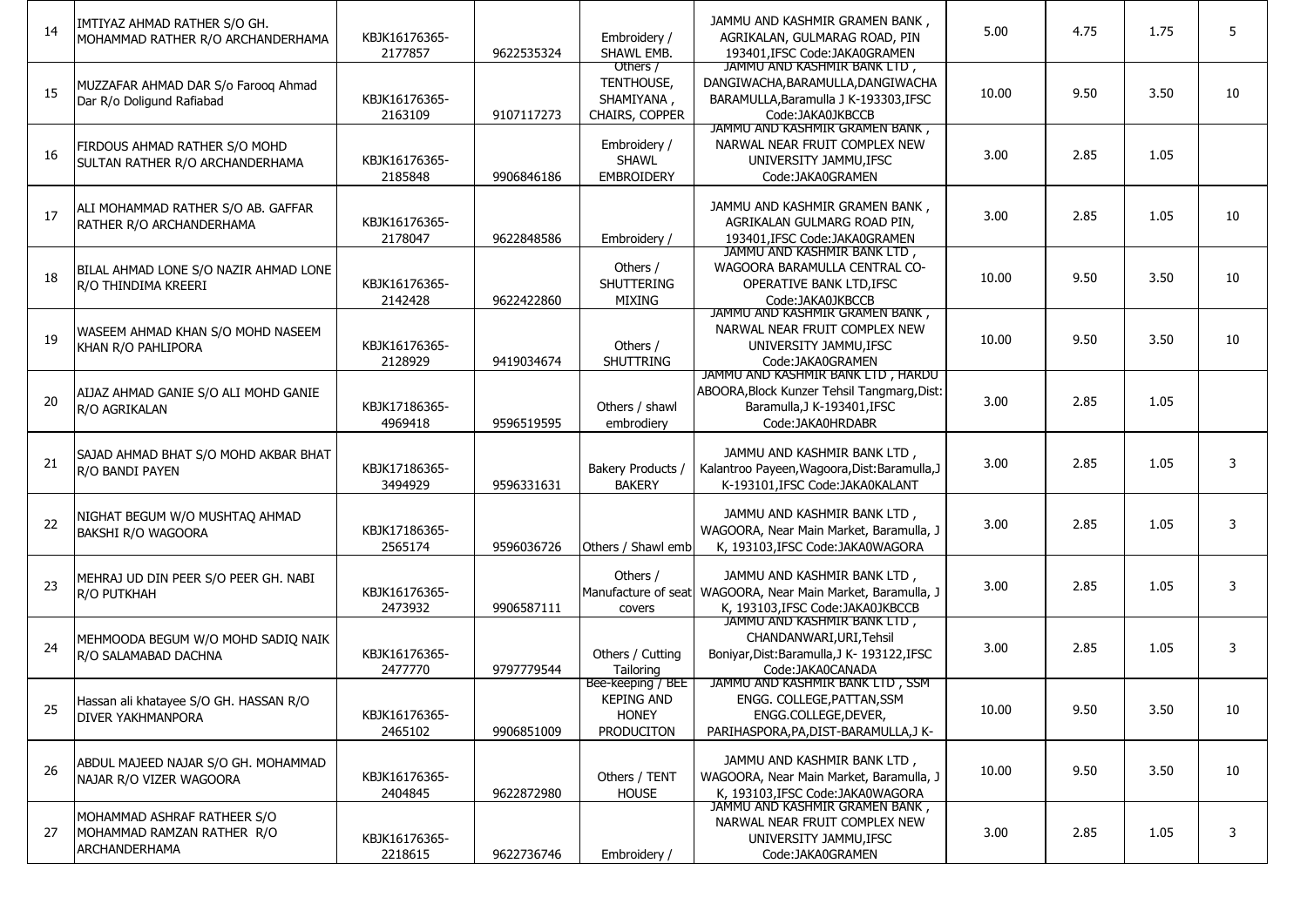| 28 | SAMEER AHMAD GANAI MOHAMMAD ASHRAF<br><b>GANIE R/O ARCHANDERHAMA</b>   | KBJK16176365-<br>2177946 | 9622769836 | Xeorx Centre /<br><b>PHOTOSTATE</b><br><b>SHOP LAMINATION</b>                | JAMMU AND KASHMIR GRAMEN BANK,<br>AGRIKAL DISTRICT Baramulla, IFSC<br>Code:JAKA0GRAMEN                                                       | 5.00  | 4.75 | 1.75 | 5              |
|----|------------------------------------------------------------------------|--------------------------|------------|------------------------------------------------------------------------------|----------------------------------------------------------------------------------------------------------------------------------------------|-------|------|------|----------------|
| 29 | AIJAZ AHMAD LONE S/O ATA MHAMMAD<br>LONE R/O URI                       | KBJK16176365-<br>2178019 | 9797707587 | Cashew/Chironji<br>processing (Dry<br>Fruits) / WALLNUT<br><b>PROCESSING</b> | JAMMU AND KASHMIR BANK LTD, The<br>Branch Manager BARAMULLA CENTRAL CO-<br>OPERATIVE BANK, Uri J K-193124, IFSC<br>Code:JAKA0JKBCCB          | 5.00  | 4.75 | 1.75 | 5              |
| 30 | MOHMMAD YOUNIS RESHI S/O MOHD AKBAR<br>RESHI R/O RAHMALPORA WAILOO     | KBJK16176365-<br>2186139 | 9797141867 | Embroidery /<br>SOZNI                                                        | JAMMU AND KASHMIR GRAMEN BANK,<br>PATTAN-TANGMARG ROAD, WAILU<br>KRALPORA, TEH. PATTAN, 193401, IFSC<br>Code: JAKA0GRAMEN                    | 3.50  | 3.33 | 1.23 | $\overline{4}$ |
| 31 | BILQUES AMIN D/O PEER MOHAMMAD AMIN<br>R/O OGMUNA                      | KBJK16176365-<br>2185079 | 8491006093 | Embroidery /<br>SOZNI                                                        | JAMMU AND KASHMIR GRAMEN BANK,<br>NARWAL NEAR FRUIT COMPLEX NEW<br>UNIVERSITY JAMMU, IFSC<br>Code:JAKA0GRAMEN                                | 5.00  | 4.75 | 1.75 | 5              |
| 32 | NASIR AHMAD RATHER S/O BASHIR AHMAD<br>R/O ARCHANDERHAMA               | KBJK16176365-<br>2178434 | 9906670381 | Embroidery /<br>SOZNI                                                        | JAMMU AND KASHMIR GRAMEN BANK,<br>AGRIKAL DISTRICT Baramulla, IFSC<br>Code:JAKA0GRAMEN                                                       | 2.00  | 1.90 | 0.70 | $\overline{2}$ |
| 33 | MOHD YOUSUF MALLA S/O MOHD IBRAHIM<br>MALLA R/O KRIPALPORA             | KBJK16176365-<br>2177823 | 9086466695 | Cattle feed /<br>POULTRY FEED,<br><b>CATTLE NFEED</b>                        | JAMMU AND KASHMIR BANK LID,<br>SINGHPORA, SINGHPORA PATTAN<br>BARAM, Dist: Baramulla, J amp; K-<br>192131, IFSC Code: JAKA0SINGPO            | 10.00 | 9.50 | 3.50 | 10             |
| 34 | mohammad yousif dar S/O AB. AHAD DAR<br>R/O SHALTANG ZOGIYAR BARAMULLA | KBJK17186365-<br>4952143 | 9622590949 | Others /<br><b>SHATERING</b>                                                 | JAMMU AND KASHMIR BANK LID, SHEERI<br>BARAMULLA, Main Bazaar Sheeri<br>Sheerinabad, Dist:Baramulla,J K-<br>193101, IFSC Code: JAKA0JKBCCB    | 10.00 | 9.50 | 3.50 | 10             |
| 35 | MUSHTAQ AHMAD GANAIE S/O AB. AZIZ<br><b>GANIE R/O SHEERI</b>           | KBJK17186365-<br>4141475 | 9622580243 | Cashew/Chironji<br>processing (Dry<br>Fruits) / Wallnut                      | JAMMU AND KASHMIR BANK LTD, Sheeri<br>HIGHWAY, BARAMULLA, JK PIN<br>193101, IFSC Code: JAKA0JKBCCB                                           | 5.00  | 4.75 | 1.75 | 5              |
| 36 | abdul majid lone S/O MOHD ASHRAF LONE<br>R/O SHEERI                    | KBJK17186365-<br>4141450 | 9797800276 | Others / HOTLE<br><b>DABA</b>                                                | JAMMU AND KASHMIR BANK LTD, SHEERI<br>BARAMULLA, Main Bazaar Sheeri<br>Sheerinabad, Dist:Baramulla,J K-<br>193101.IFSC Code: JAKA0JKBCCB     | 10.00 | 9.50 | 3.50 | 10             |
| 37 | Zubair Ahmad Sofi S/O AB. AHAD SOFI R/O<br><b>FATEHGARH</b>            | KBJK17186365-<br>3649281 | 7298762630 | Others / Gym                                                                 | JAMMU AND KASHMIR GRAMEN BANK,<br>SHEERI BARAMULLA, Main Bazaar Sheeri<br>Sheerinabad, Dist:Baramulla,J K-<br>193101, IFSC Code: JAKA0GRAMEN | 5.00  | 4.75 | 1.75 | 5              |
| 38 | MOHAMMAD MAQBOOL DAR S/O ABDUL<br>AHAD DAR R/O ZAGIYAR SHEERI          | KBJK17186365-<br>4129423 | 9906831108 | Cashew/Chironji<br>processing (Dry<br>Fruits) / DRY<br><b>FRUITS</b>         | JAMMU AND KASHMIR BANK LTD, SHEERI<br>BARAMULLA, Main Bazaar Sheeri<br>Sheerinabad, Dist:Baramulla,J K-<br>193101.IFSC Code:JAKA0JKBCCB      | 10.00 | 9.50 | 3.50 | 10             |
| 39 | shabnum zahra D/O MOHD IBRAHIM DAR R/O<br><b>KRIPALPORA</b>            | KBJK17186365-<br>3650113 | 7780899252 | Others / shawl<br>embrodery                                                  | JAMMU AND KASHMIR BANK LTD,<br>SINGHPORA, SINGHPORA PATTAN<br>BARAM, Dist: Baramulla, J K-192131, IFSC<br>Code:JAKA0SINGPO                   | 3.00  | 2.85 | 1.05 | 3              |
| 40 | shafqat ali S/O MOHD ASHRAF KHAN R/O<br><b>BAGNA NOORKHAH</b>          | KBJK17186365-<br>3611531 | 8491055900 | Groundnut<br>Decordicator<br>(Seeds/Oil Purpose)<br>/ WALLNUT                | JAMMU AND KASHMIR BANK LTD,<br>CHANDANWARI, URI, Tehsil<br>Boniyar, Dist: Baramulla, J K- 193122, IFSC<br>Code:JAKA0CANADA                   | 10.00 | 9.50 | 3.50 | 10             |
| 41 | ZUBAIDA RASHID D/O AB. RASHID AKHOON<br>R/O KREERI                     | KBJK17186365-<br>3502362 | 7051412780 | Embroidery of<br>Fabrics / SOZNI                                             | JAMMU AND KASHMIR BANK LTD, KRERI<br>PATTAN, MORADABAD KREERI BARAMULLA,<br>Baramulla, J K-193108, IFSC<br>Code: JAKA0KREERI                 | 3.00  | 2.85 | 1.05 | 3              |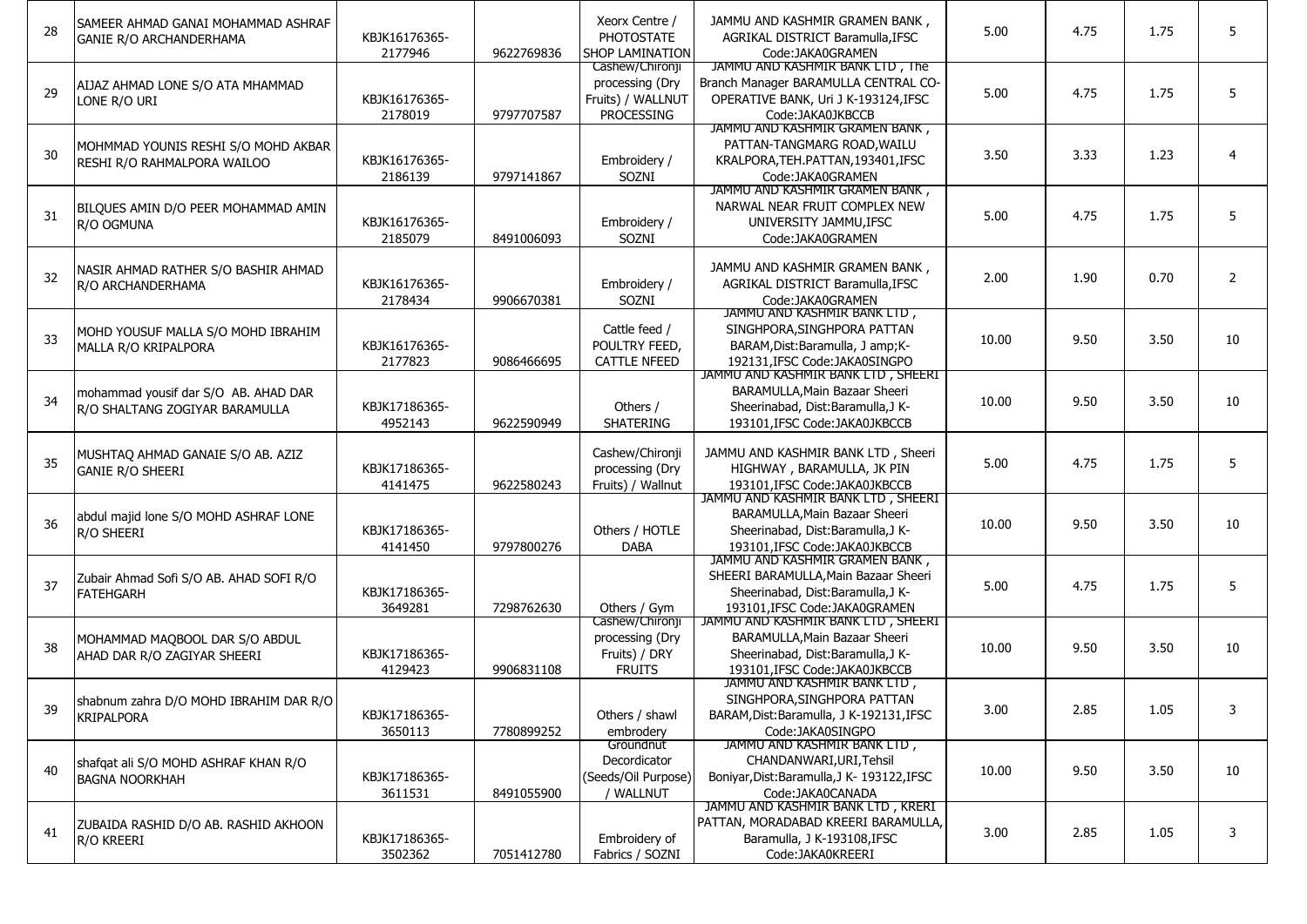| 42 | SAREER AHMAD NAJAR S/O MOHD ABDULLAH<br>NAJAR R/O VIZER WAGOORA | KBJK17186365-<br>3502853 | 9797778782 | Wood Work /<br>WOOD JOINERY<br>MILL                                          | JAMMU AND KASHMIR BANK LTD,<br>WAGOORA, Near Main Market, Baramulla, J<br>K, 193103, IFSC Code: JAKA0WAGORA                               | 10.00 | 9.50 | 3.50 | 10             |
|----|-----------------------------------------------------------------|--------------------------|------------|------------------------------------------------------------------------------|-------------------------------------------------------------------------------------------------------------------------------------------|-------|------|------|----------------|
| 43 | SYEEDA YASMEEN W/O SYED ABAS ALI R/O<br><b>BAGNA NOORKHAH</b>   | KBJK17186365-<br>3495078 | 9906843607 | Manufacturing of<br>Poly Bags etc. /<br><b>RADEMADE</b><br><b>GARMENTS</b>   | JAMMU AND KASHMIR BANK LTD,<br>CHANDANWARI, URI, Tehsil<br>Boniyar, Dist: Baramulla, J K- 193122, IFSC<br>Code:JAKA0CANADA                | 5.00  | 4.75 | 1.75 | 5              |
| 44 | ASHFAQ MAJEED NAJAR S/O AB. MAJEED<br>NAJAR R/O PATTAN          | KBJK16176365-<br>2455970 | 9906735689 | Others / Mobile<br>reparing                                                  | JAMMU AND KASHMIR BANK LTD,<br>OPPOSITE POLICE STATION, NATIONAL<br>HIGHWAY, BARAMULLA, JK PIN<br>193101.IFSC Code:JAKA0JKBCCB            | 5.00  | 4.75 | 1.75 | 5              |
| 45 | PARVAIZ AHMAD RATHER S/O MUSHTAQ<br>AHMAD RATHER R/O SHEERI     | KBJK17186365-<br>3040307 | 9797188758 | Bakery Products /<br><b>BAKERY UNIT AND</b><br>OTHER RELATED<br><b>ITEMS</b> | JAMMU AND KASHMIR BANK LTD, SHEERI<br>BARAMULLA, Main Bazaar Sheeri<br>Sheerinabad, Dist:Baramulla,J K-<br>193101, IFSC Code: JAKA0JKBCCB | 10.00 | 9.50 | 3.50 | 10             |
| 46 | MOMINA AKHTAR D/O KHAZIR MOHAMMAD<br>MIR R/O TUJJER             | KBJK17186365-<br>2654077 | 9797092531 | Others / Cutting<br>Tailoring                                                | JAMMU AND KASHMIR BANK LTD, Tujjar<br>Sharief, Sopore, Baramulla, J K,<br>193201.IFSC Code:JAKA0TUJJAR                                    | 3.00  | 2.85 | 1.05 | 3              |
| 47 | WASEEM AHMAD WAR S/O SONAULLAH WAR<br>R/O GOUSHBUGH             | KBJK17186365-<br>2616697 | 9596335974 | Others / CARPET<br><b>WEAVING</b>                                            | JAMMU AND KASHMIR BANK LID,<br>GOSHBUGH, PATTAN, GOSHBUGH, PATTAN, Di<br>st-Baramulla, J K-193121, IFSC<br>Code:JAKA0EGOUSH               | 3.00  | 2.85 | 1.05 | 3              |
| 48 | TANVEER AHMAD BHAT S/O AB. KARIM BHAT<br>R/O NAMBLA             | KVJK17186364-<br>2533169 | 9906740440 | Cashew/Chironji<br>processing (Dry<br>Fruits) / DEY<br><b>FURTS</b>          | JAMMU AND KASHMIR BANK LTD, URI<br>MAIN, BARAMULLA, Dist: Baramulla, J K-<br>193123.IFSC Code:JAKA0JEHLUM                                 | 10.00 | 9.50 | 3.50 | 10             |
| 49 | SHAGUFUTA PARVEEN D/O GH. RASOOL<br>LONE R/O TAKIYA TAPPER      | KBJK17186365-<br>2528261 | 9596077261 | Embroidery /<br>SOZNI                                                        | JAMMU AND KASHMIR GRAMEN BANK,<br>Tapper Pattan District Baramulla, IFSC<br>Code: JAKA0GRAMEN                                             | 3.00  | 2.85 | 1.05 | 3              |
| 50 | ASIF ABDULLAH MALLA S/O MOHD ABDULLAH<br>R/O BUDDEN RAFIABAD    | KBJK17186365-<br>2514996 | 9906500370 | Tailoring and<br>preparation of<br>Readymade<br>Garments /                   | JAMMU AND KASHMIR BANK LTD, SEELOO,<br>BARAMULLA CENTRAL CO-OPERATIVE BANK<br>LTD.IFSC Code: JAKA0JKBCCB                                  | 10.00 | 9.50 | 3.50 | 10             |
| 51 | Nasreena khaja d/O MOHD AKBAR KHAWAJA<br>R/O DEVER              | KBJK17186365-<br>2521967 | 9796933686 | Others / shawl<br>embrodery                                                  | JAMMU AND KASHMIR BANK LID, SSM<br>ENGG. COLLEGE, PATTAN, SSM<br>ENGG.COLLEGE, DEVER,<br>PARIHASPORA, PA, DIST-BARAMULLA, JK-             | 7.00  | 6.65 | 2.45 | $\overline{7}$ |
| 52 | ABDUL HAMID GANAI S/O AB. GANI GANIE<br>R/O KARHAMA KUNZER      | KBJK17186365-<br>2493335 | 9469228406 | Others /<br><b>SHUTTERING</b><br><b>MIXING</b>                               | JAMMU AND KASHMIR BANK LTD, HARDU<br>ABOORA, Block Kunzer Tehsil Tangmarg, Dist:<br>Baramulla, J K-193401, IFSC<br>Code:JAKA0HRDABR       | 10.00 | 9.50 | 3.50 | 10             |
| 53 | ABDUL MAJID WANI S/O AB. RASHID WANI<br>R/O KHUSHALPORA CHINAD  | KBJK17186365-<br>2501446 | 9906444926 | Others /<br>SHUTTRING AND<br>MIXING                                          | JAMMU AND KASHMIR BANK LTD,<br>Dalina, Dalina Baramulla, Baramulla, J K-<br>193101, IFSC Code: JAKA0DALINA                                | 10.00 | 9.50 | 3.50 | 10             |
| 54 | ISHEIKH MUSTAFA ALI S/O ALI MOHD PARRAY<br>R/O LACHIPORA        | KBJK17186365-<br>2492662 | 9622688931 | Others / WALNUT                                                              | JAMMU AND KASHMIR BANK LTD,<br>CHANDANWARI, URI, Tehsil<br>Boniyar, Dist: Baramulla, J K- 193122, IFSC<br>Code:JAKA0CANADA                | 5.00  | 4.75 | 1.75 | 5              |
| 55 | AB RASHID MALLA S/O AB. AHAD MALLA R/O<br><b>DANDOOSA</b>       | KBJK16176365-<br>2480315 | 8803430590 | Others / Shuttering<br>Mixing                                                | JAMMU AND KASHMIR BANK LTD,<br>DANGIWACHA, BARAMULLA CENTRAL CO-<br>OPERATIVE BANK LTD, IFSC<br>Code: JAKA0JKBCCB                         | 10.00 | 9.50 | 3.50 | 10             |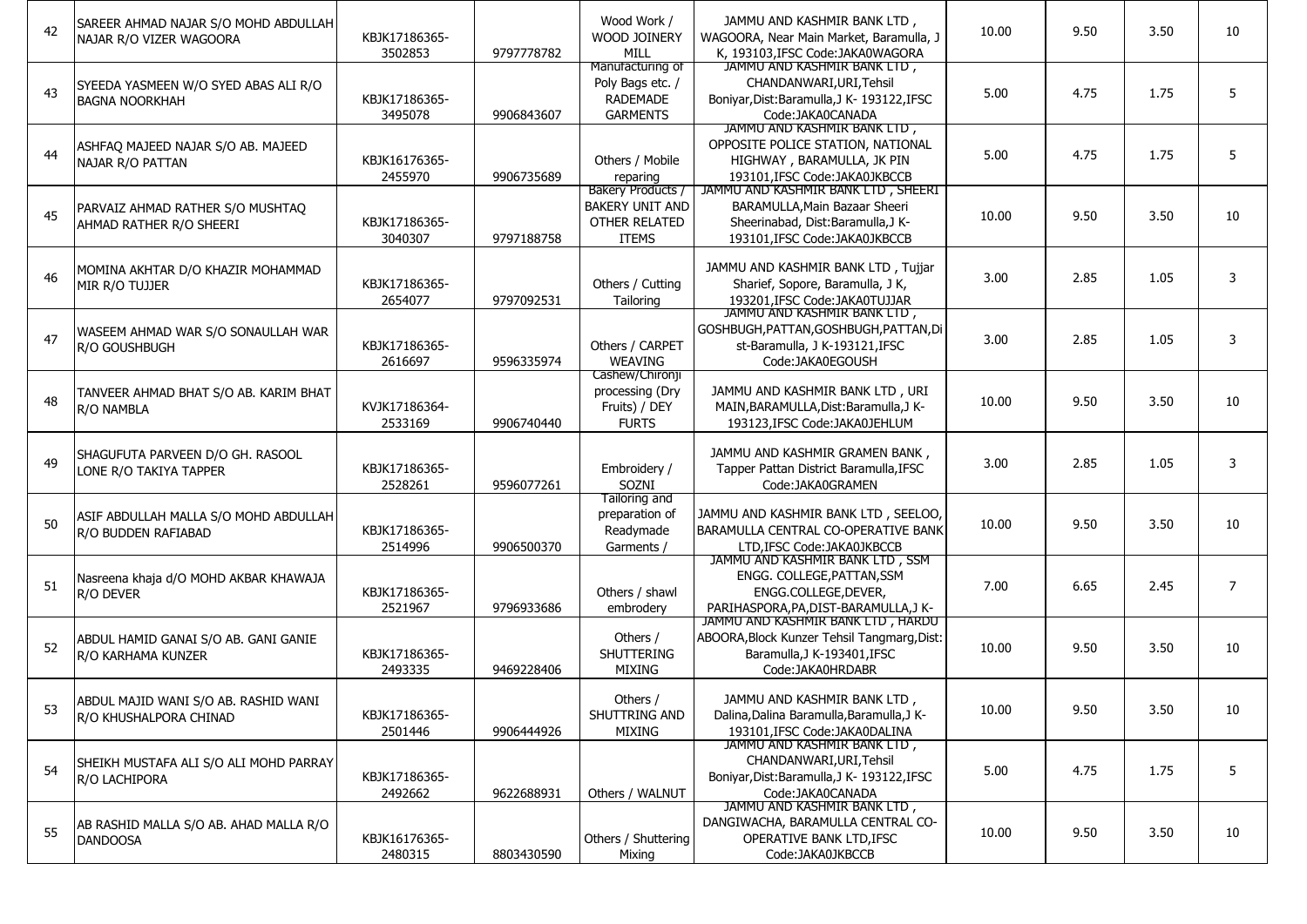| 56 | mubeena begum W/O GH. MOHD NAJAR R/O<br><b>NEHALPORA</b>         | KBJK16176365-<br>2467137 | 9070869934 | Others / shawl<br>embrodery                                                  | JAMMU AND KASHMIR BANK LTD,<br>NEHALPORA PATTAN DISTRICT BARAMULLA<br>J K PIN CODE 193121, IFSC<br>Code: JAKA0NEHAAL                        | 5.00  | 4.75 | 1.75 | 5  |
|----|------------------------------------------------------------------|--------------------------|------------|------------------------------------------------------------------------------|---------------------------------------------------------------------------------------------------------------------------------------------|-------|------|------|----|
| 57 | ishfaq rafiq lone S/O MOHD RAFIQ LONE R/O<br><b>NOWPORA</b>      | KBJK16176365-<br>2479547 | 9107340695 | Others / Shuttering                                                          | JAMMU AND KASHMIR BANK LTD,<br>Khaitangan, Dist: Baramulla, J K-193101, IFSC<br>Code:JAKA0TANGAN                                            | 10.00 | 9.50 | 3.50 | 10 |
| 58 | mudasir hussain sofi S/O MOHD MUSTAFA<br>R/O KRIPALPORA          | KBJK16176365-<br>2468642 | 9797246720 | Others / mobile<br>reppareing                                                | JAMMU AND KASHMIR BANK LTD,<br>SINGHPORA, SINGHPORA PATTAN<br>BARAM, Dist: Baramulla, J K-192131, IFSC<br>Code:JAKA0SINGPO                  | 3.00  | 2.85 | 1.05 | 3  |
| 59 | shameema bano W/O MOHD AYOUB RATHER<br>R/O NEHALPORA             | KBJK16176365-<br>2467096 | 9797137301 | Others / shawl<br>embrodery                                                  | JAMMU AND KASHMIR BANK LTD,<br>NEHALPORA PATTAN DISTRICT BARAMULLA<br>J K PIN CODE 193121, IFSC<br>Code: JAKA0NEHAAL                        | 3.00  | 2.85 | 1.05 | 3  |
| 60 | SHOWKAT AHMAD KHAN S/O AB REHMAN<br>KHAN R/O DANGERPORA          | KBJK16176365-<br>2484009 | 9858649791 | and Mixer                                                                    | JAMMU AND KASHMIR BANK LTD, SOPORE,<br>Others / shuttering   BARAMULLA CENTRAL CO-OPERATIVE BANK<br>, JK PIN 193103, IFSC Code: JAKA0JKBCCB | 10.00 | 9.50 | 3.50 | 10 |
| 61 | Ulfata Gani D/O AB. GANI RATHER R/O<br><b>ARCHANDERHAMA</b>      | KBJK16176365-<br>2454600 | 9469024701 | Embroidery / Sozni                                                           | JAMMU AND KASHMIR GRAMEN BANK,<br>NARWAL NEAR FRUIT COMPLEX NEW<br>UNIVERSITY JAMMU, IFSC<br>Code: JAKA0GRAMEN                              | 5.00  | 4.75 | 1.75 | 5  |
| 62 | GOWHAR BASHIR SOFI S/O BASHIR AHMAD<br><b>SOFI R/O PATTAN</b>    | KBJK16176365-<br>2455943 | 9070222582 | Others / Mobile<br>Repairing                                                 | JAMMU AND KASHMIR BANK LTD, PATTAN,<br>TEH.PATTAN, 193401, IFSC<br>Code: JAKA0JKBCCB                                                        | 5.00  | 4.75 | 1.75 | 5  |
| 63 | MOHAMMAD AAQIB DAR S/O JAVID AHMAD<br>DAR R/O SEER JAGIR         | KBJK16176365-<br>2454791 | 9906529893 | Others / TENT<br><b>HOUSE</b>                                                | JAMMU AND KASHMIR GRAMEN BANK,<br>NARWAL NEAR FRUIT COMPLEX NEW<br>UNIVERSITY JAMMU, IFSC<br>Code: JAKA0GRAMEN                              | 5.00  | 4.75 | 1.75 | 5  |
| 64 | shabir ahmad bhat S/O GH. MOHAMMAD<br><b>BHAT R/O HAIL JAGIR</b> | KBJK16176365-<br>2454135 | 9797912079 | Others / TENT<br><b>HOUSE</b>                                                | JAMMU AND KASHMIR GRAMEN BANK,<br>UTHOORA GRAMEEN BANK BARAMULLA-PIN-<br>193105, IFSC Code: JAKA0GRAMEN                                     | 8.00  | 7.60 | 2.80 | 8  |
| 65 | SHAHEEN AHMAD KHAN S/O JAVID AHMAD<br>KHAN R/O TRIKANJAN         | KBJK16176365-<br>2406976 | 9107656991 | Cashew/Chironji<br>processing (Dry<br>Fruits) /                              | JAMMU AND KASHMIR BANK LTD,<br>BONIYAR, URI BARAMULLA, BONIYAR, URI<br>BARAMULLA, Baramulla, J K-193124, IFSC<br>Code:JAKA0BONYAR           | 3.00  | 2.85 | 1.05 | 3  |
| 66 | SAJAD AHMAD BABA S/O AB. MAJID BABA<br>R/O SHEERI                | KBJK16176365-<br>2412939 | 9622626634 | Computer<br>Assembling / DTP<br><b>MOBILE</b><br><b>REPAIRING</b>            | JAMMU AND KASHMIR BANK LTD, SHEERI<br>BARAMULLA CENTRAL CO-OPERATIVE BANK<br>LTD.IFSC Code: JAKA0JKBCCB                                     | 10.00 | 9.50 | 3.50 | 10 |
| 67 | NADEEM TARIQ S/O TARIQ AHMAD KHAN<br>R/O TRIKANJAN               | KBJK16176365-<br>2406950 | 9906655659 | Cashew/Chironji<br>processing (Dry<br>Fruits) / WALLNUT<br><b>PROCESSING</b> | JAMMU AND KASHMIR BANK LID,<br>BONIYAR, URI BARAMULLA, BONIYAR, URI<br>BARAMULLA, Baramulla, J K-193124, IFSC<br>Code:JAKA0BONYAR           | 3.00  | 2.85 | 1.05 | 3  |
| 68 | NOOR MOHAMMAD BHAT S/O AB. RASHID<br><b>BHAT R/O BEHRAMPORA</b>  | KBJK16176365-<br>2405320 | 9906826068 | Tailoring and<br>preparation of<br>Readymade<br>Garments / RMG               | JAMMU AND KASHMIR BANK LTD,,<br>DANGIWACHA BARAMULLA CENTRAL<br>COOPERATIVE BANK LTD, IFSC<br>Code: JAKA0JKBCCB                             | 5.00  | 4.75 | 1.75 | 5  |
| 69 | MUZAFAR AHMAD DAR S/O AB. HAMID DAR<br>R/O AMMA BURAN PATTAN     | KBJK16176365-<br>2403585 | 9596121698 | Others /<br>MANUFACTURE OF<br><b>CARPETS</b>                                 | JAMMU AND KASHMIR BANK LTD,<br>KITIPORA PALHALLAN PATTAN DISTRICT-<br>BARAMULLA PIN CODE-193121.IFSC<br>Code: JAKA0PALHAL                   | 5.00  | 4.75 | 1.75 | 5  |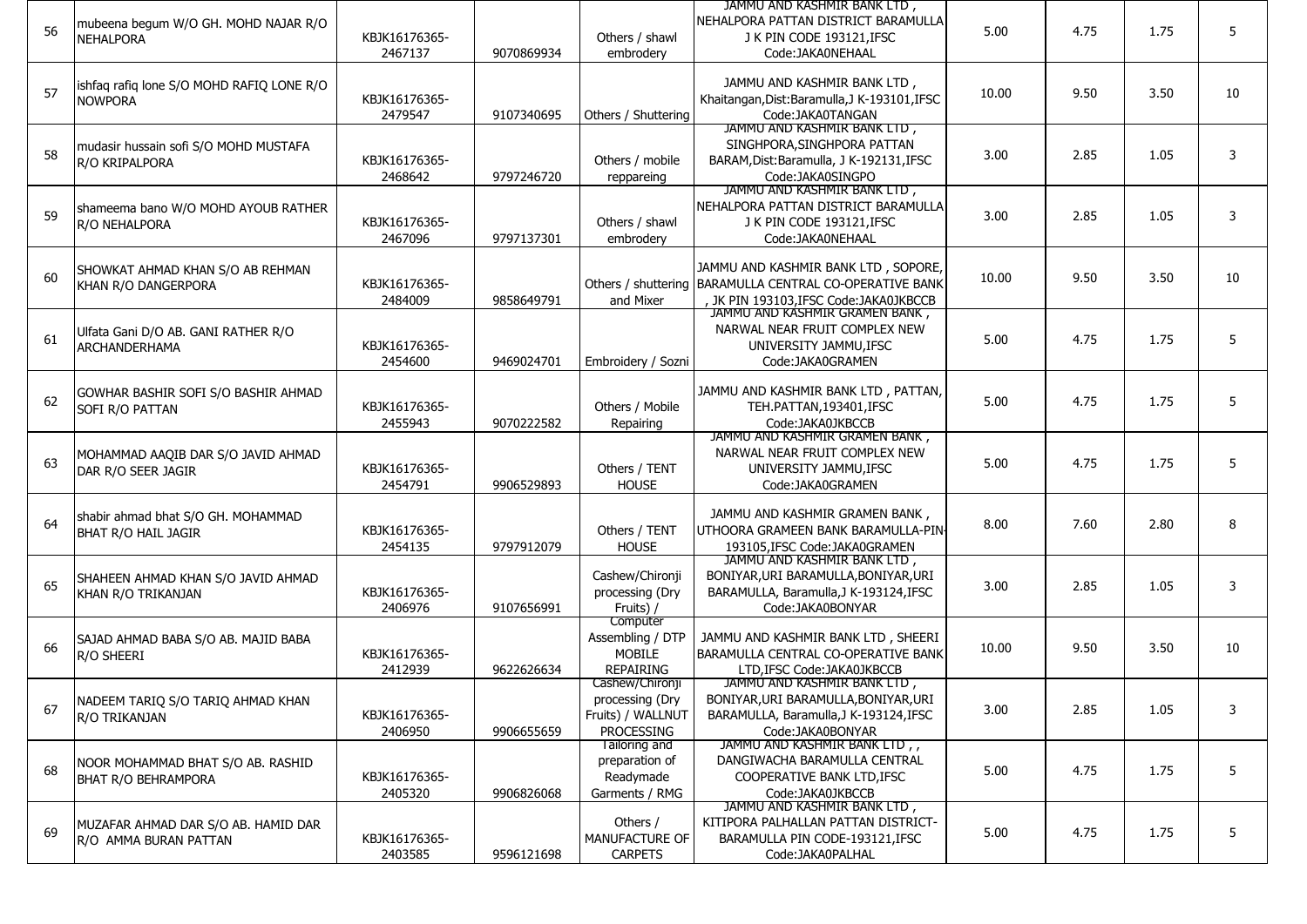|    |                                        |               |            | Cashew/Chironji                        |                                                                  |       |      |      |                |
|----|----------------------------------------|---------------|------------|----------------------------------------|------------------------------------------------------------------|-------|------|------|----------------|
| 70 | MOHD IQBAL SHAH S/O IBRAHIM SHAH R/O   |               |            | processing (Dry                        | JAMMU AND KASHMIR GRAMEN BANK,                                   | 5.00  | 4.75 | 1.75 | 5              |
|    | <b>ZAMBOOR PATTAN</b>                  | KBJK16176365- |            | Fruits) / WALLNUT                      | Gingal - Baramulla- URI Road, IFSC                               |       |      |      |                |
|    |                                        | 2403001       | 9906441822 | PROCESSING                             | Code:JAKA0GRAMEN                                                 |       |      |      |                |
|    |                                        |               |            |                                        |                                                                  |       |      |      |                |
| 71 | Sameer Ahmaad Dar S/O MOHD YOUSUF DAR  |               |            |                                        |                                                                  | 8.00  | 7.60 | 2.80 | 8              |
|    | R/O NOWPORA                            | KBJK16176365- |            |                                        | JAMMU AND KASHMIR GRAMEN BANK, N.                                |       |      |      |                |
|    |                                        | 2411957       | 9697438134 | Others / shuttering<br>Cashew/Chironji | C. Sopore, IFSC Code: JAKA0GRAMEN<br>JAMMU AND KASHMIR BANK LTD, |       |      |      |                |
|    |                                        |               |            | processing (Dry                        | CHANDANWARI, URI, Tehsil                                         |       |      |      |                |
| 72 | SYED BABAR S/O AB HAMID QADRI R/O      | KBJK16176365- |            | Fruits) / WALLNUT                      | Boniyar, Dist: Baramulla, J K- 193122, IFSC                      | 4.00  | 3.80 | 1.40 | $\overline{4}$ |
|    | <b>BIJHAMA</b>                         | 2402766       | 9596201101 | PROCESSING                             | Code:JAKA0CANADA                                                 |       |      |      |                |
|    |                                        |               |            |                                        | JAMMU AND KASHMIR BANK LTD,                                      |       |      |      |                |
|    | MOHAMMAD AMIN AHANGAR S/O MOHD         |               |            |                                        | GOSHBUGH, PATTAN, GOSHBUGH, PATTAN, Di                           |       |      |      |                |
| 73 | AKBAR AHANGER R/O SULTANPORA           | KBJK16176365- |            | Others / GATE AND                      | st-Baramulla, J K-193121, IFSC                                   | 5.00  | 4.75 | 1.75 | 5              |
|    |                                        | 2260993       | 9596162671 | <b>GRILLS</b>                          | Code:JAKA0EGOUSH                                                 |       |      |      |                |
|    |                                        |               |            | Cashew/Chironji                        |                                                                  |       |      |      |                |
|    | NAVEED HUSSAIN MANGRAL S/O FAREED      |               |            | processing (Dry                        | JAMMU AND KASHMIR BANK LTD, E CT P                               |       |      |      |                |
| 74 | HUSSAIN MANGRAL R/O BANDI URI          | KBJK16176365- |            | Fruits) / WALLNUT                      | LAGAMA URI BARAMULLA J K, IFSC                                   | 10.00 | 9.50 | 3.50 | 10             |
|    |                                        | 2393179       | 9596306669 | PACKING, GIRRI                         | Code:JAKA0ELAGAM                                                 |       |      |      |                |
|    |                                        |               |            | Cashew/Chironji                        | JAMMU AND KASHMIR BANK LTD,                                      |       |      |      |                |
| 75 | SHAROOF KHAN S/O MOHD NASEER KHAN      |               |            | processing (Dry                        | CHANDANWARI, URI, Tehsil                                         | 10.00 | 9.50 | 3.50 | 10             |
|    | R/O BAGNA NOORKHAH                     | KBJK16176365- |            | Fruits) / WALLNUT                      | Boniyar, Dist: Baramulla, J K- 193122, IFSC                      |       |      |      |                |
|    |                                        | 2402520       | 9797814968 | PROCESSING and                         | Code:JAKA0CANADA                                                 |       |      |      |                |
|    |                                        |               |            |                                        | JAMMU AND KASHMIR BANK LTD,                                      |       |      |      |                |
| 76 | nasir ahmad parray S/O GH. MOHDMMAD    |               |            |                                        | SINGHPORA, SINGHPORA PATTAN                                      | 4.00  | 3.80 | 1.40 | $\overline{4}$ |
|    | PARRAY R/O KP SINGHPORA                | KBJK16176365- |            | Xeorx Centre / DTP                     | BARAM, Dist: Baramulla, J K-192131, IFSC                         |       |      |      |                |
|    |                                        | 2397021       | 9906471705 | <b>WORK</b>                            | Code:JAKA0SINGPO<br>JAMMU AND KASHMIR GRAMEN BANK,               |       |      |      |                |
|    |                                        |               |            |                                        | NARWAL NEAR FRUIT COMPLEX NEW                                    |       |      |      |                |
| 77 | KHURSHID AHMAD BHAT S/O ASSADULLAH     | KBJK16176365- |            | Others /                               | UNIVERSITY JAMMU, IFSC                                           | 8.00  | 7.60 | 2.80 | 3              |
|    | <b>BHAT R/O AGRIKALAN</b>              | 2395921       | 9906896713 | <b>SHUTTERING</b>                      | Code: JAKA0GRAMEN                                                |       |      |      |                |
|    |                                        |               |            | Iron grill making /                    |                                                                  |       |      |      |                |
|    | ISHFAQ AHMAD RATHER S/O GULZAR AHMAD   |               |            | Iron grill, Shutter for                | JAMMU AND KASHMIR GRAMEN BANK,                                   |       |      |      |                |
| 78 | RATHER R/O ARCHANDERHAMA               | KBJK16176365- |            | shops, Iron gates                      | AGRIKAL DISTRICT Baramulla, IFSC                                 | 3.00  | 2.85 | 1.05 | 3              |
|    |                                        | 2395323       | 8825020839 | etc.                                   | Code: JAKA0GRAMEN                                                |       |      |      |                |
|    |                                        |               |            |                                        | JAMMU AND KASHMIR BANK LID,                                      |       |      |      |                |
|    | RABAB KAZMI D/O SYED ASHIQ HUSSAIN R/O |               |            |                                        | CHANDANWARI, URI, Tehsil                                         |       |      |      |                |
| 79 | <b>BAGNA NOORKHAH</b>                  | KBJK16176365- |            |                                        | Boniyar, Dist: Baramulla, J K- 193122, IFSC                      | 5.00  | 4.75 | 1.75 | 5              |
|    |                                        | 2392304       | 9596438411 | Embroidery / Sozni                     | Code:JAKA0CANADA                                                 |       |      |      |                |
|    |                                        |               |            |                                        |                                                                  |       |      |      |                |
| 80 | SHABEER AHMAD LONE S/O GH RASOOL       |               |            |                                        | JAMMU AND KASHMIR BANK LTD, SKUAST                               | 2.00  | 1.90 | 0.70 | 2              |
|    | LONE R/O WADOORA                       | KBJK16176365- |            | Others / VEG                           | WADOORA, SOPORE, J amp;K-193201,IFSC                             |       |      |      |                |
|    |                                        | 2239552       | 9796198080 | <b>DABHA</b>                           | Code: JAKA0WADURA<br>JAMMU AND KASHMIR BANK LID, Achbal          |       |      |      |                |
|    |                                        |               |            |                                        | Sopore, Main Market Achbal, Doabgh Sopore,                       |       |      |      |                |
| 81 | BARKAT AHMAD DAGA S/O GH. NABI DAGGA   | KBJK16176365- |            | Others / CLINCIAL                      | Baramulla, J K, 193201, IFSC                                     | 10.00 | 9.50 | 3.50 | 10             |
|    | R/O IJBAL DOABGAH                      | 2239569       | 8803030316 | LAB                                    | Code: JAKA0ACHBAL                                                |       |      |      |                |
|    |                                        |               |            |                                        | JAMMU AND KASHMIR GRAMEN BANK,                                   |       |      |      |                |
|    | Ali Mohammad Malla S/O MOHD IBRAHIM    |               |            |                                        | NARWAL NEAR FRUIT COMPLEX NEW                                    |       |      |      |                |
| 82 | MALLA R/O WATERGAM                     | KBJK16176365- |            |                                        | UNIVERSITY JAMMU, IFSC                                           | 4.00  | 3.80 | 1.40 | 4              |
|    |                                        | 2237065       | 9797986122 | Others / CARPET                        | Code:JAKA0GRAMEN                                                 |       |      |      |                |
|    |                                        |               |            | Others / TENT                          |                                                                  |       |      |      |                |
|    | RAFIQ AHMAD BHAT S/O FAROOQ AHMAD      |               |            | HOUSE,                                 | JAMMU AND KASHMIR BANK LTD, SKUAST                               |       |      |      |                |
| 83 | <b>BHAT R/O WADOORA</b>                | KBJK16176365- |            | SHAMIYANA,                             | WADOORA, SOPORE, J amp;K-193201,IFSC                             | 5.00  | 4.75 | 1.75 | 5              |
|    |                                        | 2237256       | 9622669619 | <b>CHAIRS COPPER</b>                   | Code:JAKA0WADURA                                                 |       |      |      |                |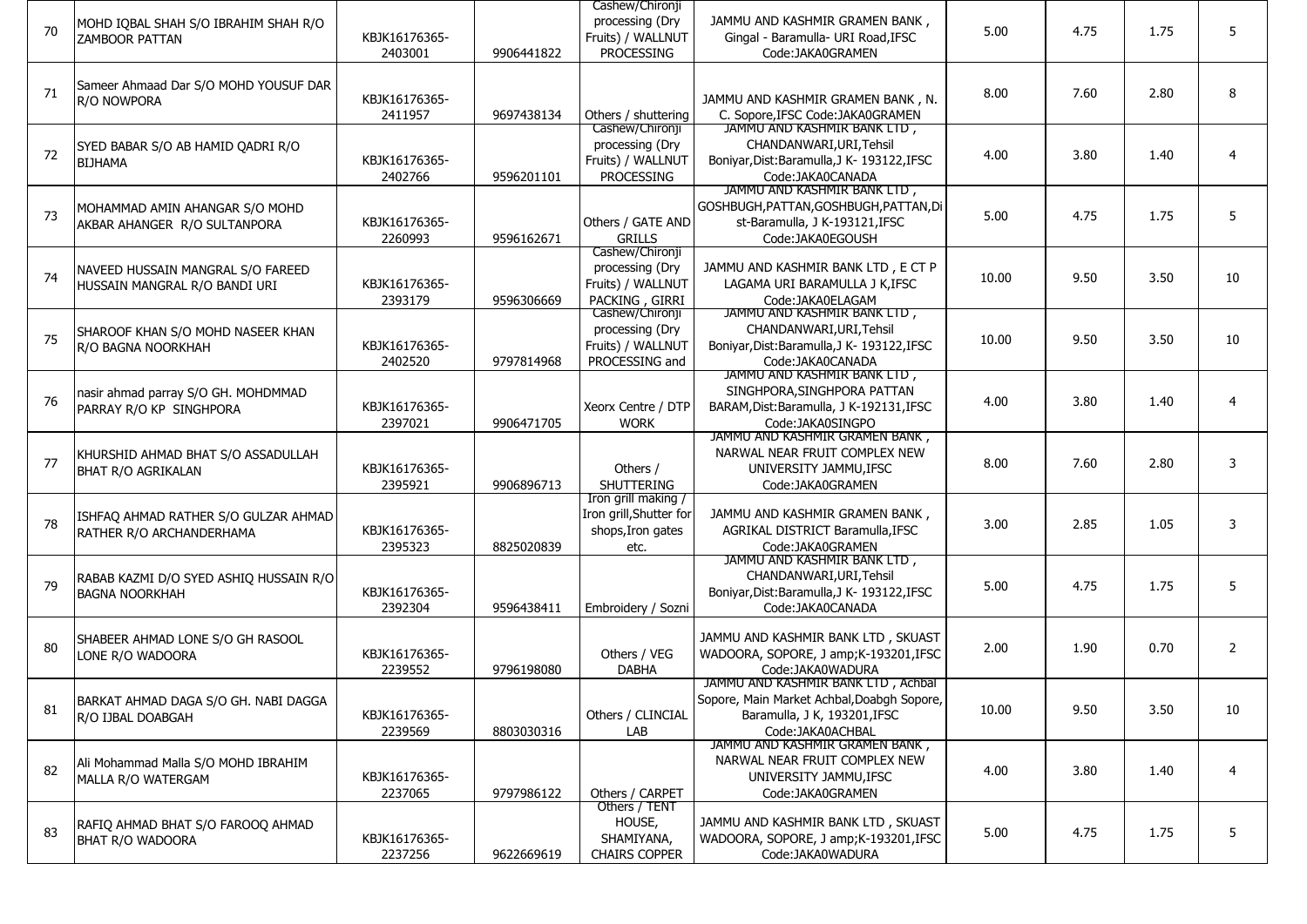|    |                                                                     |               |            | Cashew/Chironji     | JAMMU AND KASHMIR BANK LTD,                                      |       |       |      |                |
|----|---------------------------------------------------------------------|---------------|------------|---------------------|------------------------------------------------------------------|-------|-------|------|----------------|
|    | PARVEENA AKHTER D/O GH. AHMAD ZARGAR                                |               |            | processing (Dry     | BARAMULLA CENTRAL CO-OPERATIVE BANK                              |       |       |      |                |
| 84 | R/O BEHRAMPORA                                                      | KBJK16176365- |            | Fruits) / DRY       | SHEERI,, BARAMULLA, JK PIN 193101, IFSC                          | 10.00 | 9.50  | 3.50 | 10             |
|    |                                                                     | 2241019       | 9797013824 | <b>FROUT</b>        | Code: JAKA0JKBCCB                                                |       |       |      |                |
|    |                                                                     |               |            |                     | JAMMU AND KASHMIR BANK LTD, SHEERI                               |       |       |      |                |
|    | MOHD AMIN LONE S/O AB. JABBAR LONE R/O                              |               |            | Others / SERVICE    | BARAMULLA, Main Bazaar Sheeri                                    |       |       |      |                |
| 85 | <b>SHEERI</b>                                                       | KBJK16176365- |            | <b>STATION</b>      | Sheerinabad, Dist:Baramulla,J K-                                 | 10.00 | 9.50  | 3.50 | 10             |
|    |                                                                     | 2230781       | 9596060541 | <b>WORKSHOP</b>     | 193101, IFSC Code: JAKA0SHEERI                                   |       |       |      |                |
|    |                                                                     |               |            | Cattle feed /       | JAMMU AND KASHMIR BANK LTD, HARDU                                |       |       |      |                |
|    | FEROZA AKHTER D/O GH. MOHD KHAN R/O                                 |               |            | <b>MANUFACTRING</b> | ABOORA, Block Kunzer Tehsil Tangmarg, Dist:                      |       |       |      |                |
| 86 | <b>USAN BANGIL</b>                                                  | KBJK16176365- |            | OF CATTLE FEED      | Baramulla, J K-193401, IFSC                                      | 24.60 | 23.37 | 8.61 | 25             |
|    |                                                                     | 2210516       | 9070162685 | <b>ETC</b>          | Code:JAKA0HRDABR                                                 |       |       |      |                |
|    |                                                                     |               |            |                     | JAMMU AND KASHMIR BANK LTD,                                      |       |       |      |                |
|    | AFSHANA AZIZ D/O AB. AZIZ PANDITH R/O                               |               |            |                     | KITIPORA PALHALLAN PATTAN DISTRICT-                              |       |       |      |                |
| 87 | <b>USSAN KHOIE PATTAN</b>                                           | KBJK16176365- |            |                     | BARAMULLA PIN CODE-193121, IFSC                                  | 3.00  | 2.85  | 1.05 | 3              |
|    |                                                                     | 2164835       | 9858738681 | Others / SHAWL      | Code: JAKA0PALHAL                                                |       |       |      |                |
|    |                                                                     |               |            |                     |                                                                  |       |       |      |                |
|    | SHAEENA BEGUM W/O SHABIR AHMAD BHAT                                 |               |            |                     | JAMMU AND KASHMIR GRAMEN BANK,                                   |       |       |      |                |
| 88 | R/O ARCHANDERHAMA                                                   | KBJK16176365- |            | Embroidery /        | AGRIKAL DISTRICT Baramulla, IFSC                                 | 2.00  | 1.90  | 0.70 | $\overline{2}$ |
|    |                                                                     | 2178455       | 8494072522 | SOZNI               | Code:JAKA0GRAMEN                                                 |       |       |      |                |
|    |                                                                     |               |            |                     |                                                                  |       |       |      |                |
| 89 | RUBINA BEGUM W/O MOHAMMAD MUZAFFAR                                  |               |            |                     | JAMMU AND KASHMIR BANK LTD, Nowpora                              |       |       |      | 5              |
|    | DAR R/O NOWPORA KALAN SOPORE                                        | KBJK16176365- |            | Embroidery /        | Kalan, Sopore, Baramulla, J K, 193201,IFSC                       | 3.00  | 2.85  | 1.05 |                |
|    |                                                                     | 2181924       | 9858205130 | SOZNI               | Code:JAKA0NWKLAN                                                 |       |       |      |                |
|    |                                                                     |               |            | Tailoring and       |                                                                  |       |       |      |                |
| 90 | SHAZIA RASOOL W/O HILAL AHMAD BHAT                                  |               |            | preparation of      | PUNJAB NATIONAL BANK, NEAR SUMO                                  | 3.00  | 2.85  | 1.05 | 5              |
|    | R/O SHEERI                                                          | KBJK16176365- |            | Readymade           | STAND BARAMULLA JAMMU AND KASHMIR                                |       |       |      |                |
|    |                                                                     | 2178174       | 9622974984 | Garments /          | JK 193101, IFSC Code: PUNB0055800                                |       |       |      |                |
|    |                                                                     |               |            |                     | JAMMU AND KASHMIR GRAMEN BANK,                                   |       |       |      |                |
| 91 | SHABIR AHMAD DAR MOHAMMAD IBRAHIM                                   |               |            |                     | <b>GRAMEEN BANK HANJIWERA SRINAGAR</b>                           | 5.00  | 4.75  | 1.75 | 7              |
|    | R/O HANJIWERA                                                       | KBJK16176365- |            | Others / carpet     | BARAMULLA NATIONAL HIGHWAY NEAR                                  |       |       |      |                |
|    |                                                                     | 2179318       | 9906804205 | weaving             | HANJIWERA BRIDGE, PIN, 193121, IFSC                              |       |       |      |                |
|    |                                                                     |               |            |                     |                                                                  |       |       |      |                |
| 92 | mhammad amin wani S/O GH. MOHD WANI                                 |               |            |                     | JAMMU AND KASHMIR GRAMEN BANK, AT                                | 5.00  | 4.75  | 1.75 | $\overline{7}$ |
|    | R/O KHORE SHERABAD                                                  | KBJK16176365- |            |                     | POST-KHORE(SHARABAD), PATTAN                                     |       |       |      |                |
|    |                                                                     | 2130015       | 9906528334 | Others / tent house | TEH, IFSC Code: JAKA0GRAMEN                                      |       |       |      |                |
|    |                                                                     |               |            |                     | JAMMU AND KASHMIR BANK LID,                                      |       |       |      |                |
| 93 | GHULAM MOHMMAD DAR S/O GHULAM                                       |               |            |                     | KITIPORA PALHALLAN PATTAN DISTRICT-                              | 3.00  | 2.85  | 1.05 | 3              |
|    | AHMAD DAR R/O KHOI USSAN                                            | KBJK16176365- |            |                     | BARAMULLA PIN CODE-193121, IFSC                                  |       |       |      |                |
|    |                                                                     | 2157802       | 7298603776 | Carpet Weaving      | Code: JAKA0PALHAL<br>JAMMU AND KASHMIR BANK LTD,                 |       |       |      |                |
|    |                                                                     |               |            |                     |                                                                  |       |       |      |                |
| 94 | SHABIR AHMAD KHAN S/O MOHD AFZAL                                    |               |            | Others / SLAB,      | CHANDANWARI, URI, Tehsil                                         | 10.00 | 9.50  | 3.50 | 10             |
|    | KHAN R/O GINGLE                                                     | KBJK16176365- |            | SHUTTERING          | Boniyar, Dist: Baramulla, J K- 193122, IFSC                      |       |       |      |                |
|    |                                                                     | 2130632       | 9906896989 | <b>MIXING ETC</b>   | Code:JAKA0CANADA                                                 |       |       |      |                |
|    |                                                                     |               |            |                     | JAMMU AND KASHMIR BANK LTD,                                      |       |       |      |                |
| 95 | SHABNUM BEGUM W/O FAYAZ AHMAD MIR                                   |               |            |                     |                                                                  | 5.00  | 4.75  | 1.75 | 5              |
|    | R/O MEHRAJPORA                                                      | KBJK16176365- |            | Embroidery /        | SHERABAD, PATTAN, Dist: Baramulla, JK-                           |       |       |      |                |
|    |                                                                     | 2147172       | 9906627349 | SHAWL EMB,          | 193121, IFSC Code: JAKA0SHERRA<br>JAMMU AND KASHMIR GRAMEN BANK, |       |       |      |                |
|    |                                                                     |               |            |                     | PRINGAL Baramulla                                                |       |       |      |                |
| 96 | YASMEENA AKHTER W/o Syed Ashiq Hussain                              | KBJK16176365- |            |                     | RD, PRINGAL, TEH. URI, IFSC                                      | 3.00  | 2.85  | 1.05 | 3              |
|    | R/o Shahkot Limber                                                  |               |            |                     |                                                                  |       |       |      |                |
|    |                                                                     | 1657754       | 9797706862 | Others / SOZNI      | Code:JAKA0GRAMEN                                                 |       |       |      |                |
|    |                                                                     |               |            | Others / SHAWL      | JAMMU AND KASHMIR GRAMEN BANK,                                   |       |       |      |                |
| 97 | FARHEENA RAFIQ D/o Mohammad Rafiq Mir<br>R/o Takiya Sultan Drangbal | KBJK16176365- |            | EMBORIDERY,         | KAKAR HAMAM, TEH. Baramulla, IFSC                                | 3.00  | 2.85  | 1.05 | 3              |
|    |                                                                     | 1660048       | 8494064479 | SOZNI ETC           | Code:JAKA0GRAMEN                                                 |       |       |      |                |
|    |                                                                     |               |            |                     |                                                                  |       |       |      |                |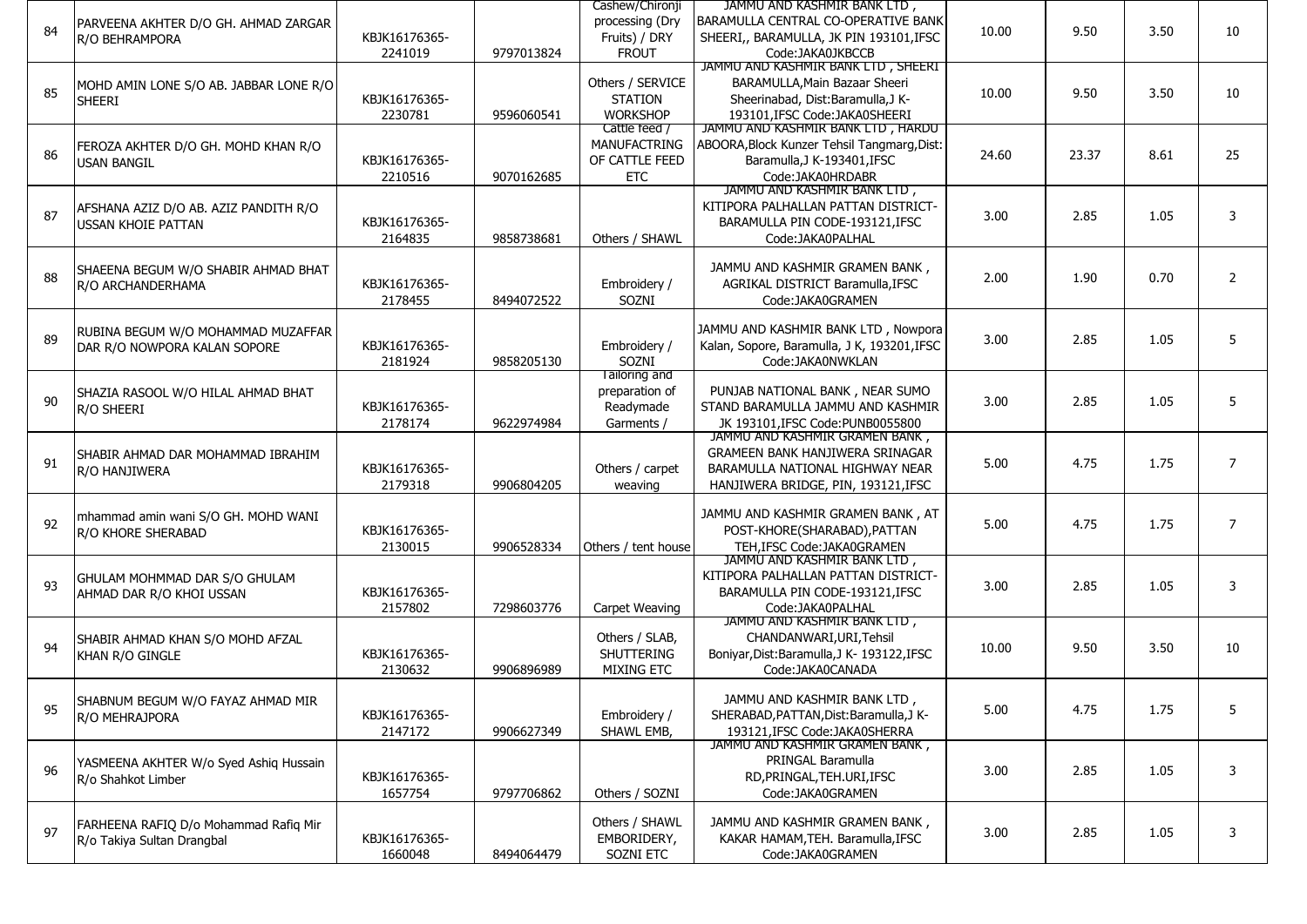|     |                                       |               |            | Tailoring and       | JAMMU AND KASHMIR BANK LTD,                     |      |      |      |   |
|-----|---------------------------------------|---------------|------------|---------------------|-------------------------------------------------|------|------|------|---|
|     | sabeeqa kazmi D/O SYED NAZIR HUSSAIN  |               |            | preparation of      | CHANDANWARI, URI, Tehsil                        |      |      |      |   |
| 98  | R/O BAGNA NOORKHAH                    | KBJK17186365- |            | Readymade           | Boniyar, Dist: Baramulla, J K- 193122, IFSC     | 5.00 | 4.75 | 1.75 | 5 |
|     |                                       | 4987160       | 9596495343 | Garments / cutting  | Code:JAKA0CANADA                                |      |      |      |   |
|     |                                       |               |            |                     | JAMMU AND KASHMIR BANK LTD, Hitech              |      |      |      |   |
|     | RAFEEQA BEGUM W/O AB. MAJEED SHEIKH   |               |            |                     | Sopore, Agro Hitech                             |      |      |      |   |
| 99  | R/O ALNOOR COLONEY AMARGARH           | KBJK17186365- |            | Embroidery /        | Chankhan, Dist: Baramulla, J K-193201, IFSC     | 3.00 | 2.85 | 1.05 | 3 |
|     |                                       | 4968783       | 9796208194 | SOZNI               | Code: JAKA0HITECH                               |      |      |      |   |
|     |                                       |               |            |                     | JAMMU AND KASHMIR BANK LTD,                     |      |      |      |   |
| 100 | Asha begum W/O ASSADULLAH BHAT R/O    |               |            |                     | SINGHPORA, SINGHPORA PATTAN                     | 3.00 | 2.85 | 1.05 | 3 |
|     | <b>BURUN</b>                          | KBJK17186365- |            | Embroidery / shawl  | BARAM, Dist: Baramulla, J K-192131, IFSC        |      |      |      |   |
|     |                                       | 4985741       | 9596006304 | embrodery           | Code:JAKA0SINGPO                                |      |      |      |   |
|     |                                       |               |            | Tailoring and       | JAMMU AND KASHMIR BANK LTD,                     |      |      |      |   |
| 101 | BILAL AHMAD TAKHUR S/O SAREER AHMAD   |               |            | preparation of      | CHANDANWARI, URI, Tehsil                        | 5.00 | 4.75 | 1.75 | 5 |
|     | THUKUR R/O URANBUA BONIYAR            | KBJK17186365- |            | Readymade           | Boniyar, Dist: Baramulla, J K- 193122, IFSC     |      |      |      |   |
|     |                                       | 4987524       | 8491010344 | Garments /          | Code:JAKA0CANADA                                |      |      |      |   |
|     |                                       |               |            |                     | JAMMU AND KASHMIR BANK LTD,                     |      |      |      |   |
| 102 | NAZA BEGUM W/O TARIQ AHMAD BABA R/O   |               |            |                     | GOSHBUGH, PATTAN, GOSHBUGH, PATTAN, Di          | 3.00 | 2.85 | 1.05 | 3 |
|     | <b>GOUSHBUGH PATTAN</b>               | KBJK17186365- |            | Embroidery of       | st-Baramulla, J K-193121, IFSC                  |      |      |      |   |
|     |                                       | 4951206       | 9796712993 | Fabrics / SOZNI     | Code:JAKA0EGOUSH<br>JAMMU AND KASHMIR BANK LID, |      |      |      |   |
|     |                                       |               |            |                     | SINGHPORA, SINGHPORA PATTAN                     |      |      |      |   |
| 103 | SHAMINA BEGUM / O GH. RASOOL TELI R/O | KBJK17186365- |            | Others / shawl      | BARAM, Dist: Baramulla, J K-192131, IFSC        | 3.00 | 2.85 | 1.05 | 3 |
|     | <b>KRIPALPORA</b>                     | 4960272       | 9697941727 | embrodery           | Code:JAKA0SINGPO                                |      |      |      |   |
|     |                                       |               |            |                     | JAMMU AND KASHMIR GRAMEN BANK,                  |      |      |      |   |
|     | ABDUL MAJEED SHEIKH S/O AB KHALIQ     |               |            |                     | SHEERI BARAMULLA, Main Bazaar Sheeri            |      |      |      |   |
| 104 | SEIKH R/O HEEWAN                      | KBJK17186365- |            | Bakery Products /   | Sheerinabad, Dist:Baramulla,J K-                | 5.00 | 4.75 | 1.75 | 5 |
|     |                                       | 4954042       | 9797204197 | bekray              | 193101, IFSC Code: JAKA0GRAMEN                  |      |      |      |   |
|     |                                       |               |            |                     | JAMMU AND KASHMIR BANK LTD,                     |      |      |      |   |
|     | TANVEER AHMAD NAJAR S/O ABDUL KHALIQ  |               |            |                     | CHANDANWARI, URI, Tehsil                        |      |      |      |   |
| 105 | NAJAR R/O MUQAMOIRAN                  | KBJK17186365- |            | Others / WALLNUT    | Boniyar, Dist: Baramulla, J K- 193122, IFSC     | 5.00 | 4.75 | 1.75 | 5 |
|     |                                       | 4951599       | 9622575708 | processing          | Code:JAKA0CANADA                                |      |      |      |   |
|     |                                       |               |            |                     | JAMMU AND KASHMIR BANK LTD,                     |      |      |      |   |
|     | shabnam nabi D/O GH. NABI SHEIKH R/O  |               |            |                     | CHANDANWARI, URI, Tehsil                        |      |      |      |   |
| 106 | <b>BIJHAMA BONIYAR</b>                | KBJK17186365- |            | Embroidery /        | Boniyar, Dist: Baramulla, J K- 193122, IFSC     | 3.00 | 2.85 | 1.05 | 3 |
|     |                                       | 4954190       | 9622793178 | SOZNI               | Code:JAKA0CANADA                                |      |      |      |   |
|     |                                       |               |            | Groundnut           | JAMMU AND KASHMIR BANK LID,                     |      |      |      |   |
| 107 | syed manzoor geelani S/O SYED YASEEN  |               |            | Decordicator        | CHANDANWARI, URI, Tehsil                        | 5.00 | 4.75 | 1.75 | 5 |
|     | SHAH R/O KENCHEN MOHRA BONIYAR        | KBJK17186365- |            | (Seeds/Oil Purpose) | Boniyar, Dist: Baramulla, J K- 193122, IFSC     |      |      |      |   |
|     |                                       | 4420918       | 8493968373 | / WALLNUT           | Code:JAKA0CANADA                                |      |      |      |   |
|     |                                       |               |            |                     | JAMMU AND KASHMIR BANK LID.                     |      |      |      |   |
| 108 | fasil ahmad khan S/O MOHAMMAD ASLAM   |               |            | Others /            | CHANDANWARI, URI, Tehsil                        | 5.00 | 4.75 | 1.75 | 5 |
|     | KHAN R/O BONIYAR                      | KBJK17186365- |            | SHUTTERING AND      | Boniyar, Dist: Baramulla, J K- 193122, IFSC     |      |      |      |   |
|     |                                       | 4420810       | 9797083056 | <b>MIXING</b>       | Code:JAKA0CANADA<br>JAMMU AND KASHMIR BANK LTD, |      |      |      |   |
|     |                                       |               |            | Others / COTTON     | CHANDANWARI, URI, Tehsil                        |      |      |      |   |
| 109 | IMRN AHMMAD NAJAR S/O MOHD SABIR      | KBJK17186365- |            | CARDING, MANF       | Boniyar, Dist: Baramulla, J K- 193122, IFSC     | 5.00 | 4.75 | 1.75 | 5 |
|     | NAJAR R/O SALAMABAD                   | 4413482       | 9622722969 | OF BISTER ETC.      | Code:JAKA0CANADA                                |      |      |      |   |
|     |                                       |               |            |                     | JAMMU AND KASHMIR BANK LTD,                     |      |      |      |   |
|     | SHAHMEEMA BEGUM W/O BASHIR AHMAD      |               |            |                     | NEHALPORA PATTAN DISTRICT BARAMULLA             |      |      |      |   |
| 110 | <b>GANIE R/O CHUKAR PATTAN</b>        | KBJK17186365- |            |                     | J K PIN CODE 193121, IFSC                       | 3.00 | 2.85 | 1.05 |   |
|     |                                       | 3605606       | 9906471692 | Embroidery /        | Code:JAKA0NEHAAL                                |      |      |      |   |
|     |                                       |               |            |                     | JAMMU AND KASHMIR BANK LTD, HARDU               |      |      |      |   |
|     | AISHA BEGUM W/O GH. NABI SHEIKH       |               |            |                     | ABOORA, Block Kunzer Tehsil Tangmarg, Dist:     |      |      |      |   |
| 111 | R/OSHEIKHPORA HARDABOORA              | KBJK17186365- |            |                     | Baramulla, J K-193401, IFSC                     | 3.00 | 2.85 | 1.05 | 3 |
|     |                                       | 3551677       | 9596381160 | Embroidery / sozni  | Code:JAKA0HRDABR                                |      |      |      |   |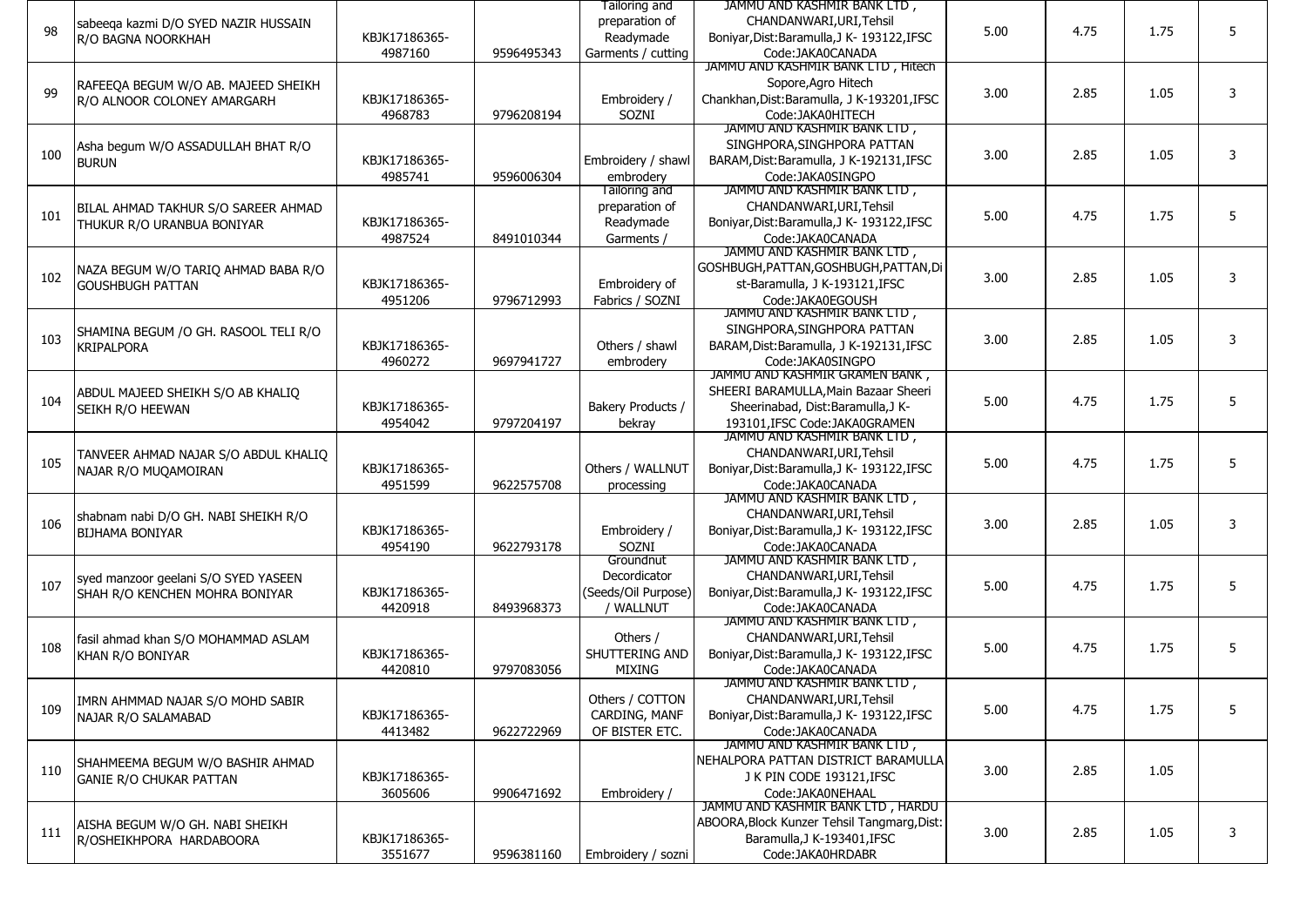| 112 | tahira bano W/O AB. MAJID LONE R/O<br><b>SHEERI</b>             | KBJK17186365-<br>3510950 | 9906608708 | Embroidery / sozni                                                 | JAMMU AND KASHMIR BANK LTD, SHEERI<br>BARAMULLA, Main Bazaar Sheeri<br>Sheerinabad, Dist:Baramulla,J K-<br>193101.IFSC Code:JAKA0JKBCCB | 5.00 | 4.75 | 1.75 | 5 |
|-----|-----------------------------------------------------------------|--------------------------|------------|--------------------------------------------------------------------|-----------------------------------------------------------------------------------------------------------------------------------------|------|------|------|---|
| 113 | NASREENA BEGUM W/O KHURSHEED AHMAD<br>MUGHAL R/O URANBUA        | KBJK17186365-<br>3498236 | 9622898992 | Tailoring and<br>preparation of<br>Readymade<br>Garments /         | JAMMU AND KASHMIR BANK LTD,<br>CHANDANWARI, URI, Tehsil<br>Boniyar, Dist: Baramulla, J K- 193122, IFSC<br>Code:JAKA0CANADA              | 5.00 | 4.75 | 1.75 | 5 |
| 114 | mohammad saleem mughal S/O SYEED<br>MUGHAL R/O KUNDI BURJALA    | KBJK17186365-<br>3502017 | 9469097536 | Others / wall nut                                                  | JAMMU AND KASHMIR BANK LTD,<br>Salamabad, Uri, Dist: Baramulla, J K-<br>193123.IFSC Code:JAKA0SALAMA                                    | 3.00 | 2.85 | 1.05 | 3 |
| 115 | MOHAMMAD SAKI GANAIE S/O GH. RASOOL<br><b>GANIR R/O URANBUA</b> | KBJK17186365-<br>3499794 | 8493040032 | Bakery Products /<br><b>BAKREY</b>                                 | JAMMU AND KASHMIR BANK LTD,<br>CHANDANWARI, URI, Tehsil<br>Boniyar, Dist: Baramulla, J K- 193122, IFSC<br>Code:JAKA0CANADA              | 3.00 | 2.85 | 1.05 | 3 |
| 116 | GHULAM NABI LONE S/O AB. REHMAN LONE<br>R/O BRARIPORA BONIYAR   | KBJK17186365-<br>3484666 | 7051508112 | Others / Wallnut<br>Processing                                     | JAMMU AND KASHMIR BANK LID,<br>CHANDANWARI, URI, Tehsil<br>Boniyar, Dist: Baramulla, J K- 193122, IFSC<br>Code:JAKA0CANADA              | 3.00 | 2.85 | 1.05 | 3 |
| 117 | DILSHADA AKHTER W/O AB. RASHID ALLIE<br>R/O DOBIWAN KUNZER      | KBJK17186365-<br>2696561 | 7889737476 | Embroidery of<br>Fabrics / SOZNI                                   | JAMMU AND KASHMIR BANK LTD, HARDU<br>ABOORA, Block Kunzer Tehsil Tangmarg, Dist:<br>Baramulla, J K-193401, IFSC<br>Code:JAKA0HRDABR     | 3.00 | 2.85 | 1.05 | 3 |
| 118 | NUSRAT NAZIR W/O NAZIR AHMAD KHAN<br>R/O DOBIWAN                | KBJK17186365-<br>2694274 | 7889742419 | Embroidery of<br>Fabrics / SOZNI                                   | JAMMU AND KASHMIR BANK LID, HARDU<br>ABOORA, Block Kunzer Tehsil Tangmarg, Dist:<br>Baramulla, J K-193401, IFSC<br>Code:JAKA0HRDABR     | 3.00 | 2.85 | 1.05 | 3 |
| 119 | SHAMEEMA BEGUM W/O TARIQ AHMAD RAH<br>R/O DOABGAH               | KBJK17186365-<br>2633899 | 9596161852 | Embroidery of<br>Fabrics / SOZNI                                   | JAMMU AND KASHMIR BANK LID, Achbal<br>Sopore, Main Market Achbal, Doabgh Sopore,<br>Baramulla, J K, 193201, IFSC<br>Code: JAKA0ACHBAL   | 2.00 | 1.90 | 0.70 | 2 |
| 120 | MOHMMAD ASHRIF WANI S/O GH. NABI<br>WANI R/O AGRIKALAN          | KBJK17186365-<br>2597148 | 9622427485 | Embroidery /<br>SOOZNI                                             | JAMMU AND KASHMIR GRAMEN BANK,<br>AGRIKALAN DISTRICT BARAMULLA, IFSC<br>Code: JAKA0GRAMEN                                               | 3.00 | 2.85 | 1.05 | 3 |
| 121 | AFROOZA BEGUM W/O MUMTAZ AHMAD<br>KHAN R/O KHANPORA             | KBJK17186365-<br>2579721 | 9906697615 | Embroidery /<br>SOZNI                                              | JAMMU AND KASHMIR GRAMEN BANK,<br>KHANPORA, NEAR OLD BUS STAND<br>Baramulla, KHANPORA, BaramullaH,<br>193202.IFSC Code:JAKA0GRAMEN      | 3.00 | 2.85 | 1.05 | 3 |
| 122 | CHASPIDA BEGUM W/O FAROOQ AHMAD<br><b>BHAT R/O DOABGAH</b>      | KBJK17186365-<br>2523516 | 9797852584 | lailoring and<br>preparation of<br>Readymade<br>Garments / Cutting | JAMMU AND KASHMIR BANK LID, Achbal<br>Sopore, Main Market Achbal, Doabgh Sopore,<br>Baramulla, J K, 193201, IFSC<br>Code: JAKA0ACHBAL   | 3.00 | 2.85 | 1.05 | 3 |
| 123 | SYED ADIL SHAH S/O SYED IBRAHIM SHAH<br>R/O PATTAN              | KBJK17186365-<br>2526152 | 7006328529 | Embroidery /<br>AND TRADING<br>SOZNI AND                           | MANUFACTURING   JAMMU AND KASHMIR GRAMEN BANK, AT<br>POST-KHORE(SHARABAD), PATTAN<br>TEH.IFSC Code: JAKA0GRAMEN                         | 3.00 | 2.85 | 1.05 | 3 |
| 124 | Ab rashid Rather S/O HABIBULLAH RATHER<br>R/O GOUSHBUGH         | KBJK17186365-<br>2522837 | 9858276591 | Others / shawl<br>embrodery                                        | JAMMU AND KASHMIR BANK LTD,<br>GOSHBUGH, PATTAN, GOSHBUGH, PATTAN, Di<br>st-Baramulla, J K-193121, IFSC<br>Code:JAKA0EGOUSH             | 3.00 | 2.85 | 1.05 | 3 |
| 125 | haseena begum W/O SYED MUZAFFAR R/O<br>SONIUM                   | KBJK16176365-<br>2483067 | 9906797147 | Others / shawl<br>embrodery                                        | JAMMU AND KASHMIR BANK LTD, Sonium,<br>Kunzer, Baramulla, J K, 193404, IFSC<br>Code:JAKA0SONIUM                                         | 3.00 | 2.85 | 1.05 | 3 |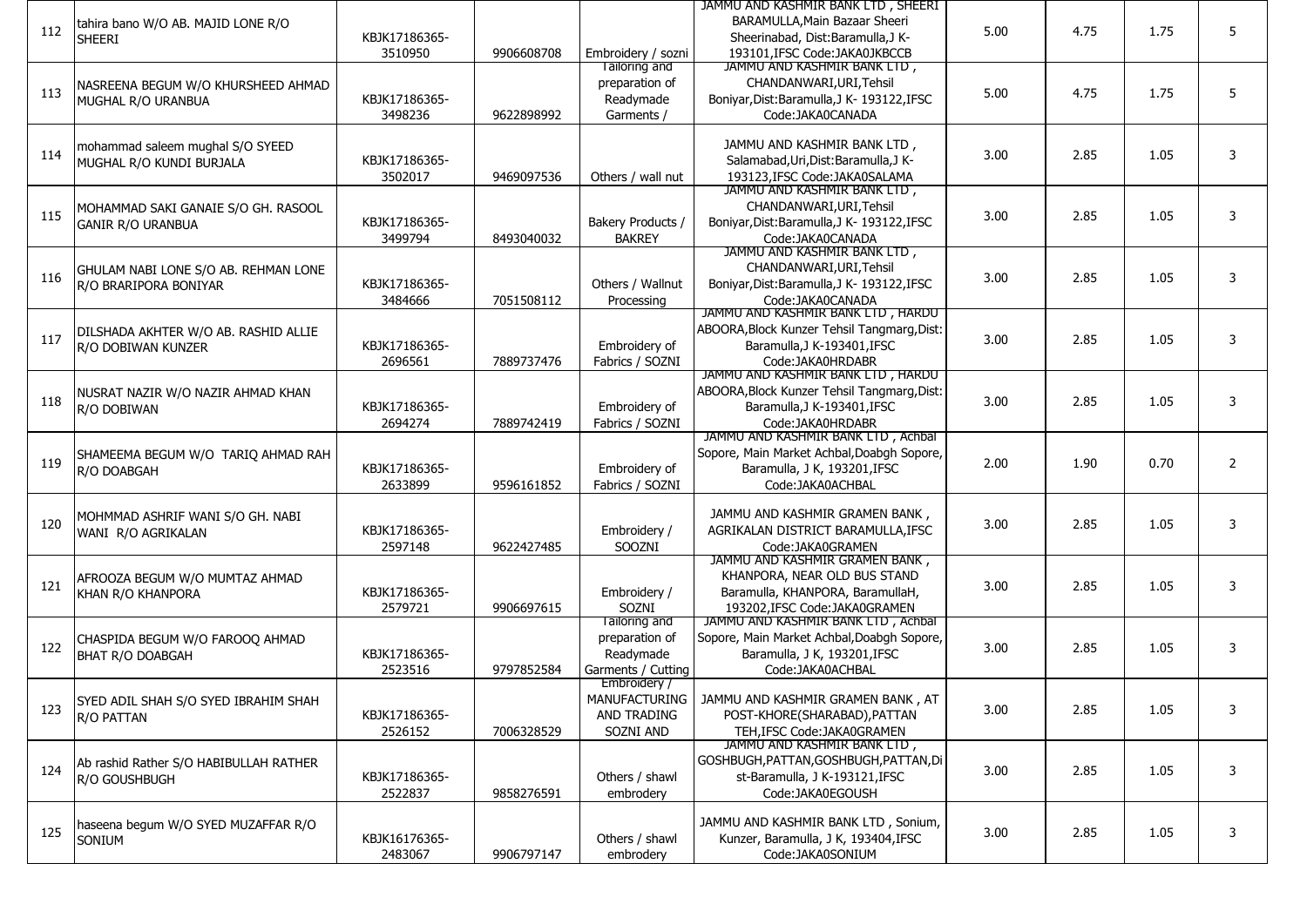| 126 | ALI MOHAMMAD TANTRY S/O AB. AHAD<br>TANTARY R/O SHEERI BARAMULLA                     | KBJK16176365-<br>2458823 | 9596485877 | Goldsmith(Jeweller<br>y works) / BED<br><b>DOORS</b>                  | JAMMU AND KASHMIR BANK LTD, SHEERI<br>NATIONAL HIGHWAY, BARAMULLA, JK PIN<br>193101, IFSC Code: JAKA0JKBCCB                      | 5.00 | 4.75 | 1.75 | 5              |
|-----|--------------------------------------------------------------------------------------|--------------------------|------------|-----------------------------------------------------------------------|----------------------------------------------------------------------------------------------------------------------------------|------|------|------|----------------|
| 127 | ghulam nabi malik S/O MOHD SULTAN MALIK<br>R/O ZUMZUMPORA                            | KBJK16176365-<br>2431590 | 9419058028 | Others / Cutting<br>Tailoring                                         | JAMMU AND KASHMIR BANK LTD,<br>OPPOSITE POLICE STATION, NATIONAL<br>HIGHWAY, BARAMULLA, JK PIN<br>193101, IFSC Code: JAKA0JKBCCB | 5.00 | 4.75 | 1.75 | $\overline{7}$ |
| 128 | maymoona bagum W/O HILAL AHMAD<br>RATHER R/O SHEERI                                  | KBJK16176365-<br>2456406 | 9797207913 | Screen Printing in<br><b>Cotton Textile</b><br>Fabrics / shwal<br>emb | JAMMU AND KASHMIR BANK LTD, sheeri,<br>NATIONAL HIGHWAY, BARAMULLA, JK PIN<br>193101, IFSC Code: JAKA0JKBCCB                     | 5.00 | 4.75 | 1.75 | $\overline{7}$ |
| 129 | Mymoona Bano W/O FAYAZ AHMAD TANTARY<br>R/O DEVBUGH                                  | KBJK16176365-<br>2430831 | 9906600676 | Embroidery /<br>SOZNI                                                 | JAMMU AND KASHMIR GRAMEN BANK,<br>NARWAL NEAR FRUIT COMPLEX NEW<br>UNIVERSITY JAMMU, IFSC<br>Code: JAKA0GRAMEN                   | 3.00 | 2.85 | 1.05 | 5              |
| 130 | arshid ali dar S/O ALI MOHD DAR R/O<br>ARAMPORA SINGHPORA                            | KBJK16176365-<br>2397014 | 8492938081 | Xeorx Centre / DTP<br><b>WORK</b>                                     | JAMMU AND KASHMIR BANK LID,<br>SINGHPORA, SINGHPORA PATTAN<br>BARAM, Dist: Baramulla, J K-192131, IFSC<br>Code:JAKA0SINGPO       | 4.00 | 3.80 | 1.40 | 5              |
| 131 | shahista bano D/O AB. MAJID MIR R/O<br>ZAMZAMPORA ZANDFARAN                          | KBJK16176365-<br>2402127 | 9018271561 | lailoring and<br>preparation of<br>Readymade<br>Garments /            | JAMMU AND KASHMIR BANK LTD, SHEERI,<br>NATIONAL HIGHWAY, BARAMULLA, JK PIN<br>193101, IFSC Code: JAKA0JKBCCB                     | 4.00 | 3.80 | 1.40 | 5              |
| 132 | ZAREEFA BANO W/O MANZOOR AHMAD<br>SHEIKH R/O ZEHANPORA GANTMULLA<br><b>BARAMULLA</b> | KBJK16176365-<br>2394625 | 9596278020 | Embroidery / TILLA<br>SOZI                                            | JAMMU AND KASHMIR BANK LTD, SHEERI.<br>NATIONAL HIGHWAY, BARAMULLA, JK PIN<br>193101.IFSC Code:JAKA0JKBCCB                       | 5.00 | 4.75 | 1.75 | $\overline{7}$ |
| 133 | GHULAM MOHAMMAD MALLA S/O GH. AHMAD<br>MALLA R/O KHORE SHERABAD                      | KBJK16176365-<br>2394707 | 9906798941 | Embroidery / ARI<br><b>WORK</b>                                       | JAMMU AND KASHMIR BANK LTD,<br>SHERABAD, PATTAN, Dist: Baramulla, J K-<br>193121.IFSC Code: JAKA0SHERRA                          | 3.00 | 2.85 | 1.05 | 5              |
| 134 | IRFAN HUSSIN RATHER S/O SHOWKAT<br>HUSSAIN RATHER R/O MATIPORA                       | KBJK16176365-<br>2395366 | 9697082137 | Embroidery /<br>SOZIN                                                 | JAMMU AND KASHMIR BANK LTD,<br>SINGHPORA, SINGHPORA PATTAN<br>BARAM, Dist: Baramulla, J K-192131, IFSC<br>Code:JAKA0SINGPO       | 3.00 | 2.85 | 1.05 | 5              |
| 135 | NAYEEM IRFAN TANTRAY S/O IRFAN AHMAD<br>TANTARY R/O DEVBUGH                          | KBJK16176365-<br>2395846 | 7051563332 | Embroidery /<br>SOZNI                                                 | JAMMU AND KASHMIR GRAMEN BANK,<br>Srinagar-TANGMARG RD, AT amp; POST-<br>KUNZAR, TANGMARG TEH, IFSC<br>Code:JAKA0GRAMEN          | 3.00 | 2.85 | 1.05 | 5              |
| 136 | FAROOQ AHMAD DAR S/O WALI MOHD DAR<br><b>R/O GOHAL TANGPORA</b>                      | KBJK16176365-<br>2251628 | 9697950673 | Others / CARPET                                                       | JAMMU AND KASHMIR BANK LID,<br>GOSHBUGH, PATTAN, GOSHBUGH, PATTAN, Di<br>st-Baramulla, J K-193121, IFSC<br>Code:JAKA0EGOUSH      | 4.00 | 3.80 | 1.40 | 5              |
| 137 | RAFIT BEGUM W/O MOHD ASHRAF SOFI R/O<br><b>LADI BONIYAR</b>                          | KBJK16176365-<br>2246654 | 9906765777 | Embroidery /<br>SOZNI                                                 | JAMMU AND KASHMIR GRAMEN BANK,<br>BONIYAR, URI BARAMULLA, Baramulla, J K-<br>193124.IFSC Code:JAKA0GRAMEN                        | 3.00 | 2.85 | 1.05 | 5              |
| 138 | SHAMEEEMA BEGUM W/O MOHD ASHRAF<br>WAR R/O NIHALPORA                                 | KBJK16176365-<br>2223443 | 7051874024 | Embroidery /<br>SOZNI                                                 | JAMMU AND KASHMIR BANK LTD,<br>NEHALPORA PATTAN DISTRICT BARAMULLA<br>J K PIN CODE 193121, IFSC<br>Code: JAKA0NEHAAL             | 5.00 | 4.75 | 1.75 | $\overline{7}$ |
| 139 | ABDUL MAJID MAKAIE S/O AB. REHMAN R/O<br>SALAMABAD                                   | KBJK16176365-<br>2191620 | 7298029124 | Others / DRY<br><b>FRUIT</b>                                          | JAMMU AND KASHMIR BANK LTD,<br>CHANDANWARI, URI, Tehsil<br>Boniyar, Dist: Baramulla, J K- 193122, IFSC<br>Code:JAKA0CANADA       | 3.00 | 2.85 | 1.05 | 5              |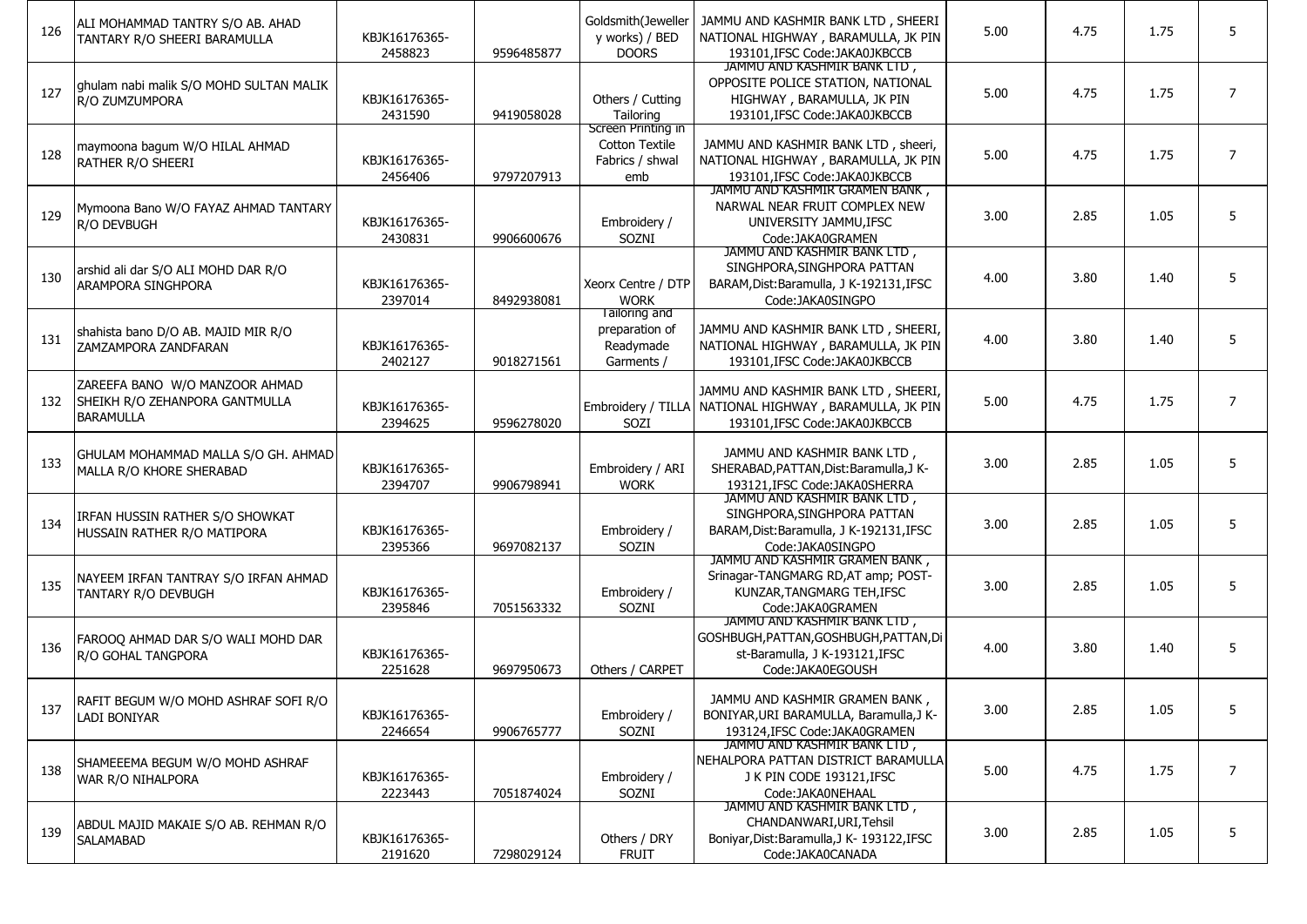| 140 | MOHAMMAD ARIF JINJOHA S/O MOHD<br>LATEEF R/O MACHIGRAND               | KBJK16176365-<br>2210030 | 8491893136 | Others / DRY<br><b>FRUIT</b>                                                 | JAMMU AND KASHMIR BANK LTD, E CT P<br>LAGAMA URI BARAMULLA J K, IFSC<br>Code:JAKA0ELAGAM                                                    | 3.00 | 2.85 | 1.05 | 5              |
|-----|-----------------------------------------------------------------------|--------------------------|------------|------------------------------------------------------------------------------|---------------------------------------------------------------------------------------------------------------------------------------------|------|------|------|----------------|
| 141 | TAJA BEGUM W/o Khazir Mohammad Rather<br>R/o aglar Pattan             | KBJK16176365-<br>2166631 | 8494009597 | Others / SOZNI                                                               | JAMMU AND KASHMIR BANK LTD,<br>GOSHBUGH, PATTAN, GOSHBUGH, PATTAN, Di<br>st-Baramulla, J K-193121, IFSC<br>Code:JAKA0EGOUSH                 | 3.00 | 2.85 | 1.05 | 5              |
| 142 | HAFEEZA BEGUM W/O AB. RASHID BHAT R/O<br><b>KUNZER</b>                | KBJK16176365-<br>2163742 | 9596105036 | Embroidery /<br>SOZNI                                                        | JAMMU AND KASHMIR GRAMEN BANK,<br>KARHAMA-OGMANA ROAD, OGMANA, P.O.<br>Baramulla, TEH. TANGMARG, IFSC<br>Code: JAKA0GRAMEN                  | 4.00 | 3.80 | 1.40 | 5              |
| 143 | JAMEELA BEGUM W/O JAHANGIR AHMAD<br>SOFI R/O SEMPORA                  | KBJK16176365-<br>2163141 | 9622593791 | Embroidery /<br>SOZNI                                                        | JAMMU AND KASHMIR GRAMEN BANK,<br>SOPORE-SHIVA RD, AT POST-DORU, SOPORE<br>TEH.IFSC Code: JAKA0GRAMEN                                       | 1.50 | 1.43 | 0.53 | 15             |
| 144 | SALEEMA BANO W/O NAZIR AHMAD RATHER<br>R/O ARCHANDERHAMA              | KBJK16176365-<br>2179783 | 9858465522 | Others / ARI<br><b>STAPPLE</b><br><b>EMBRODRIERY</b>                         | JAMMU AND KASHMIR GRAMEN BANK,<br>NARWAL NEAR FRUIT COMPLEX NEW<br>UNIVERSITY JAMMU, IFSC<br>Code:JAKA0GRAMEN                               | 3.00 | 2.85 | 1.05 | 5              |
| 145 | SHAMEEMA BEGUM W/O BASHIR AHMAD<br><b>BEIGH R/O TARHAMA</b>           | KBJK16176365-<br>2181231 | 9622795277 | Embroidery / shawl<br>emb                                                    | <u>JAMMU AND KASHMIR BANK LID , HARDU</u><br>ABOORA, Block Kunzer Tehsil Tangmarg, Dist:<br>Baramulla, J K-193401, IFSC<br>Code:JAKA0HRDABR | 4.00 | 3.80 | 1.40 | $\overline{7}$ |
| 146 | MISRA BEGUM W/O MOHD RAJAB GANIE R/O<br><b>DANGERPORA</b>             | KBJK16176365-<br>2142777 | 9796126588 | Embroidery /<br>SHAWL EMB.                                                   | JAMMU AND KASHMIR GRAMEN BANK,<br>SOPORE-SHIVA RD, AT amp; POST-<br>DORU, SOPORE TEH, IFSC<br>Code: JAKA0GRAMEN                             | 3.00 | 2.85 | 1.05 | 5              |
| 147 | ABDUAL MAJEED BHAT S/O GH. AHMAD BHAT<br>R/O USSAN KHOIE              | KBJK16176365-<br>2158522 | 9469096584 | Others /<br>manifacture of<br>carpet weaving                                 | JAMMU AND KASHMIR BANK LID,<br>KITIPORA PALHALLAN PATTAN DISTRICT-<br>BARAMULLA PIN CODE-193121, IFSC<br>Code: JAKA0PALHAL                  | 5.00 | 4.75 | 1.75 | $\overline{7}$ |
| 148 | JAMEELA BEGUM W/o Wali Mohammad Ganie<br>R/o Nowpora Jagir            | KBJK16176365-<br>2157681 | 9797234401 | Embroidery /<br>SOZNI                                                        | JAMMU AND KASHMIR GRAMEN BANK,<br>SHAKWARA-SOPORE RD, WAGOORA, TEH.<br>Baramulla, IFSC Code: JAKA0GRAMEN                                    | 5.00 | 4.75 | 1.75 | $\overline{7}$ |
| 149 | FIRDOUS AHMAD BALAK S/O AB. AZIZ<br><b>BALAQI R/O DOABGAH</b>         | KBJK16176365-<br>2151045 | 9596478554 | Others /<br><b>SHUTTTRING</b>                                                | JAMMU AND KASHMIR BANK LID, Achbal<br>Sopore, Main Market Achbal, Doabgh Sopore,<br>Baramulla, J K, 193201, IFSC<br>Code: JAKA0ACHBAL       | 5.00 | 4.75 | 1.75 | 5              |
| 150 | PARVEENA AKHTER D/O AMIR ALI KHAN R/O<br><b>BAGNA NOORKHAH</b>        | KBJK16176365-<br>2131344 | 9797561690 | lailoring and<br>preparation of<br>Readymade<br>Garments / manf of           | JAMMU AND KASHMIR BANK LTD, URI,<br>NATIONAL HIGHWAY, BARAMULLA, JK PIN<br>193122, IFSC Code: JAKA0JKBCCB                                   | 3.00 | 2.85 | 1.05 | 5              |
| 151 | ABDUL KHALIQ SHEIKH S/OGH. AHMAD<br>SHEIKH R/O SHERWANIPORA LACHIPORA | KBJK16176365-<br>2146840 | 9596238638 | Cashew/Chironji<br>processing (Dry<br>Fruits) / WALLNUT<br><b>PROCESSING</b> | JAMMU AND KASHMIR BANK LID,<br>CHANDANWARI, URI, Tehsil<br>Boniyar, Dist: Baramulla, J amp; K-<br>193122, IFSC Code: JAKA0CANADA            | 5.00 | 4.75 | 1.75 | 5              |
| 152 | NUSRAT D/O MOHD IBRAHIM R/O<br>KUCHIPORA MAGAM                        | KBJK17186365-<br>4437501 | 9797766888 | Embroidery /<br>SOZNI                                                        | JAMMU AND KASHMIR BANK LTD, HARDU<br>ABOORA, Block Kunzer Tehsil Tangmarg, Dist:<br>Baramulla, J K-193401, IFSC<br>Code:JAKA0HRDABR         | 5.00 | 4.75 | 1.75 | 5              |
| 153 | TAMEER YOUSAF D/O MOHD YOUSUF MIR<br>R/O ZEHANPORA BARAMULLA          | KBJK17186365-<br>4952546 | 9596036726 | Embroidery /<br>SOZNI                                                        | JAMMU AND KASHMIR GRAMEN BANK,<br>Peerniya baramulla, IFSC<br>Code: JAKA0GRAMEN                                                             | 3.00 | 2.85 | 1.05 | 5              |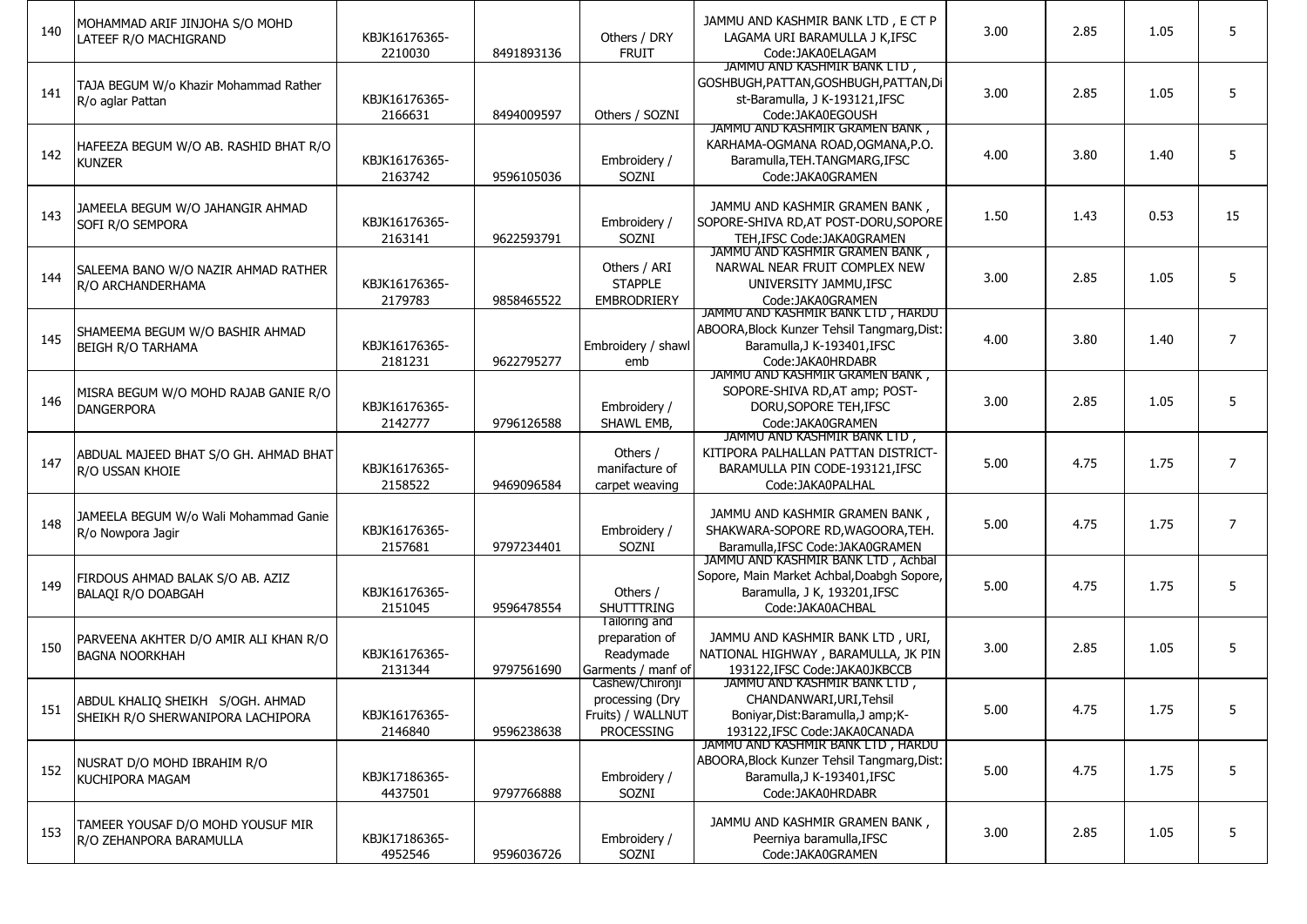| 154 | parveena bano D/O GH. HASSAN YATOO R/O<br>PTTAN                    | KBJK17186365-<br>4963081 | 9797775230 | Embroidery / shawl<br>work                                                         | JAMMU AND KASHMIR BANK LTD,<br>GOSHBUGH, PATTAN, GOSHBUGH, PATTAN, Di<br>st-Baramulla, J K-193121, IFSC<br>Code:JAKA0EGOUSH               | 3.00  | 2.85 | 1.05 | 5              |
|-----|--------------------------------------------------------------------|--------------------------|------------|------------------------------------------------------------------------------------|-------------------------------------------------------------------------------------------------------------------------------------------|-------|------|------|----------------|
| 155 | FAROOQ AHMAD SHEIKH S/O MOHD<br>ABDULLAH SHEIKH R/O LALPORA BANGIL | KBJK17186365-<br>3626072 | 8082539973 | Bakery Products /<br><b>BAKERY</b>                                                 | JAMMU AND KASHMIR BANK LTD,<br>CHANDANWARI, URI, Tehsil<br>Boniyar, Dist: Baramulla, J K- 193122, IFSC<br>Code:JAKA0CANADA                | 5.00  | 4.75 | 1.75 | $\overline{7}$ |
| 156 | SHAHNAZ FEROZE KHAN S/O FEROZ DIN<br>KHAN R/O TRIKANJAN            | KBJK16176365-<br>2406932 | 9858999009 | Others / WALLNUT<br>PACKING,<br><b>PROCESSING</b>                                  | JAMMU AND KASHMIR BANK LTD,<br>BONIYAR, URI BARAMULLA, BONIYAR, URI<br>BARAMULLA, Baramulla, J K-193124, IFSC<br>Code:JAKA0BONYAR         | 10.00 | 9.50 | 3.50 | 10             |
| 157 | mohammad abass mir S/O MOHD ASHRAF<br>MIR R/O HANJIWERA            | KBJK17186365-<br>3563594 | 9858364724 | Others / CARPET<br><b>WEAVING</b>                                                  | JAMMU AND KASHMIR GRAMEN BANK,<br>Block Singhpora Teh Pattan Distt<br>Baramulla, IFSC Code: JAKA0GRAMEN                                   | 4.00  | 3.80 | 1.40 | 5              |
| 158 | ZABEER AHMAD RATHER S/O AB. AHAD<br>RATHER R/O BURUN               | KBJK17186365-<br>3551334 | 9797918675 | Others / ready<br>made govt.<br>tailoring                                          | JAMMU AND KASHMIR GRAMEN BANK,<br>Pattan, IFSC Code: JAKA0GRAMEN                                                                          | 5.00  | 4.75 | 1.75 | $\overline{7}$ |
| 159 | Tanveer Ahmad Mir S/O NAZIR AHMAD MIR<br>R/O FATEHGARH             | KBJK16176365-<br>2423414 | 9596415512 | Others / Shuttering<br>Mixing                                                      | JAMMU AND KASHMIR BANK LID, SHEERI<br>BARAMULLA, Main Bazaar Sheeri<br>Sheerinabad, Dist:Baramulla,J K-<br>193101.IFSC Code:JAKA0SHEERI   | 10.00 | 9.50 | 3.50 | 10             |
| 160 | shail mushtaq mir S/O MUSHTAQ AHMAD MIR<br>R/O KITCHAMA SHEERI     | KBJK17186365-<br>3549159 | 9697485877 | Others /<br>SHATERING                                                              | JAMMU AND KASHMIR BANK LID,<br>OPPOSITE POLICE STATION, NATIONAL<br>HIGHWAY, BARAMULLA, JK PIN<br>193101, IFSC Code: JAKA0JKBCCB          | 10.00 | 9.50 | 3.50 | 10             |
| 161 | syed amir farooq S/O SYED FAROOQ AHMAD<br>R/O MANGAM               | KBJK17186365-<br>3519772 | 9622456252 | Manufacture of<br>handmade utensils<br>out of copper /<br><b>COPPER WORK</b>       | JAMMU AND KASHMIR BANK LTD,<br>WAGOORA, Near Main Market, Baramulla, J<br>K. 193103. IFSC Code: JAKA0WAGORA                               | 3.00  | 2.85 | 1.05 | 4              |
| 162 | MOHD SALEEM LONE S/O MOHD SULTAN<br>LONE R/O SHEERI                | KBJK17186365-<br>3520246 | 9018825280 | Others / DABHA                                                                     | JAMMU AND KASHMIR BANK LTD, SHEERI<br>BARAMULLA, Main Bazaar Sheeri<br>Sheerinabad, Dist:Baramulla,J K-<br>193101, IFSC Code: JAKA0JKBCCB | 10.00 | 9.50 | 3.50 | 10             |
| 163 | TARIQ AHMAD MIR S/O GHULAM<br>MOHAMMAD MIR R/O CHOORA              | KBJK17186365-<br>3536881 | 9797776391 | Cashew/Chironji<br>processing (Dry<br>Fruits) / DEY<br><b>FURTS</b>                | JAMMU AND KASHMIR BANK LTD,<br>Choora, Pattan, Baramulla, J K-193108, IFSC<br>Code:JAKA0CHOORA                                            | 5.00  | 4.75 | 1.75 | $\overline{7}$ |
| 164 | mohammad younis khan MOHD ASHRAF KHAN<br>R/O DARDKOTE URI          | KBJK17186365-<br>3515429 | 9419724836 | Others / WALLNUT<br><b>PROCESSING</b>                                              | JAMMU AND KASHMIR GRAMEN BANK, uri<br>baramulla, IFSC Code: JAKA0GRAMEN                                                                   | 5.00  | 4.75 | 1.75 | 7              |
| 165 | JAVID AHMAD RATHER S/O GH HASSAN<br>RATHER R/O MARAZIGUND          | KBJK17186365-<br>3493895 | 7006234406 | Others / IENI<br>HOUSE, COPPER<br>UTENILS, CHAIRS<br><b>ETC</b>                    | JAMMU AND KASHMIR BANK LID, SHEERI<br>BARAMULLA, Main Bazaar Sheeri<br>Sheerinabad, Dist:Baramulla,J K-<br>193101.IFSC Code:JAKA0JKBCCB   | 10.00 | 9.50 | 3.50 | 10             |
| 166 | IRSHAD AHMAD SHEIKH S/O GH. QADIR<br>SHEIKH R/O SHEERI             | KBJK17186365-<br>3493629 | 9906888875 | <b>Public Transport</b><br>Service/Rural<br>Transport Service /<br>207 LOAD CAREER | JAMMU AND KASHMIR BANK LTD, SHEERI<br>BARAMULLA, Main Bazaar Sheeri<br>Sheerinabad, Dist:Baramulla,J K-<br>193101, IFSC Code: JAKA0JKBCCB | 10.00 | 9.50 | 3.50 | 10             |
| 167 | Abdul Majeed Dar S/O HABIBULLAH DAR R/O<br><b>DELINA BARAMULLA</b> | KBJK17186365-<br>3493750 | 9797102833 | Others / Tent<br>House                                                             | JAMMU AND KASHMIR BANK LTD,<br>Dalina, Dalina Baramulla, Baramulla, J K-<br>193101, IFSC Code: JAKA0DALINA                                | 5.00  | 4.75 | 1.75 | $\overline{7}$ |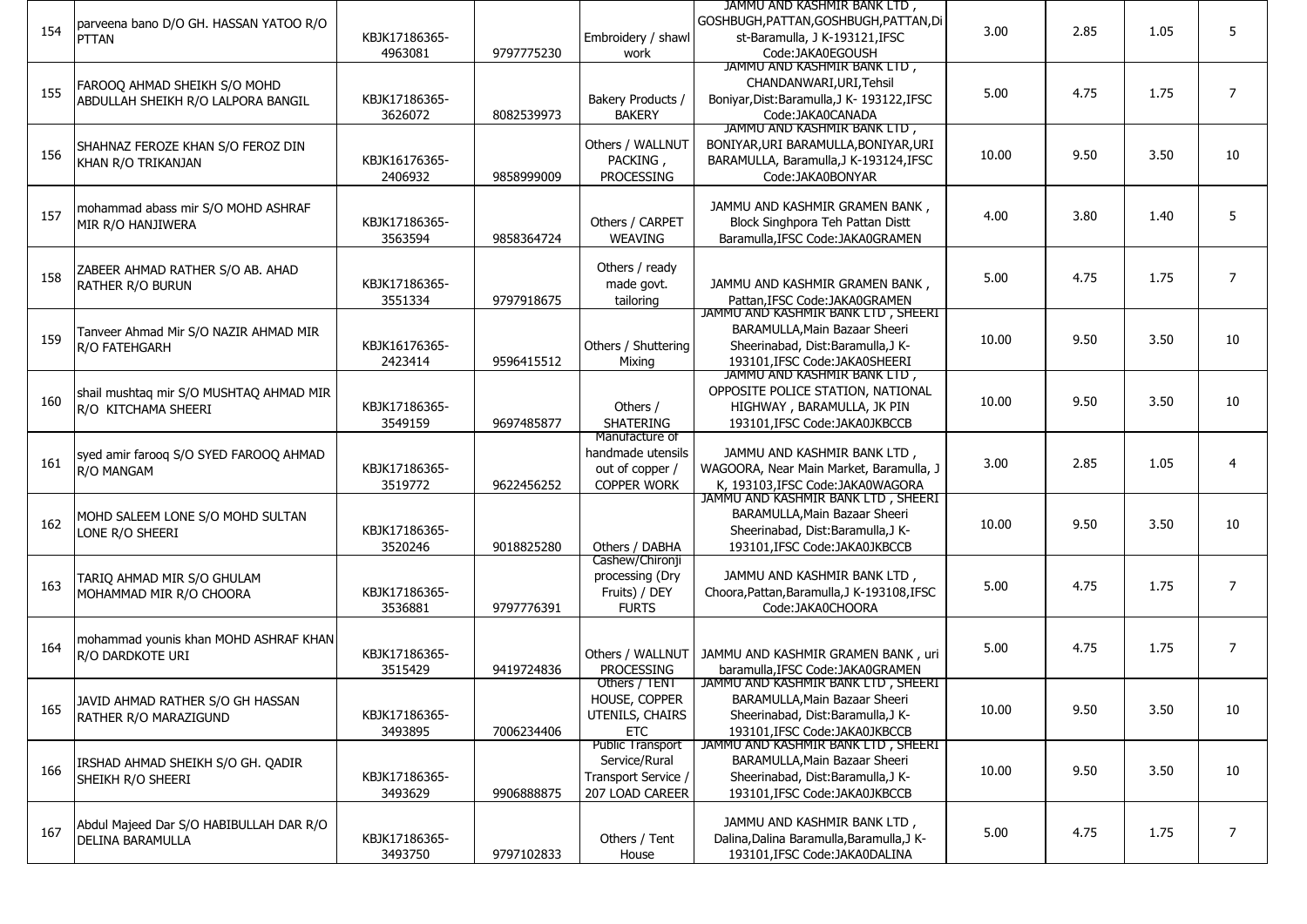| 168 | PARVEEZ AHMAD MALLA S/O GH. NABI<br>MALLA R/O DUDBUGH SULTANPORA     | KBJK17186365-<br>3495159 | 9906915460 | Bakery Products /<br><b>BAKERY</b>                                   | JAMMU AND KASHMIR BANK LTD.<br>WAGOORA, Near Main Market, Baramulla, J<br>K, 193103, IFSC Code: JAKA0WAGORA                             | 5.00  | 4.75 | 1.75 | $\overline{7}$ |
|-----|----------------------------------------------------------------------|--------------------------|------------|----------------------------------------------------------------------|-----------------------------------------------------------------------------------------------------------------------------------------|-------|------|------|----------------|
| 169 | ZAHOOR AHMAD BHAT S/O HABIBULLAH<br><b>BHAT R/O SHEERI</b>           | KBJK17186365-<br>3493800 | 9797130600 | Others /<br>SHUTTERING AND<br><b>MIXING</b>                          | JAMMU AND KASHMIR BANK LTD, SHEERI<br>BARAMULLA, Main Bazaar Sheeri<br>Sheerinabad, Dist:Baramulla,J K-<br>193101.IFSC Code:JAKA0JKBCCB | 5.00  | 4.75 | 1.75 | $\overline{7}$ |
| 170 | BILAL ahmad lone S/O AB. RASHID LONE<br>R/O SHEERI BARAMULLA         | KBJK17186365-<br>3484977 | 9906772848 | Others /<br>SHUTTERING<br><b>MIXING</b>                              | JAMMU AND KASHMIR BANK LTD,<br>OPPOSITE POLICE STATION, NATIONAL<br>HIGHWAY, BARAMULLA, JK PIN<br>193101, IFSC Code: JAKA0JKBCCB        | 10.00 | 9.50 | 3.50 | 10             |
| 171 | WAHID SHAFI PARRAY S/O MOHD SHAFI<br>PARRAY R/O UHLITRA NOWPORA      | KBJK17186365-<br>2627028 | 9622515719 | Others / GATES<br><b>AND GRILLS</b>                                  | JAMMU AND KASHMIR GRAMEN BANK,<br>ROHAMA BARAMULLA, Rohama<br>Rafiabd, Dist: Baramulla, J K-193301, IFSC<br>Code: JAKA0GRAMEN           | 3.00  | 2.85 | 1.05 | 5              |
| 172 | SHOWKAT AHMAD NAYAK S/O AB. JABBAR<br>NAYAK R/O SALAMABAD DACHNA     | KBJK17186365-<br>2574248 | 9596279616 | Cashew/Chironji<br>processing (Dry<br>Fruits) / DEY<br><b>FURTS</b>  | JAMMU AND KASHMIR BANK LID,<br>CHANDANWARI, URI, Tehsil<br>Boniyar, Dist: Baramulla, J K- 193122, IFSC<br>Code:JAKA0CANADA              | 10.00 | 9.50 | 3.50 | 10             |
| 173 | ABDUL SALAM MALIK S/O MOHD MAQBOOL<br>MALIK R/ WAGILA                | KBJK17186365-<br>2513576 | 9419516909 | Others /<br><b>SHUTTERING</b><br>MIXING                              | JAMMU AND KASHMIR BANK LID,<br>KALANTRA BARAMULLA CENTRAL<br>COOPERATIVE BANK, WAGOORA, IFSC<br>Code: JAKA0JKBCCB                       | 10.00 | 9.50 | 3.50 | 10             |
| 174 | ulfat bano D/O MOHD ABDULLAH BHAT R/O<br><b>KRIPALPORA SINGHPORA</b> | KBJK17186365-<br>2521616 | 9596350687 | Others / CARPET<br><b>WEAVING</b>                                    | JAMMU AND KASHMIR BANK LID,<br>SINGHPORA.SINGHPORA PATTAN<br>BARAM, Dist: Baramulla, J K-192131, IFSC<br>Code:JAKA0SINGPO               | 3.00  | 2.85 | 1.05 | $\overline{4}$ |
| 175 | Halima begam W/O ALI MOHAMMAD SOFI<br>R/O BURUN PATTAN               | KBJK17186365-<br>2521743 | 9906970362 | Others / shawl<br>embrodery                                          | JAMMU AND KASHMIR GRAMEN BANK,<br>pattan.IFSC Code:JAKA0GRAMEN                                                                          | 4.00  | 3.80 | 1.40 | 5              |
| 176 | ADIL BASHIR DAR S/O BASHIR AHMAD DAR<br>R/O HIB DANGERPORA           | KBJK17186365-<br>2521892 | 9858724067 | Others / TENT<br><b>HOUSE</b>                                        | JAMMU AND KASHMIR BANK LTD,<br>Seloo, Sopore Kashmir, Dist: Baramulla, J K-<br>193201, IFSC Code: JAKA0SEELOO                           | 5.00  | 4.75 | 1.75 | $\overline{7}$ |
| 177 | MOHD SHAFI DAR S/O GH. MOHD DAR R/O<br>AMARGARH SOPORE               | KBJK16176365-<br>2480288 | 9797188725 | Shuhhering & Mixer                                                   | JAMMU AND KASHMIR BANK LID, Hitech<br>Sopore, Agro Hitech<br>Chankhan, Dist: Baramulla, J K-193201, IFSC<br>Code: JAKA0HITECH           | 6.30  | 5.99 | 2.21 | 6              |
| 178 | shabir hussain sofi S/O GH. MOHAMMAD SOFI<br>R/O HARINARA            | KBJK16176365-<br>2468627 | 8715027538 | Others / shawl<br>embrodery                                          | JAMMU AND KASHMIR BANK LTD,<br>SINGHPORA, SINGHPORA PATTAN<br>BARAM, Dist: Baramulla, J K-192131, IFSC<br>Code:JAKA0SINGPO              | 3.00  | 2.85 | 1.05 | 5              |
| 179 | KHALID REHMAN S/O AB. REHMAN GANIE<br>R/O BEHRAMPORA                 | KBJK16176365-<br>2473503 | 9797979469 | Others / Cutting<br>Tailoring                                        | JAMMU AND KASHMIR BANK LID,<br>WATERGAM, ROHAMA BARAM, Rohama,<br>Baramulla, J K, 193303, IFSC<br>Code:JAKA0WTRGAM                      | 3.00  | 2.85 | 1.05 | $\overline{4}$ |
| 180 | GH HUSSAIN BHAT S/O ALI MOHD BHAT R/O<br><b>DIVER</b>                | KBJK16176365-<br>2472642 | 9622500375 | Bee-keeping / BEE<br><b>KEEPING AND</b><br><b>HONY</b><br>PRODUCTION | JAMMU AND KASHMIR BANK LTD, SSM<br>ENGG. COLLEGE, PATTAN, SSM<br>ENGG.COLLEGE, DEVER,<br>PARIHASPORA, PA, DIST-BARAMULLA, JK-           | 10.00 | 9.50 | 3.50 | 10             |
| 181 | IRFAN QAYOOM MIR S/O AB. QAYOOM MIR<br>R/O DARANAMBAL TARKIPORA      | KBJK16176365-<br>2472460 | 7298613352 | Bakery Products /<br><b>BAKERY</b>                                   | JAMMU AND KASHMIR BANK LTD, TARZUA<br>SOPORE, Dist: Baramulla, J K-193201, IFSC<br>Code: JAKA0TARZUA                                    | 4.00  | 3.80 | 1.40 | 7              |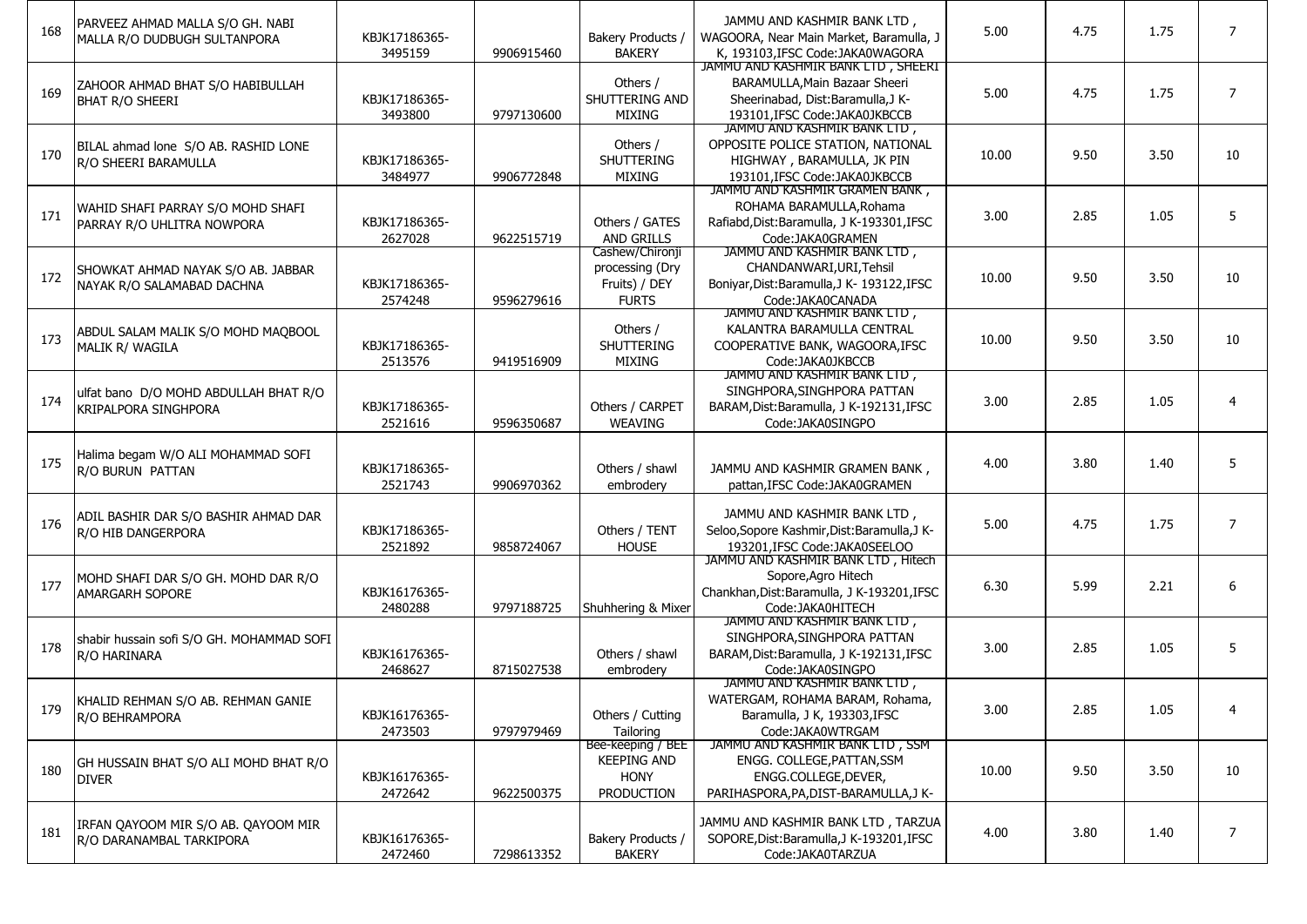|     |                                         |               |            |                    | JAMMU AND KASHMIR BANK LTD, KRERI                             |       |      |      |                |
|-----|-----------------------------------------|---------------|------------|--------------------|---------------------------------------------------------------|-------|------|------|----------------|
|     | MOHAMMAD ISHFAQ LONE S/O GH. HASSAN     |               |            |                    | PATTAN, MORADABAD KREERI BARAMULLA,                           |       |      |      |                |
| 182 | LONE R/O HARNOW                         | KBJK16176365- |            | Embroidery / shawl | Baramulla, J K-193108, IFSC                                   | 5.00  | 4.75 | 1.75 | $\overline{7}$ |
|     |                                         | 2472390       | 9622872982 | end.               | Code: JAKA0KREERI                                             |       |      |      |                |
|     |                                         |               |            | Carved wood and    |                                                               |       |      |      |                |
|     | MOHAMMAD RAMZAN DAR S/O AB SATAR        |               |            | artistic furniture | JAMMU AND KASHMIR BANK LTD,                                   |       |      |      |                |
| 183 |                                         | KBJK16176365- |            | making /           | Seloo, Sopore Kashmir, Dist: Baramulla, J K-                  | 3.00  | 2.85 | 1.05 | $\overline{4}$ |
|     | DAR R/O BABAGUND                        |               |            |                    |                                                               |       |      |      |                |
|     |                                         | 2483380       | 9697330532 | manifacture of     | 193201, IFSC Code: JAKA0SEELOO<br>JAMMU AND KASHMIR BANK LTD, |       |      |      |                |
|     |                                         |               |            |                    |                                                               |       |      |      |                |
| 184 | TOUSEEF AHMAD JOO S/O AB. RASHID JOO    |               |            |                    | CHANDANWARI, URI, Tehsil                                      | 5.00  | 4.75 | 1.75 | $\overline{7}$ |
|     | R/O NILOOSA                             | KBJK16176365- |            |                    | Boniyar, Dist: Baramulla, J K- 193122, IFSC                   |       |      |      |                |
|     |                                         | 2477754       | 9596423578 | Others / BAKERY    | Code:JAKA0CANADA                                              |       |      |      |                |
|     |                                         |               |            |                    | JAMMU AND KASHMIR BANK LTD, SHEERI                            |       |      |      |                |
|     |                                         |               |            |                    | BARAMULLA, Main Bazaar Sheeri                                 |       |      |      |                |
| 185 | gh gadir mir S/O LALA MIR R/O SINGHPORA | KBJK16176365- |            | Others / TENT      | Sheerinabad, Dist:Baramulla,J K-                              | 10.00 | 9.50 | 3.50 | 10             |
|     |                                         | 2444507       | 9797013824 | <b>HOUSE</b>       | 193101.IFSC Code:JAKA0SHEERI                                  |       |      |      |                |
|     |                                         |               |            |                    | JAMMU AND KASHMIR BANK LID,                                   |       |      |      |                |
|     |                                         |               |            | Others /           | SINGHPORA, SINGHPORA PATTAN                                   |       |      |      |                |
| 186 | muzaffar ahmad malla S/O MOHD BAKIR     |               |            |                    |                                                               | 8.00  | 7.60 | 2.80 | 8              |
|     | MALLA R/O KRIPALPORA                    | KBJK16176365- |            | SHUTTERING and     | BARAM, Dist: Baramulla, J K-192131, IFSC                      |       |      |      |                |
|     |                                         | 2439975       | 9906648355 | mixture            | Code:JAKA0SINGPO                                              |       |      |      |                |
|     |                                         |               |            | Cashew/Chironji    |                                                               |       |      |      |                |
| 187 | Shafiq Ahmad Malla S/O GH. AHMAD MALLA  |               |            | processing (Dry    | JAMMU AND KASHMIR BANK LTD, SHEERI                            | 10.00 | 9.50 | 3.50 | 10             |
|     | R/O KITCHAMA BARAMULLA                  | KBJK16176365- |            | Fruits) / dryfruit | NATIONAL HIGHWAY, BARAMULLA, JK PIN                           |       |      |      |                |
|     |                                         | 2450427       | 9797013824 | walnut             | 193101.IFSC Code:JAKA0JKBCCB                                  |       |      |      |                |
|     |                                         |               |            |                    | JAMMU AND KASHMIR GRAMEN BANK,                                |       |      |      |                |
|     | HILAL AHMAD PARRAY S/O MOHD AKBAR       |               |            | Embroidery of      | NARWAL NEAR FRUIT COMPLEX NEW                                 |       |      |      |                |
| 188 | PARRAY R/O AGRIKALAN                    | KBJK16176365- |            | Fabrics / ARI      | UNIVERSITY JAMMU, IFSC                                        | 3.00  | 2.85 | 1.05 | 3              |
|     |                                         | 2447557       | 9906108103 | <b>WORK</b>        | Code: JAKA0GRAMEN                                             |       |      |      |                |
|     |                                         |               |            |                    |                                                               |       |      |      |                |
|     |                                         |               |            |                    | JAMMU AND KASHMIR GRAMEN BANK,                                |       |      |      |                |
| 189 | Ajaz Ahmad Rather S/O GH MOHIUDDIN      | KBJK16176365- |            |                    | Agrikalan District Baramulla, IFSC                            | 3.00  | 2.85 | 1.05 | 3              |
|     | RATHER R/O ARCHANDERHAMA                |               |            |                    |                                                               |       |      |      |                |
|     |                                         | 2443124       | 9622535324 | Embroidery / Sozni | Code:JAKA0GRAMEN                                              |       |      |      |                |
|     |                                         |               |            |                    |                                                               |       |      |      |                |
| 190 | MUZAFFAR RASHID S/O AB. RASHID NAQIB    |               |            |                    | JAMMU AND KASHMIR BANK LTD,                                   | 3.00  | 2.85 | 1.05 | 3              |
|     | R/O KUNZER                              | KBJK16176365- |            | Others / COPPER    | KUNZER, GULMARG ROAD, Baramulla, J K-                         |       |      |      |                |
|     |                                         | 2422361       | 9797110455 | <b>UTENSILS</b>    | 193404, IFSC Code: JAKA0KUNZER                                |       |      |      |                |
|     |                                         |               |            |                    |                                                               |       |      |      |                |
| 191 | NISAR AHMAD LONR S/O BASHIR AHMAD       |               |            | Cashew/Chironji    | JAMMU AND KASHMIR BANK LTD, SHEERI,                           | 10.00 | 9.50 | 3.50 | 10             |
|     | LONE R/O BADMULLA BONIYAR               | KBJK16176365- |            | processing (Dry    | NATIONAL HIGHWAY, BARAMULLA, JK PIN                           |       |      |      |                |
|     |                                         | 2407531       | 9018271561 | Fruits) / WALNUT   | 193101, IFSC Code: JAKA0JKBCCB                                |       |      |      |                |
|     |                                         |               |            | Cashew/Chironji    | JAMMU AND KASHMIR BANK LID,                                   |       |      |      |                |
|     | SYED ABDUL WAHEED S/O AB. AZIZ SHAH     |               |            | processing (Dry    | CHANDANWARI, URI, Tehsil                                      |       |      |      |                |
| 192 | R/O KENCHEN BONIYAR                     | KBJK16176365- |            | Fruits) / WALLNUT  | Boniyar, Dist: Baramulla, J K- 193122, IFSC                   | 5.00  | 4.75 | 1.75 | 5              |
|     |                                         | 2406312       | 9596465421 | PROCESSING         | Code:JAKA0CANADA                                              |       |      |      |                |
|     |                                         |               |            | Cashew/Chironji    |                                                               |       |      |      |                |
|     |                                         |               |            | processing (Dry    | JAMMU AND KASHMIR BANK LTD,                                   |       |      |      |                |
| 193 | MEHMOOD AHMAD KHAN S/O MOHD AYOUB       |               |            |                    |                                                               | 10.00 | 9.50 | 3.50 | 10             |
|     | KHAN R/O BASGRAM                        | KBJK16176365- |            | Fruits) / DEY      | Salamabad, Uri, Dist: Baramulla, J K-                         |       |      |      |                |
|     |                                         | 2406080       | 9469020529 | <b>FURTS</b>       | 193123. IFSC Code: JAKA0SALAMA                                |       |      |      |                |
|     |                                         |               |            |                    | JAMMU AND KASHMIR BANK LTD, THE                               |       |      |      |                |
| 194 | MOHAMMAD ASIF KHAN S/O BASHIR AHMAD     |               |            |                    | MANAGER BARAMULLA CENTRAL CO-                                 | 3.00  | 2.85 | 1.05 | 3              |
|     | KHAN R/O SHERWANIPORA                   | KBJK16176365- |            |                    | OPERATIVE BANK CHANDANWARI JK PIN                             |       |      |      |                |
|     |                                         | 2417735       | 9797744105 | Others / SOZNI     | 193122.IFSC Code:JAKA0JKBCCB                                  |       |      |      |                |
|     |                                         |               |            |                    | JAMMU AND KASHMIR BANK LTD,                                   |       |      |      |                |
|     | NAZMEENA BANO D/O MOHD ABDULLAH         |               |            |                    | CHANDANWARI, URI, Tehsil                                      |       |      |      |                |
| 195 | KHAN R/O SALAMABAD                      | KBJK16176365- |            | Others / SHAWL     | Boniyar, Dist: Baramulla, J K- 193122, IFSC                   | 3.00  | 2.85 | 1.05 | 3              |
|     |                                         | 2402908       | 9622881708 | EMB                | Code:JAKA0CANADA                                              |       |      |      |                |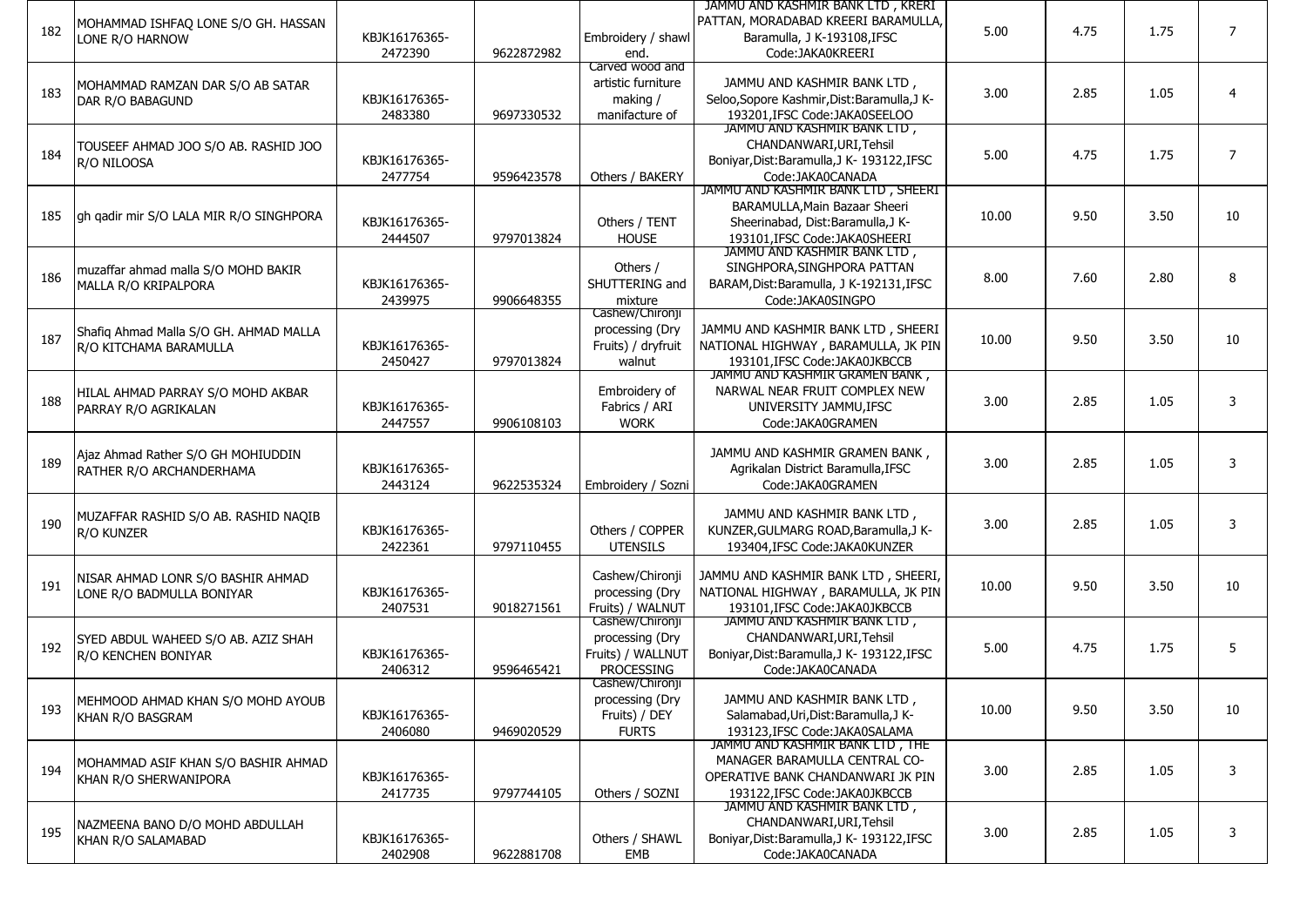|     |                                                               |               |            | Cashew/Chironji<br>processing (Dry | JAMMU AND KASHMIR GRAMEN BANK,                                          |       |      |      |                |
|-----|---------------------------------------------------------------|---------------|------------|------------------------------------|-------------------------------------------------------------------------|-------|------|------|----------------|
| 196 | MUSHTAQ AHMAD SHAH S/O YASEEN SHAH<br>R/O PEHLIPORA           | KBJK16176365- |            | Fruits) / WALLNUT                  | PEERNIAN, TEH. URI, IFSC                                                | 5.00  | 4.75 | 1.75 | 5              |
|     |                                                               | 2394095       | 9797965649 | PROCESSING                         | Code:JAKA0GRAMEN                                                        |       |      |      |                |
|     |                                                               |               |            |                                    | JAMMU AND KASHMIR BANK LTD,                                             |       |      |      |                |
| 197 | RUBEENA BANO D/O AB AZIZ RATHER R/O                           |               |            |                                    | SINGHPORA, SINGHPORA PATTAN                                             | 3.00  | 2.85 | 1.05 | 3              |
|     | <b>MATIPORA</b>                                               | KBJK16176365- |            |                                    | BARAM, Dist: Baramulla, J K-192131, IFSC                                |       |      |      |                |
|     |                                                               | 2399340       | 9797881257 | Others / SOZNI                     | Code:JAKA0SINGPO                                                        |       |      |      |                |
|     |                                                               |               |            |                                    | JAMMU AND KASHMIR GRAMEN BANK,                                          |       |      |      |                |
| 198 | MOHAMMAD AKBAR HAJAM S/O MOHD<br>MAQBOOL HAJAM R/O DANGERPORA | KBJK16176365- |            |                                    | DUROO GRAMEEN BANK BARAMULLA, IFSC                                      | 2.00  | 1.90 | 0.70 | $\overline{2}$ |
|     |                                                               | 2397258       | 9797908841 | Others / BARBER                    | Code: JAKA0GRAMEN                                                       |       |      |      |                |
|     |                                                               |               |            | Cashew/Chironji                    |                                                                         |       |      |      |                |
| 199 | MOHAMMAD SULTAN TELI S/O GH. RASOOL                           |               |            | processing (Dry                    | JAMMU AND KASHMIR GRAMEN BANK,                                          |       | 9.50 | 3.50 | 10             |
|     | TELI R/O VIZER                                                | KBJK16176365- |            | Fruits) / DRY                      | WAGOORA, Near Main Market, Baramulla, J                                 | 10.00 |      |      |                |
|     |                                                               | 2255163       | 9797131613 | <b>FRUITS</b>                      | K. 193103. IFSC Code: JAKA0GRAMEN                                       |       |      |      |                |
|     |                                                               |               |            |                                    | JAMMU AND KASHMIR BANK LTD,<br>SINGHPORA, SINGHPORA PATTAN              |       |      |      |                |
| 200 | ashiq hussain waza S/O ALI MOHD WAZA R/O<br><b>KRIPALPORA</b> | KBJK16176365- |            | Others / boxes and                 | BARAM, Dist: Baramulla, J K-192131, IFSC                                | 3.00  | 2.85 | 1.05 | 3              |
|     |                                                               | 2395250       | 9622692088 | trunks work                        | Code:JAKA0SINGPO                                                        |       |      |      |                |
|     |                                                               |               |            |                                    | JAMMU AND KASHMIR BANK LID,                                             |       |      |      |                |
|     | AZMAT ALAM KHAN S/O ALAMGIR KHAN R/O                          |               |            |                                    | SINGHPORA, SINGHPORA PATTAN                                             |       |      |      |                |
| 201 | <b>SINGHPORA</b>                                              | KBJK16176365- |            | Others / COPPER                    | BARAM, Dist: Baramulla, J K-192131, IFSC                                | 5.00  | 4.75 | 1.75 | 5              |
|     |                                                               | 2398010       | 9858959995 | <b>SMITH</b>                       | Code: JAKA0SINGPO                                                       |       |      |      |                |
|     |                                                               |               |            |                                    | JAMMU AND KASHMIR BANK LID,                                             |       |      |      |                |
| 202 | BILAL AHMAD MALIK S/O AB. RAZAQ MALIK                         | KBJK16176365- |            |                                    | SINGHPORA, SINGHPORA PATTAN<br>BARAM, Dist: Baramulla, J K-192131, IFSC | 5.00  | 4.75 | 1.75 | 5              |
|     | R/O KP SINGHPORA                                              | 2249076       | 9906476719 | Others /<br><b>SHUTTERING</b>      | Code:JAKA0SINGPO                                                        |       |      |      |                |
|     |                                                               |               |            | Embroidery /                       | JAMMU AND KASHMIR GRAMEN BANK,                                          |       |      |      |                |
|     | SAMI ARA D/O GULZAR AHMAD RATHER R/O                          |               |            | Service for                        | NARWAL NEAR FRUIT COMPLEX NEW                                           |       |      |      |                |
| 203 | <b>ARCHANDERHAMA</b>                                          | KBJK16176365- |            | embroidery                         | UNIVERSITY JAMMU, IFSC                                                  | 3.00  | 2.85 | 1.05 | 3              |
|     |                                                               | 2395420       | 8825020839 | products                           | Code: JAKA0GRAMEN                                                       |       |      |      |                |
|     |                                                               |               |            |                                    | JAMMU AND KASHMIR BANK LID,                                             |       |      |      |                |
| 204 | LALA MIR S/O RUSTUM MIR R/O KATHIL                            |               |            | Cashew/Chironji                    | CHANDANWARI, URI, Tehsil                                                | 3.00  | 2.85 | 1.05 | 3              |
|     | <b>BONIYAR</b>                                                | KBJK16176365- |            | processing (Dry                    | Boniyar, Dist: Baramulla, J K- 193122, IFSC<br>Code:JAKA0CANADA         |       |      |      |                |
|     |                                                               | 2393092       | 8493071384 | Fruits) / WALNUT<br>Others /       | JAMMU AND KASHMIR BANK LID,                                             |       |      |      |                |
|     | IMTIYAZ AHMAD TANTARAY S/O MOHD                               |               |            | <b>MANUFACTURING</b>               | KITIPORA PALHALLAN PATTAN DISTRICT-                                     |       |      |      |                |
| 205 | ABDULLAH TANTARY R/O PAHALLAN                                 | KBJK16176365- |            | <b>READYMADE</b>                   | BARAMULLA PIN CODE-193121, IFSC                                         | 10.00 | 9.50 | 3.50 | 10             |
|     |                                                               | 2252867       | 9697089522 | <b>GARMENTS</b>                    | Code: JAKA0PALHAL                                                       |       |      |      |                |
|     |                                                               |               |            | lailoring and                      | JAMMU AND KASHMIR GRAMEN BANK,                                          |       |      |      |                |
| 206 | Bashir Ahmad Dar S/O GH. MOHIUDDIN DAR                        |               |            | preparation of                     | NARWAL NEAR FRUIT COMPLEX NEW                                           | 3.00  | 2.85 | 1.05 | 3              |
|     | R/O MANZ SEER                                                 | KBJK16176365- |            | Readymade                          | UNIVERSITY JAMMU, IFSC                                                  |       |      |      |                |
|     |                                                               | 2220905       | 9697330012 | Garments /                         | Code: JAKA0GRAMEN<br>JAMMU AND KASHMIR GRAMEN BANK,                     |       |      |      |                |
|     | FAREEDA BANO W/O MOHD SHABAN BHAT                             |               |            |                                    | Srinagar-TANGMARG RD, AT POST-                                          |       |      |      |                |
| 207 | R/O ATIPORA TANGMARG                                          | KBJK16176365- |            | Others / SHAWL                     | KUNZAR, TANGMARG TEH, IFSC                                              | 3.00  | 2.85 | 1.05 |                |
|     |                                                               | 2234787       | 9622476278 | <b>EMBRIODERY</b>                  | Code: JAKA0GRAMEN                                                       |       |      |      |                |
|     |                                                               |               |            |                                    | JAMMU AND KASHMIR BANK LTD, SHEERI                                      |       |      |      |                |
| 208 | MOHD SHAFI MIR S/O ALI MOHD MIR R/O                           |               |            |                                    | BARAMULLA, Main Bazaar Sheeri                                           | 10.00 | 9.50 | 3.50 | 10             |
|     | SHEERI JAGIYAR BARAMULLA                                      | KBJK16176365- |            | Others /                           | Sheerinabad, Dist:Baramulla,J K-                                        |       |      |      |                |
|     |                                                               | 2240399       | 7051650699 | SHUTTTRING                         | 193101, IFSC Code: JAKA0JKBCCB<br>JAMMU AND KASHMIR BANK LTD,           |       |      |      |                |
|     | MUSHTAQ AHMAD LONE S/O AB KHALIQ                              |               |            |                                    | OPPOSITE POLICE STATION, NATIONAL                                       |       |      |      |                |
| 209 | LONE R/O FATEHGARH BARAMULLA                                  | KBJK16176365- |            | Others /                           | HIGHWAY, BARAMULLA, JK PIN                                              | 5.00  | 4.75 | 1.75 | 5              |
|     |                                                               | 2244907       | 9797781840 | SHUTTERING                         | 193101, IFSC Code: JAKA0JKBCCB                                          |       |      |      |                |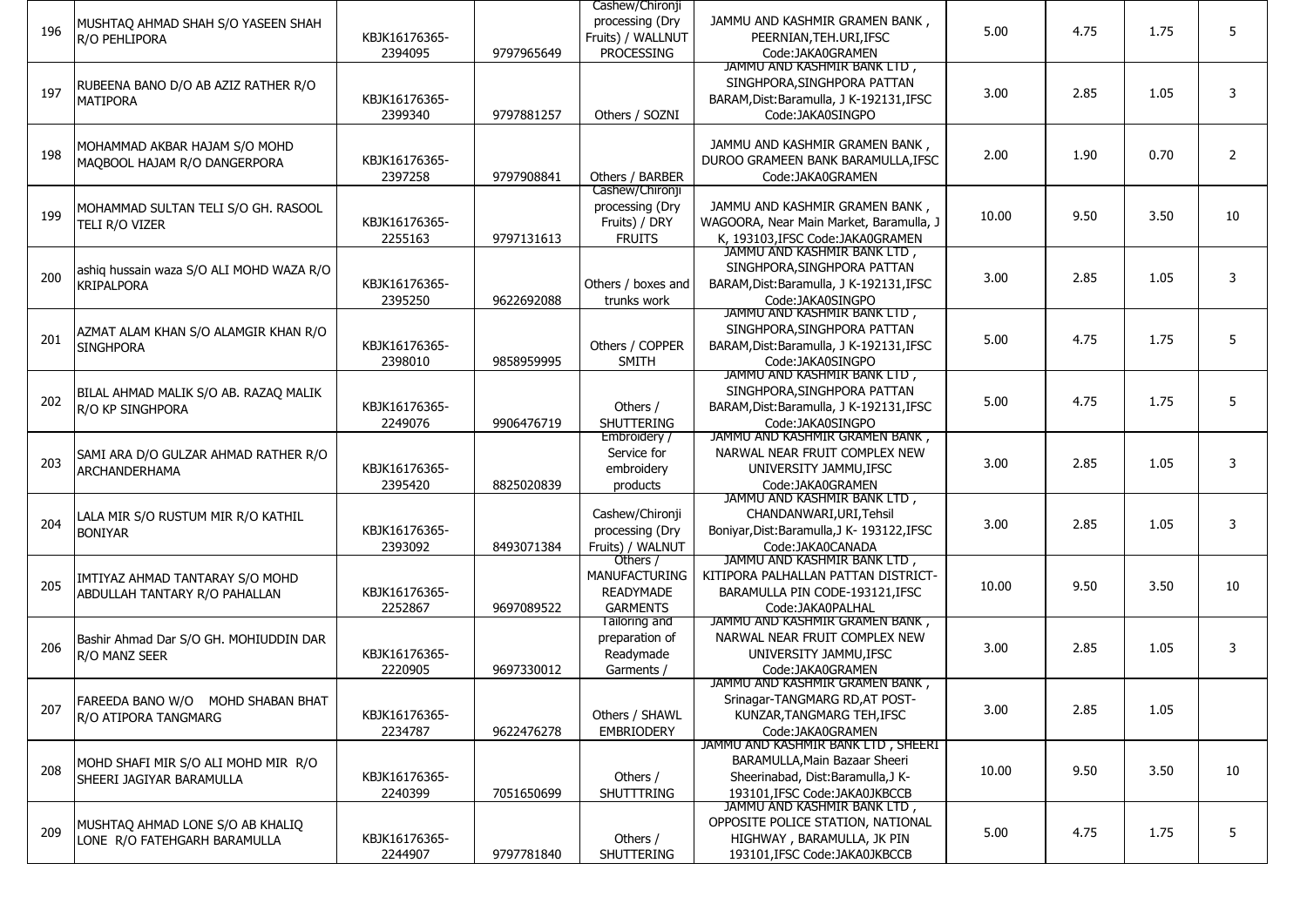|     |                                        |               |            |                      | JAMMU AND KASHMIR GRAMEN BANK,              |       |      |      |                |
|-----|----------------------------------------|---------------|------------|----------------------|---------------------------------------------|-------|------|------|----------------|
|     | SHAFIQA BEGUM W/O MOHD SUBHAN BHAT     |               |            |                      | Srinagar-TANGMARG RD, AT POST-              |       |      |      |                |
| 210 | R/O ATIPORA                            | KBJK16176365- |            | Others / SHAWL       | KUNZAR, TANGMARG TEH, IFSC                  | 5.00  | 4.75 | 1.75 |                |
|     |                                        | 2234760       | 9906896674 | <b>EMBRIODERY</b>    | Code: JAKA0GRAMEN                           |       |      |      |                |
|     |                                        |               |            |                      | JAMMU AND KASHMIR BANK LTD, SHEERI          |       |      |      |                |
|     | AJAZ AHMAD AKHOON S/O AB QAYOOM        |               |            |                      | BARAMULLA CENTRAL CO-OPERATIVE BANK         |       |      |      |                |
| 211 | AKHOON R/O JAGIYAR BARAMULLA           | KBJK16176365- |            | Others /             | LTBARAMULLA CENTRAL CO-OPERATIVE            | 10.00 | 9.50 | 3.50 | 10             |
|     |                                        | 2240938       | 9622519182 | <b>SHUTTTRING</b>    | BANK LTD, BARAMULLA, JK PIN                 |       |      |      |                |
|     |                                        |               |            |                      | JAMMU AND KASHMIR BANK LTD, Achbal          |       |      |      |                |
|     | SHABIR AHMAD MALIK S/OHAJI NABIR MALIK |               |            |                      | Sopore, Main Market Achbal, Doabgh Sopore,  |       |      |      |                |
| 212 | R/O ACHABAL ROHAMA                     | KBJK16176365- |            |                      | Baramulla, J K, 193201, IFSC                | 10.00 | 9.50 | 3.50 | 10             |
|     |                                        | 2244427       | 9419516909 | Others / BAKERY      | Code: JAKA0ACHBAL                           |       |      |      |                |
|     |                                        |               |            | Bakery Products /    |                                             |       |      |      |                |
|     | FATHA MOHAMMAD LONE S/O REHMAN LONE    |               |            | MANIFACTURE OF       | JAMMU AND KASHMIR GRAMEN BANK,              |       |      |      |                |
| 213 | R/O LACHIPORA                          | KBJK16176365- |            | BISCUITS, CAKE,      | BIJHAMA, NEAR POLICE STATION                | 3.00  | 2.85 | 1.05 | 5              |
|     |                                        | 2220331       | 9906887699 | <b>BREAD ETC</b>     | BIJHAMA.IFSC Code:JAKA0GRAMEN               |       |      |      |                |
|     |                                        |               |            | Others / IENI        | JAMMU AND KASHMIR BANK LTD,                 |       |      |      |                |
|     | GHULAM HASSAN KHAN S/O AB. AZIZ KHAN   |               |            | HOUSE,               | BARAMULLA CENTRAL CO-OPERATIVE BANK         |       |      |      |                |
| 214 | R/O THINDIMA KRERI                     | KBJK16176365- |            | SHAMIYANA,           | NOWPORA, BARAMULLA, JK PIN                  | 5.00  | 4.75 | 1.75 | $\overline{7}$ |
|     |                                        | 2239298       | 8491050939 | <b>CHAIRS COPPER</b> | 193103, IFSC Code: JAKA0JKBCCB              |       |      |      |                |
|     |                                        |               |            |                      | JAMMU AND KASHMIR GRAMEN BANK,              |       |      |      |                |
|     | FAROOQ AHMAD TALI S/O AB REHMAN TELI   |               |            |                      | NARWAL NEAR FRUIT COMPLEX NEW               |       |      |      |                |
| 215 | R/O MANZGAM BONIYAR                    | KBJK16176365- |            |                      | UNIVERSITY JAMMU, IFSC                      | 3.00  | 2.85 | 1.05 | 5              |
|     |                                        | 2203034       | 9906497311 | Others / BAKERY      | Code:JAKA0GRAMEN                            |       |      |      |                |
|     |                                        |               |            | Others / TENT        | JAMMU AND KASHMIR BANK LID,                 |       |      |      |                |
|     | KHURSHEED AHMAD CHALKOO S/O            |               |            | <b>HOUSE AND</b>     | BARAMULLA CENTRAL CO-OPERATIVE BANK         |       |      |      |                |
| 216 | HABIBULLAH CHALKOO R/O NAMBLA URI      | KBJK16176365- |            | <b>RELATED</b>       | URI JK PIN 193123, IFSC                     | 10.00 | 9.50 | 3.50 | 10             |
|     |                                        | 2208085       | 9797224342 | <b>ACCESSORIES</b>   | Code:JAKA0JKBCCB                            |       |      |      |                |
|     |                                        |               |            |                      | JAMMU AND KASHMIR GRAMEN BANK,              |       |      |      |                |
|     | YASMEENA BASHIR W/O BASHIR AHMAD DAR   |               |            |                      | Srinagar TANGMARG                           |       |      |      |                |
| 217 | R/O CHANDILORA                         | KBJK16176365- |            | Embroidery /         | RD, CHNDILORA, 193402, IFSC                 | 1.50  | 1.43 | 0.53 | 3              |
|     |                                        | 2202735       | 9622860268 | SOZNI                | Code: JAKA0GRAMEN                           |       |      |      |                |
|     |                                        |               |            |                      |                                             |       |      |      |                |
|     | Irshad ahmad S/O AB. HAMID DAR R/O     |               |            |                      | JAMMU AND KASHMIR GRAMEN BANK,              |       |      |      |                |
| 218 | ARCHANDERHAMA                          | KBJK16176365- |            | Embroidery / Sri     | AGRIKAL DISTRICT Baramulla, IFSC            | 3.00  | 2.85 | 1.05 | $\overline{4}$ |
|     |                                        | 2192125       | 9797777800 | work                 | Code: JAKA0GRAMEN                           |       |      |      |                |
|     |                                        |               |            | Tailoring and        | JAMMU AND KASHMIR GRAMEN BANK,              |       |      |      |                |
| 219 | SHABIR HUSSAIN BANKA S/O GH. AHMAD     |               |            | preparation of       | NARWAL NEAR FRUIT COMPLEX NEW               | 5.00  | 4.75 | 1.75 | $\overline{7}$ |
|     | <b>BANKA R/O MULBUCHAN</b>             | KBJK16176365- |            | Readymade            | UNIVERSITY JAMMU, IFSC                      |       |      |      |                |
|     |                                        | 2189942       | 9697964069 | Garments / manf.     | Code: JAKA0GRAMEN                           |       |      |      |                |
|     |                                        |               |            |                      |                                             |       |      |      |                |
| 220 | SHAYESTA AKHTER D/O GH. MOHAMMAD       |               |            |                      | JAMMU AND KASHMIR BANK LTD, Tujjar          | 3.00  | 2.85 | 1.05 | 5              |
|     | TELI R/O TUJJER SOPORE                 | KBJK16176365- |            | Embroidery of        | Sharief, Sopore, Baramulla, J amp;K,        |       |      |      |                |
|     |                                        | 2182378       | 9622452092 | Fabrics / SOZNI      | 193201, IFSC Code: JAKA0TUJJAR              |       |      |      |                |
|     |                                        |               |            |                      |                                             |       |      |      |                |
| 221 | ABDUL KARIM TATRAY S/O MOHD YOUSUF     |               |            |                      | JAMMU AND KASHMIR BANK LTD, Nowpora         |       |      | 2.80 | 8              |
|     | TANTARY R/O NOWPORA                    | KBJK16176365- |            | Others /             | Kalan, Sopore, Baramulla, J amp;K,          | 8.00  | 7.60 |      |                |
|     |                                        | 2184463       | 8494066793 | SHUTTTRING           | 193201.IFSC Code:JAKA0NWKLAN                |       |      |      |                |
|     |                                        |               |            |                      | JAMMU AND KASHMIR BANK LTD, HARDU           |       |      |      |                |
| 222 | MOHD YOUSUF SHAH S/O AB. AZIZ SHAH R/O |               |            | Cement Blocking /    | ABOORA, Block Kunzer Tehsil Tangmarg, Dist: | 10.00 | 9.50 | 3.50 | 10             |
|     | PINROO HARDABOORA                      | KBJK16176365- |            | <b>CEMENT HOLLOW</b> | Baramulla, J K-193401, IFSC                 |       |      |      |                |
|     |                                        | 2177699       | 9796501747 | <b>BLOCKS</b>        | Code:JAKA0HRDABR                            |       |      |      |                |
|     |                                        |               |            |                      |                                             |       |      |      |                |
| 223 | MOHAMMAD QASIM DAR S/O MOHD YOUSUF     |               |            |                      | JAMMU AND KASHMIR GRAMEN BANK,              | 5.00  | 4.75 | 1.75 | $\overline{7}$ |
|     | DAR R/O DUSLIPORA                      | KBJK16176365- |            | Others / WOOD        | KHANPETH SINGHPORA, IFSC                    |       |      |      |                |
|     |                                        | 2179283       | 9906755551 | <b>WORK</b>          | Code:JAKA0GRAMEN                            |       |      |      |                |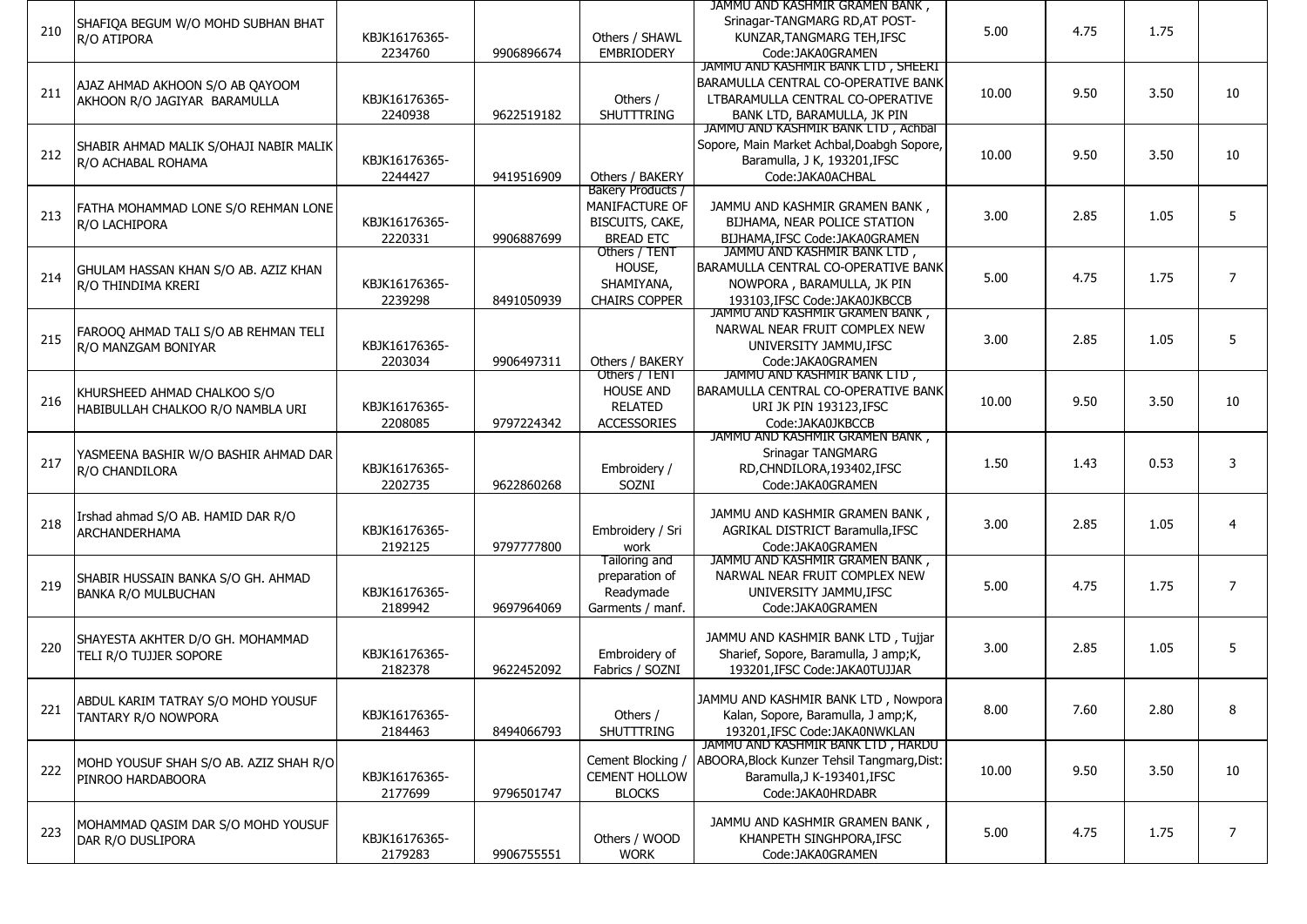|     |                                      |               |            |                      | JAMMU AND KASHMIR BANK LTD , HARDU          |       |      |      |                |
|-----|--------------------------------------|---------------|------------|----------------------|---------------------------------------------|-------|------|------|----------------|
|     | HAFIZ ULLAH BHAT S/O ALI MOHAMMAD    |               |            | Cement Blocking /    | ABOORA, Block Kunzer Tehsil Tangmarg, Dist: |       |      |      |                |
| 224 | BHAT R/O DOBIWAN KUNZER              | KBJK16176365- |            | <b>CEMENT HOLLOW</b> | Baramulla, J K-193401, IFSC                 | 10.00 | 9.50 | 3.50 | 10             |
|     |                                      | 2177791       | 9596304025 | <b>BLOCKS</b>        | Code:JAKA0HRDABR                            |       |      |      |                |
|     |                                      |               |            |                      | JAMMU AND KASHMIR GRAMEN BANK,              |       |      |      |                |
|     | IRSHAD AHMAD GANIE S/O AB. SATTAR    |               |            |                      | AZADGUNJ, P.O.                              |       |      |      |                |
| 225 | <b>GANIE R/O BINNER BARAMULLA</b>    | KBJK16176365- |            | Others /             | Baramulla, TEH. TEH, BARAMALLA, 193101, IFS | 5.00  | 4.75 | 1.75 | $\overline{7}$ |
|     |                                      | 2179618       | 9797246371 | SHUTTTRING           | C Code: JAKA0GRAMEN                         |       |      |      |                |
|     |                                      |               |            |                      | JAMMU AND KASHMIR BANK LTD, HARDU           |       |      |      |                |
|     | AFROOZA HAMID W/O AB. HAMID DAR R/O  |               |            |                      | ABOORA, Block Kunzer Tehsil Tangmarg, Dist: |       |      |      |                |
| 226 | ROSHANABAD PINROO                    | KBJK16176365- |            | Embroidery /         | Baramulla, J K-193401, IFSC                 | 5.00  | 4.75 | 1.75 | $\overline{7}$ |
|     |                                      | 2181262       | 8715800677 | SOZNI                | Code:JAKA0HRDABR                            |       |      |      |                |
|     |                                      |               |            |                      | JAMMU AND KASHMIR BANK LTD, Achbal          |       |      |      |                |
|     | MOHAMMAD ASHRAF DAR S/O SONAULLAH    |               |            |                      | Sopore, Main Market Achbal, Doabgh Sopore,  |       |      |      |                |
| 227 | DAR R/O VIJBAL                       | KBJK16176365- |            | Others /             | Baramulla, J amp;K, 193201,IFSC             | 10.00 | 9.50 | 3.50 | 10             |
|     |                                      | 2184446       | 9906642094 | SHUTTTRING           | Code: JAKA0ACHBAL                           |       |      |      |                |
|     |                                      |               |            |                      | JAMMU AND KASHMIR BANK LTD,                 |       |      |      |                |
|     | MALA BEGUM W/O MOHD AKBAR BHAT R/O   |               |            |                      | NEHALPORA PATTAN DISTRICT BARAMULLA         |       |      |      |                |
| 228 | <b>NEHALPORA</b>                     | KBJK16176365- |            | Embroidery /         | J K PIN CODE 193121, IFSC                   | 4.00  | 3.80 | 1.40 | 5              |
|     |                                      | 2184471       | 9906538186 | SOZNI                | Code: JAKA0NEHAAL                           |       |      |      |                |
|     |                                      |               |            |                      | JAMMU AND KASHMIR BANK LTD,                 |       |      |      |                |
|     | GHULAM NABI BAHAT S/O MOHAMMAD       |               |            |                      | KITIPORA PALHALLAN PATTAN DISTRICT-         |       |      |      |                |
| 229 | RAMZAN BHAT R/O USSAN KHOIE PATTAN   | KBJK16176365- |            |                      | BARAMULLA PIN CODE-193121, IFSC             | 2.00  | 1.90 | 0.70 | $\overline{2}$ |
|     |                                      | 2163720       | 9906460570 | Others / CARPET      | Code: JAKA0PALHAL                           |       |      |      |                |
|     |                                      |               |            |                      | JAMMU AND KASHMIR BANK LID, HARDU           |       |      |      |                |
|     | MOHAMMAD SHAFI DAR S/O ASSADULLAH    |               |            |                      | ABOORA, Block Kunzer Tehsil Tangmarg, Dist: |       |      |      |                |
| 230 | DAR R/O ROSHAN ABAD PINOO            | KBJK16176365- |            | Embroidery /         | Baramulla, J K-193401, IFSC                 | 5.00  | 4.75 | 1.75 | $\overline{7}$ |
|     |                                      | 2181212       | 9596304025 | SOZNI                | Code:JAKA0HRDABR                            |       |      |      |                |
|     |                                      |               |            |                      |                                             |       |      |      |                |
|     | MANZOOR AHMAD RATHER S/O GH. RASOOL  |               |            |                      | JAMMU AND KASHMIR GRAMEN BANK,              |       |      |      | $\overline{7}$ |
| 231 | RATHER R/O ARCHANDERHAMA             | KBJK16176365- |            | Embroidery /         | AGRIKALAN, GULMARAG ROAD, PIN               | 5.00  | 4.75 | 1.75 |                |
|     |                                      | 2177902       | 9797766648 | SHAWL EMB.           | 193401, IFSC Code: JAKA0GRAMEN              |       |      |      |                |
|     |                                      |               |            |                      | JAMMU AND KASHMIR BANK LID, HARDU           |       |      |      |                |
| 232 | MUSHTAO AHMAD BHAT S/O ALI MOHAMMAD  |               |            |                      | ABOORA, Block Kunzer Tehsil Tangmarg, Dist: | 3.50  | 3.33 | 1.23 | 5              |
|     | BHAT R/O BAHARISTAN KARHAMA          | KBJK16176365- |            | Embroidery /         | Baramulla, J K-193401, IFSC                 |       |      |      |                |
|     |                                      | 2181197       | 9796501747 | SOZNI                | Code:JAKA0HRDABR                            |       |      |      |                |
|     |                                      |               |            |                      | JAMMU AND KASHMIR BANK LID, HARDU           |       |      |      |                |
| 233 | SHAHID MOHAMMAD AHANGER S/O KHAZIR   |               |            | Cement Blocking /    | ABOORA, Block Kunzer Tehsil Tangmarg, Dist: | 10.00 | 9.50 | 3.50 | 10             |
|     | MOHAMMAD AHANGER R/O BURZALA         | KBJK16176365- |            | <b>CEMENT HOLLOW</b> | Baramulla, J K-193401, IFSC                 |       |      |      |                |
|     |                                      | 2181282       | 7006355097 | <b>BLOCKS</b>        | Code:JAKA0HRDABR                            |       |      |      |                |
|     |                                      |               |            |                      | JAMMU AND KASHMIR BANK LTD, HARDU           |       |      |      |                |
| 234 | MOHAMMAD SIDEEQ LONE S/O ZAHOOR      |               |            |                      | ABOORA, Block Kunzer Tehsil Tangmarg, Dist: | 3.50  | 3.33 | 1.23 | 5              |
|     | AHMAD LONE R/O BURZULLA TANGMARG     | KBJK16176365- |            | Embroidery /         | Baramulla, J K-193401, IFSC                 |       |      |      |                |
|     |                                      | 2181220       | 8803950930 | SOZNI                | Code: JAKA0HRDABR                           |       |      |      |                |
|     |                                      |               |            |                      | JAMMU AND KASHMIR BANK LID,                 |       |      |      |                |
| 235 | SAHIR AHMAD KHAN S/O AMIR ZAMAN KHAN |               |            | Others / Mobile      | BONIYAR, URI BARAMULLA, BONIYAR, URI        | 10.00 | 9.50 | 3.50 | 10             |
|     | R/O TRIKANJAN                        | KBJK16176365- |            | Rep. Rep of          | BARAMULLA, Baramulla, J K-193124, IFSC      |       |      |      |                |
|     |                                      | 2182151       | 8803461048 | electronic items     | Code:JAKA0BONYAR                            |       |      |      |                |
|     |                                      |               |            |                      | JAMMU AND KASHMIR BANK LTD,                 |       |      |      |                |
| 236 | SHAMEEMA BEGUM W/OMANZOOR AHMAD      |               |            | Embroidery of        | T.P.Sopore, Near Police                     | 3.00  | 2.85 | 1.05 | 7              |
|     | KHAN R/O ADIPORA SOPORE              | KBJK16176365- |            | Fabrics / SHAWL      | Station, Dist: Baramulla, J K- 193201, IFSC |       |      |      |                |
|     |                                      | 2185770       | 9906867578 | EMB.                 | Code: JAKA0TRUSTE                           |       |      |      |                |
|     |                                      |               |            |                      | JAMMU AND KASHMIR GRAMEN BANK,              |       |      |      |                |
| 237 | ASHIQ HUSSAIN WANDROO S/O GH. HASSAN |               |            |                      | MODEL TOWN, SECTOR C, SOPORE                | 5.00  | 4.75 | 1.75 | 8              |
|     | WANDROO R/O HYDER COLONEY SOPORE     | KBJK16176365- |            | Others / IRON        | Kupwara ROAD, NOOR BAGH (MODEL              |       |      |      |                |
|     |                                      | 2169407       | 9419840069 | <b>WORK SHOP</b>     | TOWN), SOPORE, IFSC Code: JAKA0GRAMEN       |       |      |      |                |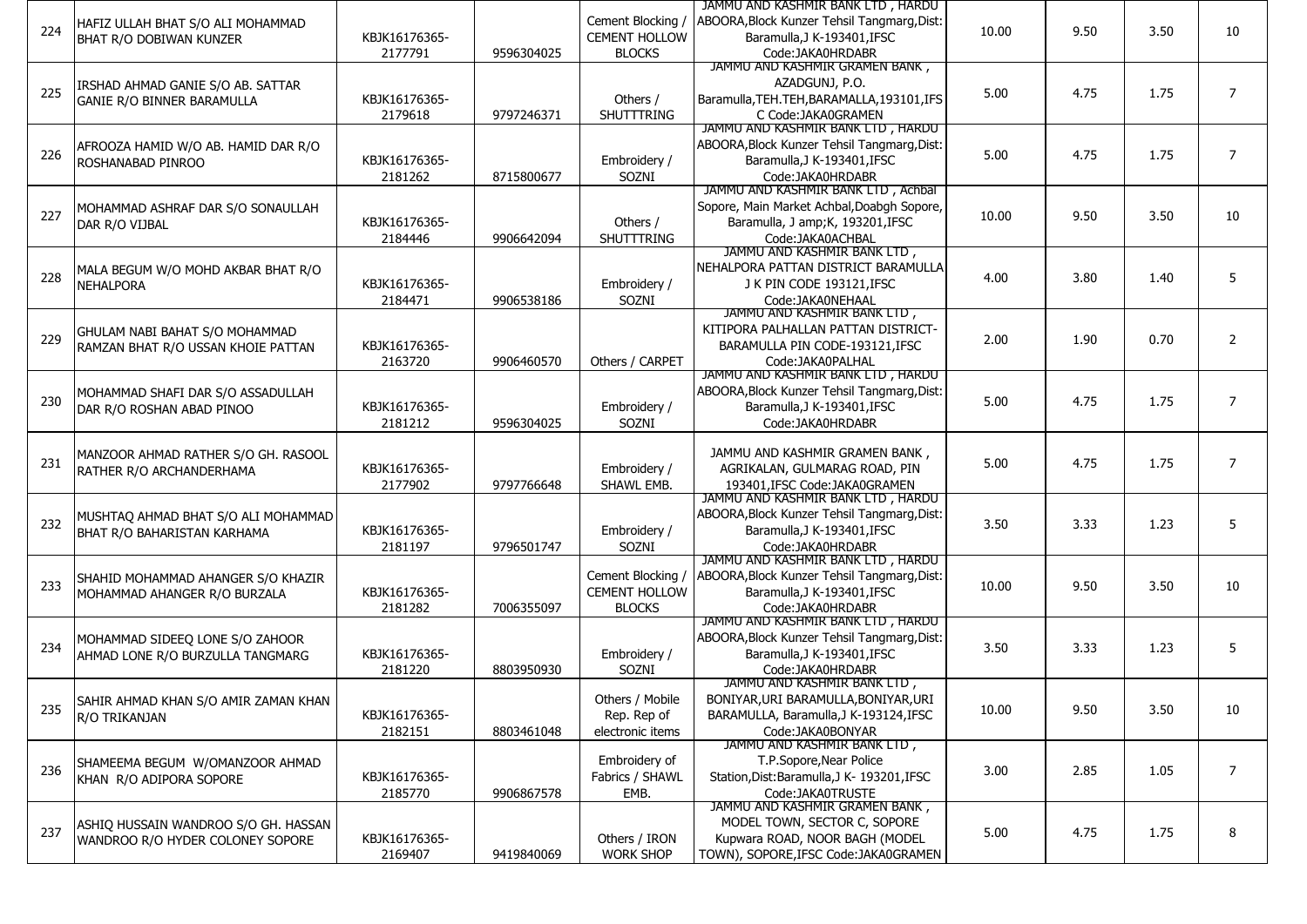|     |                                                                                   |                          |            |                                                                        | Total:                                                                                                                                             | 1398.76 | 1328.82 | 489.566 | 1548 |
|-----|-----------------------------------------------------------------------------------|--------------------------|------------|------------------------------------------------------------------------|----------------------------------------------------------------------------------------------------------------------------------------------------|---------|---------|---------|------|
| 249 | JAVID AHMAD MALIK S/O HASSANUDDIN<br>MALIK R/O GARKOTE URI                        | KBJK17186365-<br>4129634 | 9906746944 | Bee-keeping /<br><b>MANUFACTURING</b><br>OF HONEY                      | JAMMU AND KASHMIR BANK LTD, E CT P<br>LAGAMA URI BARAMULLA J K, IFSC<br>Code:JAKA0ELAGAM                                                           | 5.00    | 4.75    | 1.75    | 5    |
| 248 | MANSOOR AHMAD SHEIKH S/O MUNSHI<br>AHMADULLAH SHEIKH R/O BAGNA<br><b>NOORKHAH</b> | KBJK16176365-<br>1609421 | 9596014009 | lailoring and<br>preparation of<br>Readymade<br>Garments               | JAMMU AND KASHMIR BANK LID,<br>CHANDANWARI, URI, Tehsil<br>Boniyar, Dist: Baramulla, J K- 193122, IFSC<br>Code:JAKA0CANADA                         | 5.00    | 4.75    | 1.75    | 8    |
| 247 | Zareena bagum S/o Gh. Hassan Yatoo R/o<br>Hanjiwera Pattan                        | KBJK16176365-<br>1660571 | 9797159115 | Embroidery / shawl<br>embroderv                                        | JAMMU AND KASHMIR GRAMEN BANK,<br><b>GRAMEEN BANK HANJIWERA SRINAGAR</b><br>BARAMULLA NATIONAL HIGHWAY NEAR<br>HANJIWERA BRIDGE, PIN, 193121, IFSC | 5.00    | 4.75    | 1.75    | 8    |
| 246 | ABDUL LATEEF LONE S/O FATHA MOHD LONE<br>R/O SHERWANIPORA BONIYAR                 | KBJK16176365-<br>2136186 | 9596588071 | Cashew/Chironji<br>processing (Dry<br>Fruits) / WALLNUT<br>PROCESSING, | JAMMU AND KASHMIR BANK LTD,<br>CHANDANWARI, URI, Tehsil<br>Boniyar, Dist: Baramulla, J amp; K-<br>193122, IFSC Code: JAKA0CANADA                   | 5.00    | 4.75    | 1.75    | 8    |
| 245 | Misra BanoW/o Mushtag Ahmad Ganie R/o<br>Nehalpora                                | KBJK16176365-<br>2141015 | 9622872551 | Embroidery / shawl<br>embroderv                                        | JAMMU AND KASHMIR BANK LTD,<br>NEHALPORA PATTAN DISTRICT BARAMULLA<br>J K PIN CODE 193121, IFSC<br>Code: JAKA0NEHAAL                               | 5.00    | 4.75    | 1.75    | 8    |
| 244 | Zahida Behum W/O MOHAMMAD AYOUB R/O<br><b>NEHALPORA</b>                           | KBJK16176365-<br>2141238 | 9086630948 | Embroidery / shawl<br>embrodery                                        | JAMMU AND KASHMIR BANK LTD,<br>NEHALPORA PATTAN DISTRICT BARAMULLA<br>J K PIN CODE 193121, IFSC<br>Code: JAKA0NEHAAL                               | 5.00    | 4.75    | 1.75    | 8    |
| 243 | MOHAMMAD ASHRAF KHAN S/O MOHD<br>HUSSAIN KHAN R/O SHALADAJAN                      | KBJK16176365-<br>2130740 | 9797530177 | Bakery Products /<br>Manf of Biscuits,<br>Cakes, Bread etc             | JAMMU AND KASHMIR BANK LTD,<br>CHANDANWARI, URI, Tehsil<br>Boniyar, Dist: Baramulla, J K- 193122, IFSC<br>Code:JAKA0CANADA                         | 3.00    | 2.85    | 1.05    | 8    |
| 242 | GHULAM MOHMMAD WAR S/O GH. AHMAD<br>WAR R/O SALAMABAD                             | KBJK16176365-<br>2136124 | 9622471609 | Cashew/Chironji<br>processing (Dry<br>Fruits) / WALLNUT<br>PROCESSING  | JAMMU AND KASHMIR BANK LTD,<br>CHANDANWARI, URI, Tehsil<br>Boniyar, Dist: Baramulla, J amp; K-<br>193122, IFSC Code: JAKA0CANADA                   | 5.00    | 4.75    | 1.75    | 5    |
| 241 | ghulam gadir bhat S/o Gh. Ahmad Bhat R/o<br><b>Buran Pattan</b>                   | KBJK16176365-<br>2148976 | 9906888991 | Others / ready<br>made govt                                            | JAMMU AND KASHMIR GRAMEN BANK,<br><b>GRAMEEN BANK PATTAN, JKPIN,</b><br>193121, IFSC Code: JAKA0GRAMEN                                             | 4.00    | 3.80    | 1.40    | 5    |
| 240 | fameeda akther W/o Farooq Ahmad Bhat R/o<br>Nehalpora                             | KBJK16176365-<br>2130074 | 9797236708 | Embroidery / shawl<br>embroidery                                       | JAMMU AND KASHMIR BANK LTD,<br>NEHALPORA PATTAN DISTRICT BARAMULLA<br>J K PIN CODE 193121, IFSC<br>Code: JAKA0NEHAAL                               | 5.00    | 4.75    | 1.75    | 8    |
| 239 | MOHMMAD YOUSIF DAR S/O GH. MOHD DAR<br>R/O ARCHANDERHAMA                          | KBJK16176365-<br>2147131 | 9906743026 | Embroidery /<br>SHAWL EMB                                              | JAMMU AND KASHMIR GRAMEN BANK,<br>AGRIKAL DISTRICT Baramulla, IFSC<br>Code:JAKA0GRAMEN                                                             | 5.00    | 4.75    | 1.75    | 8    |
| 238 | BASHIR AHMAD RATHER S/O MOHD RAMZAN<br>RATHER R/O TANGPORA PATTAN                 | KBJK16176365-<br>2186087 | 8715079408 | Others / carpet<br>weaving                                             | JAMMU AND KASHMIR BANK LTD,<br>GOSHBUGH, PATTAN, GOSHBUGH, PATTAN, Di<br>st-Baramulla, J K-193121, IFSC<br>Code:JAKA0EGOUSH                        | 5.00    | 4.75    | 1.75    | 8    |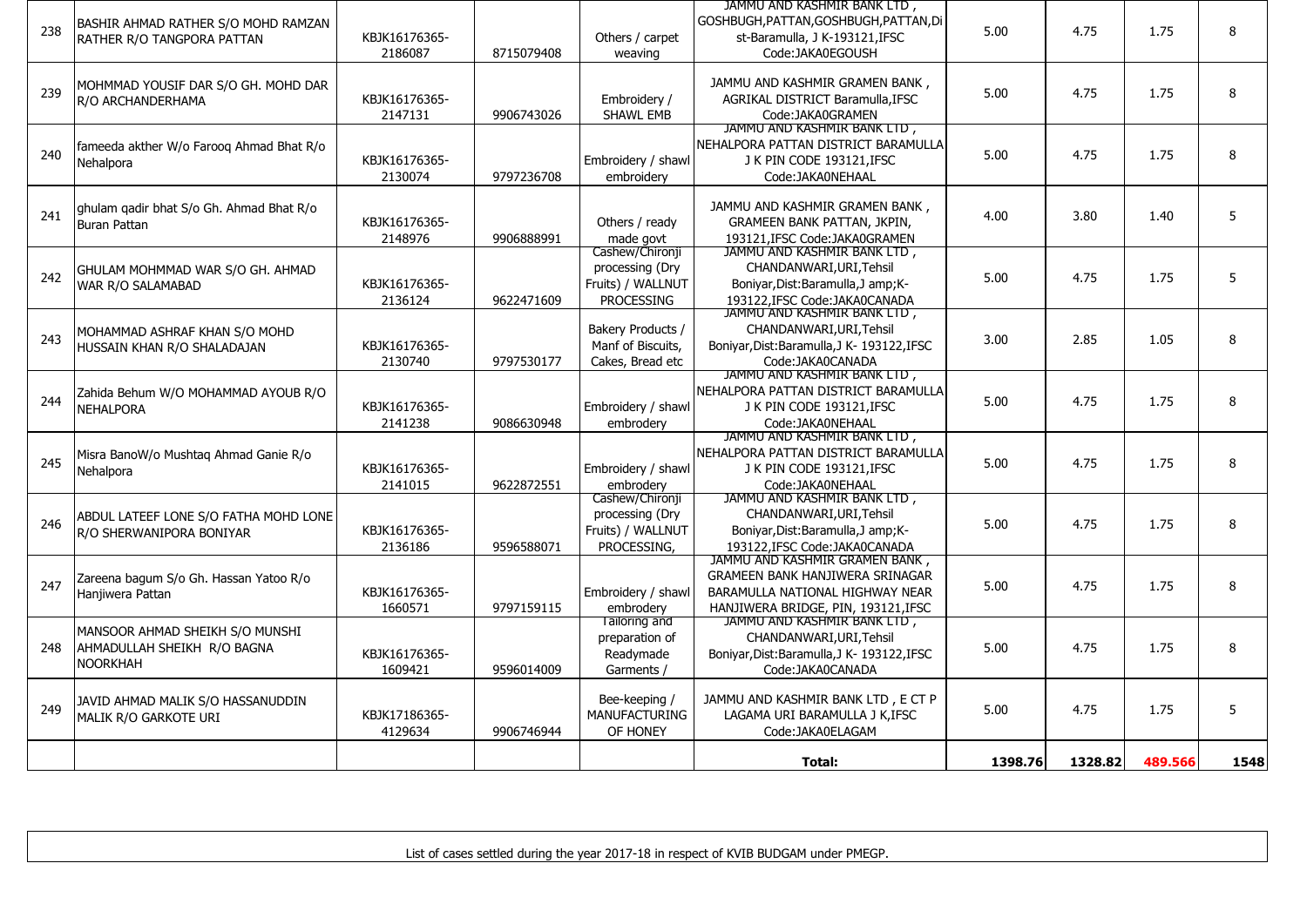|                | Applicant Name and Address                                                | Applicant ID             | Mobile No. | Product<br>Desc/Activity                                     | Financing Branch Address                                                                                                         | P. Cost | B. Loan | Margin<br>Money<br>(In Lacs) | Emp.           |
|----------------|---------------------------------------------------------------------------|--------------------------|------------|--------------------------------------------------------------|----------------------------------------------------------------------------------------------------------------------------------|---------|---------|------------------------------|----------------|
| 1              | ZUBEEDA FAYAZ W/o Fayaz Ahmad khan R/o<br>Rawalpora Kanipora              | KBJK16176307-<br>2161315 | 9858736599 | Embroidery of<br>Fabrics / SHAWL<br>EMBRIODRY                | JAMMU AND KASHMIR BANK LTD,<br>Kanihama Narbal, Dist: Budgam, J K-<br>193401, IFSC Code: JAKA0KANIHA                             | 3.00    | 2.85    | 1.05                         | 5              |
| $\overline{2}$ | MEHNAZA AKHTER w/o Nissar Ahmad Sheikh<br>R/o kawoosa                     | KBJK16176307-<br>2390964 | 9858454510 | Embroidery / Shawl<br>Manufacturing                          | JAMMU AND KASHMIR BANK LTD,<br>Narbal, Dist: Budgam, J K-193405, IFSC<br>Code: JAKA0NARBAL                                       | 1.50    | 1.43    | 0.53                         | 5              |
| 3              | MUBEENA BANO W/o Gh Ali R/o Labartal                                      | KBJK16176307-<br>2397209 | 9469424115 | Others / CARPET                                              | JAMMU AND KASHMIR BANK LTD,<br>NASRULLAH PORA, BUDGAM, NASRULLAH<br>PORA BUDGAM,, Budgam, J K, 191111, IFSC<br>Code: JAKA0NASRUI | 2.00    | 1.90    | 0.70                         | 5              |
| $\overline{4}$ | sakina begum W/o Nazir Ahmad zargar r/o<br>Haft chinar Beerwah            | KBJK16176307-<br>2149515 | 9906454569 | Others / ready<br>made Garments                              | JAMMU AND KASHMIR BANK LTD, Magam<br>Budgam, Magam Budgam, Budgam, J K-<br>193401, IFSC Code: JAKA0MAGGAM                        | 5.00    | 4.75    | 1.75                         | 5              |
| 5              | Irshad Ahmad Bhat S/o mohd Ashraf R/o<br>Choon                            | KBJK17186307-<br>2634953 | 9622739239 | Video & Photo<br>studio /                                    | JAMMU AND KASHMIR BANK LTD,<br>Ichgam, Dist: Budgam, J K-191111, IFSC<br>Code:JAKA0ICHGAM                                        | 3.50    | 3.33    | 1.26                         | 5              |
| 6              | SAMEER AHMAD GANAI S/o Nazir Ahmad R/o<br>Sabdan                          | KBJK17186307-<br>2532650 | 9797127165 | Embroidery /<br><b>CRAWAL</b>                                | JAMMU AND KASHMIR BANK LTD,<br>KHOMENI CHOWK BEMINA, KHOMENI<br>CHOWK, Dist-Budgam, J K-190018, IFSC<br>Code: IAKA0KHMENI        | 4.00    | 3.80    | 1.40                         | $\overline{4}$ |
| $\overline{7}$ | reyaz ahmad malik S/o Gh Mohd r/o Sonpah                                  | KBJK17186307-<br>4968972 | 9107831899 | Others /<br><b>READYMADE</b><br><b>GARMETNS</b>              | JAMMU AND KASHMIR BANK LTD, BEERWA<br>BUDGAM -JAMMU AND KASHMIR, IFSC<br>Code:JAKA0BEERWA                                        | 5.00    | 4.75    | 1.75                         | 5              |
| 8              | FAYAZ AHMAD RATHER S/o Gh Mohd R/o<br>Ichgam                              | KBJK17186307-<br>2593580 | 9797990360 | Embroidery of<br>Fabrics / SHAWL<br><b>EMBROIDER WORK</b>    | JAMMU AND KASHMIR BANK LTD,<br>Ichgam, Dist: Budgam, J K-191111, IFSC<br>Code:JAKA0ICHGAM                                        | 5.00    | 4.75    | 1.75                         | 5              |
| 9              | NUSRAT AKHTER D/o Gh. Mohd Mir R/o<br>Nadigam                             | KBJK17186307-<br>2532597 | 8491830569 | Others / SHAWL<br><b>EMBROIDARY</b>                          | JAMMU AND KASHMIR BANK LTD,<br>SOIBUGH, DIST: BUDGAM, J K-191111, IFSC<br>Code:JAKA0SOIBUG                                       | 3.00    | 2.85    | 1.05                         | 3              |
| 10             | AJAZ-UL- QADEER MASOODI S/o Ab Qadir R/o<br>Jawahar pora Gagaroora Narbal | KBJK17186307-<br>2533004 | 9697348832 | Embroidery /<br><b>SHAWL</b><br><b>EMBROIDERY</b><br>(SOZNI) | JAMMU AND KASHMIR BANK LTD,<br>Narbal, Dist: Budgam, J K-193405, IFSC<br>Code: JAKA0NARBAL                                       | 2.00    | 1.90    | 0.70                         | $\overline{2}$ |
| 11             | RUKHSANA NABI D/o Gh nabi Dar R/o Narkara                                 | KBJK17186307-<br>2546983 | 7006417854 | Others / SHAWL<br>EMBROIDARY                                 | JAMMU AND KASHMIR BANK LTD<br>OMPORA, IFSC Code: JAKA0OMPORA                                                                     | 5.00    | 4.75    | 1.75                         | 5              |
| 12             | RUBINA JABAR D/o Ab Jabar Bhat R/o<br>Pethpora Narbal                     | KBJK16176307-<br>2174409 | 9419551076 | Embroidery /<br>SHAWL, SOZNI                                 | JAMMU AND KASHMIR BANK LTD,<br>Narbal, Dist: Budgam, J amp; K-193405, IFSC<br>Code:JAKA0NARBAL                                   | 3.00    | 2.85    | 1.05                         | 3              |
| 13             | FAYAZ AHMAD DARS/o Gh. Qadir R/o<br>Qamarwari (unit at putlibagh Budgam)  | KBJK16176307-<br>2155229 | 9697365101 | Others / BRICK<br>KILLEN                                     | PUNJAB NATIONAL BANK, MAIN CHOWK<br>BUDGAM JAMMU AND KASHMIR<br>191111, IFSC Code: PUNB0867400                                   | 25.00   | 23.75   | 8.75                         | 30             |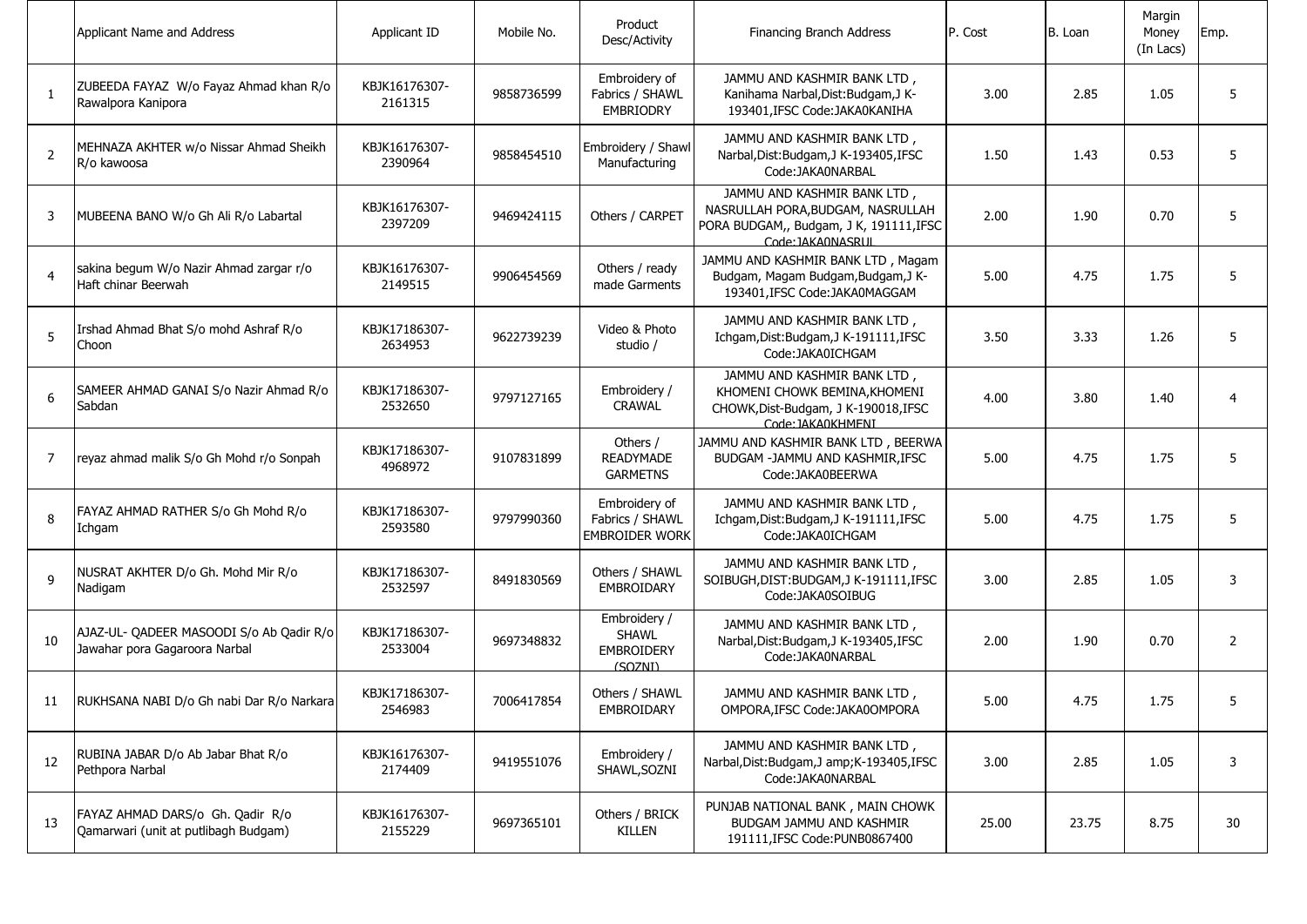| 14 | MUSHTAQ AHMAD BHAT S/o Ab Karim Sonpah                      | KBJK16176307-<br>1605777 | 9018764352 | Others / MAIZE<br><b>GRINDING</b>                                                   | JAMMU AND KASHMIR BANK LTD,<br>SOIBUGH, DIST: BUDGAM, JK-191111, IFSC<br>Code:JAKA0SOIBUG                                            | 25.00 | 23.75 | 8.75 | 28             |
|----|-------------------------------------------------------------|--------------------------|------------|-------------------------------------------------------------------------------------|--------------------------------------------------------------------------------------------------------------------------------------|-------|-------|------|----------------|
| 15 | MOHAMMAD AMIN BHAT S/o Gh Rasool R/o<br>Budgam              | KBJK16176307-<br>2424719 | 9797009477 | Embroidery /<br>NEEDLE WORK,<br>SOZNI                                               | JAMMU AND KASHMIR STATE<br>COOPERATIVE BANK, ATHWAS GAHH NEAR<br>SILK FACTORY RAJBAGH SRINAGAR PIN -<br>190001.JFSC Code:UTIB0SJKCB1 | 3.00  | 2.85  | 1.05 | 3              |
| 16 | NELOFAR NAZIR D/o Nazir Ahmad R/o Khag                      | KBJK17186307-<br>2694055 | 9797048307 | Embroidery /<br>SHAWL UNIT                                                          | JAMMU AND KASHMIR BANK LTD,<br>KHAGH, BUDGAM, DIST-BADGAM, JK-<br>193411, IFSC Code: JAKA0KHAAGH                                     | 2.00  | 1.90  | 0.70 | 2              |
| 17 | zahoor ul haq S/o Gh. Mohd Mir r/o Garind                   | KBJK17186307-<br>2639167 | 9906444145 | Others / Shuttring                                                                  | JAMMU AND KASHMIR BANK LTD,<br>NASRULLAH PORA, BUDGAM, NASRULLAH<br>PORA BUDGAM,, Budgam, J K, 191111, IFSC<br>Code: IAKA0NASRLIL    | 10.00 | 9.50  | 3.50 | 10             |
| 18 | SHOWKAT ALI BABA S/o Gh Ahmad R/o<br>Kadipora               | KBJK17186307-<br>2628213 | 9797973632 | Embroidery of<br>Fabrics / Shawal<br>Embroidery Work                                | JAMMU AND KASHMIR BANK LTD,<br>NASRULLAH PORA, BUDGAM, NASRULLAH<br>PORA BUDGAM,, Budgam, J K, 191111, IFSC<br>Code: JAKA0NASRUL     | 3.00  | 2.85  | 1.05 | 3              |
| 19 | UMER ALTAF DAR S/o Gh Ali R/o N.s.pora                      | KBJK17186307-<br>2629169 | 9697456525 | Engineering Works(<br>Agrl implements) /<br><b>MIXTURE AND</b><br><b>SHITTFRING</b> | JAMMU AND KASHMIR BANK LTD,<br>NASRULLAH PORA, BUDGAM, NASRULLAH<br>PORA BUDGAM,, Budgam, J K, 191111, IFSC<br>Code: IAKA0NASRLIL    | 7.00  | 6.65  | 2.45 | 8              |
| 20 | FATIMA TABASUM D/o Gh Hassan Malik R/o<br>Sonpah Beerwah    | KBJK17186307-<br>2548078 | 9596886864 | Others / SHAWL<br><b>EMBROIDERY</b>                                                 | JAMMU AND KASHMIR BANK LTD , BEERWA<br>BUDGAM -JAMMU AND KASHMIR, IFSC<br>Code:JAKA0BEERWA                                           | 3.00  | 2.85  | 1.05 | 3              |
| 21 | MOHD ASHRAF MIR S/o Gh Rasool R/o<br>Sholipora              | KBJK17186307-<br>2546886 | 9596010327 | Others / SHAWL<br><b>EMBROIDERY</b>                                                 | JAMMU AND KASHMIR BANK LTD,<br>Shoolipora, Dist: Budgam, J K-191111, IFSC<br>Code:JAKA0SHOOLI                                        | 3.00  | 2.85  | 1.05 | 3              |
| 22 | HIMAYOUN IMTIYAZ Imtiyaz Ahmad wani R/o<br>check Kawoosa    | KBJK17186307-<br>2534617 | 9796129053 | Embroidery /<br><b>SHAWL</b><br><b>EMBROIDERY</b><br>(SOZNI)                        | JAMMU AND KASHMIR BANK LTD,<br>Narbal, Dist: Budgam, J K-193405, IFSC<br>Code: JAKA0NARBAL                                           | 3.00  | 2.85  | 1.05 | 3              |
| 23 | SUBINA AKHTER D/o Sonaullah Najar R/o<br>Hard Suresh khag   | KBJK17186307-<br>2519495 | 9858737205 | Others / SHAWL<br><b>EMBROIDARY</b>                                                 | JAMMU AND KASHMIR BANK LTD,<br>KHAGH, BUDGAM, DIST-BADGAM, JK-<br>193411, IFSC Code: JAKA0KHAAGH                                     | 4.00  | 3.80  | 1.40 | $\overline{4}$ |
| 24 | FIRDOUS AHMAD THOKER S/o Gh Ahmad R/o<br>Pymus              | KBJK17186307-<br>2520188 | 9906845587 | Offset Printing &<br>Binding / DTP                                                  | JAMMU AND KASHMIR BANK LTD,<br>SOIBUGH, DIST: BUDGAM, JK-191111, IFSC<br>Code:JAKA0SOIBUG                                            | 3.00  | 2.85  | 1.05 | 3              |
| 25 | JAHANGEER AHMAD SHEIKH S/o Gulzar<br>Ahmad r/o alamnag Khag | KBJK16176307-<br>2476595 | 9858276595 | Embroidery of<br>Fabrics /                                                          | JAMMU AND KASHMIR BANK LTD, Poshkar,<br>Tehsil-Khag, Budgam, J K, 193411, IFSC<br>Code:JAKA0POSHKR                                   | 3.00  | 2.85  | 1.05 |                |
| 26 | SYEDA NUZHAT FATIMA D/o Syed aga Ali R/o<br>Sholipora       | KBJK16176307-<br>2432521 | 9796744233 | Others / shawl<br>embrodery                                                         | JAMMU AND KASHMIR BANK LTD,<br>Shoolipora, Dist: Budgam, J K-191111, IFSC<br>Code:JAKA0SHOOLI                                        | 3.00  | 2.85  | 1.05 | 3              |
| 27 | HASEEAN AKHTER D/o Mohd subhan pall R/o<br>daharmuna        | KBJK16176307-<br>2218336 | 9858987905 | Others / SHAWL<br><b>EMBROIDERY</b>                                                 | JAMMU AND KASHMIR BANK LTD,<br>SOIBUGH, DIST: BUDGAM, JK-191111, IFSC<br>Code:JAKA0SOIBUG                                            | 3.00  | 2.85  | 1.05 | 3              |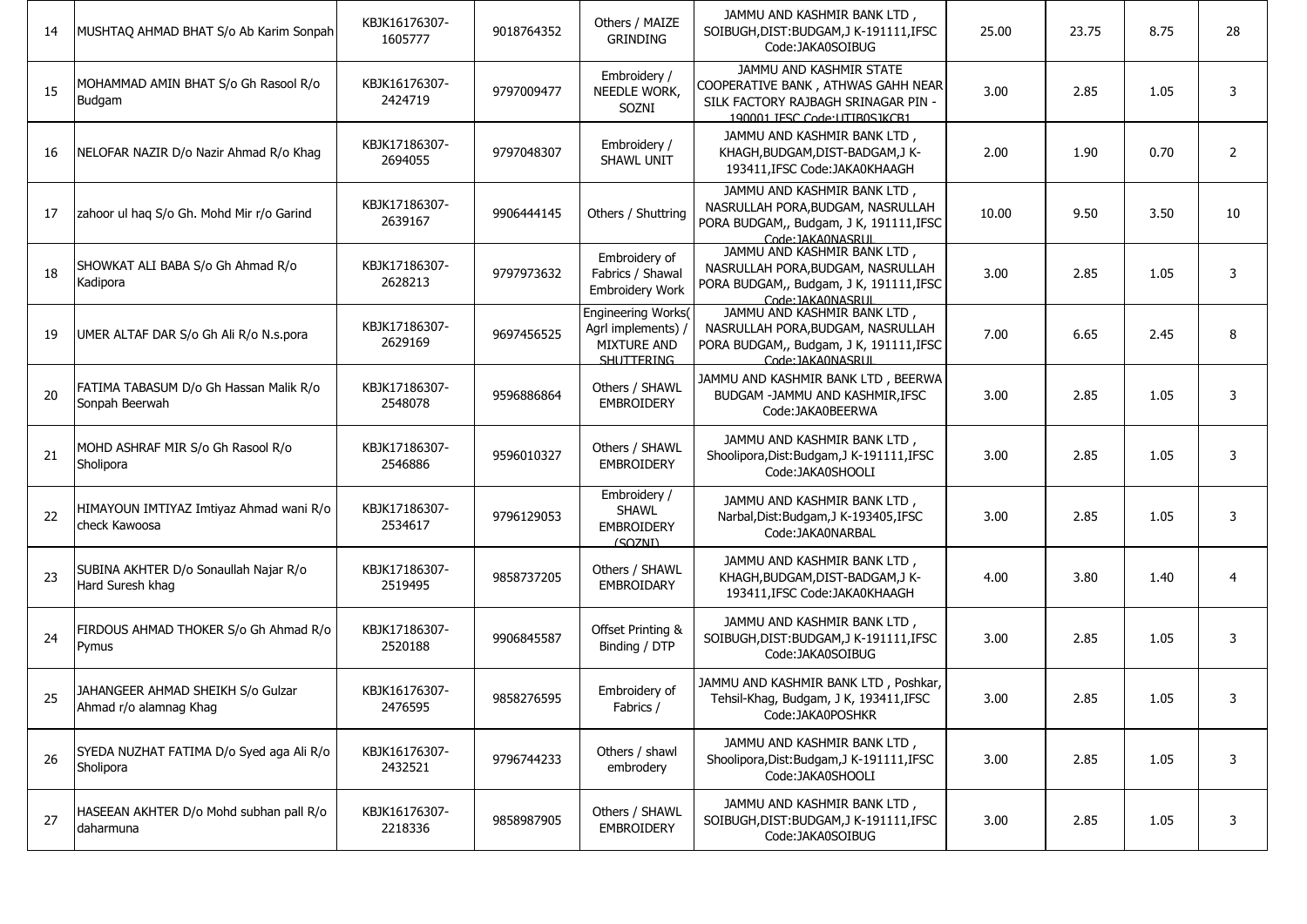| 28 | HILAL BASHIR s/o Bashir Ahmad Sheikh R/o<br>Khay pora khansahib | KBJK16176307-<br>2209770 | 7298230790 | Others / SHUTRING                                                   | JAMMU AND KASHMIR BANK LTD, Raithan<br>Khansahib, , Budgam, J K, 191111, IFSC<br>Code: JAKA0RAITHN                                | 5.00  | 4.75 | 1.75 | 6              |
|----|-----------------------------------------------------------------|--------------------------|------------|---------------------------------------------------------------------|-----------------------------------------------------------------------------------------------------------------------------------|-------|------|------|----------------|
| 29 | MAQSOOD AHMAD BHAT S/o Gh. Rasool R/o<br>sholipora              | KBJK16176307-<br>2202276 | 9107544583 | Bakery Products /<br><b>BAKERY AND FOOD</b>                         | JAMMU AND KASHMIR BANK LTD,<br>Shoolipora, Dist: Budgam, J K-191111, IFSC<br>Code:JAKA0SHOOLI                                     | 10.00 | 9.50 | 3.50 | $\overline{7}$ |
| 30 | TANVEERA HAMIDW/o Hamidullah Bhat R/o<br>Sozaith                | KBJK16176307-<br>2174418 | 9906773450 | Embroidery /<br>SHAWL, SOZNI                                        | JAMMU AND KASHMIR BANK LTD,<br>Narbal, Dist: Budgam, J amp; K-193405, IFSC<br>Code:JAKA0NARBAL                                    | 3.00  | 2.85 | 1.05 | 11             |
| 31 | Mahmooda Bano D/on Gh mohi ud mir R/o<br>Kuchay pora magam      | KBJK16176307-<br>2151909 | 9622773722 | Others / shawl<br>embroderv                                         | JAMMU AND KASHMIR BANK LTD, Magam<br>Budgam, Magam Budgam, Budgam, J K-<br>193401, IFSC Code: JAKA0MAGGAM                         | 5.00  | 4.75 | 1.75 | 7              |
| 32 | IMTIYAZ AHMAD AHANGER S/o Gh Rasool R/o<br>Soibugh              | KBJK16176307-<br>2155046 | 9419066854 | Manufature of Steel<br>Grills / GRILL AND<br><b>WELDING</b>         | JAMMU AND KASHMIR BANK LTD,<br>SOIBUGH, DIST: BUDGAM, J K-191111, IFSC<br>Code:JAKA0SOIBUG                                        | 10.00 | 9.50 | 3.50 | $\overline{7}$ |
| 33 | MOHD ABBAS KHAN S/o Gjh Hassan Khan<br>R/oKakanmarn             | KBJK16176307-<br>1933929 | 9858999282 | Others / CARPET<br><b>VIEWING</b>                                   | JAMMU AND KASHMIR BANK LTD,<br>NASRULLAH PORA, BUDGAM, NASRULLAH<br>PORA BUDGAM,, Budgam, J K, 191111, IFSC<br>Code: IAKA0NASRLII | 5.00  | 4.75 | 1.75 | 7              |
| 34 | FAROOQ AHMAD MIR S/o Gh mohd R/o<br>Galwanpora                  | KBJK17186307-<br>4968863 | 8803898259 | Others /<br><b>COMPUTER DTP</b><br>PRINTING CENTER<br>AND PHOTOSTAT | JAMMU AND KASHMIR BANK LTD,<br>NASRULLAH PORA, BUDGAM, NASRULLAH<br>PORA BUDGAM,, Budgam, J K, 191111, IFSC<br>Code:JAKA0NASRUL   | 10.00 | 9.50 | 3.50 | $\overline{7}$ |
| 35 | SHAKEELA FAROOQ W/o Farooq Ahmad Bhat<br>R/o narbal             | KBJK17186307-<br>4976616 | 7051668474 | Embroidery /<br><b>SHAWL</b><br><b>EMBROIDERY</b>                   | JAMMU AND KASHMIR BANK LTD,<br>Narbal, Dist: Budgam, J K-193405, IFSC<br>Code:JAKA0NARBAL                                         | 3.00  | 2.85 | 1.05 | $\overline{7}$ |
| 36 | MYMOONA AKHTER W/o Mohd Abdullah<br>watrehail                   | KBJK17186307-<br>4969018 | 8803732802 | Embroidery /<br><b>SHAWL</b><br><b>EMBROIDERY UNIT</b>              | JAMMU AND KASHMIR BANK LTD,<br>WATERHAL DISTRICT BUDGAM PIN<br>191111, IFSC Code: JAKA0WATHAL                                     | 3.00  | 2.85 | 1.05 | $\overline{7}$ |
| 37 | RAFIQA BANO W/o Mohd Sidiq Bhat R/o<br>sonpah                   | KBJK17186307-<br>4968642 | 7298167914 | Others / shawl<br>embrodiery                                        | JAMMU AND KASHMIR BANK LTD, BEERWA<br>BUDGAM -JAMMU AND KASHMIR, IFSC<br>Code:JAKA0BEERWA                                         | 3.00  | 2.85 | 1.05 | $\overline{7}$ |
| 38 | MOHAMMAD YASEEN RESHI S/o Bashir<br>Ahmad R/o pati poshkar Khag | KBJK17186307-<br>4957284 | 8492874440 | Others /<br><b>READYMATE</b><br><b>GARMENTS</b>                     | JAMMU AND KASHMIR BANK LTD, Poshkar,<br>Tehsil-Khag, Budgam, J K, 193411, IFSC<br>Code:JAKA0POSHKR                                | 5.00  | 4.75 | 1.75 | $\overline{7}$ |
| 39 | MASOODA BANO w/o Mushtaq Ahmad mir r/o<br>Goripora Beerwah      | KBJK17186307-<br>3654419 | 8803099551 | Others / shawl<br>embrodiery                                        | JAMMU AND KASHMIR STATE<br>COOPERATIVE BANK, BEERWAH, IFSC<br>Code:UTIB0SJKCB1                                                    | 3.00  | 2.85 | 1.05 | $\overline{7}$ |
| 40 | FAYAZ AHMAD WAR S/o Abdul Rashid War<br>R/o Checki Kawoosa      | KBJK17186307-<br>4126182 | 7780876387 | Embroidery /<br>SHAWL<br>EMBROIDERY                                 | JAMMU AND KASHMIR BANK LTD,<br>Narbal, Dist: Budgam, J K-193405, IFSC<br>Code:JAKA0NARBAL                                         | 3.00  | 2.85 | 1.05 | 7              |
| 41 | TAHIR HUSSAIN MALIK S/o gh. Mohd r/o<br>sonpah Beerwah          | KBJK17186307-<br>3654363 | 7006839094 | Others / shawl<br>embrodiery                                        | JAMMU AND KASHMIR STATE<br>COOPERATIVE BANK, BEERWAH<br>BUDGAM, IFSC Code: UTIB0SJKCB1                                            | 3.00  | 2.85 | 1.05 | 7              |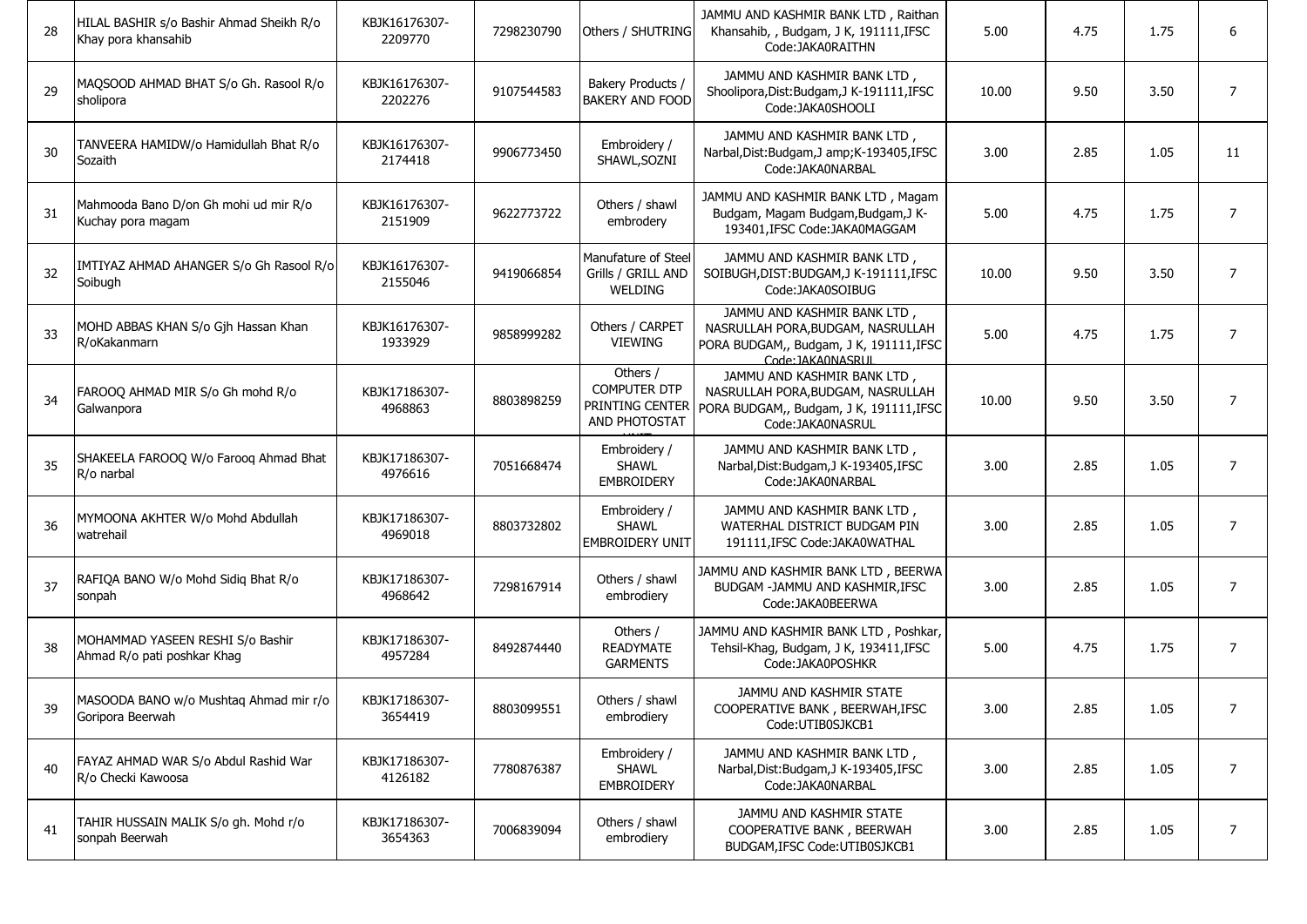| 42 | SIMRAN SHAKEEL D/o Shakeel Ahmad Wani<br>R/o narbal                    | KBJK17186307-<br>3623595 | 9797668287 | Embroidery /<br><b>SHAWL</b><br><b>EMBROIDERY</b>                  | JAMMU AND KASHMIR BANK LTD,<br>Narbal, Dist: Budgam, J K-193405, IFSC<br>Code: JAKA0NARBAL                                                              | 4.00  | 3.80 | 1.40 | $\overline{7}$ |
|----|------------------------------------------------------------------------|--------------------------|------------|--------------------------------------------------------------------|---------------------------------------------------------------------------------------------------------------------------------------------------------|-------|------|------|----------------|
| 43 | FIRDOUSA AKHTER D/o mohd Ashraf Ahangar<br>R/o Ahangar Mohalla parnewa | KBJK17186307-<br>3504987 | 9797123883 | Others / ZARI AND<br>ZARI                                          | JAMMU AND KASHMIR BANK LTD, Parnewa,<br>Budgam, Budgam, J K, 191111, IFSC<br>Code:JAKA0PARNEW                                                           | 4.00  | 3.80 | 1.40 | $\overline{7}$ |
| 44 | MUDASIR AHMAD CHOPAN S/o Gh Mohd R/o<br>Dangarpora Pattan              | KBJK17186307-<br>2684721 | 9622604010 | Embroidery /<br><b>CREWAL</b><br><b>EMBROIDERY</b>                 | JAMMU AND KASHMIR STATE<br>COOPERATIVE BANK, ATHWAS GAHH NEAR<br>SILK FACTORY RAJBAGH SRINAGAR PIN -<br>190001 IFSC Code:UTIB0S1KCB1                    | 2.00  | 1.90 | 0.70 | $\overline{7}$ |
| 45 | OWAIS YOUSUF S/o Mohd Yousuf R/o<br>Nagradkhah                         | KBJK17186307-<br>2692088 | 9055092076 | Embroidery /<br><b>CREWAL</b><br><b>EMBROIDERY</b>                 | JAMMU AND KASHMIR BANK LTD, MAIN<br>TOWN, IFSC Code: JAKA0MAJLIS                                                                                        | 3.00  | 2.85 | 1.05 | $\overline{7}$ |
| 46 | AIJAZ AHMAD MIR S/o Mohd Aslam R/o<br>kargam                           | KBJK17186307-<br>2659600 | 9797131529 | Engineering Works(<br>Agrl implements) /<br>SHUTTERING             | JAMMU AND KASHMIR BANK LTD,<br>KRIMSHORE, BUDGAM, KRIMSHORE<br>BUDGAM, Budgam, J K-191111, IFSC<br>Code: IAKA0KSHORF                                    | 8.00  | 7.60 | 2.80 | 9              |
| 47 | GHULAM NABI KHAN Gh Mohd R/o<br>Checkkawoosa                           | KBJK17186307-<br>2641066 | 9906830113 | Video & Photo<br>studio / 3D<br>ANIMATION<br><b>GRAPHIC DESIGN</b> | JAMMU AND KASHMIR BANK LTD, Metro<br>International Office Complex, Rajbagh,<br>Srinagar, J K, 190008, IFSC<br>Code: IAKA0AIRCAR                         | 10.00 | 9.50 | 3.50 | $\overline{7}$ |
| 48 | JOZY D/o Ali mohd Beigh R/o Sabdan                                     | KBJK17186307-<br>2630460 | 7298230790 | Others / SHAWL<br><b>EMBROIDERY</b>                                | JAMMU AND KASHMIR BANK LTD,<br>KHOMENI CHOWK BEMINA, KHOMENI<br>CHOWK, Dist-Budgam, J K-190018, IFSC<br>Code: IAKA0KHMENI                               | 4.00  | 3.80 | 1.40 | $\overline{7}$ |
| 49 | NAYEEM AHMAD MALLA S/o Ab Azaiz R/o<br>Rakh Arth Budgam                | KBJK16176307-<br>2432635 | 9596534646 | Embroidery / shawl<br>embrodery                                    | JAMMU AND KASHMIR BANK LTD.<br>Narbal, Dist: Budgam, J K-193405, IFSC<br>Code: JAKA0NARBAL                                                              | 3.00  | 2.85 | 1.05 | $\overline{7}$ |
| 50 | HASEEAN BASHIR d/o bashmir Ahmad R/o<br>paripora Magam                 | KBJK17186307-<br>2534295 | 9596137548 | Others / SHAWL<br><b>EMBROIDERY</b>                                | JAMMU AND KASHMIR BANK LTD, COURT<br>ROAD MAGAM J K, IFSC<br>Code: JAKA0CRMAGM                                                                          | 2.00  | 1.90 | 0.70 | $\overline{7}$ |
| 51 | ALI MOHD RATHER S/o Mohd Bakir<br>R/oRanipora Utligam                  | KBJK17186344-<br>2546807 | 9596203729 | Others / SHAWL<br>EMBROIDARY                                       | JAMMU AND KASHMIR BANK LTD, PO-<br>OTLIGAM, TEHSIL-BEERWAH, DISTRICT-<br>BUDGAM, PIN-193411, IFSC<br>Code: IAKA0OTI IGA                                 | 5.00  | 4.75 | 1.75 | $\overline{7}$ |
| 52 | SAJAD HUSSAIN KHAN S/o Bashir Ahmad R/o<br>Daji Malik Gund Beerwah     | KBJK17186307-<br>2536790 | 7298231866 | Others / SHAWL<br><b>EMBROIDERY</b>                                | JAMMU AND KASHMIR BANK LTD, PO-<br>OTLIGAM, TEHSIL-BEERWAH, DISTRICT-<br>BUDGAM, PIN-193411, IFSC<br>Code: IAKA0OTI IGA                                 | 2.00  | 1.90 | 0.70 | $\overline{7}$ |
| 53 | farooq ahmad kumar S/o Mohd abdullah R/o<br>Soibugh                    | KBJK17186307-<br>2491241 | 9906688516 | Others / SHAWL<br><b>EMBROIDERY</b>                                | STATE BANK OF INDIA, TEH BUDGAM DIST<br>BADGAM JAMMU AND KASHMIR, IFSC<br>Code:SBIN0002044                                                              | 5.00  | 4.75 | 1.75 |                |
| 54 | Arshid Hussian Khan S/o Mohd Yousuf r/o<br>Check Razak khan pattan     | KBJK17186307-<br>2521603 | 9797771822 | Embroidery                                                         | JAMMU AND KASHMIR STATE<br>Embroidery / Shawl COOPERATIVE BANK, ATHWAS GAHH NEAR<br>SILK FACTORY RAJBAGH SRINAGAR PIN -<br>190001.IESC Code:UTIB0S1KCB1 | 3.00  | 2.85 | 1.05 | $\overline{7}$ |
| 55 | SHABIR AHMAD MIR S/o Gh Mustafa Mir R/o<br>Pymus Budgam                | KBJK17186307-<br>2518559 | 9797936184 | Others / SHAWL<br>EMBROIDARY                                       | JAMMU AND KASHMIR BANK LTD,<br>SOIBUGH, DIST: BUDGAM, JK-191111, IFSC<br>Code:JAKA0SOIBUG                                                               | 3.00  | 2.85 | 1.05 | $\overline{7}$ |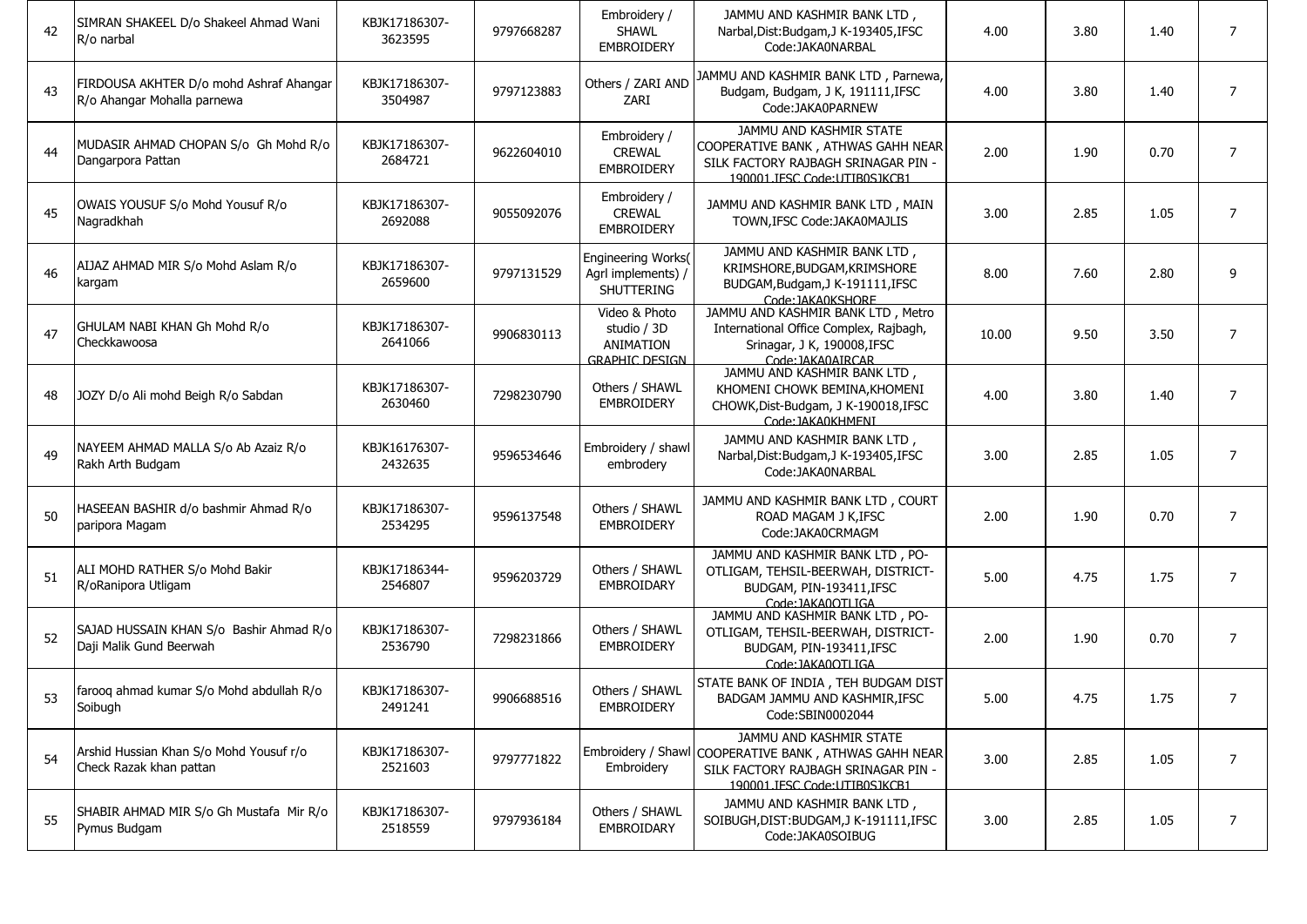| 56 | REYAZ AHAMD DAR S/o Sanaullah Dar R/o<br>Malpora beerwah         | KBJK17186307-<br>2516677 | 9906493026 | Others / SHAWL<br><b>EMBROIDERY</b>                        | JAMMU AND KASHMIR BANK LTD, PO-<br>OTLIGAM, TEHSIL-BEERWAH, DISTRICT-<br>BUDGAM, PIN-193411, IFSC<br>Code: IAKA0OTI IGA               | 3.00 | 2.85 | 1.05 | $\overline{7}$ |
|----|------------------------------------------------------------------|--------------------------|------------|------------------------------------------------------------|---------------------------------------------------------------------------------------------------------------------------------------|------|------|------|----------------|
| 57 | MIR ABID S/o Gh. Qadir R/o Sofi Mohalla<br>Khag                  | KBJK17186307-<br>2518627 | 9107585898 | Others / TENT<br><b>HOUSE</b>                              | JAMMU AND KASHMIR BANK LTD,<br>KHAGH, BUDGAM, DIST-BADGAM, JK-<br>193411, IFSC Code: JAKA0KHAAGH                                      | 5.00 | 4.75 | 1.75 | $\overline{7}$ |
| 58 | MANZOOR AHMAD DAR S/o Gh Mohd dar R/o<br>Chetru Khansahib        | KBJK17186307-<br>2498368 | 9858482620 | Others / CARPET<br><b>WEAVING</b>                          | JAMMU AND KASHMIR BANK LTD,<br>Rawalpora, Budgam, Khansahib, Kashmir,<br>Budgam, J K, 193411, IFSC<br>Code: IAKA0RAWKHA               | 5.00 | 4.75 | 1.75 | $\overline{7}$ |
| 59 | AFROOZA BANO W/o Mohd younis R/o Check<br>kawoosa                | KBJK16176307-<br>2480179 | 9858418926 | Others / CARPET                                            | JAMMU AND KASHMIR BANK LTD,<br>NASRULLAH PORA, BUDGAM, NASRULLAH<br>PORA BUDGAM,, Budgam, J K, 191111, IFSC<br>Code: IAKA0NASRLIL     | 5.00 | 4.75 | 1.75 | $\overline{7}$ |
| 60 | GHULAM MOHI UD DIN DAR S/o Ab Rahim<br>Dar R/o Rawalpora Sukhnag | KBJK16176307-<br>2487238 | 9697570493 | Others / SHAWL<br><b>EMBROIDERY</b>                        | JAMMU AND KASHMIR BANK LTD,<br>Rawalpora, Budgam, Khansahib, Kashmir,<br>Budgam, J K, 193411, IFSC<br>Code: IAKA0RAWKHA               | 5.00 | 4.75 | 1.75 | $\overline{7}$ |
| 61 | RAFEEQ AHMAD MALLA S/o Habibullah R/o<br>Rakh Arth Budgam        | KBJK16176307-<br>2433281 | 8803098522 | Others / shawl<br>embrodery                                | JAMMU AND KASHMIR BANK LTD,<br>Narbal, Dist: Budgam, J K-193405, IFSC<br>Code: JAKA0NARBAL                                            | 3.00 | 2.85 | 1.05 | $\overline{7}$ |
| 62 | MOHD SHABIR DAR S/oGh Mustafa R/o<br>Mulshula Beerwah            | KBJK16176307-<br>2425534 | 7006773312 | Others / shawl<br>embrodery                                | JAMMU AND KASHMIR BANK LTD, PO-<br>OTLIGAM, TEHSIL-BEERWAH, DISTRICT-<br>BUDGAM, PIN-193411, IFSC<br>Code: IAKA0OTI IGA               | 3.00 | 2.85 | 1.05 | $\overline{7}$ |
| 63 | MASRAT NABI D/o Gh Nabi R/o Garind<br>Khurud                     | KBJK16176307-<br>2414758 | 9858088475 | Others / SHAWL<br><b>EMBROIDARY</b>                        | JAMMU AND KASHMIR BANK LTD,<br>NASRULLAH PORA, BUDGAM, NASRULLAH<br>PORA BUDGAM,, Budgam, J K, 191111, IFSC<br>Code: IAKA0NASRUL      | 4.00 | 3.80 | 1.40 | $\overline{7}$ |
| 64 | DILSHADA AKHTER W/o Mohd Amin Bhat<br>R/oGaraind Khurud          | KBJK16176307-<br>2414739 | 9858088475 | Others / SHAWL<br>EMBROIDARY                               | JAMMU AND KASHMIR BANK LTD,<br>NASRULLAH PORA, BUDGAM, NASRULLAH<br>PORA BUDGAM,, Budgam, J K, 191111, IFSC<br>Code: IAKA0NASRLIL     | 4.00 | 3.80 | 1.40 | $\overline{7}$ |
| 65 | FAYAZ AHMAD MALLA S/o Nazir Ahmad Malla<br>R/o Checki Kawoosa    | KBJK16176307-<br>2253625 | 9018923719 | Embroidery /<br>SOZNI                                      | JAMMU AND KASHMIR BANK LTD,<br>Narbal, Dist: Budgam, J K-193405, IFSC<br>Code:JAKA0NARBAL                                             | 3.00 | 2.85 | 1.05 | $\overline{7}$ |
| 66 | WASIM AKBER FARASHS/o Mohd akbar R/o<br>Urud Khag Khag           | KBJK16176307-<br>2220861 | 9086712649 | Others / SHAWL<br><b>EMBROIDERY</b>                        | JAMMU AND KASHMIR BANK LTD.<br>KHAGH, BUDGAM, DIST-BADGAM, JK-<br>193411.IFSC Code:JAKA0KHAAGH                                        | 2.00 | 1.90 | 0.70 | $\overline{7}$ |
| 67 | FAYAZ AHMAD BHAT S/o ab Salam R/o<br>nadigam Budgam              | KBJK16176307-<br>2229399 | 7298377225 | Others / SHAWL<br>EMBROIDARY                               | JAMMU AND KASHMIR STATE<br>COOPERATIVE BANK, ATHWAS GAHH NEAR<br>SILK FACTORY RAJBAGH SRINAGAR PIN -<br>190001 IFSC Code: UTIB0S1KCB1 | 3.00 | 2.85 | 1.05 |                |
| 68 | shabir ahmad sofi S/o Mohd Akbar R/o<br>Sofipora Magam           | KBJK16176307-<br>2219815 | 9086712649 | Tailoring and<br>preparation of<br>Readymade<br>Garments / | JAMMU AND KASHMIR BANK LTD, COURT<br>ROAD MAGAM J K, IFSC<br>Code:JAKA0CRMAGM                                                         | 5.00 | 4.75 | 1.75 | $\overline{7}$ |
| 69 | SHABIR AHMAD WANI S/oAb Ahad R/o<br>Utligam                      | KBJK16176307-<br>2214721 | 8803898259 | Others / SHAWL<br>EMBROIDARY                               | JAMMU AND KASHMIR BANK LTD, PO-<br>OTLIGAM, TEHSIL-BEERWAH, DISTRICT-<br>BUDGAM, PIN-193411, IFSC<br>Code: IAKA0OTI IGA               | 5.00 | 4.75 | 1.75 | 5              |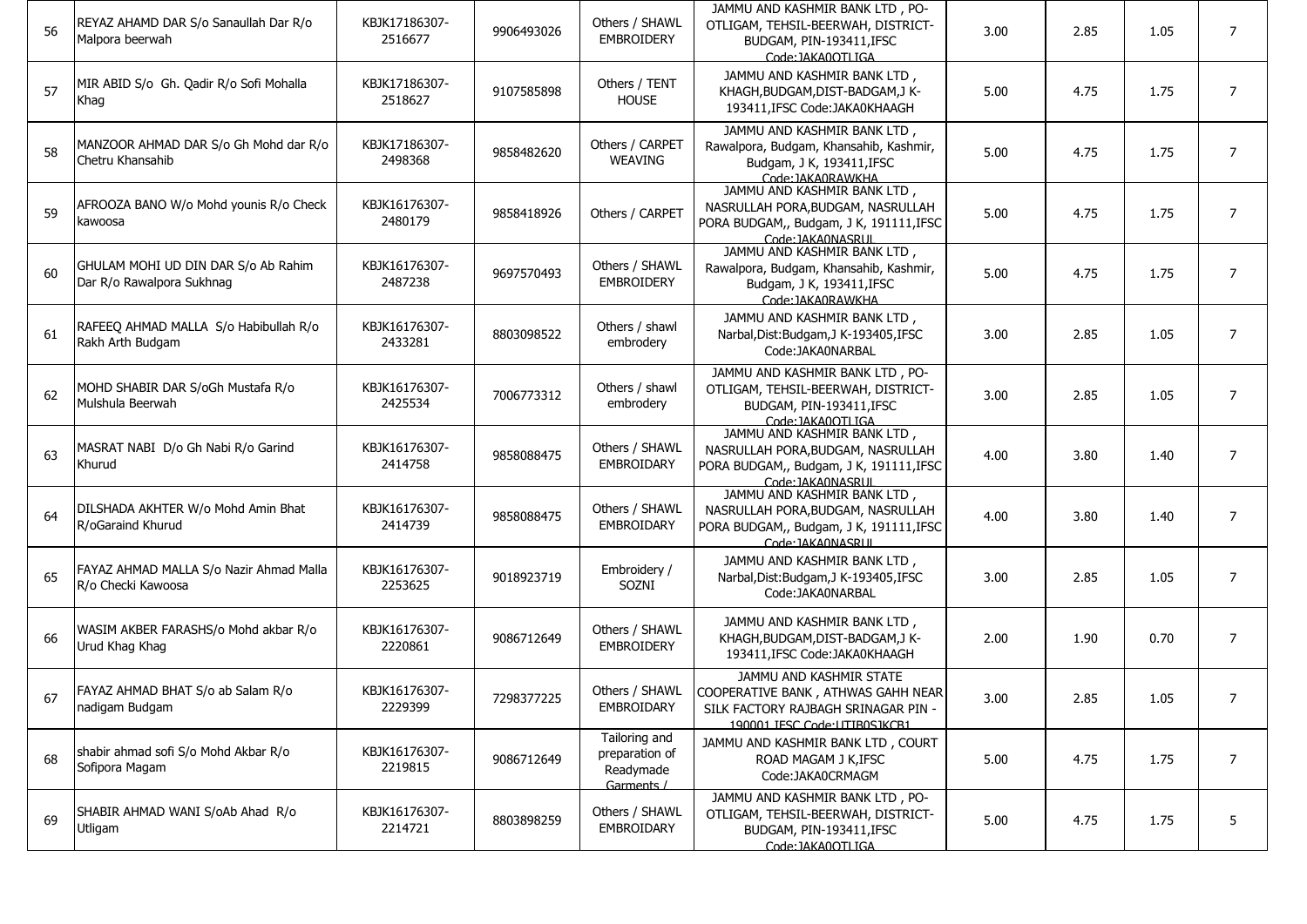| 70 | MUDASIR AHMAD ZARGER S/o Gh Rasool R/o<br>Zooribagh                | KBJK16176307-<br>2201828 | 8803210814 | Goldsmith(Jeweller<br>y works) /<br><b>MANUFACTURE</b><br>PRODUCTS | JAMMU AND KASHMIR BANK LTD,<br>KRIMSHORE, BUDGAM, KRIMSHORE<br>BUDGAM, Budgam, J K-191111, IFSC<br>Code: IAKA0KSHORE                  | 10.00 | 9.50 | 3.50 | $\overline{7}$ |
|----|--------------------------------------------------------------------|--------------------------|------------|--------------------------------------------------------------------|---------------------------------------------------------------------------------------------------------------------------------------|-------|------|------|----------------|
| 71 | AFROOZA AKHTER D/o Gh hassan Dar R/o<br>Soibugh                    | KBJK16176307-<br>2209890 | 7298230790 | Others / SHAWL<br>EMBROIDARY                                       | JAMMU AND KASHMIR BANK LTD,<br>SOIBUGH, DIST: BUDGAM, JK-191111, IFSC<br>Code:JAKA0SOIBUG                                             | 3.00  | 2.85 | 1.05 | 12             |
| 72 | ARIF AHMAD NAJAR S/o Gh Nabi R/o Utligam                           | KBJK16176307-<br>2214493 | 8803898259 | Others / SHAWL<br>EMBROIDARY                                       | JAMMU AND KASHMIR BANK LTD, PO-<br>OTLIGAM, TEHSIL-BEERWAH, DISTRICT-<br>BUDGAM, PIN-193411, IFSC<br>Code: IAKA0OTLIGA                | 3.00  | 2.85 | 1.05 | $\overline{7}$ |
| 73 | BASHIR AHMAD DAR S/o Khazir Mohd dar r/o<br>Shah pora soibugh      | KBJK16176307-<br>2214597 | 8803898259 | Others / SHAWL<br>EMBROIDARY                                       | JAMMU AND KASHMIR STATE<br>COOPERATIVE BANK, ATHWAS GAHH NEAR<br>SILK FACTORY RAJBAGH SRINAGAR PIN -<br>190001 IFSC Code: UTIB0S1KCB1 | 3.00  | 2.85 | 1.05 | $\overline{7}$ |
| 74 | MUSHTAQ AHMAD ZARGAR                                               | KBJK16176307-<br>2214656 | 9419034143 | Others / SHAWL<br><b>EMBROIDARY</b>                                | JAMMU AND KASHMIR BANK LTD, PO-<br>OTLIGAM, TEHSIL-BEERWAH, DISTRICT-<br>BUDGAM, PIN-193411, IFSC<br>Code: IAKA0OTI IGA               | 5.00  | 4.75 | 1.75 | $\overline{7}$ |
| 75 | MUDASIR JALAL W/o Bilal Ahmad bhat R/o<br>Baghi Sundar karan Nagar | KBJK16176307-<br>2164970 | 9858478808 | Embroidery /<br>SOZNI                                              | JAMMU AND KASHMIR BANK LTD,<br>Narbal, Dist: Budgam, J K-193405, IFSC<br>Code: JAKA0NARBAL                                            | 3.00  | 2.85 | 1.05 | $\overline{7}$ |
| 76 | SHANOO JAND/o Javaid Ahmad mir R/o<br>pethpora                     | KBJK16176307-<br>2164954 | 9858501690 | Embroidery of<br>Fabrics / ZARI AND<br>ZARI                        | JAMMU AND KASHMIR BANK LTD,<br>Narbal, Dist: Budgam, J K-193405, IFSC<br>Code: JAKA0NARBAL                                            | 3.00  | 2.85 | 1.05 | $\overline{7}$ |
| 77 | SAIMA HASSAN D/o Gh Hassan dar R/o Dasan<br>Beerwah                | KBJK16176307-<br>2138628 | 9797936184 | Others / SHAWL<br><b>EMBROIDARY</b>                                | JAMMU AND KASHMIR BANK LTD, HARD<br>PANZOO KHANSAHIB DISTRICT BUDGAM J<br>K PIN 193411, IFSC Code: JAKA0PANZOO                        | 3.00  | 2.85 | 1.05 | $\overline{7}$ |
| 78 | ABDUL GANI MIR S/o Gh Nabi Mir R/o<br>Soibugh                      | KBJK16176307-<br>2154647 | 9419093119 | Others / SHAWL<br>EMBROIDARY                                       | JAMMU AND KASHMIR BANK LTD,<br>SOIBUGH, DIST: BUDGAM, J K-191111, IFSC<br>Code:JAKA0SOIBUG                                            | 3.00  | 2.85 | 1.05 | $\overline{7}$ |
| 79 | BILAL AHMAD DAR s/o ab Majid r/o gotapora<br>Narbal                | KBJK16176307-<br>1604523 | 8803898259 | Others / SHAWL<br>EMBROIDARY                                       | JAMMU AND KASHMIR STATE<br>COOPERATIVE BANK, ATHWAS GAHH NEAR<br>SILK FACTORY RAJBAGH SRINAGAR PIN -<br>190001.JFSC Code:UTIB0SJKCB1  | 3.00  | 2.85 | 1.05 | 5              |
| 80 | MOHAMMAD AMIN BEIGH S/o Gh Mohd beigh<br>r/o Galwanpora            | KBJK16176307-<br>1605726 | 9419034143 | Others /<br>SHUTTERING                                             | JAMMU AND KASHMIR BANK LTD,<br>NASRULLAH PORA, BUDGAM, NASRULLAH<br>PORA BUDGAM,, Budgam, J K, 191111, IFSC<br>Code: IAKA0NASRUL      | 10.00 | 9.50 | 3.50 | 10             |
| 81 | FAROOQ AHMAD BHAT S/o Ab Rahman R/o<br>Rusoo Narbal                | KBJK16176307-<br>1604029 | 9906802092 | Others / SHAWL<br>EMBROIDARY                                       | ELLAQUAI DEHATI BANK, SIR SYED<br>MARKET WAZIR BAGH SRINAGAR KASHMIR<br>PIN CODE 190008, IFSC Code: SBIN0RRELGB                       | 5.00  | 4.75 | 1.75 |                |
| 82 | MEHBOOBA BANO W/o Mohd amin Bhat R/o<br>nadigam Budgam             | KBJK16176307-<br>1605688 | 9858779240 | Others / SHAWL<br>EMBROIDARY                                       | JAMMU AND KASHMIR STATE<br>COOPERATIVE BANK, ATHWAS GAHH NEAR<br>SILK FACTORY RAJBAGH SRINAGAR PIN -<br>190001.JESC Code:UTIB0SJKCB1  | 3.00  | 2.85 | 1.05 | 7              |
| 83 | SHAFEEQA W/o Nasir Ahmad Rather R/o<br>Sholipora                   | KBJK17186307-<br>4969049 | 8803342811 | Embroidery /<br><b>SHAWL</b><br><b>EMBROIDERY UNIT</b>             | JAMMU AND KASHMIR BANK LTD,<br>Shoolipora, Dist: Budgam, J K-191111, IFSC<br>Code: JAKA0SHOOLI                                        | 3.00  | 2.85 | 1.05 | 7              |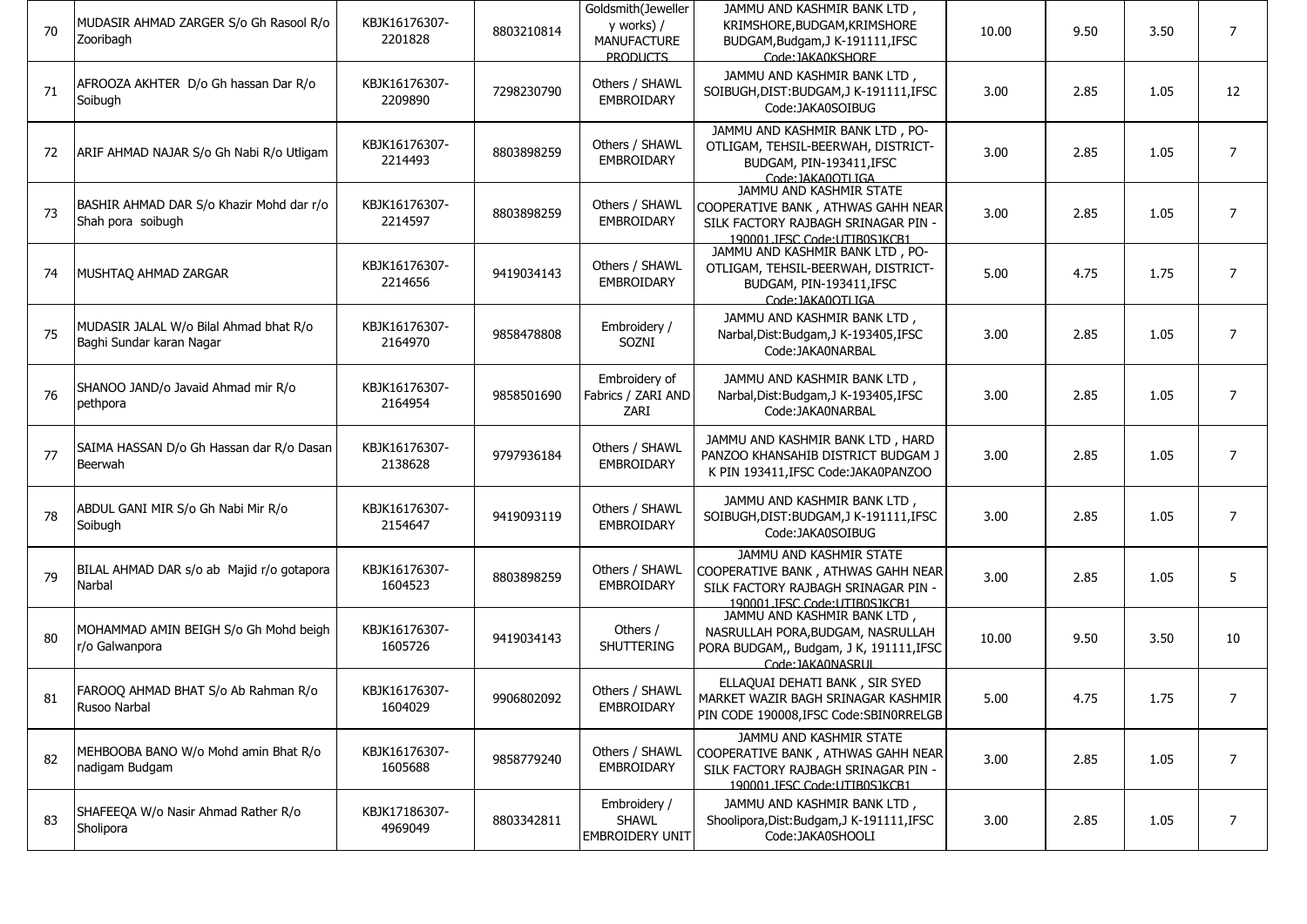| 84 | SAIMA AKHTER D/o Abdul Rehman Malla R/o<br>Hardu Malpora      | KBJK17186307-<br>4415841 | 9596552413 | Embroidery of<br>Fabrics / SAIMA<br><b>EMBORIDERY</b><br><b>HARDIJ MAI PORA</b> | JAMMU AND KASHMIR BANK LTD,<br>Kanihama Narbal, Dist: Budgam, J K-<br>193401, IFSC Code: JAKA0KANIHA                              | 5.00 | 4.75 | 1.75 | $\overline{7}$ |
|----|---------------------------------------------------------------|--------------------------|------------|---------------------------------------------------------------------------------|-----------------------------------------------------------------------------------------------------------------------------------|------|------|------|----------------|
| 85 | gulshan akther W/o Mushtag Ahmad dar R/o<br>Sozaith           | KBJK17186307-<br>3650104 | 9906864322 | Others / shawl<br>embrodery                                                     | JAMMU AND KASHMIR BANK LTD,<br>Narbal, Dist: Budgam, J K-193405, IFSC<br>Code: JAKA0NARBAL                                        | 5.00 | 4.75 | 1.75 | $\overline{7}$ |
| 86 | Ghulam Mohi Ud Din Mir S/o Ab Gani Mir R/o<br>N.S.Pora Budgam | KBJK17186307-<br>3504891 | 9858075167 | Others / shawal<br>embodray                                                     | JAMMU AND KASHMIR BANK LTD,<br>NASRULLAH PORA, BUDGAM, NASRULLAH<br>PORA BUDGAM,, Budgam, J K, 191111, IFSC<br>Code: IAKA0NASRLIL | 3.00 | 2.85 | 1.05 | $\overline{7}$ |
| 87 | ALI MOHD THOKAR S/o Gh Hussain R/o<br>Pymus                   | KBJK17186307-<br>3481799 | 8803364090 | Others / CARPET<br><b>WEAVING</b>                                               | JAMMU AND KASHMIR BANK LTD,<br>SOIBUGH, DIST: BUDGAM, JK-191111, IFSC<br>Code:JAKA0SOIBUG                                         | 2.00 | 1.90 | 0.70 | $\overline{7}$ |
| 88 | NASEEMA BANO W/o Tarig Ahmad Dar R/o<br>Checki Kawoosa        | KBJK17186307-<br>2685564 | 7006352994 | Embroidery /<br>SOZNI<br><b>EMBROIDERY</b>                                      | JAMMU AND KASHMIR BANK LTD,<br>Narbal, Dist: Budgam, J K-193405, IFSC<br>Code: JAKA0NARBAL                                        | 2.00 | 1.90 | 0.70 | $\overline{7}$ |
| 89 | HASEENA BANO D/o Gh Hussain Bhat R/o<br>Karipora              | KBJK17186307-<br>2686107 | 7006352994 | Embroidery /<br>SOZNI / SAHAWL<br><b>EMBROIDERY</b>                             | JAMMU AND KASHMIR BANK LTD,<br>Narbal, Dist: Budgam, J K-193405, IFSC<br>Code: JAKA0NARBAL                                        | 2.00 | 1.90 | 0.70 | $\overline{7}$ |
| 90 | RUKHSANA Ali D/o Ali Mohd Malla R/o Sunder<br>Abad Narbal     | KBJK17186307-<br>2658908 | 9596314743 | Embroidery /<br><b>SHAWL</b><br><b>EMBROIDERY</b><br>(SOZNI)                    | JAMMU AND KASHMIR BANK LTD,<br>Narbal, Dist: Budgam, J K-193405, IFSC<br>Code:JAKA0NARBAL                                         | 2.00 | 1.90 | 0.70 | $\overline{7}$ |
| 91 | RAFEEQA W/o bashir Ahmad Bhat R/o<br>chareshareef             | KBJK16176307-<br>2433928 | 9858791556 | Bamboo and Cane<br>work /<br>Manufacturing of<br>Kangris and willow             | JAMMU AND KASHMIR BANK LTD, Char i<br>sharief, Tehsil Charisharief, Budgam, J K,<br>191112, IFSC Code: JAKA0ALNOOR                | 2.00 | 1.90 | 0.70 | $\overline{7}$ |
| 92 | POOSHA BANOW/o Faroog Ahmad Dar r/o<br>sozaith                | KBJK17186307-<br>2660566 | 9622934080 | Embroidery /<br><b>SHAWL</b><br><b>EMBROIDERY</b><br>(SOZNI)                    | JAMMU AND KASHMIR BANK LTD,<br>Narbal, Dist: Budgam, J K-193405, IFSC<br>Code: JAKA0NARBAL                                        | 2.00 | 1.90 | 0.70 | $\overline{7}$ |
| 93 | FEHMEEDA BANO D/o Bashir Ahmad Malla R/o<br>Sundar bal Narbal | KBJK17186307-<br>2626523 | 9018226552 | Embroidery /<br><b>SHAWL</b><br><b>EMBROIDERY</b><br>(SOZNI)                    | JAMMU AND KASHMIR BANK LTD,<br>Narbal, Dist: Budgam, J K-193405, IFSC<br>Code:JAKA0NARBAL                                         | 2.00 | 1.90 | 0.70 | $\overline{7}$ |
| 94 | MUBEENA w/o Ab Hamid bhat R/o pethpora<br>Narbal              | KBJK17186307-<br>2628079 | 9622933891 | Embroidery /<br><b>SHAWL</b><br><b>EMBROIDERY</b><br>(SOZNI)                    | JAMMU AND KASHMIR BANK LTD,<br>Narbal, Dist: Budgam, J K-193405, IFSC<br>Code:JAKA0NARBAL                                         | 2.00 | 1.90 | 0.70 | $\overline{7}$ |
| 95 | MOHAMMAD YOUSUF PARA S/o Gh Ahmad<br>Parra R/o Checki Kawoosa | KBJK17186307-<br>2633969 | 9797135159 | Tailoring and<br>preparation of<br>Readymade<br>Garments /                      | JAMMU AND KASHMIR BANK LTD,<br>Narbal, Dist: Budgam, J K-193405, IFSC<br>Code:JAKA0NARBAL                                         | 3.00 | 2.85 | 1.05 |                |
| 96 | Laly Jan D/o Gh Qadir zargar R/o Sholipora                    | KBJK17186307-<br>2595650 | 9906882039 | Others / SHAWL<br><b>EMBROIDERY</b>                                             | JAMMU AND KASHMIR BANK LTD,<br>Shoolipora, Dist: Budgam, J K-191111, IFSC<br>Code:JAKA0SHOOLI                                     | 2.00 | 1.90 | 0.70 | $\overline{7}$ |
| 97 | JABEENA AKHTER W/o Arshed ahmad Qadri<br>R/o kawoosa          | KBJK17186307-<br>2578524 | 9596030537 | Others / SHAWL<br>EMBRIODERY<br><b>PRODUCTS</b>                                 | JAMMU AND KASHMIR BANK LTD,<br>Narbal, Dist: Budgam, J K-193405, IFSC<br>Code: JAKA0NARBAL                                        | 3.00 | 2.85 | 1.05 | 7              |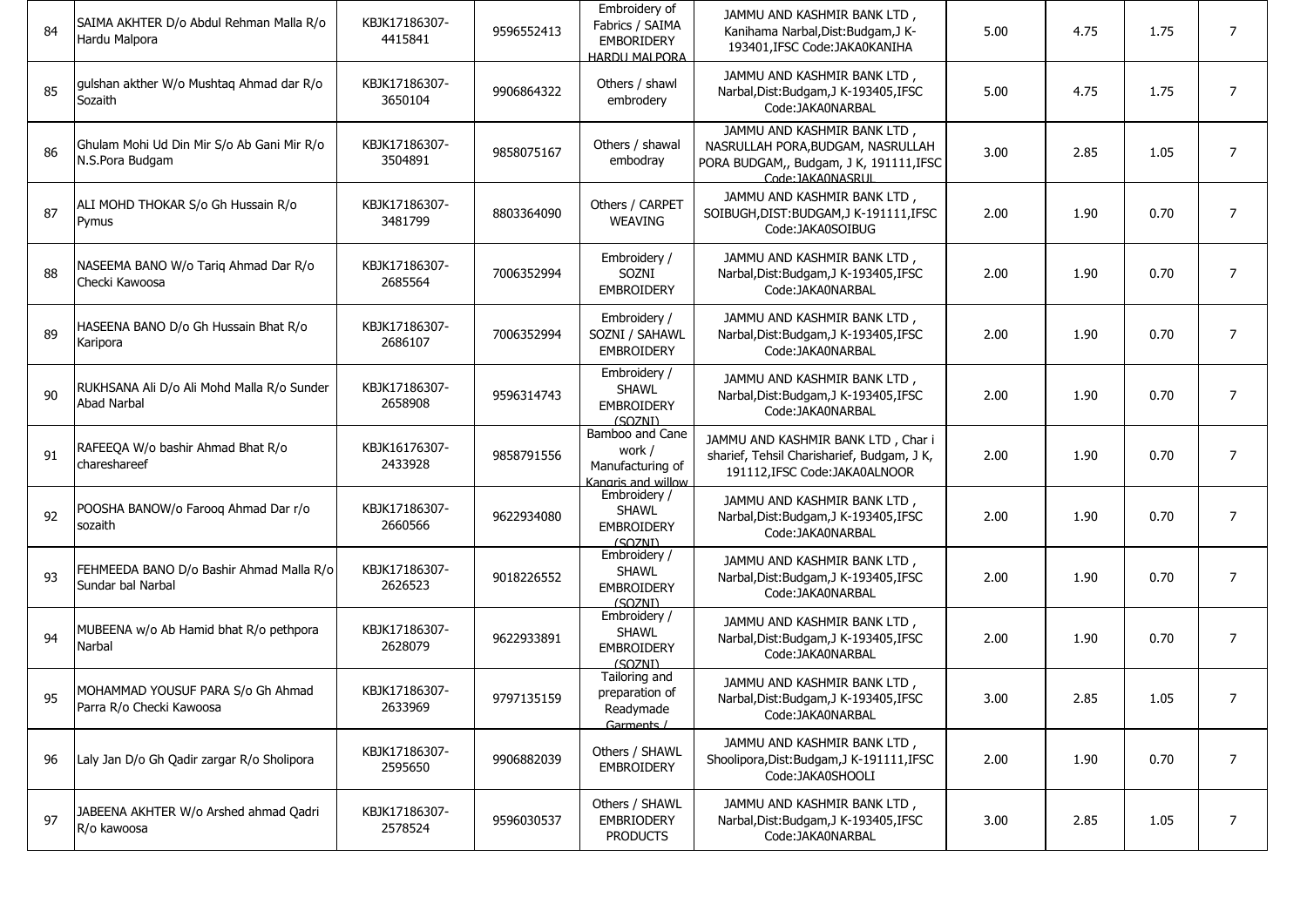| 98  | MOHAMMAD YOUSUF PARAY S/o Ali Mohd R/o<br>charihar Magam      | KBJK17186307-<br>2575947 | 9797787311 | Tailoring and<br>preparation of<br>Readymade<br>Garments /  | ELLAQUAI DEHATI BANK, SIR SYED<br>MARKET WAZIR BAGH SRINAGAR KASHMIR<br>PIN CODE 190008, IFSC Code: SBIN0RRELGB                  | 3.00 | 2.85 | 1.05 | 7              |
|-----|---------------------------------------------------------------|--------------------------|------------|-------------------------------------------------------------|----------------------------------------------------------------------------------------------------------------------------------|------|------|------|----------------|
| 99  | HASEENA BANO D/o Gh Hussain Bhat R/o<br>Karipora              | KBJK17186307-<br>2546849 | 8491898434 | Others / SHAWL<br><b>EMBROIDERY</b>                         | JAMMU AND KASHMIR BANK LTD, MAIN<br>TOWN, IFSC Code: JAKA0MAJLIS                                                                 | 3.00 | 2.85 | 1.05 | 7              |
| 100 | HABIB ULLAH SHEIKH S/o Gh Ahmad Sheikh<br>R/o Wara Sangam     | KBJK17186307-<br>2534305 | 9858449110 | Others / SHAWL<br>EMBROIDARY                                | JAMMU AND KASHMIR BANK LTD,<br>SOIBUGH, DIST: BUDGAM, J K-191111, IFSC<br>Code:JAKA0SOIBUG                                       | 3.00 | 2.85 | 1.05 | 7              |
| 101 | RAJA BANO W/o Ab Rashid malik R/o<br>Sholi[ora                | KBJK17186307-<br>2546961 | 9596339352 | Others / SHAWL<br>EMBROIDARY                                | JAMMU AND KASHMIR BANK LTD,<br>Shoolipora, Dist: Budgam, J K-191111, IFSC<br>Code:JAKA0SHOOLI                                    | 3.00 | 2.85 | 1.05 | 7              |
| 102 | ABDUL GANI MALIK S/o Gh Mohd R/o soibugh                      | KBJK17186307-<br>2498343 | 9797053781 | Others / SHAWL<br>EMBROIDARY                                | STATE BANK OF INDIA, TEH BUDGAM DIST<br>BADGAM JAMMU AND KASHMIR, IFSC<br>Code:SBIN0002044                                       | 3.00 | 2.85 | 1.05 | 7              |
| 103 | BILAL AHMAD KHANS/o Assadullah R/o<br>Kawoosa                 | KBJK17186307-<br>2492471 | 9469341190 | Others / GATES<br><b>AND GRILLS</b>                         | JAMMU AND KASHMIR BANK LTD,<br>Narbal, Dist: Budgam, J K-193405, IFSC<br>Code: JAKA0NARBAL                                       | 2.00 | 1.90 | 0.70 | $\overline{7}$ |
| 104 | SYED HASSAN S/o Syed Ali R/o Garind Kalan                     | KBJK17186307-<br>2518519 | 8803371175 | Others / SHAWL<br>EMBROIDARY                                | JAMMU AND KASHMIR BANK LTD,<br>NASRULLAH PORA, BUDGAM, NASRULLAH<br>PORA BUDGAM,, Budgam, J K, 191111,IFSC<br>Code: IAKA0NASRLIL | 3.00 | 2.85 | 1.05 | $\overline{7}$ |
| 105 | BILAL AHMAD CHOPAN S/o Gh Mohi Ud din<br>R/o Ranipora utligam | KBJK17186307-<br>2498352 | 8803719571 | Others / SHAWL<br>EMBROIDARY                                | JAMMU AND KASHMIR BANK LTD,<br>SOIBUGH, DIST: BUDGAM, J K-191111, IFSC<br>Code:JAKA0SOIBUG                                       | 3.00 | 2.85 | 1.05 | $\overline{7}$ |
| 106 | ABDUL MAJEED SHAH S/o Ab Gani R/o<br>Soibugh                  | KBJK16176307-<br>2405212 | 9858735573 | Others / SHAWL<br>EMBROIDARY                                | STATE BANK OF INDIA, TEH BUDGAM DIST<br>BADGAM JAMMU AND KASHMIR, IFSC<br>Code:SBIN0002044                                       | 3.00 | 2.85 | 1.05 | $\overline{7}$ |
| 107 | BASHIR AHMAD MIR S/o ab Aziz r/o ompora                       | KBJK16176307-<br>2413128 | 9858439191 | Gen.<br>Engg.Works(Grilling<br>painting) /<br>Shuttering of | JAMMU AND KASHMIR BANK LTD,<br>OMPORA, IFSC Code: JAKA0OMPORA                                                                    | 4.90 | 4.66 | 1.72 | $\overline{7}$ |
| 108 | ABDUL AHAD GANIE S/o Mohd Rajab Ganie<br>R/o Checki Kawoosa   | KBJK16176307-<br>2401819 | 9906943180 | Embroidery /<br>SOZNI                                       | JAMMU AND KASHMIR BANK LTD,<br>Narbal, Dist: Budgam, J K-193405, IFSC<br>Code: JAKA0NARBAL                                       | 3.00 | 2.85 | 1.05 | $\overline{7}$ |
| 109 | ABDUL MAJEED SHEIKH S/o Ab Razak R/o<br>Kawoosa               | KBJK16176307-<br>2391123 | 8803713587 | Others / DHABA<br><b>UNIT AND</b><br><b>RESTAURANT</b>      | JAMMU AND KASHMIR BANK LTD,<br>Kanihama Narbal, Dist: Budgam, J K-<br>193401.IFSC Code:JAKA0KANIHA                               | 4.00 | 3.80 | 1.40 |                |
| 110 | SHAEEMA BANO W/o Ab Hamid Ganie R/o<br>Soibugh                | KBJK16176307-<br>2228331 | 9596183905 | Others / SHAWL<br>EMBROIDARY                                | JAMMU AND KASHMIR BANK LTD,<br>SOIBUGH, DIST: BUDGAM, JK-191111, IFSC<br>Code:JAKA0SOIBUG                                        | 3.00 | 2.85 | 1.05 | 7              |
| 111 | CHASFEEDA AKHTER W/o Bilal Ahmad Wani<br>R/o Arth             | KBJK16176307-<br>2215056 | 9797725635 | Embroidery /<br>SOZNI                                       | JAMMU AND KASHMIR BANK LTD,<br>Narbal, Dist: Budgam, J K-193405, IFSC<br>Code: JAKA0NARBAL                                       | 3.00 | 2.85 | 1.05 | $\overline{7}$ |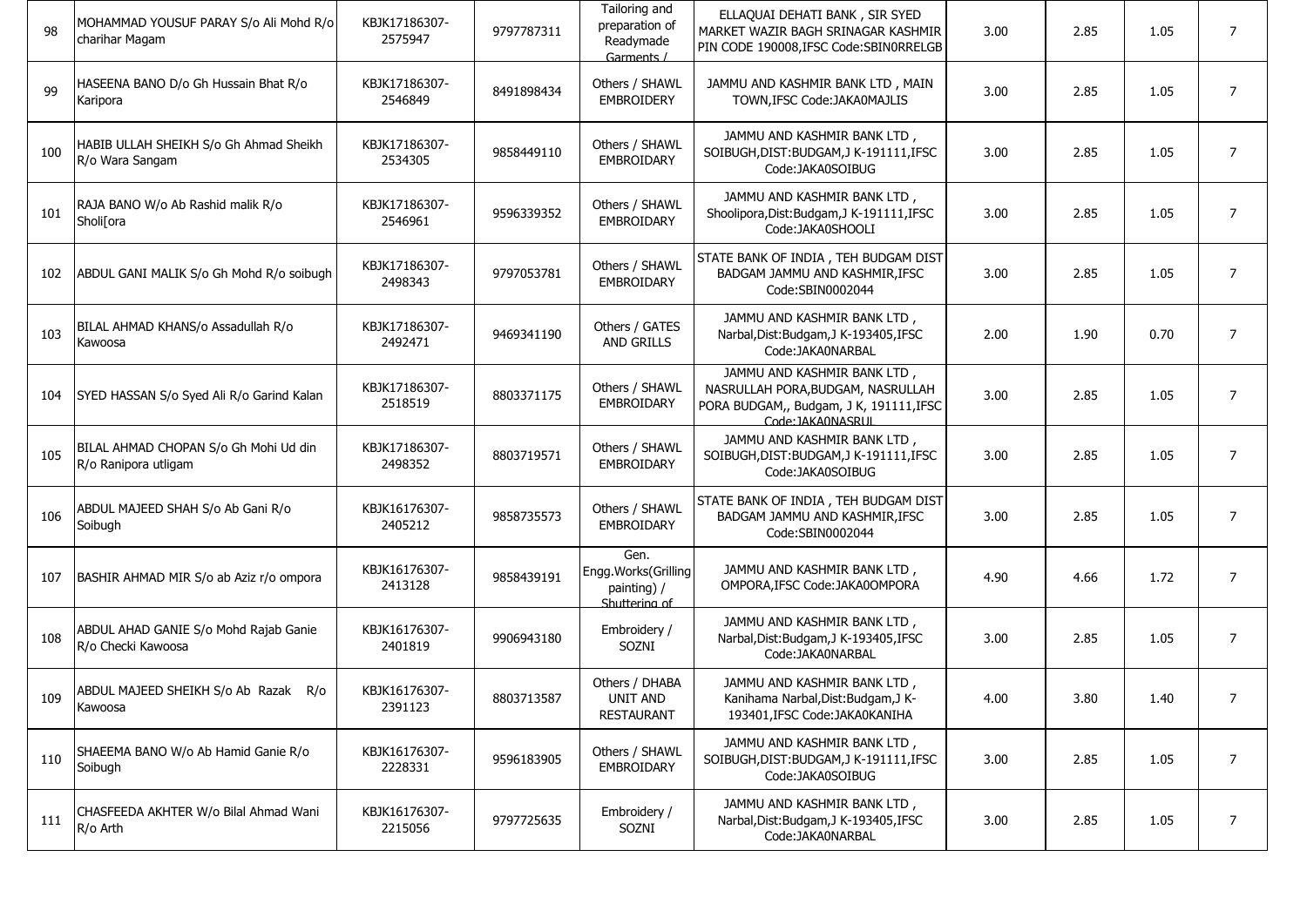| 112 | Bashir Ahmad Sheik S/o Gh Mohd Sheikh R/o<br>Rahama Beerwah       | KBJK16176307-<br>2205192 | 7298768945 | Wood Work /<br><b>WILLOW WICKER</b><br><b>UNIT</b>           | JAMMU AND KASHMIR BANK LTD,<br>WATERHAL DISTRICT BUDGAM PIN<br>191111, IFSC Code: JAKA0WATHAL                                         | 1.50 | 1.43 | 0.53 | $\overline{7}$ |
|-----|-------------------------------------------------------------------|--------------------------|------------|--------------------------------------------------------------|---------------------------------------------------------------------------------------------------------------------------------------|------|------|------|----------------|
| 113 | FIRDOUS AHMAD WANI S/o Mohd Yousuf R/o<br>Check kawoosa           | KBJK16176307-<br>2179286 | 9018558528 | Embroidery /<br>SOZNI                                        | JAMMU AND KASHMIR BANK LTD,<br>Narbal, Dist: Budgam, J amp; K-193405, IFSC<br>Code:JAKA0NARBAL                                        | 3.00 | 2.85 | 1.05 | 7              |
| 114 | ABDUL MAJEED GANIE S/o Badridin R/o<br>Badrinath Kanipora         | KBJK16176307-<br>2174431 | 9103501215 | Embroidery /<br>SHAWL, SOZNI                                 | JAMMU AND KASHMIR BANK LTD,<br>Kenihama, Nowgam, Dist: Budgam, J K-<br>190015, IFSC Code: JAKA0KENHAM                                 | 3.00 | 2.85 | 1.05 | $\overline{7}$ |
| 115 | ATIQA BEGUM W/o Ab salam mir R/o<br>pethpora Narbal               | KBJK16176307-<br>2179340 | 9419066488 | Embroidery /<br>SOZNI                                        | JAMMU AND KASHMIR BANK LTD,<br>Narbal, Dist: Budgam, J amp; K-193405, IFSC<br>Code: JAKA0NARBAL                                       | 3.00 | 2.85 | 1.05 | $\overline{7}$ |
| 116 | MOHAMMAD SHAFI GANAIE S/o khazir Mohd<br>R/o Trajbal Chareshareef | KBJK16176307-<br>2164618 | 9596090197 | Bamboo and Cane<br>work /<br>Manufacturing of<br>Kangris and | JAMMU AND KASHMIR BANK LTD, Char i<br>sharief, Tehsil Charisharief, Budgam, J K,<br>191112, IFSC Code: JAKA0ALNOOR                    | 2.00 | 1.90 | 0.70 | $\overline{7}$ |
| 117 | AFROOZA BANO W/o Mohd younis R/o Check<br>kawoosa                 | KBJK16176307-<br>2164969 | 9622534215 | Embroidery /<br>SOZNI                                        | JAMMU AND KASHMIR BANK LTD,<br>Narbal, Dist: Budgam, J K-193405, IFSC<br>Code:JAKA0NARBAL                                             | 3.00 | 2.85 | 1.05 | $\overline{7}$ |
| 118 | MOHAMMAD RAFIQ CHOPAN S/o Gh Mohd<br>R/o Check kawoosa            | KBJK16176307-<br>2179191 | 9596211936 | Embroidery /<br>SOZNI                                        | JAMMU AND KASHMIR BANK LTD,<br>Narbal, Dist: Budgam, J amp; K-193405, IFSC<br>Code:JAKA0NARBAL                                        | 3.00 | 2.85 | 1.05 | $\overline{7}$ |
| 119 | GHULAM MOHAMMAD SHAH S/oGh Nabi R/o<br>Trajbal Chareshareef       | KBJK16176307-<br>2164639 | 9906693418 | Bamboo and Cane<br>work /<br>Manufacturing of<br>Kangris and | JAMMU AND KASHMIR BANK LTD, Char i<br>sharief, Tehsil Charisharief, Budgam, J K,<br>191112, IFSC Code: JAKA0ALNOOR                    | 2.00 | 1.90 | 0.70 | $\overline{7}$ |
| 120 | MUKHTAR AHMAD BHAT S/o Gh mohd R/o<br>trajbal Chareshareef        | KBJK16176307-<br>2164579 | 9906119133 | Bamboo and Cane<br>work /<br>Manufacturing of<br>Kangris and | JAMMU AND KASHMIR BANK LTD, Char i<br>sharief, Tehsil Charisharief, Budgam, J K,<br>191112, IFSC Code: JAKA0ALNOOR                    | 2.00 | 1.90 | 0.70 | $\overline{7}$ |
| 121 | MOHAMMAD AMIN SHEIKH S/o Gh mohd R/o<br>check kawoosa             | KBJK17186307-<br>4967939 | 7006616051 | Others /<br>MANUFACTURING<br>OF SHAWL<br><b>FMBRIODERY</b>   | JAMMU AND KASHMIR BANK LTD,<br>Narbal, Dist: Budgam, J K-193405, IFSC<br>Code: JAKA0NARBAL                                            | 5.00 | 4.75 | 1.75 | $\overline{7}$ |
| 122 | ZUBAIR AHMAD GANIE S/o Sonaullah R/o<br>Kawoosa                   | KBJK17186307-<br>4965869 | 7889351072 | Automobile work /<br><b>AUTOMOBILE</b><br><b>WORKSHOP</b>    | JAMMU AND KASHMIR BANK LTD,<br>Narbal, Dist: Budgam, J K-193405, IFSC<br>Code: JAKA0NARBAL                                            | 5.00 | 4.75 | 1.75 | $\overline{7}$ |
| 123 | Akhter Hussain lone S/o Gh Ahmad Lone R/o<br>Duff Pora            | KBJK17186307-<br>4972533 | 9596461712 | Others /                                                     | JAMMU AND KASHMIR BANK LTD,<br>NASRULLAH PORA, BUDGAM, NASRULLAH<br>PORA BUDGAM,, Budgam, J K, 191111, IFSC<br>Code: IAKA0NASRUL      | 5.00 | 4.75 | 1.75 |                |
| 124 | ABDUL HAMID MAGLOO S/o Gh Nabi Magloo<br>R/o Patali Bagh          | KBJK17186307-<br>4978153 | 9622721675 | Others / RMG                                                 | JAMMU AND KASHMIR BANK LTD,<br>NASRULLAH PORA, BUDGAM, NASRULLAH<br>PORA BUDGAM,, Budgam, J K, 191111, IFSC<br>Code: IAKA0NASRUL      | 5.00 | 4.75 | 1.75 | 7              |
| 125 | MOHD IQBAL DAR S/o Mohd Magbool r/o<br>allapora Budgam            | KBJK17186307-<br>4969001 | 9797169445 | Embroidery /<br>SHAWL<br><b>EMBROIDERY UNIT</b>              | JAMMU AND KASHMIR STATE<br>COOPERATIVE BANK, ATHWAS GAHH NEAR<br>SILK FACTORY RAJBAGH SRINAGAR PIN -<br>190001 IFSC Code: UTIB0S1KCB1 | 3.00 | 2.85 | 1.05 | $\overline{7}$ |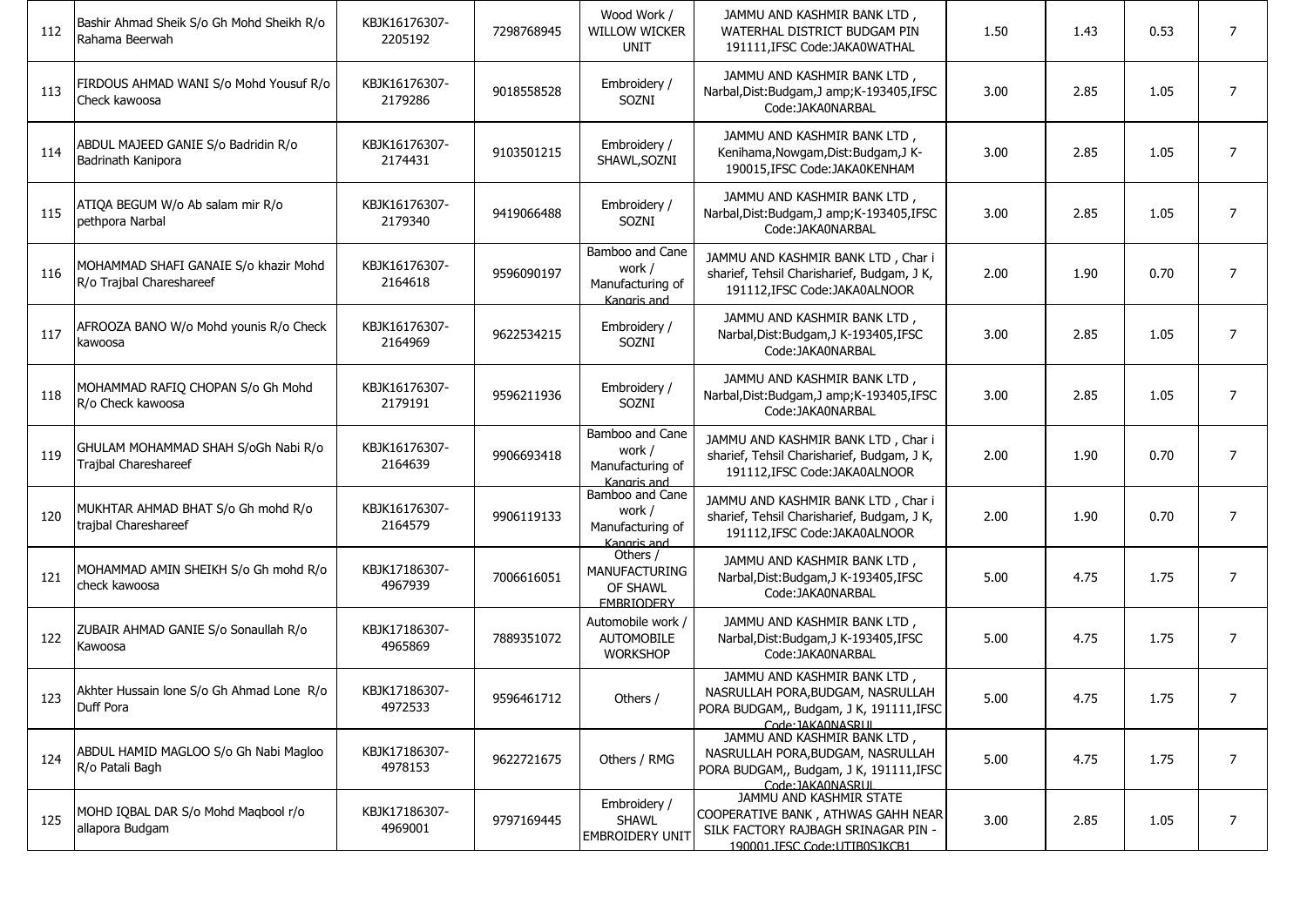| 126 | NISARA BANO W/o Aijaz Ahmad Sofi R/o<br>Narbal                         | KBJK17186307-<br>4968548 | 9797838197 | Others / SHAWL<br><b>EMBORDIERY</b>                                        | JAMMU AND KASHMIR BANK LTD,<br>Narbal, Dist: Budgam, J K-193405, IFSC<br>Code: JAKA0NARBAL                                              | 3.00 | 2.85 | 1.05 | $\overline{7}$ |
|-----|------------------------------------------------------------------------|--------------------------|------------|----------------------------------------------------------------------------|-----------------------------------------------------------------------------------------------------------------------------------------|------|------|------|----------------|
| 127 | RIYAZ AHMAD SOFI S/o Gh Mohd R/o Baita<br>Bagh                         | KBJK17186307-<br>4968700 | 9086023262 | Others / RMG                                                               | JAMMU AND KASHMIR BANK LTD,<br>NASRULLAH PORA, BUDGAM, NASRULLAH<br>PORA BUDGAM,, Budgam, J K, 191111, IFSC<br>Code: IAKA0NASRUI        | 5.00 | 4.75 | 1.75 | $\overline{7}$ |
| 128 | ADIL AHMAD GANAIE S/o Mohd Yousuf Ganie<br>R/o Sholipora               | KBJK17186307-<br>4969041 | 7051862640 | Embroidery /<br><b>SHAWL</b><br><b>EMBROIDERY UNIT</b>                     | JAMMU AND KASHMIR BANK LTD,<br>Shoolipora, Dist: Budgam, J K-191111, IFSC<br>Code: JAKA0SHOOLI                                          | 3.00 | 2.85 | 1.05 | $\overline{7}$ |
| 129 | GHULAM NABI RATHER S/o Khazir Mohd<br>Rather R/o Gotapora              | KBJK17186307-<br>4436422 | 9103699499 | Embroidery /<br><b>SHAWL</b><br><b>EMBROIDERY</b>                          | JAMMU AND KASHMIR STATE<br>COOPERATIVE BANK, ATHWAS GAHH NEAR<br>SILK FACTORY RAJBAGH SRINAGAR PIN -<br>190001 IFSC Code: UTIBOSIKCB1   | 4.00 | 3.80 | 1.40 | $\overline{7}$ |
| 130 | zeenat akhter W/o Gulzar Ahmad R/o9 Sonpah<br>Beerwah                  | KBJK17186307-<br>3650105 | 9858457607 | Others / shawl<br>embrodiery                                               | JAMMU AND KASHMIR STATE<br>COOPERATIVE BANK, cooprative bank<br>beerewah, IFSC Code: UTIB0SJKCB1                                        | 3.00 | 2.85 | 1.05 | 7              |
| 131 | FATIMA BANO S/o Abdul Khaliq Dar R/o<br>Wandak Pora Pattan             | KBJK17186307-<br>3650166 | 9086660009 | Others / shawl<br>embrodiery                                               | JAMMU AND KASHMIR BANK LTD,<br>Narbal, Dist: Budgam, J K-193405, IFSC<br>Code: JAKA0NARBAL                                              | 3.00 | 2.85 | 1.05 | 7              |
| 132 | NISAR AHMAD WANI S/o Mohd Ibrahim Wani<br>R/o Magam Narbal             | KBJK17186307-<br>3619540 | 7006922216 | Embroidery /<br><b>SHAWL</b><br><b>EMBROIDERY</b>                          | JAMMU AND KASHMIR STATE<br>COOPERATIVE BANK, ATHWAS GAHH NEAR<br>SILK FACTORY RAJBAGH SRINAGAR PIN -<br>190001 JFSC Code: LITIBOS JKCB1 | 3.00 | 2.85 | 1.05 | $\overline{7}$ |
| 133 | BILAL AHMAD MALIK S/o Mohd Abdullah Malik<br>R/o Trajibal Charisharief | KBJK17186307-<br>3589505 | 9103316230 | Basket Making/Bag<br>Making / Willow<br>Kangris, Baskets<br>and Decoration | JAMMU AND KASHMIR BANK LTD, Char i<br>sharief, Tehsil Charisharief, Budgam, J K,<br>191112, IFSC Code: JAKA0ALNOOR                      | 4.00 | 3.80 | 1.40 | 5              |
| 134 | Imtiyaz Ahmad khan pathan S/o Sher Ali Khan<br>R/o Khud Lasipora       | KBJK16176307-<br>2480655 | 9596570546 | Others / SHAWL<br><b>EMBROIDERY</b>                                        | JAMMU AND KASHMIR BANK LTD,<br>KHAGH, BUDGAM, DIST-BADGAM, JK-<br>193411, IFSC Code: JAKA0KHAAGH                                        | 3.00 | 2.85 | 1.05 | $\overline{7}$ |
| 135 | ABDUL HAMEED BHAT S/o Gulla Bhat R/o<br><b>B.K.Pora</b>                | KBJK17186307-<br>3528525 | 9086441806 | Others / SLAB<br><b>SHATTRING</b>                                          | JAMMU AND KASHMIR BANK LTD, BAGATI<br>KANI PORA, BAGATI KANI PORA P/O<br>Natipora, Budgam, J K-190015, IFSC<br>Code: JAKA0BKPORA        | 3.00 | 2.85 | 1.05 | $\overline{7}$ |
| 136 | MOHD AYOUB SHAH S/o Gh mohd R/o<br>Agrikaln Pattan (unit at Magam0     | KBJK17186307-<br>2550836 | 7889632469 | Embroidery /<br><b>SHAWL</b><br><b>EMBROIDERY</b>                          | JAMMU AND KASHMIR STATE<br>COOPERATIVE BANK, ATHWAS GAHH NEAR<br>SILK FACTORY RAJBAGH SRINAGAR PIN -<br>190001 JFSC Code: UTIB0SJKCB1   | 3.00 | 2.85 | 1.05 | $\overline{7}$ |
|     | 137 SHAFIWQA BANO W/o Mohd Shafi Rather R/o<br>Poonch Gund             | KBJK17186307-<br>3032882 | 9697460183 | Embroidery /<br>SHAWL<br><b>EMBRIODERY</b>                                 | JAMMU AND KASHMIR BANK LTD, PO-<br>OTLIGAM, TEHSIL-BEERWAH, DISTRICT-<br>BUDGAM, PIN-193411, IFSC<br>Code: IAKA0OTI IGA                 | 3.00 | 2.85 | 1.05 |                |
| 138 | MUSHTAQ AHMAD RATHER S/o Ab Karim r/o<br>Kralora Chadoora              | KBJK17186307-<br>3039044 | 9906625299 | Tailoring and<br>preparation of<br>Readymade<br>Garments /                 | JAMMU AND KASHMIR BANK LTD, Tehsil<br>Block: B K Pora, Budgam, Budgam, J K-<br>190019.IFSC Code:JAKA0KRALPR                             | 5.00 | 4.75 | 1.75 | $\overline{7}$ |
| 139 | MOHAMMAD IMRAN SHEIKH S/o fayaz ahmad<br>r/o Khag                      | KBJK17186307-<br>2646028 | 9596266253 | Tea Stall<br>/Confectionary<br>Shop $/$<br><b>RESTAURANT</b>               | JAMMU AND KASHMIR BANK LTD,<br>KHAGH, BUDGAM, DIST-BADGAM, JK-<br>193411, IFSC Code: JAKA0KHAAGH                                        | 2.00 | 1.90 | 0.70 | $\overline{7}$ |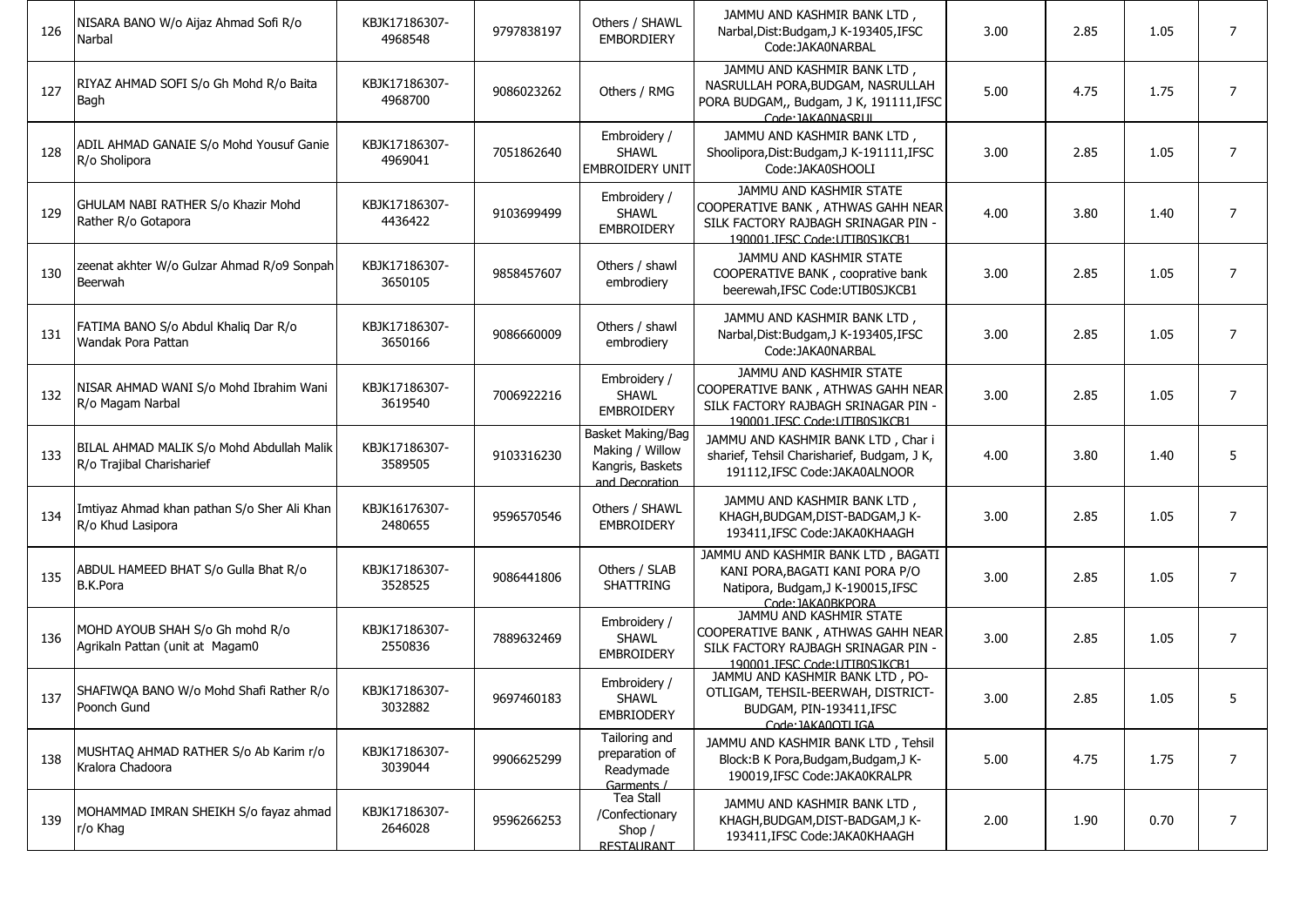| 140 | SHOWKET AHMAD DAR S/o Nazir Ahmad R/o<br>Anwanpora Khag           | KBJK17186307-<br>2674950 | 9622682527 | Embroidery of<br>Fabrics / SOZNI                                 | JAMMU AND KASHMIR BANK LTD,<br>KHAGH, BUDGAM, DIST-BADGAM, JK-<br>193411, IFSC Code: JAKA0KHAAGH                                        | 1.50  | 1.43 | 0.53 | $\overline{7}$ |
|-----|-------------------------------------------------------------------|--------------------------|------------|------------------------------------------------------------------|-----------------------------------------------------------------------------------------------------------------------------------------|-------|------|------|----------------|
| 141 | REYAZ AHMAD SHEIKH S/o Nazir Amad R/o<br>Watrehail                | KBJK17186307-<br>2662928 | 9858854553 | Others / TRAILING<br><b>RMG</b>                                  | JAMMU AND KASHMIR BANK LTD,<br>WATERHAL DISTRICT BUDGAM PIN<br>191111, IFSC Code: JAKA0WATHAL                                           | 5.00  | 4.75 | 1.75 | $\overline{7}$ |
| 142 | ZAHIDA AKHTER D/o Gh Mohd Ganie R/o<br>Lalpora Beerwah            | KBJK17186307-<br>2629071 | 9419237983 | Cashew/Chironji<br>processing (Dry<br>Fruits) /<br>PROCESSING OF | ELLAQUAI DEHATI BANK, BEERWAH<br>BUDGAM, IFSC Code: SBIN0RRELGB                                                                         | 5.00  | 4.75 | 1.75 | $\overline{7}$ |
| 143 | zahid ahmad doom S/o Gh Mohi ud din r/o<br>Garaind                | KBJK17186307-<br>2596666 | 7298230790 | Embroidery /<br>Shawal Embroidery                                | JAMMU AND KASHMIR BANK LTD,<br>NASRULLAH PORA, BUDGAM, NASRULLAH<br>PORA BUDGAM,, Budgam, J K, 191111, IFSC<br>Code: IAKA0NASRLII       | 3.00  | 2.85 | 1.05 | 7              |
| 144 | MAJID SUBHAN S/o Mohd Subhan pall R/o<br>Darmuna Budgam           | KBJK17186307-<br>2580685 | 7298230790 | Others / SHAWL<br><b>EMBROIDARY</b>                              | JAMMU AND KASHMIR BANK LTD,<br>SOIBUGH, DIST: BUDGAM, J K-191111, IFSC<br>Code:JAKA0SOIBUG                                              | 3.00  | 2.85 | 1.05 | $\overline{7}$ |
| 145 | SHABEENA AKHTER D/oGh Nabi malla r/o<br>sudarabad Narbal          | KBJK17186307-<br>2591126 | 9797838906 | Embroidery /<br><b>SHAWL</b><br><b>EMBROIDERY</b><br>(SOZNI)     | JAMMU AND KASHMIR BANK LTD,<br>Narbal, Dist: Budgam, J K-193405, IFSC<br>Code: JAKA0NARBAL                                              | 3.00  | 2.85 | 1.05 | $\overline{7}$ |
| 146 | Mehraj Ahmad GanieS/o Gh Mohi ud Ganie r/o<br>Hanjibugh Magam     | KBJK17186307-<br>2534595 | 9797298628 | Embroidery /<br><b>SHAWL</b><br><b>EMBROIDERY</b>                | JAMMU AND KASHMIR STATE<br>COOPERATIVE BANK, ATHWAS GAHH NEAR<br>SILK FACTORY RAJBAGH SRINAGAR PIN -<br>190001 IFSC Code: LITIBOS IKCB1 | 3.00  | 2.85 | 1.05 | 5              |
| 147 | BASHARAT HABIB NAIK S/o Habibullah R/o<br>Sukin Khag              | KBJK17186307-<br>2534688 | 8491095003 | Others / SHAWL<br><b>EMBROIDERY</b>                              | JAMMU AND KASHMIR BANK LTD.<br>KHAGH, BUDGAM, DIST-BADGAM, JK-<br>193411, IFSC Code: JAKA0KHAAGH                                        | 2.00  | 1.90 | 0.70 | 5              |
| 148 | Tariq Ahmad Ganie S/o Mohd Ramzan R/o<br>peth Kanihama            | KBJK17186307-<br>2535116 | 7051873964 | Embroidery / Shawl<br>Embroidery                                 | STATE BANK OF INDIA, HYDERIYA<br>SHOPPING COMPLEX GULMARG ROAD<br>MAGAM BUDGAM, IFSC Code: SBIN0015981                                  | 3.00  | 2.85 | 1.05 | $\overline{7}$ |
| 149 | Mohd Amin Ganie S/o Mohd akbar R/o peth<br>kanihama               | KBJK17186307-<br>2534525 | 9906105917 | Embroidery /<br><b>SHAWL</b><br><b>EMBROIDERY</b>                | STATE BANK OF INDIA, HYDERIYA<br>SHOPPING COMPLEX GULMARG ROAD<br>MAGAM BUDGAM, IFSC Code: SBIN0015981                                  | 3.00  | 2.85 | 1.05 | 5              |
| 150 | Abdul Rashid Bhat S/o Mohd Kamal Bhat R/o<br>Utligam              | KBJK17186307-<br>2542593 | 9596306783 | Embroidery /<br>Carpet-Weaving                                   | JAMMU AND KASHMIR BANK LTD, PO-<br>OTLIGAM, TEHSIL-BEERWAH, DISTRICT-<br>BUDGAM, PIN-193411, IFSC<br>Code: IAKA0OTLIGA                  | 10.00 | 9.50 | 3.50 | 5              |
| 151 | MOHAMMAD ALTAF SHAH S/o Mohd yousuf<br>shah R/o Pati Sail Beerwah | KBJK17186307-<br>2536800 | 9596129169 | Others / SHAWL<br><b>EMBROIDERY</b>                              | JAMMU AND KASHMIR STATE<br>COOPERATIVE BANK, BEERWAH, IFSC<br>Code:UTIB0SJKCB1                                                          | 2.00  | 1.90 | 0.70 |                |
| 152 | SAMEENA BANO D/o Ab Gani Chopan R/o<br>Chowdery Bagh Sabdan       | KBJK17186307-<br>2532621 | 7298230790 | Others / SHAWL<br>EMBROIDARY                                     | JAMMU AND KASHMIR BANK LTD,<br>KHOMENI CHOWK BEMINA, KHOMENI<br>CHOWK, Dist-Budgam, J K-190018, IFSC<br>Code: IAKA0KHMENI               | 4.00  | 3.80 | 1.40 | 5              |
| 153 | FAYAZ AHMAD DAR S/o Ab Kaeeim Dar R/o<br>Shunglipora Khag         | KBJK17186307-<br>2520213 | 9018159996 | Others / TENT<br><b>HOUSE</b>                                    | JAMMU AND KASHMIR BANK LTD,<br>KHAGH, BUDGAM, DIST-BADGAM, JK-<br>193411, IFSC Code: JAKA0KHAAGH                                        | 5.00  | 4.75 | 1.75 | $\overline{7}$ |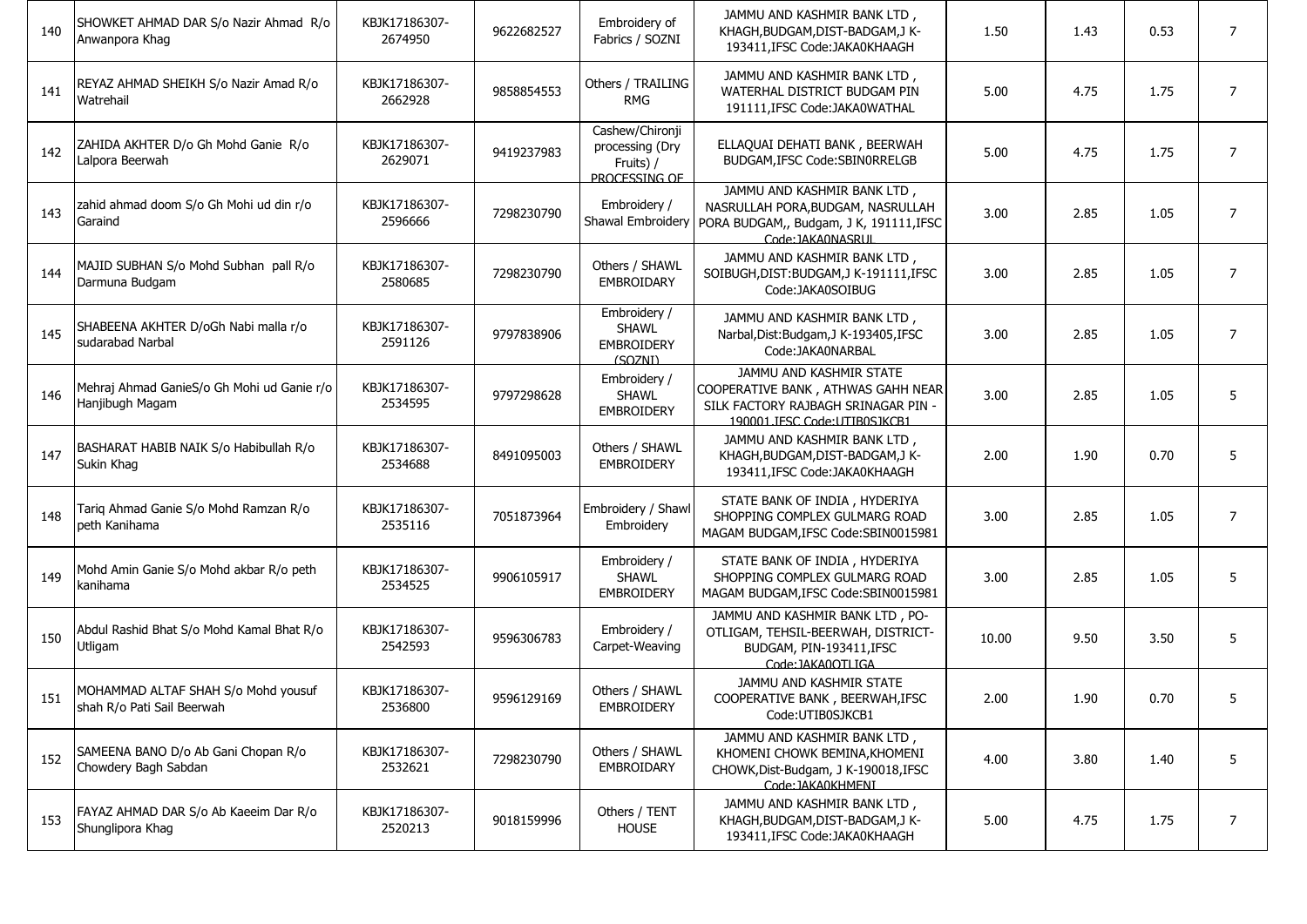| 154 | MOHAMMAD ZUHAIB MALIK S/o Ab Rashid<br>Malik R/o Soibugh        | KBJK17186307-<br>2498372 | 9622739736 | Others / SHAWL<br><b>EMBROIDERY</b>                            | JAMMU AND KASHMIR BANK LTD,<br>SOIBUGH, DIST: BUDGAM, J K-191111, IFSC<br>Code:JAKA0SOIBUG                                             | 3.00  | 2.85 | 1.05 | 5              |
|-----|-----------------------------------------------------------------|--------------------------|------------|----------------------------------------------------------------|----------------------------------------------------------------------------------------------------------------------------------------|-------|------|------|----------------|
| 155 | HALIMA BANO W/o Bilal Ahmad Dar R/o<br>Narbal                   | KBJK17186307-<br>2503576 | 9858387487 | Embroidery /<br><b>SHAWL</b><br><b>EMBROIDERY</b>              | JAMMU AND KASHMIR BANK LTD,<br>Narbal, Dist: Budgam, J K-193405, IFSC<br>Code: JAKA0NARBAL                                             | 3.00  | 2.85 | 1.05 | 5              |
| 156 | BASHIR AHMAD BAHT S/o Khazir Mohd R/o<br>Mazhama Narbal         | KBJK17186307-<br>2503554 | 9906573971 | Embroidery /<br><b>SHAWL</b><br><b>EMBROIDERY</b>              | JAMMU AND KASHMIR STATE<br>COOPERATIVE BANK , ATHWAS GAHH NEAR<br>SILK FACTORY RAJBAGH SRINAGAR PIN -<br>190001 IFSC Code: UTIB0S1KCB1 | 3.00  | 2.85 | 1.05 | 5              |
| 157 | BILAL AHMAD BHAT S/o Ab Jabar R/o R/o<br>Hard shuresh Khag      | KBJK17186307-<br>2520161 | 9858001300 | Others / MOBILE<br><b>REAPIRING</b>                            | JAMMU AND KASHMIR BANK LTD,<br>KHAGH, BUDGAM, DIST-BADGAM, JK-<br>193411.IFSC Code:JAKA0KHAAGH                                         | 5.00  | 4.75 | 1.75 | $\overline{7}$ |
| 158 | TASHOOQ AHMAD DHOBI S/o Gh. Nabi R/o<br>Daharmuna Soibugh       | KBJK17186307-<br>2498389 | 9797240014 | Others / SHAWL<br><b>EMBROIDERY</b>                            | JAMMU AND KASHMIR BANK LTD,<br>SOIBUGH, DIST: BUDGAM, JK-191111, IFSC<br>Code:JAKA0SOIBUG                                              | 3.00  | 2.85 | 1.05 | 5              |
| 159 | FIRDOUS AHMAD MIR Ali Mohd Mir r/o<br>Labartal                  | KBJK17186307-<br>2498406 | 8803099014 | Others / CARPET<br><b>WEAVING</b>                              | JAMMU AND KASHMIR BANK LTD,<br>NASRULLAH PORA, BUDGAM, NASRULLAH<br>PORA BUDGAM,, Budgam, J K, 191111, IFSC<br>Code: IAKA0NASRLIL      | 10.00 | 9.50 | 3.50 | 10             |
| 160 | MUZAFAR AHADM BHAT S/o Mohd Yousuf R/o<br>warasangam            | KBJK17186307-<br>2504286 | 8803097642 | Embroidery /                                                   | JAMMU AND KASHMIR BANK LTD,<br>NASRULLAH PORA, BUDGAM, NASRULLAH<br>PORA BUDGAM,, Budgam, J K, 191111, IFSC<br>Code: IAKA0NASRLIL      | 3.00  | 2.85 | 1.05 | 5              |
| 161 | NAZIR AHMAD MALIK S/o Ali Mohd Malik R/o<br>Sugeen Khag         | KBJK17186307-<br>2520085 | 9622636887 | Others / SHAWL<br>EMBROIDARY                                   | JAMMU AND KASHMIR BANK LTD,<br>KHAGH, BUDGAM, DIST-BADGAM, JK-<br>193411, IFSC Code: JAKA0KHAAGH                                       | 5.00  | 4.75 | 1.75 | $\overline{7}$ |
| 162 | MANSOOR AHMAD AHANGER S/o Ab Wahab<br>Ahanger R/o Arwah Beerwah | KBJK17186307-<br>2494101 | 9796188819 | Welding Work /<br><b>WELDING AND</b><br><b>GRILLING WORK</b>   | JAMMU AND KASHMIR BANK LTD, BEERWA<br>BUDGAM -JAMMU AND KASHMIR, IFSC<br>Code:JAKA0BEERWA                                              | 3.00  | 2.85 | 1.05 | 5              |
| 163 | ASHIQ HUSSAIN MIR S/o Gh Ahmad Mir<br>R/oLabartal Budgam        | KBJK16176307-<br>2480236 | 9858419593 | Others / CARPET                                                | JAMMU AND KASHMIR BANK LTD,<br>NASRULLAH PORA, BUDGAM, NASRULLAH<br>PORA BUDGAM,, Budgam, J K, 191111, IFSC<br>Code: JAKA0NASRUI       | 5.00  | 4.75 | 1.75 | $\overline{7}$ |
| 164 | ALTAF AHMAD SOFI S/o Habiullah sofi R/o<br>Baitabagh            | KBJK16176307-<br>2487251 | 9086595721 | Others / READY<br><b>MADE GARMENTS</b>                         | JAMMU AND KASHMIR BANK LTD,<br>Shoolipora, Dist: Budgam, J K-191111, IFSC<br>Code:JAKA0SHOOLI                                          | 10.00 | 9.50 | 3.50 | 10             |
| 165 | MOHAMMAD SHAFI PARRAYS/o Gh mohd<br>parray r/o Charihar         | KBJK16176307-<br>2461175 | 9906431506 | Embroidery /<br><b>SHAWL</b><br>EMBORIDARY/<br><b>SOZNI</b>    | JAMMU AND KASHMIR BANK LTD,<br>Kanihama Narbal, Dist: Budgam, J K-<br>193401, IFSC Code: JAKA0KANIHA                                   | 3.00  | 2.85 | 1.05 | 7              |
| 166 | SHOWKAT AHMAD WANI S/o Ab Gani Wani<br>R/o Kremshore Parnewa    | KBJK16176307-<br>2483970 | 9797099237 | Others / CARPET<br><b>WEAVING</b>                              | JAMMU AND KASHMIR BANK LTD,<br>KRIMSHORE, BUDGAM, KRIMSHORE<br>BUDGAM, Budgam, J K-191111, IFSC<br>Code: JAKA0KSHORF                   | 4.00  | 3.80 | 1.40 | $\overline{7}$ |
| 167 | TARIQ AHMAD MALLA S/o Nazir Ahmad Malla<br>r/o checki kaw3oosa  | KBJK16176307-<br>2253608 | 9018284060 | Gen.<br>Engg.Works(Grilling<br>painting) /<br>shuttering mixer | JAMMU AND KASHMIR BANK LTD,<br>Narbal, Dist: Budgam, J K-193405, IFSC<br>Code: JAKA0NARBAL                                             | 5.00  | 4.75 | 1.75 | $\overline{7}$ |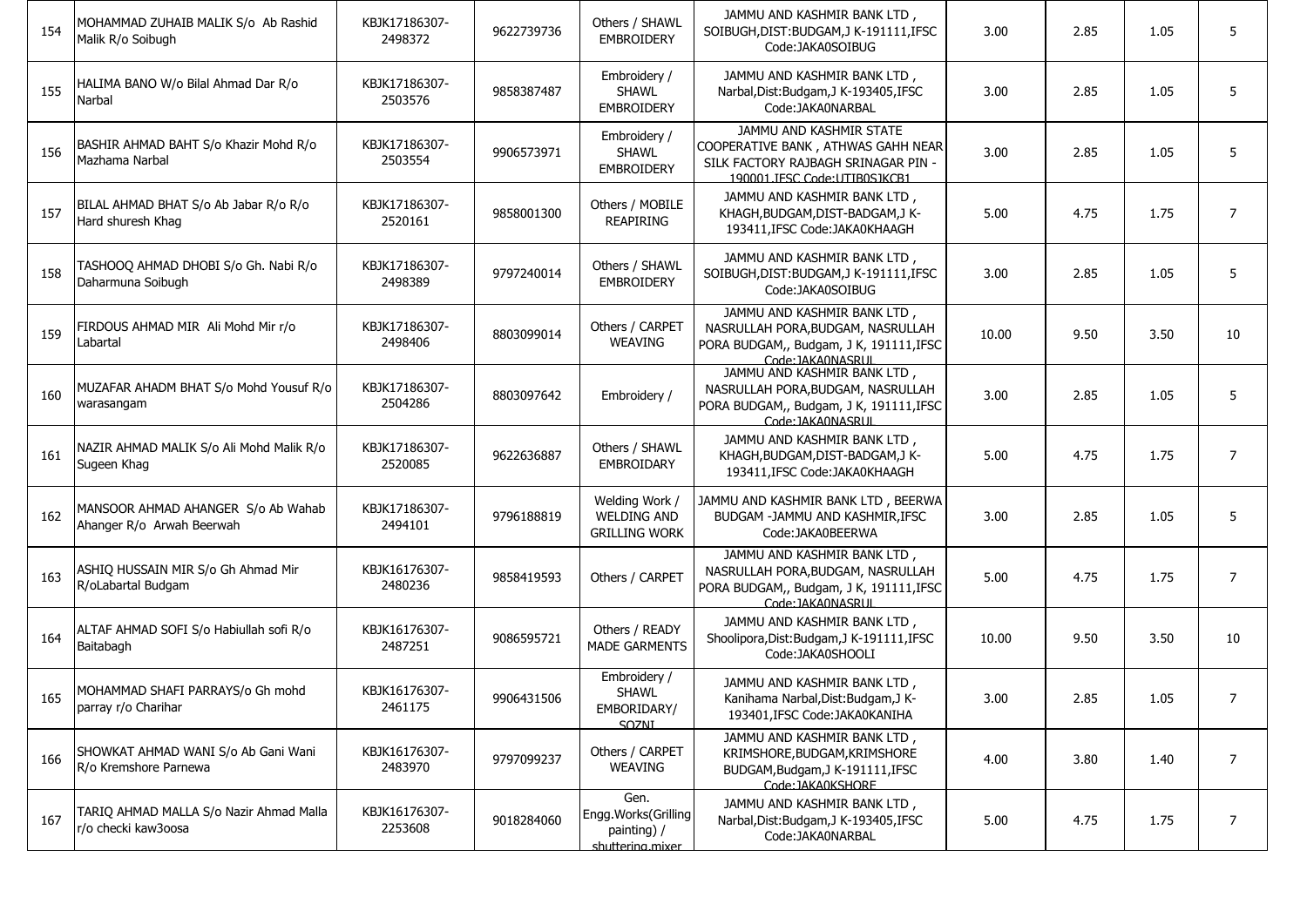| 168 | MOHAMMAD RAFIQ BHATNoor Mohd bhat R/o<br>checki kawoosa              | KBJK16176307-<br>2256706 | 9596171672 | Gen.<br>Engg.Works(Grilling<br>painting) /<br>shuttering mixer              | JAMMU AND KASHMIR BANK LTD,<br>Narbal, Dist: Budgam, J K-193405, IFSC<br>Code: JAKA0NARBAL                                        | 5.00  | 4.75  | 1.75 | $\overline{7}$ |
|-----|----------------------------------------------------------------------|--------------------------|------------|-----------------------------------------------------------------------------|-----------------------------------------------------------------------------------------------------------------------------------|-------|-------|------|----------------|
| 169 | GHULAM HUSSAIN BHATS/o Ali Mohd Bhat<br>R/o Labartal Budgam          | KBJK16176307-<br>2228291 | 9858716332 | Others / CARPET<br>VIEWING                                                  | JAMMU AND KASHMIR BANK LTD,<br>SOIBUGH, DIST: BUDGAM, JK-191111, IFSC<br>Code:JAKA0SOIBUG                                         | 2.00  | 1.90  | 0.70 | 5              |
| 170 | MUSHTAQ AHMAD MIRS/o GH Hyder Mir r/o<br>Wanihama Beerwah            | KBJK16176307-<br>2220885 | 9086712649 | Others / tent house                                                         | JAMMU AND KASHMIR BANK LTD,<br>Narbal, Dist: Budgam, J K-193405, IFSC<br>Code: JAKA0NARBAL                                        | 7.50  | 7.13  | 2.63 | 8              |
| 171 | NUSRAT BANO D/o Gh Mohd Dar R/o Alambal<br>mohalla Narbal            | KBJK16176307-<br>2215063 | 9596417185 | Embroidery /<br>SOZNI                                                       | JAMMU AND KASHMIR BANK LTD,<br>Narbal, Dist: Budgam, J K-193405, IFSC<br>Code:JAKA0NARBAL                                         | 2.00  | 1.90  | 0.70 | 5              |
| 172 | MARYAM W/o Showkat hussain R/o sundipora                             | KBJK16176307-<br>2213455 | 9797822107 | Embroidery of<br>Fabrics /                                                  | STATE BANK OF INDIA, TEH BUDGAM DIST<br>BADGAM JAMMU AND KASHMIR<br>191111, IFSC Code: SBIN0002297                                | 3.00  | 2.85  | 1.05 | 5              |
| 173 | MOHAMMAD MAQBOOL DAR S/o Gh. Qadir<br>Dar R/o Narbal                 | KBJK16176307-<br>2215050 | 9419540351 | Carved wood and<br>artistic furniture<br>making / wooden<br>furniture       | JAMMU AND KASHMIR BANK LTD,<br>Narbal, Dist: Budgam, J K-193405, IFSC<br>Code: JAKA0NARBAL                                        | 25.00 | 23.75 | 8.75 | 24             |
| 174 | SYED NIGHAT w/o Syed Mudasir R/o<br>N.S.Pora                         | KBJK16176307-<br>2214694 | 8803898259 | Manufacture of<br>exercise book<br>binding / Coputer<br>Printing PhotoState | JAMMU AND KASHMIR BANK LTD,<br>NASRULLAH PORA, BUDGAM, NASRULLAH<br>PORA BUDGAM,, Budgam, J K, 191111, IFSC<br>Code: IAKA0NASRLIL | 10.00 | 9.50  | 3.50 | 11             |
| 175 | ZAHOOR AHMAD WANI S/o Mohd afzal Wani<br>R/o Gurwait kalan           | KBJK16176307-<br>2209917 | 7298230790 | Others / READY<br><b>MADE GARMENTS</b>                                      | JAMMU AND KASHMIR BANK LTD, Raithan<br>Khansahib, , Budgam, J K, 191111, IFSC<br>Code: JAKA0RAITHN                                | 5.00  | 4.75  | 1.75 | $\overline{7}$ |
| 176 | GHULAM MOHI UD DIN PARRA S/o Ab<br>Rahman R/o Check Kawoosa          | KBJK16176307-<br>2179297 | 9622418455 | Embroidery /<br>SOZNI                                                       | JAMMU AND KASHMIR BANK LTD,<br>Narbal, Dist: Budgam, J amp; K-193405, IFSC<br>Code: JAKA0NARBAL                                   | 3.00  | 2.85  | 1.05 | 5              |
| 177 | MUDASIR AHMAD BHAT S/o Ab Rashid Bhat<br>R/o Yarigund Narbal         | KBJK16176307-<br>2179310 | 9103228492 | Gen.<br>Engg.Works(Grilling<br>painting) /<br>shuttering mixer              | JAMMU AND KASHMIR BANK LTD,<br>Narbal, Dist: Budgam, J K-193405, IFSC<br>Code:JAKA0NARBAL                                         | 4.00  | 3.80  | 1.40 | 5              |
| 178 | BASHARAT AHMAD GANAIE S/o Ab Salamj<br>Ganie R/o Check kawoosa       | KBJK16176307-<br>2164958 | 9906787048 | Embroidery /                                                                | JAMMU AND KASHMIR BANK LTD,<br>Narbal, Dist: Budgam, J K-193405, IFSC<br>Code:JAKA0NARBAL                                         | 3.00  | 2.85  | 1.05 | $\overline{7}$ |
| 179 | SHABNUM ASIFD/o Shahnawaz Asif R/o<br>Jawaharpora Narbal             | KBJK16176307-<br>2174434 | 9596395799 | Tailoring and<br>preparation of<br>Readymade<br>Garments /                  | JAMMU AND KASHMIR BANK LTD,<br>Narbal, Dist: Budgam, J amp; K-193405, IFSC<br>Code:JAKA0NARBAL                                    | 4.00  | 3.80  | 1.40 |                |
| 180 | ZAHOOR AHMAD MALLA S/o Mohd Subhan<br>malla R/o Hard Malpora SK pora | KBJK16176307-<br>2179159 | 9596520932 | Embroidery /<br>SOZNI                                                       | JAMMU AND KASHMIR BANK LTD,<br>Narbal, Dist: Budgam, J amp; K-193405, IFSC<br>Code:JAKA0NARBAL                                    | 3.00  | 2.85  | 1.05 | $\overline{7}$ |
| 181 | NAZIR AHMAD DARS/o Ab aziz dar R/o Sanar<br>Darwan Chareshareef      | KBJK16176307-<br>2159519 | 9596313899 | Others / Carpet                                                             | JAMMU AND KASHMIR BANK LTD,<br>Kanidajan, Dist: Budgam, J K-191112, IFSC<br>Code: JAKA0KANIDA                                     | 20.00 | 19.00 | 7.00 | 20             |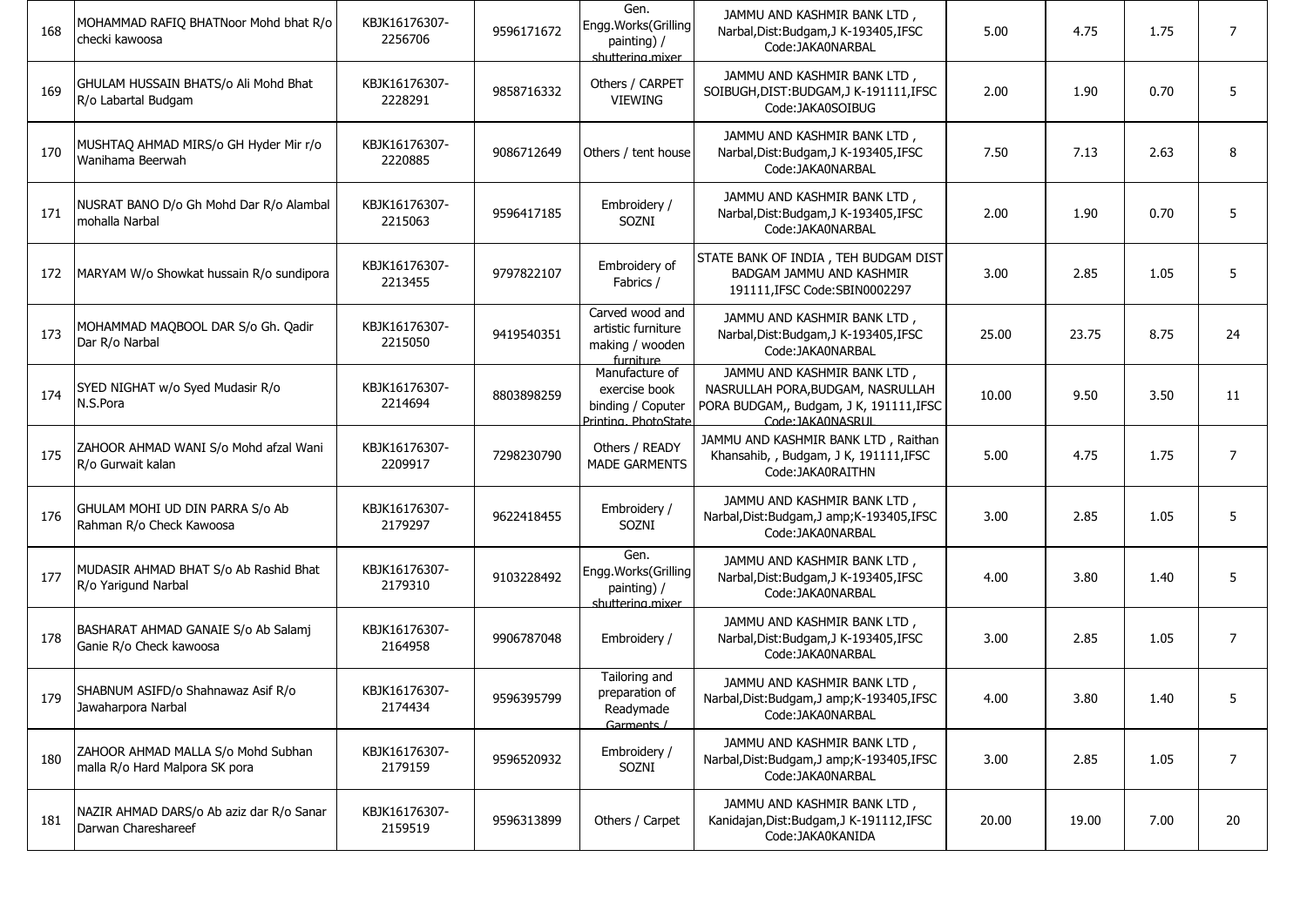|     |                                                                   |                          |            |                                     | <b>TOTAL</b>                                                                                                                     | 859.40 | 816.43 | 300.82 | 1351           |
|-----|-------------------------------------------------------------------|--------------------------|------------|-------------------------------------|----------------------------------------------------------------------------------------------------------------------------------|--------|--------|--------|----------------|
| 193 | NAZIR HUSSAIN BHAT S/O GH MOHD R/O<br><b>BAZAR MOHALLA BUDGAM</b> | KBJK140-252545           | 9906647698 | <b>CARPET WEAVING</b>               | <b>JKB BUDGAM</b>                                                                                                                | 10.00  | 9.50   | 3.50   | 11             |
| 192 | Abid Hussain Rather S/o Gh. Mohd R/o Patwa<br>Budgam              | KBJK16176307-<br>2156933 | 7298742610 | Others / Carpet                     | ELLAQUAI DEHATI BANK, SIR SYED<br>MARKET WAZIR BAGH SRINAGAR KASHMIR<br>PIN CODE 190008, IFSC Code: SBIN0RRELGB                  | 5.00   | 4.75   | 1.75   | 6              |
| 191 | MUSHTAQ AHMAD WANI S/o Ab Gaffar R/o<br>Soibugh                   | KBJK16176307-<br>1605786 | 9858489195 | Others / SHAWL<br><b>EMBROIDARY</b> | JAMMU AND KASHMIR BANK LTD,<br>SOIBUGH, DIST: BUDGAM, J K-191111, IFSC<br>Code:JAKA0SOIBUG                                       | 5.00   | 4.75   | 1.75   | $\overline{7}$ |
| 190 | MEHRAJ DIN BHAT S/o Ab Rahman R/o Baita<br>bagh                   | KBJK16176307-<br>1605690 | 8803898259 | Others / CARPET                     | JAMMU AND KASHMIR BANK LTD,<br>NASRULLAH PORA, BUDGAM, NASRULLAH<br>PORA BUDGAM,, Budgam, J K, 191111, IFSC<br>Code: IAKA0NASRUL | 5.00   | 4.75   | 1.75   | $\overline{7}$ |
| 189 | SYED UBAIDA ZAHARA D/o Syed Shabir<br>Hassan R/o Ichgam           | KBJK16176307-<br>1605881 | 7298230790 | Others / SHAWL<br><b>EMBROIDARY</b> | JAMMU AND KASHMIR BANK LTD.<br>Ichgam, Dist: Budgam, J K-191111, IFSC<br>Code:JAKA0ICHGAM                                        | 4.00   | 3.80   | 1.40   | 5              |
| 188 | UMAR NABI SOFI S/o Gh Nabi sofi R/o<br>Baitabagh                  | KBJK16176307-<br>1605909 | 9858382922 | Others / CARPET<br><b>VIEWING</b>   | JAMMU AND KASHMIR BANK LTD,<br>NASRULLAH PORA, BUDGAM, NASRULLAH<br>PORA BUDGAM,, Budgam, J K, 191111, IFSC<br>Code: IAKA0NASRUL | 10.00  | 9.50   | 3.50   | 11             |
| 187 | SHAMEEMA AKHTER W/o Mohd Akbar Beigh<br>R/o Galwanpora Budgam     | KBJK16176307-<br>1605851 | 9419034143 | Others / SHAWL<br><b>EMBROIDERY</b> | JAMMU AND KASHMIR BANK LTD,<br>KHOMENI CHOWK BEMINA, KHOMENI<br>CHOWK, Dist-Budgam, J K-190018, IFSC<br>Code: IAKA0KHMENI        | 5.00   | 4.75   | 1.75   | $\overline{7}$ |
| 186 | SAIMA AFZAL D/o Mohd Afzal Sofi R/o<br>Baitabagh                  | KBJK16176307-<br>1605812 | 9419034143 | Others / CARPET                     | JAMMU AND KASHMIR BANK LTD,<br>NASRULLAH PORA, BUDGAM, NASRULLAH<br>PORA BUDGAM,, Budgam, J K, 191111, IFSC<br>Code: IAKA0NASRUL | 5.00   | 4.75   | 1.75   | $\overline{7}$ |
| 185 | JAN MOHAMAD WANIS/o Mohd Yousuf Wani<br>r/o Garaind Khurud        | KBJK16176307-<br>1605677 | 9419034143 | Others / SHAWL<br><b>EMBROIDERY</b> | JAMMU AND KASHMIR BANK LTD,<br>NASRULLAH PORA, BUDGAM, NASRULLAH<br>PORA BUDGAM,, Budgam, J K, 191111, IFSC<br>Code: JAKA0NASRUL | 5.00   | 4.75   | 1.75   | $\overline{7}$ |
| 184 | NAZIR AHMAD DARS/o Ab ahad Dar R/o<br>Malmachihama Beerwah        | KBJK16176307-<br>1636305 | 9086656427 | Embroidery of<br>Fabrics /          | JAMMU AND KASHMIR BANK LTD, Ratsun,<br>Budgam, J K, 193401, IFSC<br>Code:JAKA0RATSUN                                             | 3.00   | 2.85   | 1.05   | 5              |
| 183 | Zahoor AhmadSheikh S/oAli Mohd sheikh R/o<br>Wanbal Kanipora      | KBJK16176307-<br>1639514 | 9906542830 | Bakery Products /                   | JAMMU AND KASHMIR BANK LTD, BAGATI<br>KANI PORA, BAGATI KANI PORA P/O<br>Natipora, Budgam, J K-190015, IFSC<br>Code: IAKA0BKPORA | 25.00  | 23.75  | 8.75   | 24             |
| 182 | Showkat Ahmad Mir S/o Mohd Assadullah mir<br>R/o Dangarpora magam | KBJK16176307-<br>2151899 | 9906421061 | Others / shawl<br>embrodery         | JAMMU AND KASHMIR BANK LTD, Magam<br>Budgam, Magam Budgam, Budgam, J K-<br>193401.IFSC Code:JAKA0MAGGAM                          | 4.00   | 3.80   | 1.40   | 5              |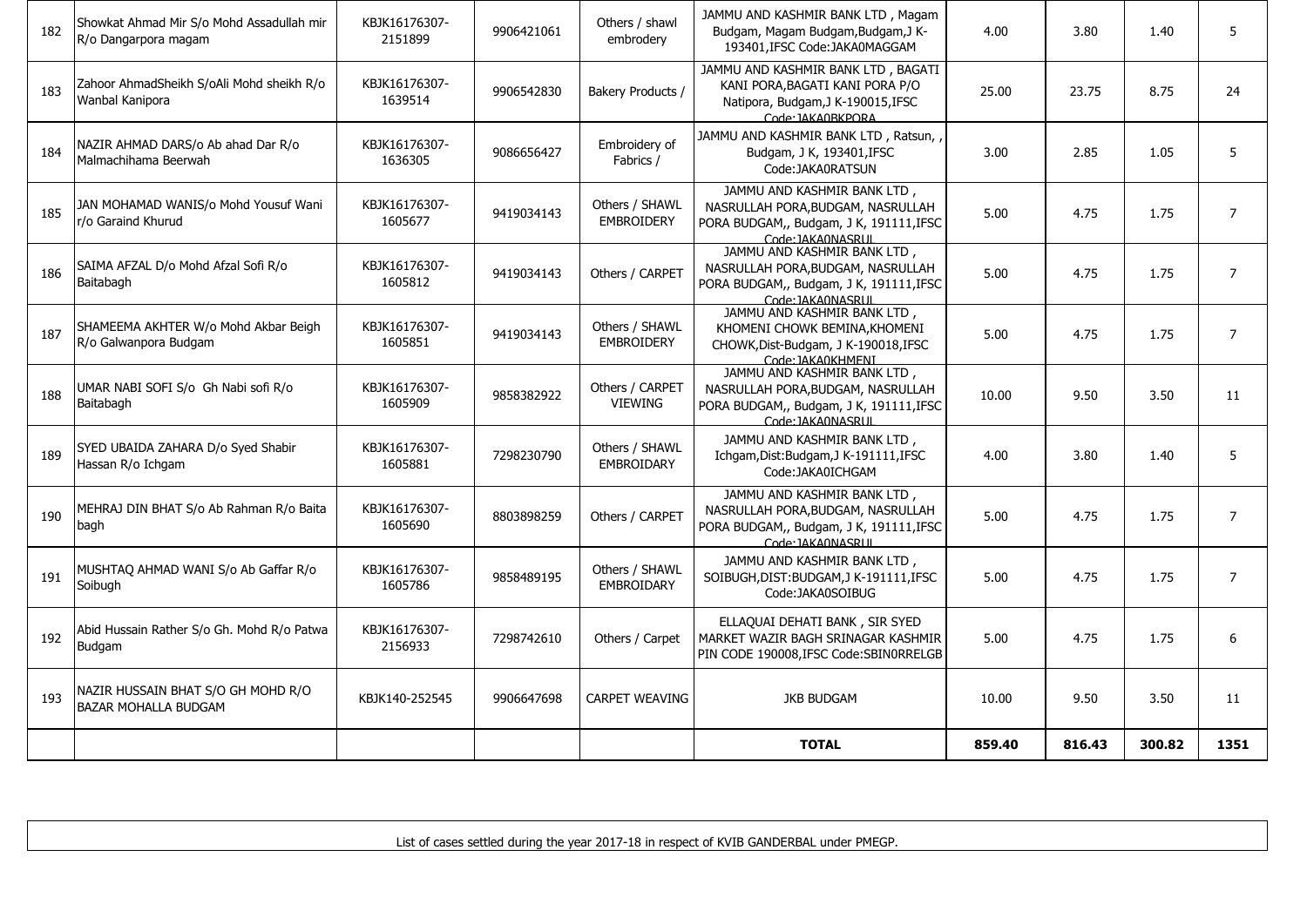| srno           | Name of the beneficiary with<br>full Adress                                                                       | Applicant ID Number      | <b>Contact Number</b> | Scheme                                            | Financing Bank Branch                                                                                                        | project cost | Bank Loan | Margin<br>Money<br>(In Lacs) | Emp. |
|----------------|-------------------------------------------------------------------------------------------------------------------|--------------------------|-----------------------|---------------------------------------------------|------------------------------------------------------------------------------------------------------------------------------|--------------|-----------|------------------------------|------|
| $\mathbf{1}$   | RUQIA AHAD D/O Ab. Ahad Shiekh R/O<br>SHEIKH MOHALLA GUND, GUND<br>Dist:GANDERBAL Pin:191202                      | KBJK17186338-<br>2626837 | 9419744812            | Embroidery /<br><b>SHAWL</b><br><b>EMBROIDERY</b> | JAMMU AND KASHMIR BANK LTD,<br>GUND, KANGAN, Ganderbal, Dist: Srinagar, J K-<br>191202, IFSC Code: JAKA0GOUNDH               | 2.00         | 1.90      | 0.70                         | 5    |
| 2              | MIR AALAM JAN W/O Gul Mohammad<br>R/O PATI YAR MUQAM, GANDERBAL<br>Dist:GANDERBAL Pin:191201                      | KBJK17186338-<br>4954318 | 9622850250            | Embroidery /<br><b>SHAWL</b><br><b>EMBRODERY</b>  | JAMMU AND KASHMIR BANK LTD,<br>Dorsuma, Ganderbal, Lar, Dist: Ganderbal, J K-<br>191201, IFSC Code: JAKA0DORSUM              | 5.00         | 4.75      | 1.75                         | 10   |
| 3              | GULSHAN ARA D/O Ab Rehman<br>LoneMohammad<br>R/O<br>CHUNDUNA, TULLAMULLA Dist:GANDERBAL<br>Pin:19113              | KBJK17186338-<br>4964913 | 9906833687            | Embroidery /<br><b>SHAWL</b><br><b>EMBRODERY</b>  | JAMMU AND KASHMIR BANK LTD,<br>CHANDUNA, Shallabug, Ganderbal, Dist: Srinag<br>ar, J K-191131, IFSC Code: JAKA0CHDUNA        | 3.00         | 2.85      | 1.05                         | 8    |
| 4              | AFROOZA BANO D/O Gh. Ahmad Ahnager<br>R/O PRANG PALANG, KANGAN<br>Dist: GANDERBAL Pin: 191202                     | KBJK17186338-<br>2594550 | 9697324250            | Embroidery /<br><b>SHAWL</b><br><b>EMBROIDERY</b> | JAMMU AND KASHMIR BANK LTD,<br>Kangan, Kangan Ganderbal, Ganderbal, Dist-<br>Srinagar, J K-191202, IFSC<br>Code: JAKA0KANGAN | 2.00         | 1.90      | 0.70                         | 5    |
| 5              | MEEMA JAN W/O Parvaiz Ahmad Khanday<br>R/O PARIBAL SHALLABUGH, PEERPORA<br>Dist: GANDERBAL Pin: 191131            | KBJK17186338-<br>2695417 | 7298915936            | Others / CARPET<br><b>WEAVING</b>                 | JAMMU AND KASHMIR BANK LTD,<br>CHANDUNA, Shallabug, Ganderbal, Dist: Srinag<br>ar, J K-191131, IFSC Code: JAKA0CHDUNA        | 4.00         | 3.80      | 1.40                         | 8    |
| 6              | GH NABI GANIE S/O Gh. Ahmad Ganai<br>R/O URPASH, GANDERBAL Dist: GANDERBAL<br>Pin:191201                          | KBJK17186338-<br>4987881 | 9697767375            | Embroidery /<br><b>SHAWL</b><br><b>EMBRODERY</b>  | JAMMU AND KASHMIR BANK LTD, NUNNAR<br>GANDERBAL KASHMIR, IFSC<br>Code: JAKA0NUNNAR                                           | 2.00         | 1.90      | 0.70                         | 5    |
| $\overline{7}$ | MUSHTAQ AHMAD MALLA<br>S/O<br>Mohammad Sultan Malla<br>R/O<br>KUJJAR, GANDERBAL Dist:GANDERBAL<br>Pin:191131      | KBJK17186338-<br>4992004 | 9070729607            | Embroidery /<br><b>SHAWL</b><br><b>EMBRODERY</b>  | JAMMU AND KASHMIR BANK LTD,<br>Ganderbal, Beehama<br>Ganderbal, Dist: Srinagar, J K-191201, IFSC<br>Code: JAKA0GANDER        | 2.00         | 1.90      | 0.70                         | 5    |
| 8              | MEHNAZ AKTHER D/O Akram Shah<br>R/O CHUNT WALIWAR, LAR Dist: GANDERBAL<br>Pin:191131                              | KBJK17186338-<br>4956364 | 9797018973            | Embroidery /<br><b>SHAWL</b><br><b>EMBRODERY</b>  | JAMMU AND KASHMIR BANK LTD, Waliwar,<br>, Ganderbal, J K, 191131, IFSC<br>Code:JAKA0WALWAR                                   | 5.00         | 4.75      | 1.75                         | 10   |
| 9              | SHAMEEMA BEGUN D/O Mohd. Yousuf<br>Qureshi R/O CHANTHAN GULABPORA, LAR<br>Dist:GANDERBAL Pin:191131               | KBJK17186338-<br>4972566 | 9797241893            | Embroidery /<br><b>SHAWL</b><br><b>EMBRODERY</b>  | JAMMU AND KASHMIR BANK LTD, Waliwar,<br>, Ganderbal, J K, 191131, IFSC<br>Code:JAKA0WALWAR                                   | 5.00         | 4.75      | 1.75                         | 10   |
| 10             | SUHAIL MEHRAJ SHAH S/O Mehraj-ud-Din<br>Shah R/O HARDO PANZIN, KANGAN<br>Dist:GANDERBAL Pin:191202                | KBJK17186338-<br>2595350 | 9596000632            | Others / SLAB AND<br>SHUTTERING                   | JAMMU AND KASHMIR BANK LTD,<br>Kangan, Kangan Ganderbal, Ganderbal, Dist-<br>Srinagar, J K-191202, IFSC<br>Code: IAKA0KANGAN | 5.00         | 4.75      | 1.75                         | 10   |
| 11             | REFAT SHAHEEN D/O Ab. Majid Khan<br>R/O CHANTHAN GULABPORA CHUNT<br>WALIWAR, LAR Dist: GANDERBAL Pin: 191131      | KBJK17186338-<br>4956094 | 7006523776            | Embroidery /<br><b>SHAWL</b><br><b>EMBRODERY</b>  | JAMMU AND KASHMIR BANK LTD, Waliwar,<br>Ganderbal, J K, 191131,IFSC<br>Code:JAKA0WALWAR                                      | 5.00         | 4.75      | 1.75                         | 10   |
| 12             | ASHIQ AHMAD MIR S/O Gh. Mohammad mir<br>R/O CHAKU TULLAMULLA GANDERBAL,<br>TULLAMULLA Dist: GANDERBAL Pin: 191131 | KBJK17186338-<br>4950774 | 9697351950            | Embroidery /<br><b>PASHMENA</b>                   | JAMMU AND KASHMIR BANK LTD,<br>Tulmulla, Ganderbal, Dist: Srinagar, J K-<br>191131, IFSC Code: JAKA0SHRINE                   | 5.00         | 4.75      | 1.75                         | 10   |
| 13             | MOHD ASHRAF KHAN S/O Gh. Nabi Khan<br>R/O CHODRI BAGH SEARCH, GANDERBAL<br>Dist: GANDERBAL Pin: 191201            | KBJK17186338-<br>4969047 | 9596474979            | Wood Work /<br>JOINERY MILL                       | JAMMU AND KASHMIR BANK LTD, NUNNAR<br>GANDERBAL KASHMIR, IFSC<br>Code:JAKA0NUNNAR                                            | 9.71         | 9.23      | 3.40                         | 10   |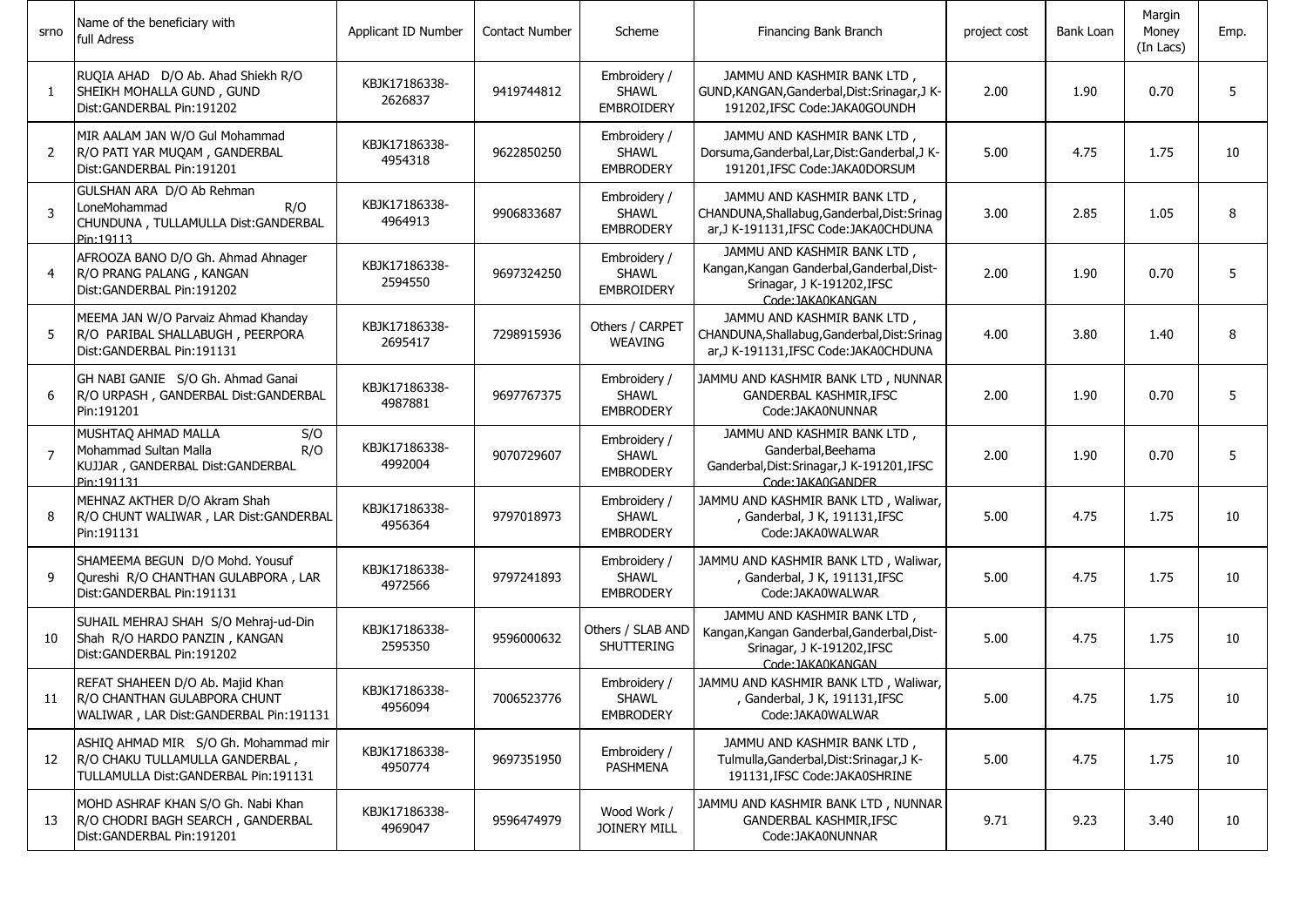| 14 | ASHIO HUSSAIN SHAH S/O peer Bahow din<br>shah R/O NUNNER GANDERBAL,<br>GANDERBAL Dist:GANDERBAL Pin:191201    | KBJK17186338-<br>2652227 | 7780846076 | Embroidery /<br><b>SHAWL</b><br><b>EMBROIDERY</b>                 | JAMMU AND KASHMIR BANK LTD, NUNNAR<br>GANDERBAL KASHMIR, IFSC<br>Code:JAKA0NUNNAR                                                     | 2.00  | 1.90 | 0.70 | 5              |
|----|---------------------------------------------------------------------------------------------------------------|--------------------------|------------|-------------------------------------------------------------------|---------------------------------------------------------------------------------------------------------------------------------------|-------|------|------|----------------|
| 15 | SABREENA D/O Gh. Qadir Parray<br>R/O WAYIL, GANDERBAL Dist: GANDERBAL<br>Pin:191201                           | KBJK17186338-<br>2631369 | 9697624077 | Tailoring and<br>preparation of<br>Readymade<br>Garments /        | JAMMU AND KASHMIR BANK LTD, NUNNAR<br><b>GANDERBAL KASHMIR.IFSC</b><br>Code: JAKA0NUNNAR                                              | 2.00  | 1.90 | 0.70 | 5              |
| 16 | ABDUL RASHID LONE S/O Ab. Ahad lone<br>R/O BATWINA GANGI PORA, WAKURA<br>Dist:GANDERBAL Pin:191131            | KBJK17186338-<br>2535899 | 9906610712 | Embroidery /<br><b>SHAWL</b><br><b>EMBROIDERY</b>                 | JAMMU AND KASHMIR BANK LTD,<br>Batwina, Ganderbal, Wakura, Lar, Ganderbal, Di<br>st: Baramulla, J K-193501, IFSC<br>Code: IAKA0BATWIN | 3.00  | 2.85 | 1.05 | 8              |
| 17 | FIRDOUSA AKHTER W/O Manzoor Ahmad<br>Ganai R/O BATAPORA SAFAPORA,<br>SAFAPORA Dist: GANDERBAL Pin: 193504     | KBJK17186338-<br>3526894 | 9906454747 | Embroidery /<br><b>SHAWL</b><br><b>EMBRIODERY</b>                 | JAMMU AND KASHMIR BANK LTD, Safapora<br>Ganderbal, Main Market Safapora, Dist:<br>Baramulla, J K-193504, IFSC<br>Code: IAKA0SAFAPO    | 2.00  | 1.90 | 0.70 | 5              |
| 18 | MOHAMMAD SHAFI S/O Gh. Rasool<br>MagrayMAGRAY R/O RAPORE, LAR<br>Dist:GANDERBAL Pin:193111                    | KBJK17186338-<br>3528560 | 9419588058 | Others / SLAB AND<br>SHUTTERING                                   | JAMMU AND KASHMIR BANK LTD, LAR,<br>GANDERBAL, Main Market, Ganderbal, J K,<br>191131, IFSC Code: JAKA0WATLAR                         | 5.00  | 4.75 | 1.75 | 8              |
| 19 | AMEER HAYAT S/O Ab. Rahem Khan<br>R/O KHANR/OWANGATH, KANGAN<br>Dist: GANDERBAL Pin: 191202                   | KBJK17186338-<br>2594433 | 9596231220 | Embroidery /<br><b>SHAWL</b><br><b>EMBROIDERY</b>                 | JAMMU AND KASHMIR BANK LTD, Wangat,<br>Tehsil-Kangan, Ganderbal, J K, 191201, IFSC<br>Code:JAKA0WANGAT                                | 2.00  | 1.90 | 0.70 | 5              |
| 20 | ASIFA YOUSUF D/O Mohammad Yousuf<br>R/O NAID KADAL SRINAGAR, NAID KADAL<br>SRINAGAR Dist:GANDERBAL Pin:190003 | KBJK17186338-<br>4962565 | 8715028395 | Others /<br><b>MANUFACTURING</b><br>OF SHAWL<br><b>FMBRIODERY</b> | JAMMU AND KASHMIR BANK LTD,<br>Chattergul, Tehsil-<br>Kangan, Ganderbal, Dist: Srinagar, J K-<br>191201 IFSC Code: IAKA0CHATGB        | 5.00  | 4.75 | 1.75 | 10             |
| 21 | ABDUL RASHID S/O Ab. Aziz Shah<br>R/O SHAHCHATTERGUL MANGAM KANGAN,<br>KANGAN Dist: GANDERBAL Pin: 191201     | KBJK17186338-<br>3506772 | 8491872086 | Embroidery /<br><b>SHAWL</b><br><b>EMBROIDERY</b>                 | JAMMU AND KASHMIR BANK LTD,<br>Chattergul, Tehsil-<br>Kangan, Ganderbal, Dist: Srinagar, J K-<br>191201.JESC Code: JAKA0CHATGB        | 1.00  | 0.95 | 0.35 | 3              |
| 22 | RAYEES IMTIYAZ S/O ImtiyazWani<br>R/O BABA DARIYA DIN, GANDERBAL<br>Dist:GANDERBAL Pin:190006                 | KBJK17186338-<br>4968841 | 8803765480 | Others /<br><b>SHUTTERING</b>                                     | JAMMU AND KASHMIR BANK LTD,<br>Nagbal, Near Petrol Pump<br>Nagbal, Ganderbal, Dist-Srinagar, J K-<br>190016 IFSC Code: IAKA0FCNBAL    | 10.00 | 9.50 | 3.50 | 14             |
| 23 | NAZMEEN BANO D/O Ameer Khan<br>R/O WAYIL GOTLI BAGH, GANDERBAL<br>Dist:GANDERBAL Pin:191201                   | KBJK17186338-<br>3503005 | 9797964344 | Tailoring and<br>preparation of<br>Readymade<br>Garments /        | JAMMU AND KASHMIR BANK LTD, NUNNAR<br>GANDERBAL KASHMIR, IFSC<br>Code:JAKA0NUNNAR                                                     | 2.00  | 1.90 | 0.70 | $\overline{4}$ |
| 24 | ALTAF AHMAD WANI S/O Sonaullah Wani<br>R/O TAKIYABAL THURU, LAR<br>Dist:GANDERBAL Pin:191131                  | KBJK17186338-<br>4990375 | 9906657585 | Embroiderv /<br>SHAWL<br><b>EMBRODERY</b>                         | JAMMU AND KASHMIR BANK LTD, LAR,<br>GANDERBAL, Main Market, Ganderbal, J K,<br>191131.IFSC Code:JAKA0WATLAR                           | 5.00  | 4.75 | 1.75 | 10             |
| 25 | GH HASSAN GANAIE S/O Habibullah Ganai<br>R/O DURSUMA MANIGAM, LAR<br>Dist:GANDERBAL Pin:191201                | KBJK17186338-<br>4982496 | 9596525506 | Embroidery /<br><b>SHAWL</b><br><b>EMBRODERY</b>                  | JAMMU AND KASHMIR BANK LTD,<br>Dorsuma, Ganderbal, Lar, Dist: Ganderbal, JK-<br>191201, IFSC Code: JAKA0DORSUM                        | 5.00  | 4.75 | 1.75 | 10             |
| 26 | FAHMEEDA BANO W/o shabir Ahmad Khan<br>R/O PRANG, KANGAN Dist: GANDERBAL<br>Pin:191202                        | KBJK17186338-<br>4117956 | 9858964723 | Embroidery /<br>SHAWL<br><b>EMBRODERY</b>                         | JAMMU AND KASHMIR BANK LTD,<br>Dorsuma, Ganderbal, Lar, Dist: Ganderbal, JK-<br>191201, IFSC Code: JAKA0DORSUM                        | 3.00  | 2.85 | 1.05 | 10             |
| 27 | WASEEM RAJ S/O Bashir Ahmad Wani<br>R/O GIRAJ, GANDERBAL Dist: GANDERBAL<br>Pin:191201                        | KBJK17186338-<br>4117916 | 7889313071 | Automobile work /<br>AUTOMOBILE AND<br><b>TYRES</b>               | JAMMU AND KASHMIR BANK LTD,<br>Dorsuma, Ganderbal, Lar, Dist: Ganderbal, JK-<br>191201, IFSC Code: JAKA0DORSUM                        | 3.00  | 2.85 | 1.05 | 5              |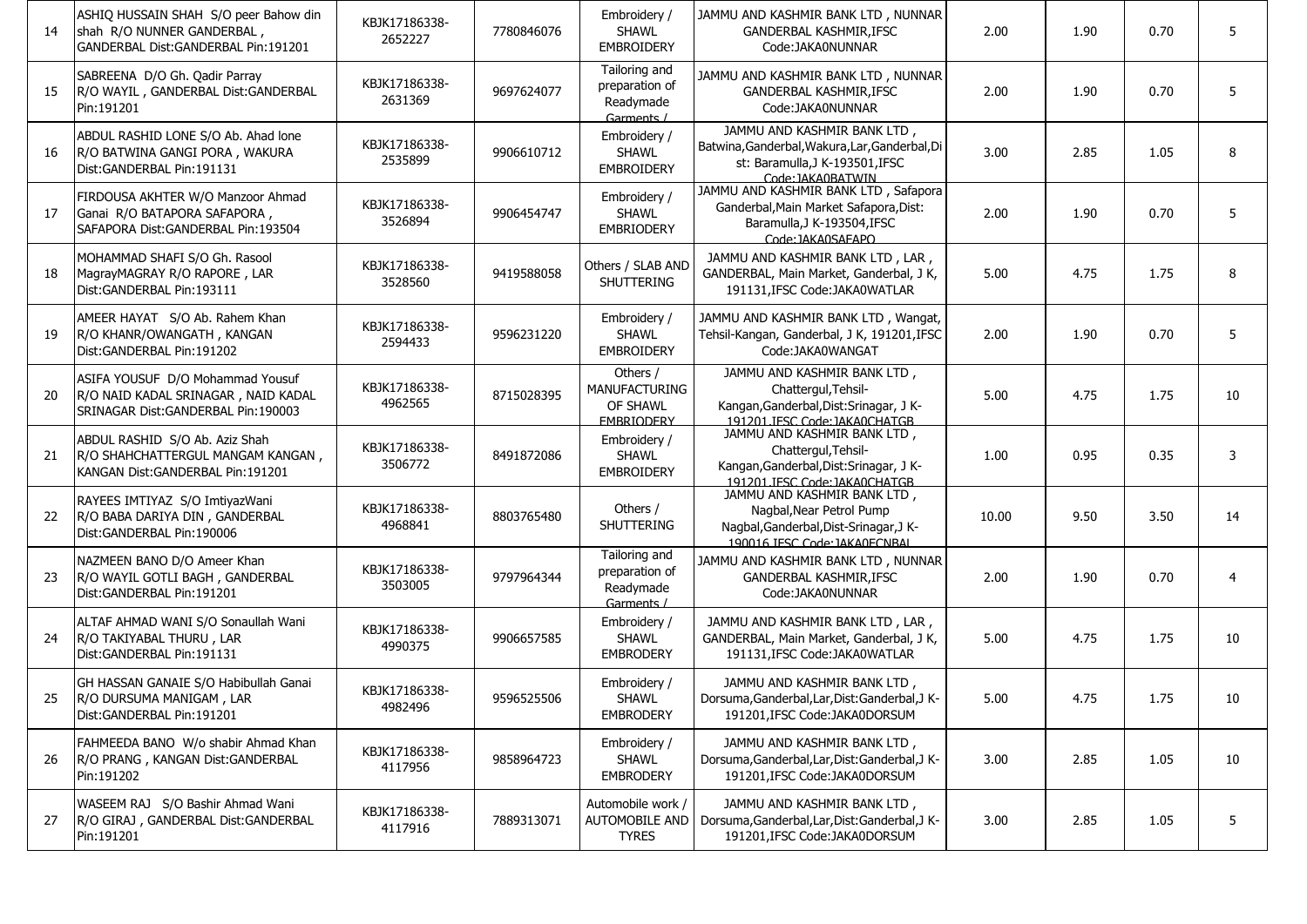| 28 | NAZIR AHMAD KAMBAY S/O Gh. Nabi Kambay<br>R/O WAKURA, WAKURA Dist: GANDERBAL<br>Pin:191131                                             | KBJK17186338-<br>2632125 | 9906486608 | Others / SPICES                                   | JAMMU AND KASHMIR BANK LTD.<br>WAKURA, GANDERBAL, DIST-SRINAGAR, JK-<br>191131.IFSC Code:JAKA0EWAKUR                                          | 10.00 | 9.50 | 3.50 | 12 |
|----|----------------------------------------------------------------------------------------------------------------------------------------|--------------------------|------------|---------------------------------------------------|-----------------------------------------------------------------------------------------------------------------------------------------------|-------|------|------|----|
| 29 | BASHIR AHMAD MIR S/O gh Qadir Mir<br>R/O GUZHAMA, WAKURA Dist:GANDERBAL<br>Pin:191131                                                  | KBJK17186338-<br>4973528 | 9858743810 | Embroidery /<br>SHAWL<br><b>EMBRODERY</b>         | JAMMU AND KASHMIR BANK LTD,<br>Batwina, Ganderbal, Wakura, Lar, Ganderbal, Di<br>st: Baramulla.J K-193501.IFSC<br>Code: IAKA0BATWIN           | 2.00  | 1.90 | 0.70 | 5  |
| 30 | MANZOOR AHMAD DAR S/o Gh. Rasool Dar<br>R/O GOGJI GUND, TULLAMULLA<br>Dist:GANDERBAL Pin:191131                                        | KBJK17186338-<br>4971812 | 9596589324 | Others / WILLOW<br><b>WORKER</b>                  | JAMMU AND KASHMIR BANK LTD,<br>CHANDUNA, Shallabug, Ganderbal, Dist: Srinag<br>ar, J K-191131, IFSC Code: JAKA0CHDUNA                         | 5.00  | 4.75 | 1.75 | 10 |
| 31 | FIRDOUS AHMAD BHAT S/O Ab. Rashid Bhat<br>R/O BARKAT MUHALLAH SAFAPORA,<br>SAFAPORA Dist: GANDERBAL Pin: 193504                        | KBJK17186338-<br>2526983 | 9070535419 | Others / CARPET<br><b>WEAVING</b>                 | JAMMU AND KASHMIR GRAMEN BANK,<br>NARWAL NEAR FRUIT COMPLEX NEW<br>UNIVERSITY JAMMU, IFSC<br>Code: IAKA0GRAMEN                                | 5.00  | 4.75 | 1.75 | 12 |
| 32 | AADIL S/O Gh. Ahmad Ganai R/O MANI GAM<br>GANDERBAL, LAR Dist: GANDERBAL<br>Pin:191201                                                 | KBJK17186338-<br>4963947 | 9797982744 | Others / MIXER<br>AND SHUTTERING                  | JAMMU AND KASHMIR BANK LTD,<br>Dorsuma, Ganderbal, Lar, Dist: Ganderbal, JK-<br>191201, IFSC Code: JAKA0DORSUM                                | 10.00 | 9.50 | 3.50 | 15 |
| 33 | TARIQ AHMAD MIR S/O Ab. Khaliq Mir<br>R/O SOFI MASJID SALOORA TULMULLA, SOFI<br>MASJID SALOORA TULMULLA<br>Dist: GANDERBAL Pin: 191131 | KBJK17186338-<br>4958289 | 7006874564 | Others /<br><b>SHUTTERING</b>                     | JAMMU AND KASHMIR BANK LTD,<br>Duderhama Ganderbal, Tawheed Market<br>Near Qamria Park, Dist-Ganderbal, J K-<br>191201 IFSC Code: IAKA0DUDRHM | 10.00 | 9.50 | 3.50 | 15 |
| 34 | MOHD IQBAL AHMAD SOFI s/O Gh. Nabi Sofi<br>R/O SALOORA PATI PORA, TULMULLA<br>Dist:GANDERBAL Pin:191131                                | KBJK16176338-<br>2412392 | 9697364742 | Others / MIXER<br>AND SHUTTERINGS                 | JAMMU AND KASHMIR BANK LTD,<br>Duderhama Ganderbal, Tawheed Market<br>Near Qamria Park, Dist-Ganderbal, J K-<br>191201 TESC Code: TAKA0DUDRHM | 5.00  | 4.75 | 1.75 | 12 |
| 35 | SHABIR AHMAD DAR S/O Mohammad Sultan<br>Dar R/O KHANPORA WAKURA, WAKURA<br>Dist: GANDERBAL Pin: 191131                                 | KBJK16176338-<br>2252990 | 9858995951 | Others / MIXER<br>AND SHUTTERINGS                 | JAMMU AND KASHMIR BANK LTD,<br>Batwina, Ganderbal, Wakura, Lar, Ganderbal, Di<br>st: Baramulla, J K-193501, IFSC<br>Code: IAKA0BATWIN         | 5.00  | 4.75 | 1.75 | 8  |
| 36 | MOHD AMIN SHEIKH S/O Ab. Rehman Shiekh<br>R/O SHEIKH MOHALLA QASBA LAR, LAR<br>Dist: GANDERBAL Pin: 191131                             | KBJK17186338-<br>3530659 | 7298547147 | Embroidery /<br><b>SHAWL</b><br><b>EMBROIDERY</b> | JAMMU AND KASHMIR BANK LTD, LAR,<br>GANDERBAL, Main Market, Ganderbal, J K,<br>191131, IFSC Code: JAKA0WATLAR                                 | 2.00  | 1.90 | 0.70 | 5  |
| 37 | GH RASOOL BHAT S/O Ab. Rehman Bhat<br>R/O KHRANI HAMA, LAR Dist: GANDERBAL<br>Pin:191131                                               | KBJK17186338-<br>3533402 | 9622801461 | Embroidery /<br><b>SHAWL</b><br><b>EMBROIDERY</b> | JAMMU AND KASHMIR BANK LTD, LAR,<br>GANDERBAL, Main Market, Ganderbal, J K,<br>191131, IFSC Code: JAKA0WATLAR                                 | 2.00  | 1.90 | 0.70 | 5  |
| 38 | MOHD MUZAFFAR BHAT S/O Faroog Ahmad<br>Bhat R/O NUNNAR GANDERBAL,<br>GANDERBAL Dist:GANDERBAL Pin:191201                               | KBJK16176338-<br>2420073 | 9596366249 | Others /<br>SHUTTERING                            | JAMMU AND KASHMIR BANK LTD, NUNNAR<br>GANDERBAL KASHMIR, IFSC<br>Code:JAKA0NUNNAR                                                             | 5.00  | 4.75 | 1.75 | 8  |
| 39 | NEELOFAR D/O Gh. Nabi Bhat<br>R/O HAT BARAH SHALLABUGH,<br>SHEERPATHRI Dist: GANDERBAL Pin: 191131                                     | KBJK17186338-<br>2694580 | 8803438876 | Embroidery /<br>SHAWL<br><b>EMBROIDERY</b>        | JAMMU AND KASHMIR BANK LTD,<br>CHANDUNA, Shallabug, Ganderbal, Dist: Srinag<br>ar, J K-191131, IFSC Code: JAKA0CHDUNA                         | 3.00  | 2.85 | 1.05 |    |
| 40 | SUMIYA JAN D/O Gh. Mohammad Shiekh<br>R/O BAKURA, GANDERBAL Dist: GANDERBAL<br>Pin:190006                                              | KBJK17186338-<br>4969526 | 9858345803 | Embroidery /<br>SHAWL<br><b>EMBRODERY</b>         | JAMMU AND KASHMIR BANK LTD,<br>Nagbal, Near Petrol Pump<br>Nagbal, Ganderbal, Dist-Srinagar, J K-<br>190016.JESC Code: JAKA0ECNBAL            | 10.00 | 9.50 | 3.50 | 15 |
| 41 | GHULAM MOHD MAGRAY S/O Ab. Satar<br>Magray R/O KHRANI HAMA, LAR<br>Dist:GANDERBAL Pin:191131                                           | KBJK17186338-<br>3527444 | 9469388232 | Embroidery /<br>SHAWL<br>EMBROIDERY               | JAMMU AND KASHMIR BANK LTD, LAR,<br>GANDERBAL, Main Market, Ganderbal, J K,<br>191131, IFSC Code: JAKA0WATLAR                                 | 1.00  | 0.95 | 0.35 | 3  |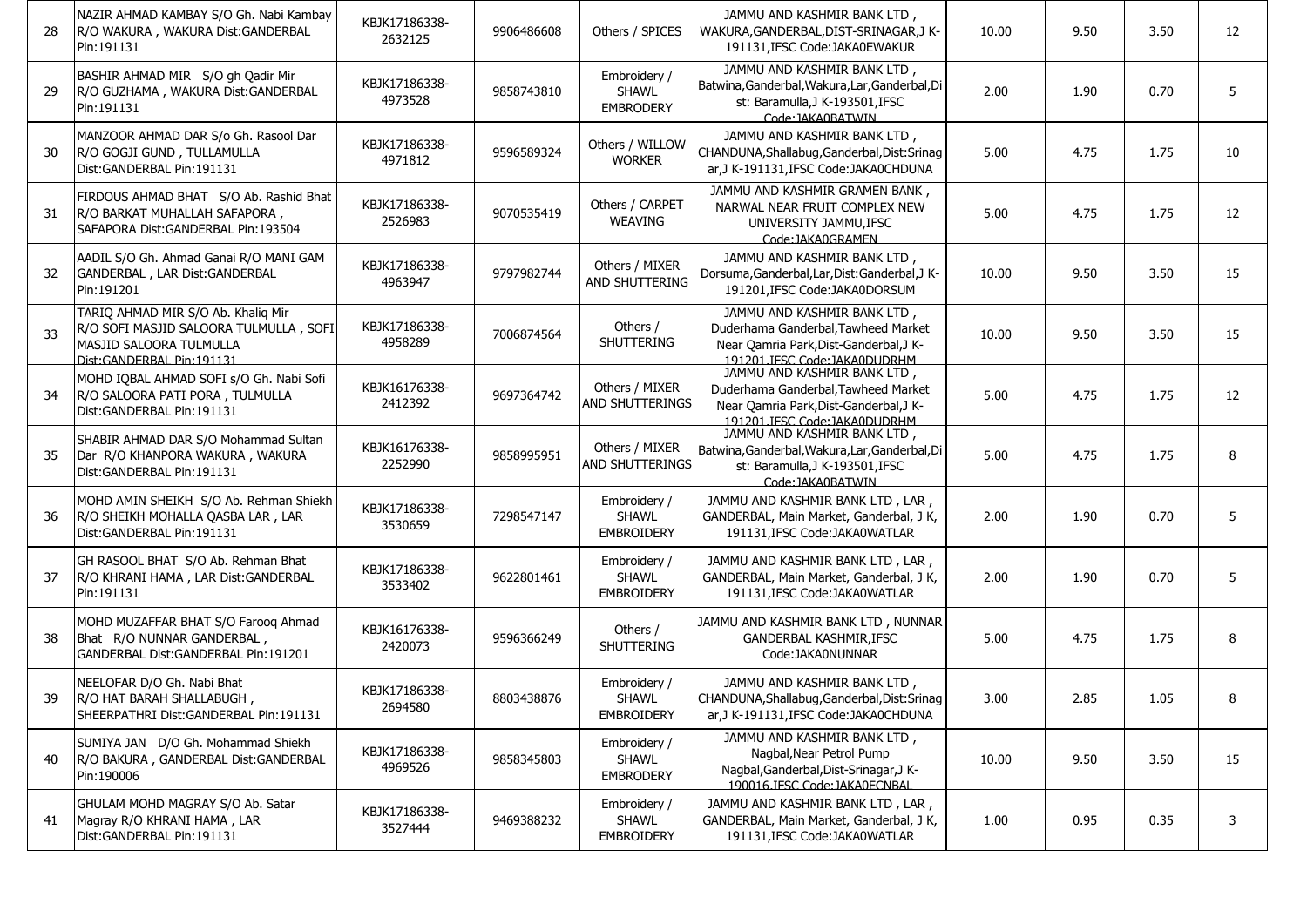| 42 | NISAR AHMAD MUGAL s/O said-ud-Din Mugal<br>R/O WATA LAR, LAR Dist: GANDERBAL<br>Pin:191131                       | KBJK17186338-<br>2633268 | 9419682228 | Embroidery /<br><b>SHAWL</b><br><b>EMBROIDERY</b>                       | JAMMU AND KASHMIR BANK LTD, LAR,<br>GANDERBAL, Main Market, Ganderbal, J K,<br>191131, IFSC Code: JAKA0WATLAR                       | 2.00  | 1.90 | 0.70 | 5              |
|----|------------------------------------------------------------------------------------------------------------------|--------------------------|------------|-------------------------------------------------------------------------|-------------------------------------------------------------------------------------------------------------------------------------|-------|------|------|----------------|
| 43 | AISHA RASOOLS/O Gh. Rasool Ganai<br>R/O GANAI MOHALLA CHAK WATAL BAGH,<br>LAR Dist: GANDERBAL Pin: 191131        | KBJK17186338-<br>2528809 | 9055333098 | Embroidery /<br><b>SHAWL</b><br><b>EMBROIDERY</b>                       | JAMMU AND KASHMIR BANK LTD, LAR,<br>GANDERBAL, Main Market, Ganderbal, J K,<br>191131, IFSC Code: JAKA0WATLAR                       | 2.00  | 1.90 | 0.70 | 5              |
| 44 | GH MOHAMMAD WANI S/O Gh. Mohammad<br>Wani R/O KHRANI HAMA, LAR<br>Dist: GANDERBAL Pin: 191131                    | KBJK17186338-<br>3527493 | 9697627837 | Embroidery /<br><b>SHAWL</b><br><b>EMBROIDERY</b>                       | JAMMU AND KASHMIR BANK LTD, LAR,<br>GANDERBAL, Main Market, Ganderbal, J K,<br>191131, IFSC Code: JAKA0WATLAR                       | 3.00  | 2.85 | 1.05 | 8              |
| 45 | SURIYA BEGUM W/O Ab. Gani Mughal<br>R/O CHUNT VALIWAR, LAR Dist: GANDERBAL<br>Pin:191131                         | KBJK17186338-<br>2630457 | 9596298401 | Embroidery /<br><b>SHAWL</b><br><b>EMBROIDERY</b>                       | JAMMU AND KASHMIR BANK LTD, Waliwar,<br>, Ganderbal, J K, 191131, IFSC<br>Code:JAKA0WALWAR                                          | 2.00  | 1.90 | 0.70 | 5              |
| 46 | TANVEER AHMAD WANI Mohammad Yaseen<br>Wani R/O WANI MOHALLA SAFAPORA, LAR<br>Dist: GANDERBAL Pin: 193504         | KBJK17186338-<br>2558953 | 7051444204 | Cycle repair shops /<br>REPAIRING/MANUF<br><b>ACTURING OF</b><br>CYCLES | JAMMU AND KASHMIR BANK LTD, Safapora<br>Ganderbal, Main Market Safapora, Dist:<br>Ganderbal, J K-193504, IFSC<br>Code: IAKA0SAFAPO  | 4.00  | 3.80 | 1.40 | 5              |
| 47 | ZAHOOR AHMAD WANI S/O Gh. Qadir Wani<br>R/O CHECK RABITAR GUND ROSHAN,<br>GANDERBAL Dist: GANDERBAL Pin: 191131  | KBJK17186338-<br>2632489 | 9697811217 | Embroidery of<br>Fabrics / SHAWL<br><b>EMBROIDERY</b>                   | JAMMU AND KASHMIR BANK LTD,<br>CHANDUNA, Shallabug, Ganderbal, Dist: Srinag<br>ar, J K-191131, IFSC Code: JAKA0CHDUNA               | 2.00  | 1.90 | 0.70 | $\overline{4}$ |
| 48 | MUSHTAQ AHMAD BHAT S/O Gh. Ahmad Bhat<br>R/O CHANDINA DEH NOWABAD, GANDERBAL<br>Dist: GANDERBAL Pin: 191131      | KBJK17186338-<br>2654864 | 9596420242 | Others / PASHMINA<br><b>WEAVING SHAWLS</b>                              | JAMMU AND KASHMIR BANK LTD,<br>CHANDUNA, Shallabug, Ganderbal, Dist: Srinag<br>ar, J K-191131, IFSC Code: JAKA0CHDUNA               | 10.00 | 9.50 | 3.50 | 15             |
| 49 | HAFEEZA BANO D/O Sonaullah Bhat<br>R/O CHANDINA DEH NOWABAD, PEERPORA<br>Dist:GANDERBAL Pin:191131               | KBJK17186338-<br>3502302 | 9622861638 | Embroidery /<br><b>SHAWL</b><br><b>EMBROIDERY</b>                       | JAMMU AND KASHMIR BANK LTD,<br>CHANDUNA, Shallabug, Ganderbal, Dist: Srinag<br>ar, J K-191131, IFSC Code: JAKA0CHDUNA               | 5.00  | 4.75 | 1.75 | 10             |
| 50 | FAYAZ AHMAD MALIK S/O Gh. Qadir Malik<br>R/O YANGOORA, GANDERBAL<br>Dist: GANDERBAL Pin: 191131                  | KBJK17186338-<br>3475310 | 7298072545 | Embroidery /<br><b>SHAWL</b><br><b>EMBROIDERY</b>                       | JAMMU AND KASHMIR BANK LTD, Sainik<br>School Manasbal, Barsoo, Ganderbal, Dist-<br>Baramulla, J K-191131, IFSC<br>Code: IAKA0ESANIK | 2.00  | 1.90 | 0.70 | 5              |
| 51 | MEHRAJ UD DIN WAGAY S/O Bashir Ahmad<br>Wagay R/O URPASH, GANDERBAL<br>Dist: GANDERBAL Pin: 191201               | KBJK17186338-<br>3486436 | 9596574046 | Others / DTP<br><b>WORK SHOP</b>                                        | JAMMU AND KASHMIR BANK LTD, NUNNAR<br>GANDERBAL KASHMIR, IFSC<br>Code:JAKA0NUNNAR                                                   | 5.00  | 4.75 | 1.75 | 7              |
| 52 | MANZOOR AHMAD SOFI S/O Ab. Ahad Sofi<br>R/O NUNER, GANDERBAL Dist: GANDERBAL<br>Pin:191201                       | KBJK17186338-<br>2636923 | 9858155217 | Embroidery /<br><b>SHAWL</b><br><b>EMBROIDERY</b>                       | JAMMU AND KASHMIR BANK LTD, NUNNAR<br><b>GANDERBAL KASHMIR, IFSC</b><br>Code:JAKA0NUNNAR                                            | 2.00  | 1.90 | 0.70 | 5              |
|    | SALEEMA BANO D/O Mohammad Faqeer<br>Khan R/O WAYIL WOODER, GANDERBAL<br>Dist:GANDERBAL Pin:191201                | KBJK17186338-<br>3536345 | 7051640410 | Embroidery /<br><b>SHAWL</b><br><b>EMBROIDERY</b>                       | JAMMU AND KASHMIR BANK LTD, NUNNAR<br>GANDERBAL KASHMIR, IFSC<br>Code:JAKA0NUNNAR                                                   | 3.00  | 2.85 | 1.05 | 8              |
| 54 | IMTIYAZ AHMAD SHEIKH S/O Gh. Ahmad<br>Shiekh R/O SONAMARG KANGAN<br>GANDERBAL, GUND Dist:GANDERBAL<br>Pin:191202 | KBJK16176338-<br>2434721 | 9622773446 | Others /<br>SHUTTRING                                                   | JAMMU AND KASHMIR BANK LTD,<br>GUND, KANGAN, Ganderbal, Dist: Srinagar, J K-<br>191202, IFSC Code: JAKA0GOUNDH                      | 5.00  | 4.75 | 1.75 | 8              |
| 55 | AARIFA BEGUM W/O Fayaz Ahmad Najar<br>R/O FRAW HAKNAR S BALA, GUND<br>Dist: GANDERBAL Pin: 191202                | KBJK17186338-<br>2542719 | 9469421074 | Embroidery /<br><b>SHAWL</b><br><b>EMBROIDERY</b>                       | JAMMU AND KASHMIR BANK LTD,<br>GUND, KANGAN, Ganderbal, Dist: Srinagar, J K-<br>191202, IFSC Code: JAKA0GOUNDH                      | 2.00  | 1.90 | 0.70 | 5              |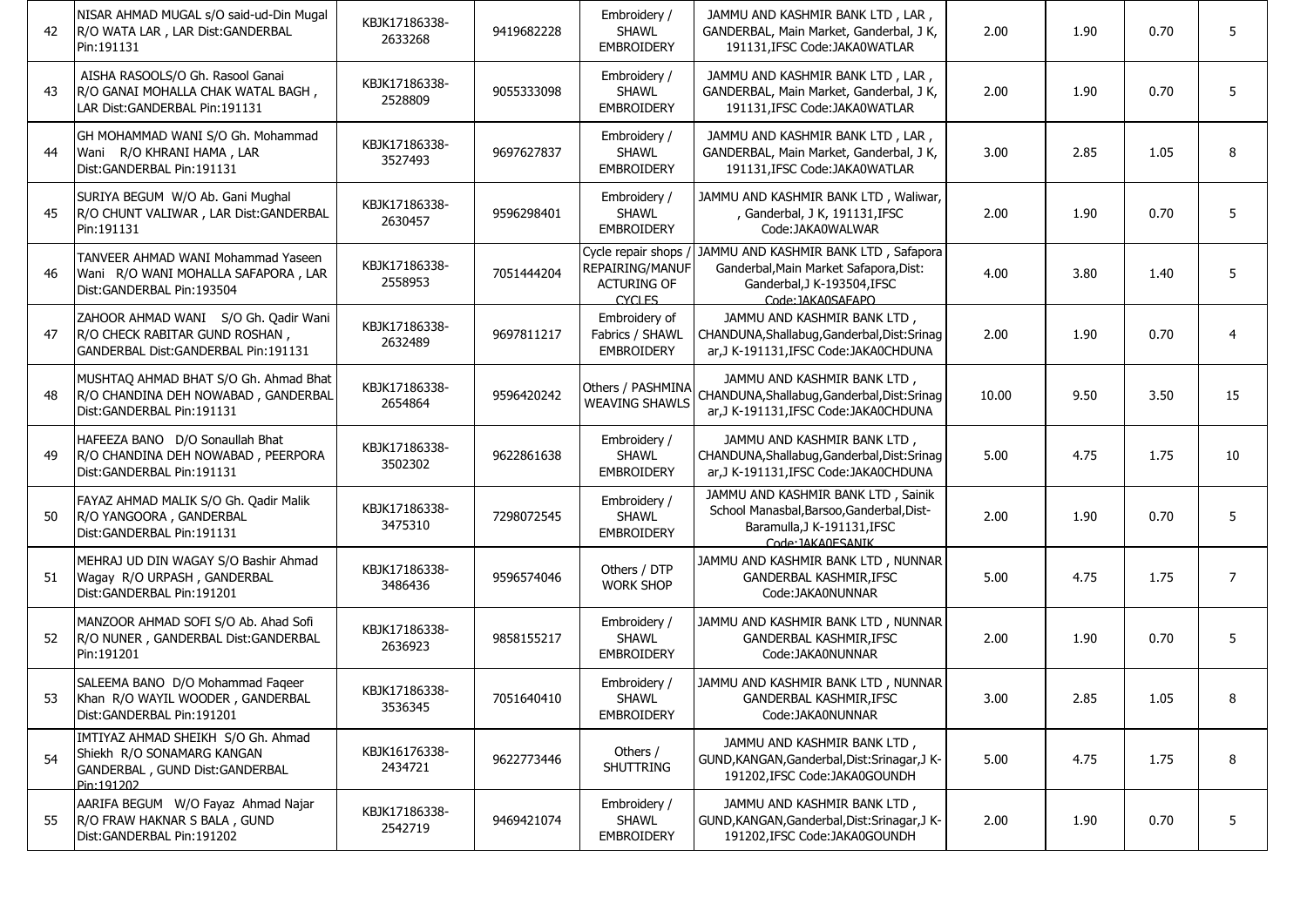| 56 | SHOWKAT AYHMAD S/O Gh. Mohammad<br>tantryTANTRAY R/O LATIWAZA, WAKURA<br>Dist:GANDERBAL Pin:191131             | KBJK17186338-<br>2637894 | 9858267255 | Embroidery /<br><b>SHAWL</b><br><b>EMBROIDERY</b>          | JAMMU AND KASHMIR BANK LTD, Sainik<br>School Manasbal, Barsoo, Ganderbal, Dist-<br>Baramulla, J K-191131, IFSC<br>Code: IAKA0ESANIK | 3.00 | 2.85 | 1.05 | 8 |
|----|----------------------------------------------------------------------------------------------------------------|--------------------------|------------|------------------------------------------------------------|-------------------------------------------------------------------------------------------------------------------------------------|------|------|------|---|
| 57 | ASHIQ HUSSAIN S/O Mohammad Amin<br>Qureshi R/O HARDO PANZIN, KANGAN<br>Dist:GANDERBAL Pin:191202               | KBJK17186338-<br>2594713 | 9858100712 | Cycle repair shops /<br><b>CYCLE REPAIR</b><br><b>SHOP</b> | JAMMU AND KASHMIR BANK LTD,<br>Kangan, Kangan Ganderbal, Ganderbal, Dist-<br>Srinagar, J K-191202, IFSC<br>Code: JAKA0KANGAN        | 3.00 | 2.85 | 1.05 | 5 |
| 58 | NIGHAT BANO W/O Shakel Ahmad Malik<br>R/O GUND, GUND Dist: GANDERBAL<br>Pin:191202                             | KBJK17186338-<br>2626788 | 7051405020 | Embroidery /<br><b>SHAWL</b><br><b>EMBROIDERY</b>          | JAMMU AND KASHMIR BANK LTD,<br>GUND, KANGAN, Ganderbal, Dist: Srinagar, J K-<br>191202, IFSC Code: JAKA0GOUNDH                      | 2.00 | 1.90 | 0.70 | 5 |
| 59 | RUKHSANA AKHTER D/O Mohammad Akram<br>Ganai R/O WATAL BAGH, LAR<br>Dist:GANDERBAL Pin:191131                   | KBJK17186338-<br>2518678 | 9906670957 | Embroidery /<br><b>SHAWL</b><br><b>EMBROIDERY</b>          | JAMMU AND KASHMIR BANK LTD, LAR,<br>GANDERBAL, Main Market, Ganderbal, J K,<br>191131.IFSC Code: JAKA0WATLAR                        | 2.00 | 1.90 | 0.70 | 5 |
| 60 | GULSHANA BANO W/O Gh. Rasool Shiekh<br>R/O PATI SALOORA TUL BAGH, GANDERBAL<br>Dist:GANDERBAL Pin:191131       | KBJK17186338-<br>3552274 | 9086636844 | Embroidery /<br><b>SHAWL</b><br><b>EMBROIDERY</b>          | JAMMU AND KASHMIR BANK LTD, Peerpur<br>Chowk, Ganderbal, J K 191131, IFSC<br>Code: JAKA0PIRPUR                                      | 1.60 | 1.52 | 0.56 | 5 |
| 61 | AB MAJID WANI S/O Habibullah Wani<br>R/O KACHAN SALOORA, SHEREPATHRI<br>Dist: GANDERBAL Pin: 191131            | KBJK17186338-<br>2593911 | 9596176133 | Others / WILLOW<br><b>WORKER</b>                           | JAMMU AND KASHMIR BANK LTD, Peerpur<br>Chowk, Ganderbal, J K 191131, IFSC<br>Code:JAKA0PIRPUR                                       | 2.00 | 1.90 | 0.70 | 4 |
| 62 | AARIFA BANO S/O Javid Ahmad Baba<br>R/O FRAW HAKNAR S BALA, GUND<br>Dist:GANDERBAL Pin:191202                  | KBJK17186338-<br>2543433 | 9858658700 | Embroidery /<br><b>SHAWL</b><br><b>EMBROIDERY</b>          | JAMMU AND KASHMIR BANK LTD,<br>GUND, KANGAN, Ganderbal, Dist: Srinagar, J K-<br>191202, IFSC Code: JAKA0GOUNDH                      | 2.00 | 1.90 | 0.70 | 5 |
| 63 | NASEEMA BAGUM W/O Ab. Salam Bhat<br>R/O RANGAR MOHALLA SAFAPORA,<br>SAFAPORA Dist: GANDERBAL Pin: 193504       | KBJK17186338-<br>2695268 | 9906564981 | Embroidery /<br><b>SHAWL</b><br><b>EMBROIDERY</b>          | JAMMU AND KASHMIR BANK LTD, Safapora<br>Ganderbal, Main Market Safapora, Dist:<br>Baramulla, J K-193504, IFSC<br>Code: JAKA0SAEAPO  | 2.00 | 1.90 | 0.70 | 5 |
| 64 | MANZOOR AH BEIGH S/Oab, jabar<br>R/O KOKA GUND KOREG DOMARAG,<br>GANDERBAL Dist: GANDERBAL Pin: 191131         | KBJK17186338-<br>3487629 | 7051457852 | Embroidery /<br><b>SHAWL</b><br><b>EMBROIDERY</b>          | JAMMU AND KASHMIR BANK LTD,<br>Tulmulla, Ganderbal, Dist: Srinagar, J K-<br>191131, IFSC Code: JAKA0SHRINE                          | 2.00 | 1.90 | 0.70 | 5 |
| 65 | MUBASHIR AMIN SHEIKH<br>S/O<br>Mohammad amin Shiekh<br>R/O BAGH<br>MAHANAND, LAR Dist: GANDERBAL<br>Pin:191131 | KBJK17186338-<br>3490842 | 9596577705 | Embroidery /<br><b>SHAWL</b><br><b>EMBROIDERY</b>          | JAMMU AND KASHMIR BANK LTD, LAR,<br>GANDERBAL, Main Market, Ganderbal, J K,<br>191131, IFSC Code: JAKA0WATLAR                       | 3.00 | 2.85 | 1.05 | 5 |
| 66 | MUSHTAQ AHMAD WANI S/O Ab. Aziz Wani<br>R/O RABITAR GUNDI ROSHAN, GANDERBAL<br>Dist:GANDERBAL Pin:191131       | KBJK17186338-<br>2632222 | 7051544139 | Embroidery /<br><b>SHAWL</b><br><b>EMBROIDERY</b>          | JAMMU AND KASHMIR BANK LTD.<br>CHANDUNA, Shallabug, Ganderbal, Dist: Srinag<br>ar, J K-191131, IFSC Code: JAKA0CHDUNA               | 2.00 | 1.90 | 0.70 | 5 |
| 67 | SUBREENA HASSAN D/O Gh. Hassan Bhat<br>R/O PRANG, KANGAN Dist:GANDERBAL<br>Pin:191202                          | KBJK17186338-<br>3499601 | 9906515066 | Tailoring and<br>preparation of<br>Readymade<br>Garments / | JAMMU AND KASHMIR BANK LTD,<br>Kangan, Kangan Ganderbal, Ganderbal, Dist-<br>Srinagar, J K-191202, IFSC<br>Code: IAKA0KANGAN        | 3.00 | 2.85 | 1.05 |   |
| 68 | MOHD ARIF AKHONE S/O Mohammad Amin<br>Akhoon R/O GUND SARSINGH KANGAN,<br>GUND Dist:GANDERBAL Pin:191202       | DIJK17186339-<br>2638851 | 9797726543 | Others / Slab<br>Shuttering                                | JAMMU AND KASHMIR BANK LTD,<br>GUND, KANGAN, Ganderbal, Dist: Srinagar, J K-<br>191202, IFSC Code: JAKA0GOUNDH                      | 5.00 | 4.75 | 1.75 | 8 |
| 69 | MUSHTAQ AHMAD RESHI S/O Gh. Mohammad<br>Reshi R/O RAPORE, LAR Dist:GANDERBAL<br>Pin:191131                     | KBJK17186338-<br>2510281 | 9419382927 | Embroidery /<br>SHAWL<br><b>EMBROIDERY</b>                 | JAMMU AND KASHMIR BANK LTD, LAR,<br>GANDERBAL, Main Market, Ganderbal, J K,<br>191131, IFSC Code: JAKA0WATLAR                       | 2.00 | 1.90 | 0.70 | 5 |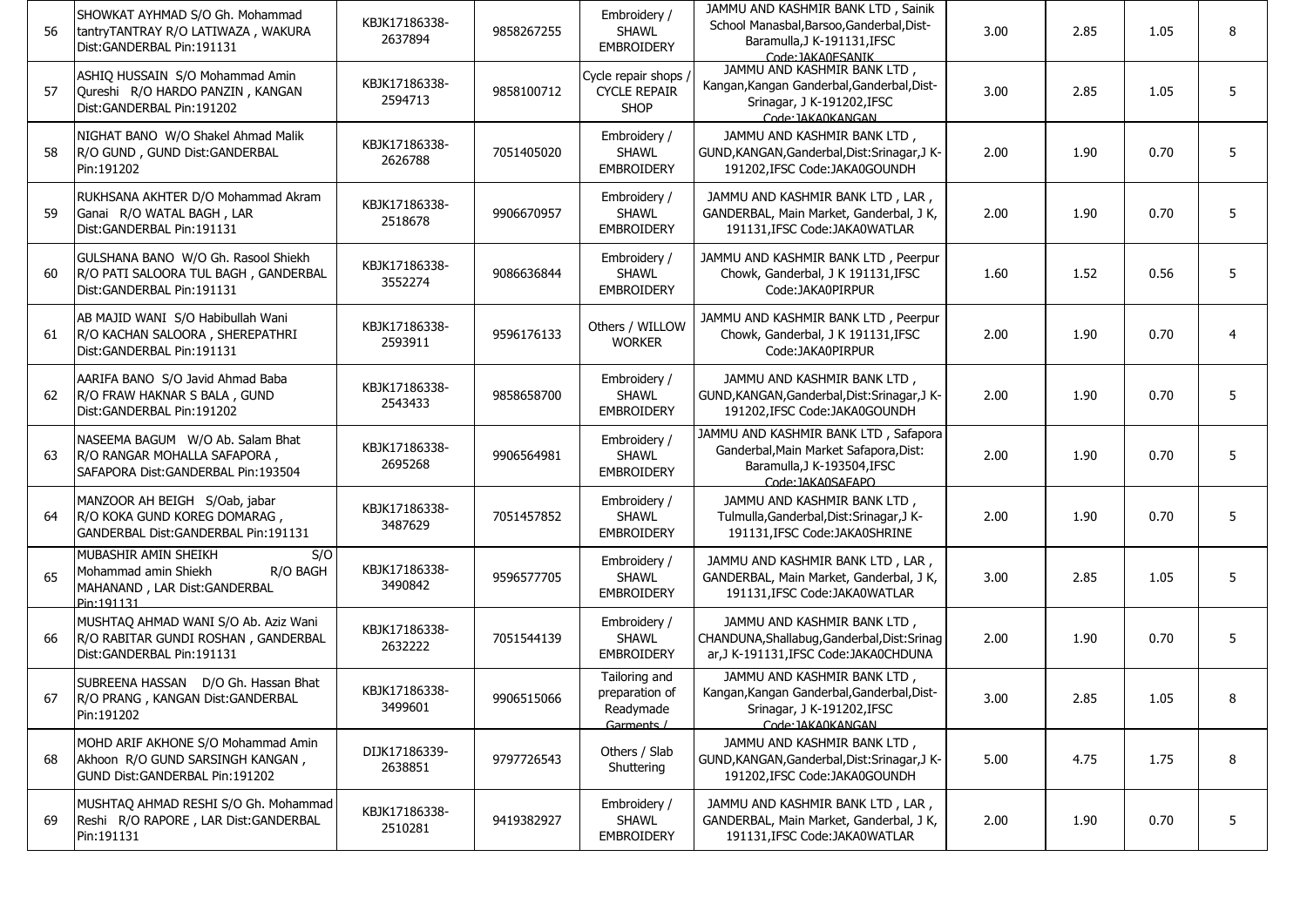| 70 | Razia akbar D/O Mohammad Akbar Dar R/O<br>devpora tullamulla, ganderbal<br>Dist:GANDERBAL Pin:191131              | KBJK17186338-<br>3485655 | 9858457852 | Embroidery /<br><b>SHAWL</b><br><b>EMBROIDERY</b>         | JAMMU AND KASHMIR BANK LTD,<br>CHANDUNA, Shallabug, Ganderbal, Dist: Srinag<br>ar.J K-191131.IFSC Code:JAKA0CHDUNA                    | 3.00 | 2.85 | 1.05 | 8              |
|----|-------------------------------------------------------------------------------------------------------------------|--------------------------|------------|-----------------------------------------------------------|---------------------------------------------------------------------------------------------------------------------------------------|------|------|------|----------------|
| 71 | ARSHAD AHMAD KHURU S/O fatah<br>Mohammad Khan R/O RABITAR GUND<br>ROSHAN, WAKURA Dist: GANDERBAL<br>Pin:191131    | KBJK17186338-<br>2633684 | 9622502446 | Embroidery /<br><b>SHAWL</b><br><b>EMBROIDERY</b>         | JAMMU AND KASHMIR BANK LTD,<br>CHANDUNA, Shallabug, Ganderbal, Dist: Srinag<br>ar, J K-191131, IFSC Code: JAKA0CHDUNA                 | 2.00 | 1.90 | 0.70 | 5              |
| 72 | MANZOOR AHMAD PASWAL S/O Noor Din<br>Paswal R/O MARGUND, KANGAN<br>Dist: GANDERBAL Pin: 191202                    | KBJK17186338-<br>2518879 | 9596576663 | Cashew/Chironji<br>processing (Dry<br>Fruits) / WALLNUT   | JAMMU AND KASHMIR BANK LTD,<br>Kangan, Kangan Ganderbal, Ganderbal, Dist-<br>Srinagar, J K-191202, IFSC<br>Code: IAKA0KANGAN          | 2.00 | 1.90 | 0.70 | $\overline{4}$ |
| 73 | MOHD SHAFI KAMBAY S/O Ab. Gani Kambay<br>R/O HAT BARAH, GANDERBAL<br>Dist: GANDERBAL Pin: 191131                  | KBJK17186338-<br>2654932 | 9596420242 | Others / WILLOW<br><b>WORKER</b>                          | JAMMU AND KASHMIR BANK LTD.<br>CHANDUNA, Shallabug, Ganderbal, Dist: Srinag<br>ar, J K-191131, IFSC Code: JAKA0CHDUNA                 | 3.00 | 2.85 | 1.05 | 6              |
| 74 | MANZOOR AHMAD KUMAR S/O Mohamad<br>Kamal Kumar R/O KUMAR MOHALLA<br>BARWALAH, KANGAN Dist:GANDERBAL<br>Pin:191202 | KBJK16176338-<br>2416815 | 7051568434 | Cottage Pottery<br>Industry /<br><b>POTTERY</b>           | JAMMU AND KASHMIR BANK LTD,<br>Kangan, Kangan Ganderbal, Ganderbal, Dist-<br>Srinagar, J K-191202, IFSC<br>Code: JAKA0KANGAN          | 2.00 | 1.90 | 0.70 | $\overline{4}$ |
| 75 | GULAM MOHD MALIK S/O Ab. Rehman<br>malik R/O BATWENA, WAKURA<br>Dist: GANDERBAL Pin: 191131                       | KBJK17186338-<br>3482654 | 9858321926 | Carved wood and<br>artistic furniture<br>making / JOINERY | JAMMU AND KASHMIR BANK LTD,<br>Batwina, Ganderbal, Wakura, Lar, Ganderbal, Di<br>st: Baramulla, J K-193501, IFSC<br>Code: IAKA0BATWIN | 4.00 | 3.80 | 1.40 | $\overline{7}$ |
| 76 | URFANA BANO D/O Habibullah Khan<br>R/O NAWABADI MOHALLA, SAFAPORA<br>Dist:GANDERBAL Pin:193504                    | KBJK17186338-<br>2515332 | 9622756900 | Embroidery /<br><b>SHAWL</b><br>EMBROIDARY                | JAMMU AND KASHMIR BANK LTD, Safapora<br>Ganderbal, Main Market Safapora, Dist:<br>Baramulla.J K-193504.IFSC<br>Code: IAKA0SAEAPO      | 2.00 | 1.90 | 0.70 | 5              |
| 77 | HASEENA BEGUM W/O Ab. Rashid Dar<br>R/O DAR MOHALLA ARIGORIPORA, KANGAN<br>Dist:GANDERBAL Pin:191201              | KBJK17186338-<br>3533071 | 8803837483 | Embroidery /<br><b>SHAWL</b><br><b>EMBROIDERY</b>         | JAMMU AND KASHMIR BANK LTD,<br>Chattergul, Tehsil-<br>Kangan, Ganderbal, Dist: Srinagar, J K-<br>191201. IFSC Code: IAKA0CHATGB       | 2.00 | 1.90 | 0.70 | 5              |
| 78 | FAREEDA BANO W/O Manzoor Ahmad Mir<br>R/O CHATTERGUL, KANGAN Dist:GANDERBAL<br>Pin:191201                         | KBJK17186338-<br>2515877 | 7298943563 | Embroidery /<br><b>SHAWL</b><br><b>EMBROIDERY</b>         | JAMMU AND KASHMIR BANK LTD,<br>Chattergul, Tehsil-<br>Kangan, Ganderbal, Dist: Srinagar, J K-<br>191201 IFSC Code: IAKA0CHATGB        | 2.00 | 1.90 | 0.70 | 5              |
| 79 | UMAR FAROOQ SHEIKH S/O Farooq Ahmad<br>Shiekh R/O BOBSIPORA NUNER,<br>GANDERBAL Dist:GANDERBAL Pin:191201         | KBJK17186338-<br>2705969 | 9596586072 | Plumbing /<br><b>PLUMBER</b>                              | JAMMU AND KASHMIR BANK LTD, NUNNAR<br><b>GANDERBAL KASHMIR, IFSC</b><br>Code:JAKA0NUNNAR                                              | 3.00 | 2.85 | 1.05 | $\overline{4}$ |
| 80 | FANCY D/O Noor Mohammad Mir<br>R/O WAYAL, GANDERBAL Dist: GANDERBAL<br>Pin:191201                                 | KBJK17186338-<br>3485610 | 9469953488 | Embroiderv /<br><b>SHAWL</b><br><b>EMBROIDERY</b>         | JAMMU AND KASHMIR BANK LTD, NUNNAR<br><b>GANDERBAL KASHMIR, IFSC</b><br>Code: JAKA0NUNNAR                                             | 2.00 | 1.90 | 0.70 | 5              |
| 81 | ABIDA BANO D/O Mohammad Maqbool Dar<br>R/O CHATTERGUL ARIGORIPORA, KANGAN<br>Dist:GANDERBAL Pin:191201            | KBJK17186338-<br>2591869 | 9622694555 | Embroidery /<br>SHAWL<br><b>EMBROIDERY</b>                | JAMMU AND KASHMIR BANK LTD,<br>Chattergul, Tehsil-<br>Kangan, Ganderbal, Dist: Srinagar, J K-<br>191201 IFSC Code: IAKA0CHATGB        | 2.00 | 1.90 | 0.70 |                |
| 82 | ABID FAROOQ SHEIKH S/O Farooq Ahmad<br>Shiekh R/O WATAL BAGH TULLAMULLA, LAR<br>Dist: GANDERBAL Pin: 191131       | KBJK17186338-<br>3485507 | 9469684799 | Embroidery /                                              | JAMMU AND KASHMIR BANK LTD, LAR,<br>GANDERBAL, Main Market, Ganderbal, J K,<br>191131, IFSC Code: JAKA0WATLAR                         | 3.00 | 2.85 | 1.05 | 8              |
| 83 | IRSHAD AHAMAD MIR S/O Gh. Mohammad<br>Mir R/O NAWAB BAG, WAKURA<br>Dist: GANDERBAL Pin: 191131                    | KBJK17186338-<br>3548447 | 9596152918 | Embroidery /<br><b>SHAWL</b><br>EMBROIDERY                | JAMMU AND KASHMIR BANK LTD,<br>WAKURA, GANDERBAL, DIST-SRINAGAR, JK-<br>191131, IFSC Code: JAKA0EWAKUR                                | 5.00 | 4.75 | 1.75 | 8              |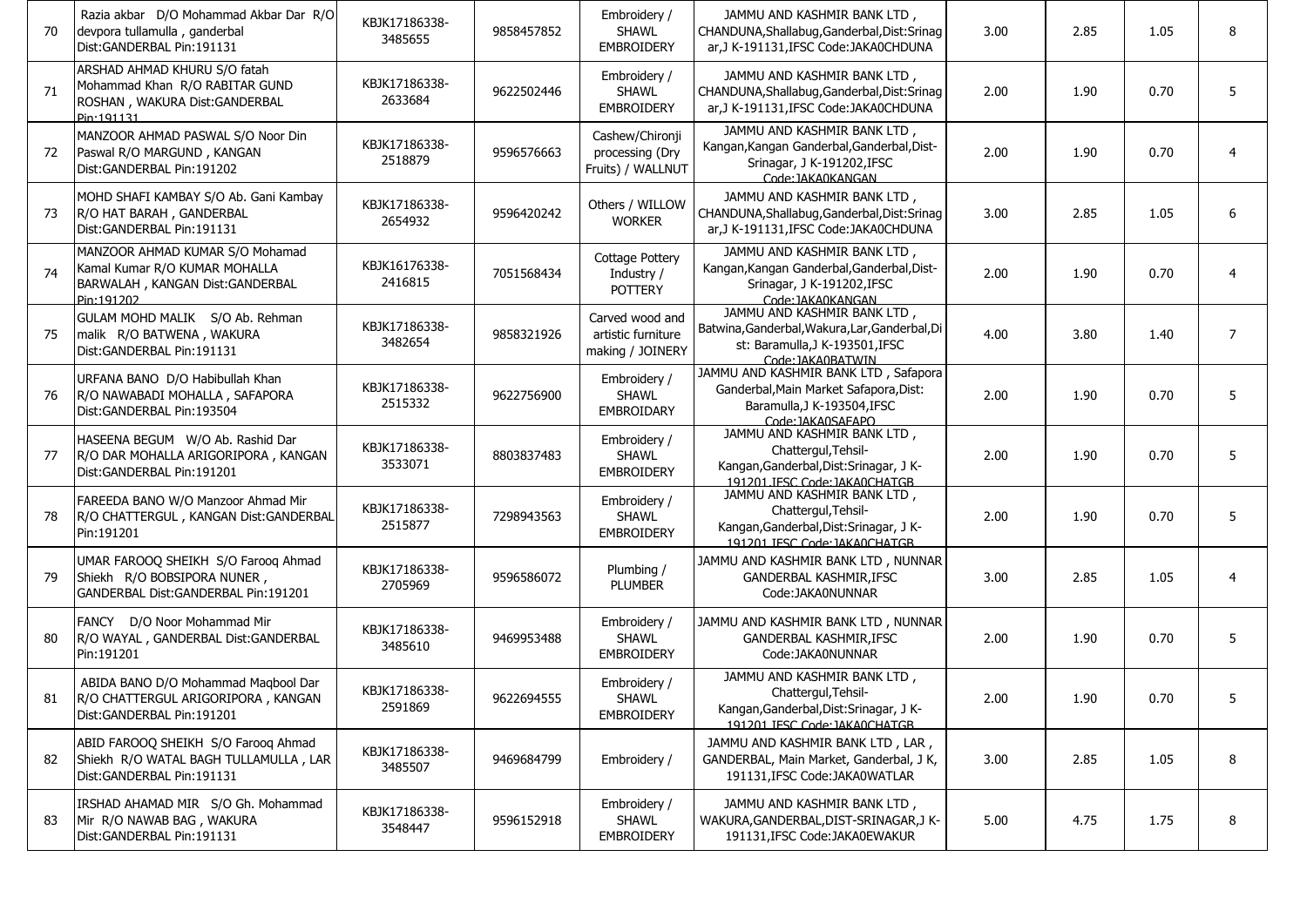|    |                                                                                                                     |                          |            |                                                       | Total                                                                                                                                         | 339.313 | 322.347 | 118.76 | 679            |
|----|---------------------------------------------------------------------------------------------------------------------|--------------------------|------------|-------------------------------------------------------|-----------------------------------------------------------------------------------------------------------------------------------------------|---------|---------|--------|----------------|
| 97 | AYJAZ AH LONE S/O Gh. Ahmad Lone R/O<br>BAMLOORA SALOORA, GANDERBAL<br>Dist: GANDERBAL Pin: 191131                  | KBJK16176338-<br>2201445 | 9797148778 | Basket Making/Bag<br>Making / WILLOW<br><b>WORKER</b> | JAMMU AND KASHMIR BANK LTD,<br>Duderhama Ganderbal, Tawheed Market<br>Near Qamria Park, Dist-Ganderbal, J K-<br>191201 TESC Code: TAKA0DUDRHM | 2.00    | 1.90    | 0.70   | 5              |
| 96 | MUSHTAQ AHMAD LONE S/O Ab, rashid Lone<br>R/O FATEH PORA, GANDERBAL<br>Dist: GANDERBAL Pin: 191201                  | KBJK16176338-<br>2175147 | 9697813585 | Embroidery /                                          | JAMMU AND KASHMIR BANK LTD,<br>Duderhama Ganderbal, Tawheed Market<br>Near Qamria Park, Dist-Ganderbal, J K-<br>191201.JESC Code: JAKA0DUDRHM | 2.00    | 1.90    | 0.70   | $\sqrt{5}$     |
| 95 | MEHRAJ DINS/O Ab. Ahad rather R/O MASJID<br>MOHALLA GOTLI BAGH, GANDERBAL<br>Dist:GANDERBAL Pin:191201              | KBJK16176338-<br>2172326 | 8491842522 | Embroidery /                                          | JAMMU AND KASHMIR BANK LTD, NUNNAR<br>GANDERBAL KASHMIR, IFSC<br>Code:JAKA0NUNNAR                                                             | 2.00    | 1.90    | 0.70   |                |
| 94 | TABASUM JHON W/O Riyaz-ur Rashid<br>R/O CHUNDUNA, TULLAMULLA<br>Dist: GANDERBAL Pin: 191131                         | KBJK16176338-<br>2216327 | 9596024342 | Embroidery /                                          | JAMMU AND KASHMIR BANK LTD,<br>CHANDUNA, Shallabug, Ganderbal, Dist: Srinag<br>ar, J K-191131, IFSC Code: JAKA0CHDUNA                         | 2.00    | 1.90    | 0.70   | 5              |
| 93 | MANZOOR AHMAD S/O Mohd. Maqbool<br>KhandayKHANDAY R/O SHALLA BUG,<br>PEERPORA Dist: GANDERBAL Pin: 191131           | KBJK16176338-<br>2187251 | 9906843006 | Others / CARPET<br><b>WEAVING</b>                     | JAMMU AND KASHMIR BANK LTD,<br>CHANDUNA, Shallabug, Ganderbal, Dist: Srinag<br>ar, J amp; K-191131, IFSC<br>Code: IAKA0CHDUNA                 | 3.00    | 2.85    | 1.05   | 8              |
| 92 | AADIL S/O Mohammad maqbool Khanday<br>R/O MANI GAM GANDERBAL, LAR<br>Dist: GANDERBAL Pin: 191201                    | KBJK16176338-<br>2187284 | 9596231287 | Embroidery /                                          | JAMMU AND KASHMIR BANK LTD,<br>CHANDUNA, Shallabug, Ganderbal, Dist: Srinag<br>ar, J amp; K-191131, IFSC<br>Code: IAKA0CHDUNA                 | 2.00    | 1.90    | 0.70   | 5              |
| 91 | HABIB ULLAH AHANGER S/O Gh. Mohammad<br>Ahanger R/O TULLABAGH RAKH HARRAN,<br>SHERPATRI Dist: GANDERBAL Pin: 191131 | KBJK16176338-<br>2216204 | 9797245231 | Welding Work /                                        | JAMMU AND KASHMIR BANK LTD, Peerpur<br>Chowk, Ganderbal, J K 191131, IFSC<br>Code:JAKA0PIRPUR                                                 | 5.00    | 4.75    | 1.75   | $\overline{7}$ |
| 90 | AAMINA MAQBOOL D/O Mohammad Maqbool<br>Mir R/O SHEIKH PORA CHATER GUL,<br>KANGAN Dist: GANDERBAL Pin: 191201        | KBJK16176338-<br>2399917 | 9797788808 | Embroidery /<br><b>SHAWL</b><br><b>EMBRODIRY</b>      | JAMMU AND KASHMIR BANK LTD,<br>Chattergul, Tehsil-<br>Kangan, Ganderbal, Dist: Srinagar, J K-<br>191201 IFSC Code: IAKA0CHATGB                | 2.00    | 1.90    | 0.70   | 5              |
| 89 | SHOWKET AHMAD DAR S/O Gh. Hassan Dar<br>R/O DEVI PORA GOGIGUND, GANDERBAL<br>Dist:GANDERBAL Pin:191131              | KBJK16176338-<br>2402500 | 9858998950 | Embroidery /<br><b>SHAWL</b><br><b>EMBRODIRY</b>      | JAMMU AND KASHMIR BANK LTD,<br>CHANDUNA, Shallabug, Ganderbal, Dist: Srinag<br>ar, J K-191131, IFSC Code: JAKA0CHDUNA                         | 2.00    | 1.90    | 0.70   | 5              |
| 88 | RUKHSANA AKHTER D/O Habibbullah Dar<br>R/O WATAL BAGH, LAR Dist: GANDERBAL<br>Pin:191131                            | KBJK16176338-<br>2190511 | 9469060603 | Embroidery /                                          | JAMMU AND KASHMIR BANK LTD,<br>Nagbal, Near Petrol Pump<br>Nagbal, Ganderbal, Dist-Srinagar, JK-<br>190016.IFSC Code: IAKA0FCNBAL             | 2.00    | 1.90    | 0.70   | 5              |
| 87 | SONY BASHIR D/O bashir Ahmad parray<br>R/O NUNNAR GANDERBAL, GANDERBAL<br>Dist: GANDERBAL Pin: 191201               | KBJK16176338-<br>2420612 | 7298945084 | Embroidery /<br><b>SHAWAL</b><br><b>EMBROIDERY</b>    | JAMMU AND KASHMIR BANK LTD, NUNNAR<br><b>GANDERBAL KASHMIR, IFSC</b><br>Code:JAKA0NUNNAR                                                      | 2.00    | 1.90    | 0.70   | 8              |
| 86 | Basharat ahmad khan S/o Mohammad Akbar<br>Khan R/O LAR QASBA LAR, LAR<br>Dist: GANDERBAL Pin: 191131                | KBJK16176338-<br>2397838 | 9018367148 | Others /<br><b>SHUTTRING</b>                          | JAMMU AND KASHMIR BANK LTD, LAR,<br>GANDERBAL, Main Market, Ganderbal, J K,<br>191131.IFSC Code:JAKA0WATLAR                                   | 5.00    | 4.75    | 1.75   | 8              |
| 85 | NUSRATA AKHTER Ab. Majeed Bhat<br>R/O YANGOORA LAR GANDERBAL, WAKURA<br>Dist: GANDERBAL Pin: 191131                 | KBJK17186338-<br>3479651 | 9596407261 | Embroidery /<br><b>SHAWL</b><br><b>EMBROIDERY</b>     | JAMMU AND KASHMIR BANK LTD, Sainik<br>School Manasbal, Barsoo, Ganderbal, Dist-<br>Baramulla, J K-191131, IFSC<br>Code: JAKA0ESANIK           | 3.00    | 2.85    | 1.05   | 8              |
| 84 | MUSHTAQ AHMAD BHATS/O Gh. Ahmad Bhat<br>R/O CHANDINA DEH NOWABAD, GANDERBAL<br>Dist: GANDERBAL Pin: 191131          | KBJK17186338-<br>3499582 | 9797255014 | Automobile work /<br><b>AUTO MOBILE</b>               | STATE BANK OF INDIA, KANGAN MAIN<br>MARKET KANGAN TEHSIL KANGAN DISTT<br>GANDERBAL JAMMU AND KASHMIR<br>191202 IESC Code: SBIN0017080         | 5.00    | 4.75    | 1.75   | $\overline{7}$ |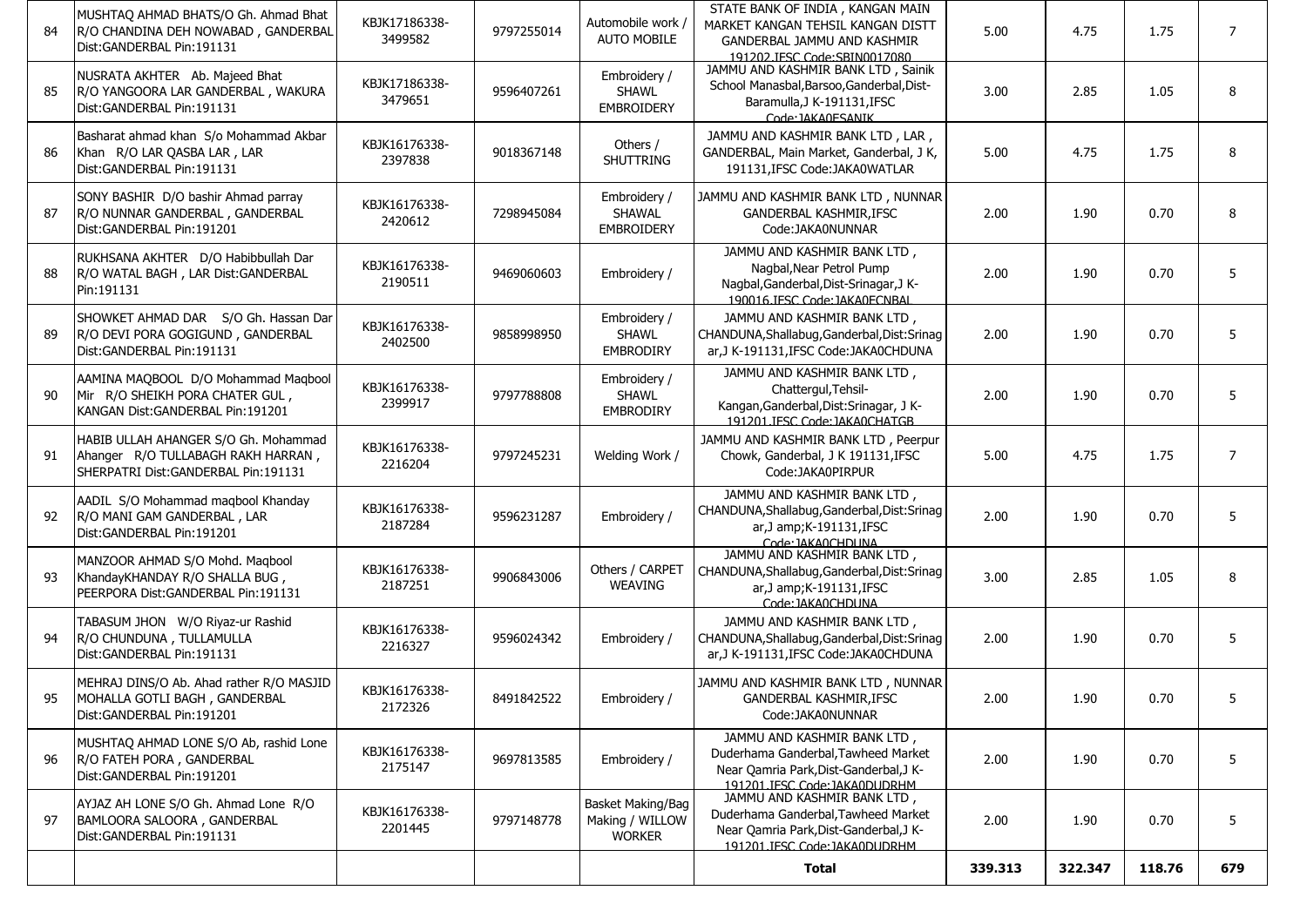|                | List of cases settled during the year 2017-18 in respect of KVIB KARGIL under PMEGP. |                    |            |                        |                     |              |           |                              |                |  |  |  |
|----------------|--------------------------------------------------------------------------------------|--------------------|------------|------------------------|---------------------|--------------|-----------|------------------------------|----------------|--|--|--|
| S.No           | Name of The Beneficiary with Full address                                            | Application I D No | Contact No | Scheme                 | Financing Bank      | Project Cost | Bank Loan | Margin<br>Money<br>(In Lacs) | Emp.           |  |  |  |
| 1              | Ali Akbar S/o Mohd Mussa R/o Wakha kargil                                            | 2179344            | 9469626756 | Mobile Repairing       | <b>JKB Lalchowk</b> | 5.00         | 4.75      | 1.75                         | 5              |  |  |  |
| $\overline{2}$ | Shaid Afrid S/o Mohd Mujtaba R/o Karkit<br>Majadas                                   | 2229589            | 9419979733 | <b>DTP</b>             | <b>JKB Lalchowk</b> | 10.00        | 9.50      | 3.50                         | 10             |  |  |  |
| 3              | Mohd Jabir S/o Fadi Hussain R/o Fooker Foo                                           | 2625169            | 9419657377 | <b>RMG</b>             | <b>JKB Lalchowk</b> | 10.00        | 9.50      | 3.50                         | 10             |  |  |  |
| 4              | Hamadi Banoo W/o Mohd Hassinan R/o<br>Yourbaltak                                     | 2626537            | 9419847980 | Nodal Making           | <b>JKB Lalchowk</b> | 10.00        | 9.50      | 3.50                         | 10             |  |  |  |
| 5              | Mohd Baqir S/o Akhoon Abual Qassim R/o<br>Paskum                                     | 2170792            | 9419521475 | <b>Cement Brick</b>    | <b>JKB Lalchowk</b> | 8.00         | 7.60      | 2.80                         | 8              |  |  |  |
| 6              | Fatima Banoo W/o Mohd Abass R/o Baroo                                                | 1235409            | 9419842485 | RMg                    | <b>JKB Lalchowk</b> | 1.00         | 0.95      | 0.35                         | $\mathbf{1}$   |  |  |  |
| 7              | Mohd Jaffar s/o Gh Rasool R/o Baroo                                                  | 2646594            | 9469591417 | Automobile             | <b>JKB Lalchowk</b> | 10.00        | 9.50      | 3.50                         | 10             |  |  |  |
| 8              | Abual Qassim S/o Mohd Raza R/o Sandoo                                                | 3558165            | 9419786973 | Carpenter              | <b>JKB Lalchowk</b> | 10.00        | 9.50      | 3.50                         | 10             |  |  |  |
| 9              | Mohd Asgar S/o Mohd Abass R/o Chanchik                                               | 3565882            | 9469736707 | Almunam                | <b>JKB Lalchowk</b> | 10.00        | 9.50      | 3.50                         | 10             |  |  |  |
| 10             | Jabir Ali S/o Habibullah R/o Fooker                                                  | 2677064            | 9469472695 | Denting                | <b>JKB Lalchowk</b> | 2.00         | 1.90      | 0.70                         | $\overline{2}$ |  |  |  |
| 11             | Mohd Asgar S/o Kazim R/o Kaksar                                                      | 1235126            | 9469155729 | Tailoring              | <b>JKB Lalchowk</b> | 2.00         | 1.90      | 0.70                         | $\overline{2}$ |  |  |  |
| 12             | Mohd Sadiq s/o Mohd Qassim R/o Monjee                                                | 3536095            | 9469208617 | Carpentry              | JKB Lalchowk        | 10.00        | 9.50      | 3.50                         | 10             |  |  |  |
| 13             | Mohd Ibrahim S/o Gh Rasool R/o Patoo<br>Barsoo                                       | 3564205            | 9419801083 | Carpenter              | <b>JKB Lalchowk</b> | 10.00        | 9.50      | 3.50                         | 10             |  |  |  |
| 14             | Mohd Hassan S/o Haji Ghulam ali R/o Apati<br>Kargil                                  | 4147693            | 19887146   | Dhaba                  | <b>JKB Lalchowk</b> | 5.00         | 4.75      | 1.75                         | 5              |  |  |  |
| 15             | Shabir Hussain S/o Abdual Rashid R/o<br>Shimsha                                      | 3566204            | 941938881  | Automobile             | <b>JKB Lalchowk</b> | 10.00        | 9.50      | 3.50                         | 10             |  |  |  |
| 16             | Mohd Anjum S/o Mohd Raza R/o Lamsoo<br>sandoo                                        | 3568142            | 9596691623 | Carpenter              | JKB Lalchowk        | 5.00         | 4.75      | 1.75                         | 5              |  |  |  |
| 17             | Mohd Issa S/o Abdullah R/o Namsuru                                                   | 1216305            | 9469243451 | Blacksmith             | <b>JKB Lalchowk</b> | 3.50         | 3.33      | 1.23                         | 3              |  |  |  |
| 18             | Sadiqa Banoo W/o Mohd Ali R/o Kharool                                                | 2646886            | 9469184796 | Appreciate<br>Peossing | JKB Lalchowk        | 5.00         | 4.75      | 1.75                         | 5              |  |  |  |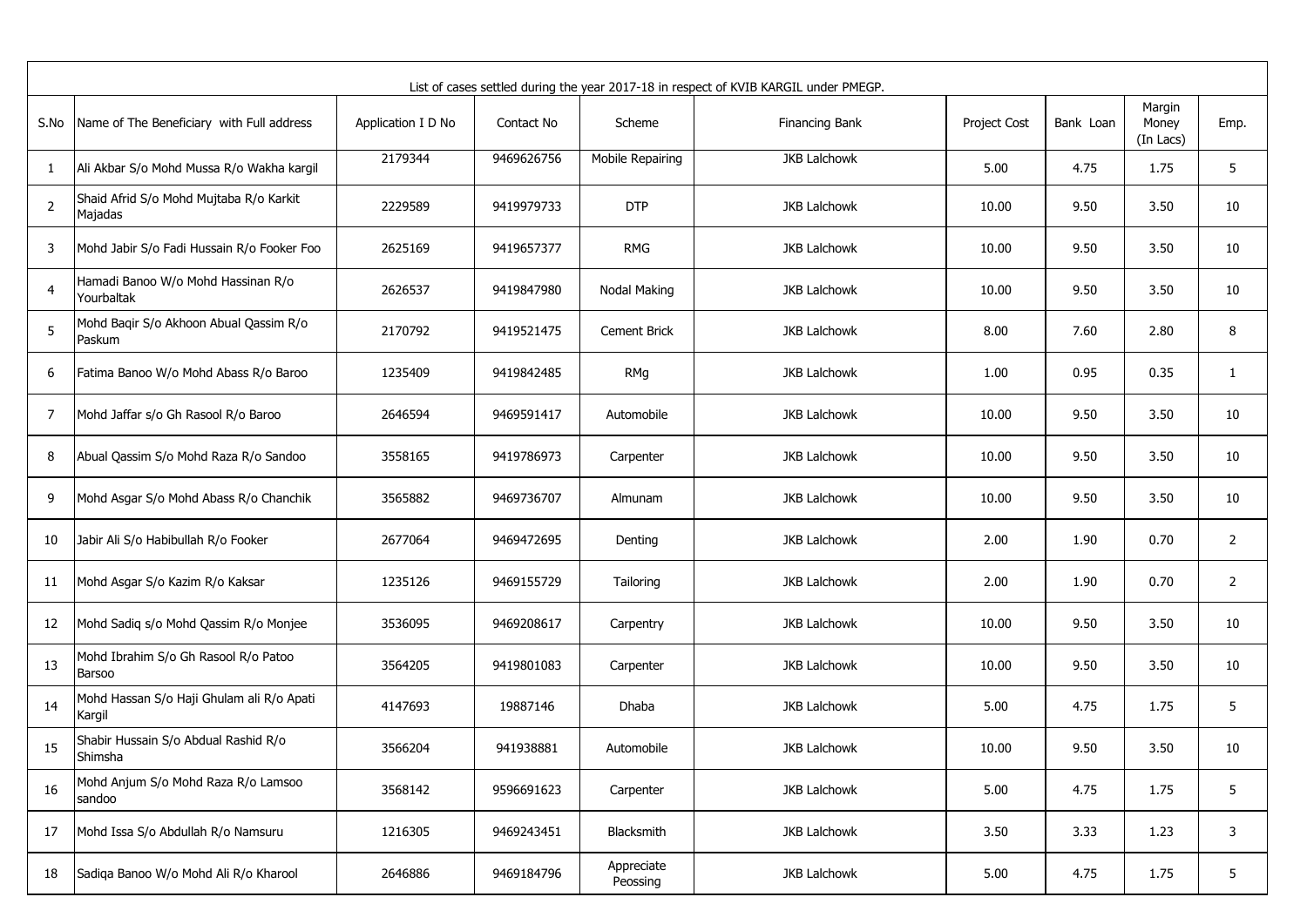| 19 | Ali Raza S/o Mohd Ali R/o Schlikchay                           | 4143754 | 9419401990 | Appreciate Prossing | <b>JKB Lalchowk</b>    | 5.00  | 4.75  | 1.75 | 5                |
|----|----------------------------------------------------------------|---------|------------|---------------------|------------------------|-------|-------|------|------------------|
| 20 | Zubiar Ahmad S/o Abdual Khaliq R/o Kharboo                     | 3568578 | 946952866  | Carpentry           | <b>JKB Lalchowk</b>    | 10.00 | 9.50  | 3.50 | 10               |
| 21 | Kulsoom Be W/o Gh Mohd R/o Silmoo                              | 1215949 | 9419107958 | <b>RMG</b>          | JKB Main Kargil        | 2.00  | 1.90  | 0.70 | $\overline{2}$   |
| 22 | Sajjad Hussain S/o Noor <mohmmad o<br="" r="">Shakar</mohmmad> | 1278851 | 9419446171 | Carpenter           | JKB Main Kargil        | 10.00 | 9.50  | 3.50 | 10               |
| 23 | Mohd Mussa S/o Abdual Karim R/o Shakar                         | 2153037 | 9469755246 | Carpenter           | JKB Main Kargil        | 15.00 | 14.25 | 5.25 | 15               |
| 24 | Mohd Reyaz S/o Mohd Taqi R/o Paskum                            | 2190785 | 9469773257 | Carey Bagh          | JKB Main Kargil        | 24.00 | 22.80 | 8.40 | 10               |
| 25 | Khadim Hussain S/o Haji Mohd Issa R/o<br>Poyeen                | 2189390 | 9419820633 | Carpentry           | JKB Main Kargil        | 10.00 | 9.50  | 3.50 | 10               |
| 26 | Sakina Banoo W/o shabir Hussain R/o Gogma<br>Kargil            | 2654978 | 9469363026 | Appreciate prossing | <b>JKB Main Kargil</b> | 5.00  | 4.75  | 1.75 | 5                |
| 27 | Mohd Ali Khan S/o Gh Ali R/o Lankoor                           | 2625890 | 9419970130 | Carpenter           | JKB Main Kargil        | 10.00 | 9.50  | 3.50 | 10               |
| 28 | Mohd Ali s/o Mohd Abass R/o Tumial                             | 2668214 | 9419832054 | Carpenter           | <b>JKB Main Kargil</b> | 12.00 | 11.40 | 4.20 | 12               |
| 29 | Abdual Gaffar S/o Mohd Ibrahim R/o Shakar                      | 2673249 | 9469278666 | RMg                 | <b>JKB Main Kargil</b> | 10.00 | 9.50  | 3.50 | 10               |
| 30 | Nargis Banoo D/o Mohd Ali R/o Minjee                           | 2166481 | 9469282939 | Tailoring           | JKB Baroo              | 2.00  | 1.90  | 0.70 | $\overline{2}$   |
| 31 | Zarina Batool D/o Akhoon Zakir Hussain R/o<br>Wakha            | 3533510 | 9419995142 | <b>DTP</b>          | JKB Baroo              | 5.00  | 4.75  | 1.75 | 5                |
| 32 | Mohd Jaffar S/o Haji Mehdi R/o Thasgam                         | 3566917 | 9469186034 | Steel feb           | JKB Baroo              | 7.38  | 7.01  | 2.58 | $\boldsymbol{7}$ |
| 33 | Mohd Jane S/o Zulfakar Ali R/o Silmoo                          | 4149737 | 9469466412 | <b>Cment Brick</b>  | JKB Baroo              | 5.00  | 4.75  | 1.75 | 5                |
| 34 | Khadim Hussain S/o Mohd Ali R/o Losum                          | 4413670 | 9419803834 | Dhaba               | JKB Baroo              | 10.00 | 9.50  | 3.50 | $10\,$           |
| 35 | Zulfakar Ali S/o Faqir Ali R/o Shimsha                         | 3563991 | 9469224490 | Lath                | JKB Baroo              | 10.00 | 9.50  | 3.50 | 10               |
| 36 | Mohd Ali S/o Mohd Hussain R/o Minjee                           | 2174808 | 9419842633 | Tailoring           | JKB Baroo              | 5.00  | 4.75  | 1.75 | 5                |
| 37 | Mohd Ishaq S/o Mohd Raza R/o Minjee                            | 3559065 | 9569208322 | Elect action        | JKB Baroo              | 5.00  | 4.75  | 1.75 | 5                |
| 38 | Gh Mohd S/o Late Gh Nabi R/o Giyandial<br>Drass                | 2670599 | 9419556924 | Dhaba               | <b>JKB Drass</b>       | 10.00 | 9.50  | 3.50 | 10               |
| 39 | Nissar Ahmad S/o Hibibullah R/o Chowkiyal<br><b>Drass</b>      | 3562151 | 9419370500 | Dhaba               | JKB Drass              | 10.00 | 9.50  | 3.50 | 10               |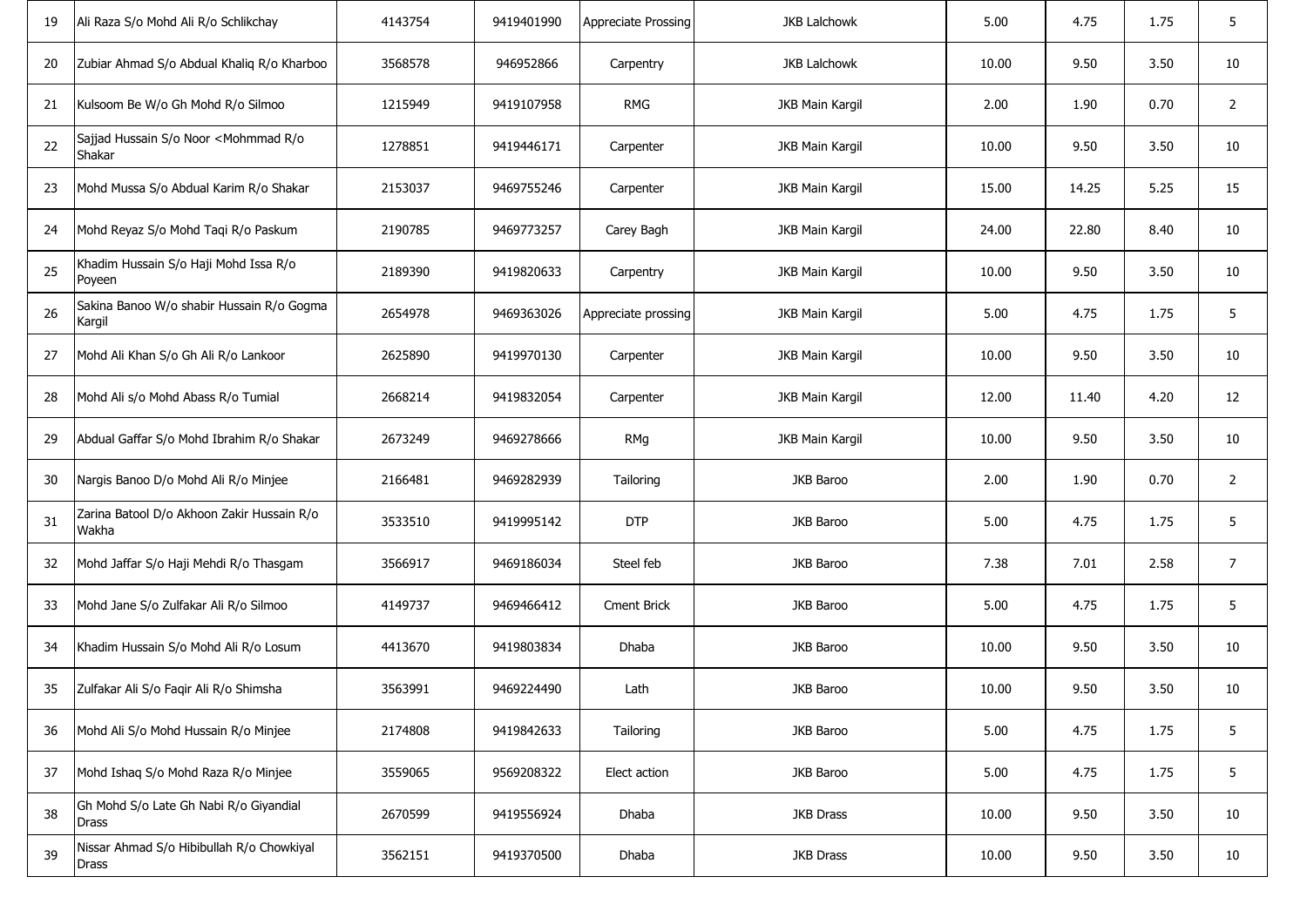| 40 | Amjad Ali S/o Mohd Faqir R/o Chowkiyal                  | 3558280 | 9469876650 | Tea stall             | <b>JKB Drass</b>    | 4.00  | 3.80 | 1.40 | 4  |
|----|---------------------------------------------------------|---------|------------|-----------------------|---------------------|-------|------|------|----|
| 41 | Haydear Ali S/o Gh Mohd R/o Chowkiyal Drass             | 3633796 | 9469737841 | Electronic            | <b>JKB Drass</b>    | 5.00  | 4.75 | 1.75 | 5  |
| 42 | Zakir Hussain S/o Mohd Jaffar R/o Barsoo                | 2606998 | 9419997383 | Carpenter             | JKB Sankoo          | 10.00 | 9.50 | 3.50 | 10 |
| 43 | Gh Mohd S/o Haji Mohd Hussain R/o Sankoo                | 2641745 | 9469133990 | Carpentry             | JKB Sankoo          | 5.00  | 4.75 | 1.75 | 5  |
| 44 | Abuzar Ali S/o Gh Mohd R/o Sanghrah                     | 4413301 | 9469284166 | Automobile            | JKB Sankoo          | 5.00  | 4.75 | 1.75 | 5  |
| 45 | Saleem Jaweed S/o Gulzar Hussain R/o<br>Sankoo          | 3541928 | 9469232434 | Dhaba                 | JKB Sankoo          | 10.00 | 9.50 | 3.50 | 10 |
| 46 | Maryam Banoo D/o Hibibullah<br>R/oThangdumboor Sankoo   | 441396  | 9469247683 | Tailoring             | JKB Sankoo          | 5.00  | 4.75 | 1.75 | 5  |
| 47 | Marzia Banoo D/o Abdual Hussain R/o<br>Thangdumboor     | 4415558 | 7051602721 | <b>Tyre Respiring</b> | JKB Sankoo          | 3.00  | 2.85 | 1.05 | 3  |
| 48 | Mohd Hassan S/o Gh Mohd R/o<br>Thangdumboor Sankoo      | 2632951 | 9469490908 | <b>RMG</b>            | JKB Sankoo          | 10.00 | 9.50 | 3.50 | 10 |
| 49 | Razia Banoo D/o Mohd Hussain R/o<br>Thangdumboor sankoo | 3606080 | 9469094360 | Cement Bric           | JKB Sankoo          | 5.00  | 4.75 | 1.75 | 5  |
| 50 | Habobullah S/o Mohd Jan R/o Lankarchay                  | 3566578 | 9419420011 | Dhaba                 | JKB Sankoo          | 5.00  | 4.75 | 1.75 | 5  |
| 51 | Villayat Ali S/o Mohd Issa R/o Namakussar<br>Sankoo     | 3637278 | 9469774360 | <b>Cement Brick</b>   | JKB Sankoo          | 5.00  | 4.75 | 1.75 | 5  |
| 52 | Kulsoom Banoo D/o Zakir Hussain R/o R/o<br>Thangdumboor | 3538395 | 9419543833 | Carpentry             | JKB Sankoo          | 5.00  | 4.75 | 1.75 | 5  |
| 53 | Kharoon Nissa D/o Mohd Issa r.on<br>Namakussar Sankoo   | 4413758 | 9469687469 | <b>DTP</b>            | JKB Sankoo          | 5.00  | 4.75 | 1.75 | 5  |
| 54 | Shabir Hussain S/o Mohd Hussain R/o<br>Thangdumboor     | 3568314 | 9469408746 | Carpentry             | JKB Sankoo          | 5.00  | 4.75 | 1.75 | 5  |
| 55 | Hakima Banoo W/o Mohd Hussain R/o umba                  | 3587266 | 9419555799 | Tailoring             | JKB Sankoo          | 3.00  | 2.85 | 1.05 | 3  |
| 56 | Syeed Raza s/o Syeed Mohd Yassin R/o<br>Youljak         | 3650191 | 9419349539 | <b>Cement Brick</b>   | <b>JKB Trespone</b> | 10.00 | 9.50 | 3.50 | 10 |
| 57 | Moihd Ajaz S/o Gh Hassain R/o Trespone                  | 3534747 | 9469149230 | <b>DTP</b>            | <b>JKB Trespone</b> | 5.00  | 4.75 | 1.75 | 5  |
| 58 | Sajjad Ali S/o Mohd Ibrahim R/o Gmpora                  | 3559531 | 9469633245 | Carpentry             | <b>JKB Trespone</b> | 5.00  | 4.75 | 1.75 | 5  |
| 59 | Nissar Ali S/o Mohd Ali R/o Silskote                    | 3567745 | 9469458796 | Photostat             | <b>JKB Trespone</b> | 5.00  | 4.75 | 1.75 | 5  |
| 60 | Abdual Hamid S/o Haji Fida Hussain R/o<br>Thunia        | 4413532 | 9419554555 | <b>Cment Brick</b>    | <b>JKB Trespone</b> | 10.00 | 9.50 | 3.50 | 10 |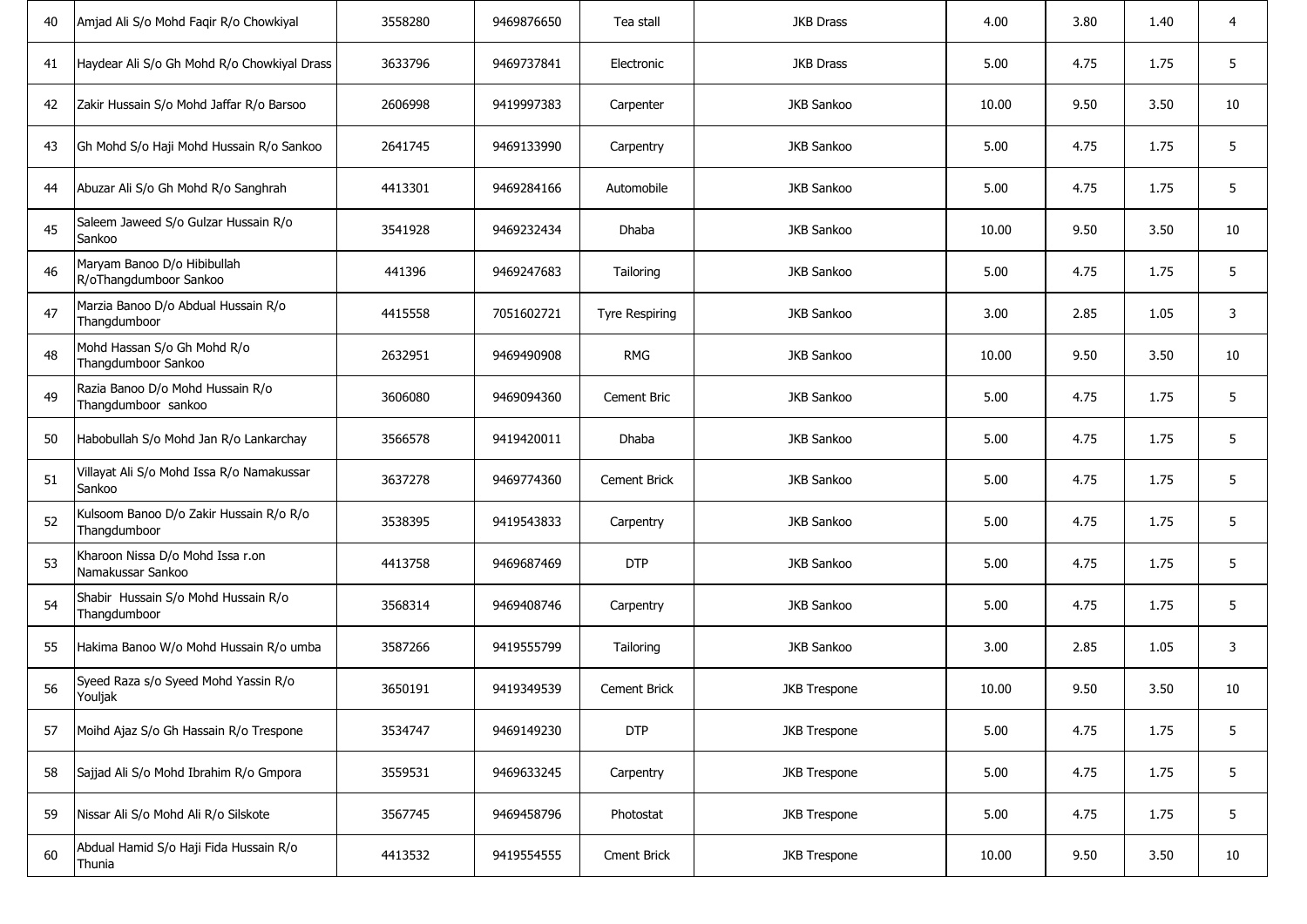| 61 | Baqir Ali S/o Gh Mehdi R/o Trespone                   | 26227787 | 9419808077 | Automobile          | <b>JKB Trespone</b> | 10.00 | 9.50 | 3.50 | 10 |
|----|-------------------------------------------------------|----------|------------|---------------------|---------------------|-------|------|------|----|
| 62 | Mohd Issa S/o Mohmmad R/o Chahythang                  | 2626790  | 9469269968 | Dhaba               | <b>JKB Trespone</b> | 10.00 | 9.50 | 3.50 | 10 |
| 63 | Mohd Mehdi S/o Mohd Jaffar R/o Stiokchay              | 2652834  | 9419531890 | Carpentry           | <b>JKB Trespone</b> | 10.00 | 9.50 | 3.50 | 10 |
| 64 | Mohd Sadiq S/o Mohd Hussain R/o Lankarchay            | 3568652  | 9469357452 | <b>Cement Brick</b> | <b>JKB Trespone</b> | 5.00  | 4.75 | 1.75 | 5  |
| 65 | Zeenab Banoo D/o Mohd Jaffar R/o Minjee               | 4417065  | 9419506185 | <b>RMG</b>          | JKB Baroo           | 10.00 | 9.50 | 3.50 | 10 |
| 66 | Fatima Banoo D/o Mirza Hussain R/o Akchmal            | 3564198  | 9419514276 | Woolen knitting     | <b>JKB Akchmal</b>  | 3.00  | 2.85 | 1.05 | 3  |
| 67 | Nissar Ali S/o Mohd Ali R/o Fakear Yourbaltak         | 3552185  | 9419961723 | Tailoring           | <b>JKB Akchmal</b>  | 3.52  | 3.34 | 1.23 | 3  |
| 68 | Stanzin Wangyal S/o Sonam Dorjay R/o Phoo             | 1279207  | 9419889645 | Camping Agency      | <b>JKB Mulback</b>  | 10.00 | 9.50 | 3.50 | 10 |
| 69 | Mohd yousf S/o Fida Hussain R?o Darkat                | 2633623  | 9419546162 | <b>Cement Brick</b> | <b>JKB Mulback</b>  | 5.00  | 4.75 | 1.75 | 5  |
| 70 | Gulzar Hussain S/o Mohd Mussa R/o Hagnis              | 2179977  | 9419176325 | Automobile          | <b>JKB Chiktan</b>  | 4.00  | 3.80 | 1.40 | 4  |
| 71 | Mohd Hussain S/o Gh Mohd R/o Spanchoo<br>Khangral     | 1578893  | 9469213079 | <b>Cement Brick</b> | <b>JKB Chiktan</b>  | 6.00  | 5.70 | 2.10 | 6  |
| 72 | Tundup Thanlies S/o sonam Narboo R/o Bodth<br>Kharboo | 3563487  | 9419863616 | Art s               | JKB Chiktan         | 5.00  | 4.75 | 1.75 | 5  |
| 73 | Mohd Baqir S/o Mohd Zulah R/o Samraha                 | 2637048  | 9469371845 | Tailoring           | JKB Chiktan         | 5.00  | 4.75 | 1.75 | 5  |
| 74 | Mohd Jaffar S/o Mohd Abass R/o Khangral               | 2632911  | 941983007  | Carpenter           | JKB Chiktan         | 5.00  | 4.75 | 1.75 | 5  |
| 75 | Mohd Hussain S/o Mohd Ibrahim R/o Dargoo              | 2622167  | 941960377  | Carpenter           | <b>JKB Chiktan</b>  | 10.00 | 9.50 | 3.50 | 10 |
| 76 | Syeed Murtaza S/o Syeed Ali R/o Smaraha               | 2659496  | 9419541797 | Electrocution       | JKB Chiktan         | 10.00 | 9.50 | 3.50 | 10 |
| 77 | Manzoor Hussain S/o Mohd Ali R/o Chiktan              | 1331138  | 9419531531 | Cement Brick        | JKB Chiktan         | 8.00  | 7.60 | 2.80 | 8  |
| 78 | Hussain Khan s/o Gh Hayder R/o Yougma<br>Kharboo      | 3601033  | 9469180558 | Cement Brick        | JKB Chiktan         | 10.00 | 9.50 | 3.50 | 10 |
| 79 | Mohd Yousf S/o Mohd Ishaq R/o Wakha                   | 3036382  | 9469095955 | Automobile          | SBI Shargole        | 5.00  | 4.75 | 1.75 | 5  |
| 80 | Nissar Ali S/o Mohd Ibrahim R/o fiiker Ohoo           | 2636090  | 9419843768 | Electrocution       | SBI Shargole        | 7.00  | 6.65 | 2.45 | 5  |
| 81 | Yaha Khan S/o Abass Khan R/o Shakar                   | 2657448  | 9469733779 | Carpenter           | SBI Shakar          | 5.00  | 4.75 | 1.75 | 5  |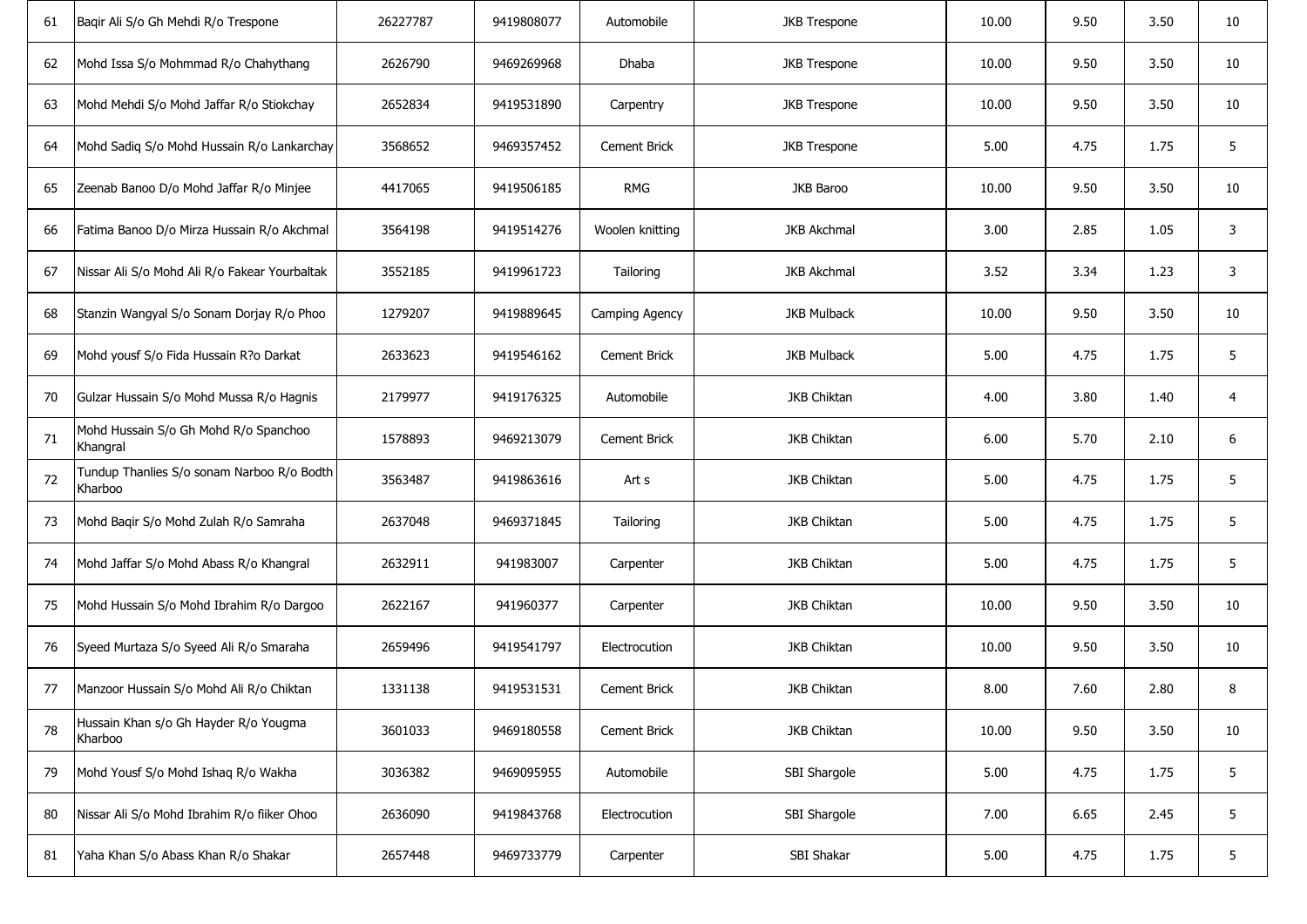| 82 | Mohd Hassan S/o Mohd Ibrahim R/o Shakar               | 4968440 | 9469193889 | Carpenter           | SBI Shakar       | 5.00   | 4.75    | 1.75   | 5   |
|----|-------------------------------------------------------|---------|------------|---------------------|------------------|--------|---------|--------|-----|
| 83 | Mohd Mussa S/o Mohd Ibrahim R/o Shakar                | 4968650 | 9469100131 | <b>Cement Brick</b> | SBI Shakar       | 5.00   | 4.75    | 1.75   | 5   |
| 84 | Nissar Hussain S/o Mohd Hassan R/o Khachan<br>Faroona | 3537048 | 9469688415 | <b>Cement Brick</b> | SBI Khumbathang  | 5.00   | 4.75    | 1.75   | 5   |
| 85 | Nissrullah s/o                                        | 2165726 | 9463246299 | Automobile          | Cooperative Bank | 10.00  | 9.50    | 3.50   | 10  |
| 86 | Hakima Banoo D/o Amir Ali Poyeen                      | 4413167 | 9469487711 | <b>DTP</b>          | JK Grameen Bank  | 3.00   | 2.85    | 1.05   | 3   |
| 87 | Bagir Ali S/o Abdieen R/o Taisuru                     | 2610342 | 9469191733 | Computer repairing  | SBi Kargil       | 3.00   | 2.85    | 1.05   | 3   |
| 88 | Mohmmad Ishaq S/o Mohd Hussain R/o<br>Minjee          | 3536644 | 419526931  | Dhaba               | SBi Kargil       | 5.00   | 4.75    | 1.75   | 3   |
| 89 | Mohd Abass S/o Ismial R/o Kukstay                     | 2625845 | 9469563680 | Dhaba               | SBi Kargil       | 5.00   | 4.75    | 1.75   | 3   |
| 90 | Khuran Nissa D/o Mohd Isahaq R/o Silmoo               | 2661594 | 9469148149 | Dhaba               | SBi Kargil       | 4.00   | 3.80    | 1.40   | 3   |
| 91 | Hamida Banoo W/o Mohd Asgar R/o Stakchay              | 2661594 | 9419828595 | Tailoring           | SBi Kargil       | 3.50   | 3.33    | 1.23   | 3   |
|    |                                                       |         |            |                     | <b>TOTAL</b>     | 628.90 | 597.455 | 220.12 | 606 |

|      | List of cases settled during the year 2017-18 in respect of KVIB KULGAM under PMEGP. |                          |             |            |                |        |               |      |      |  |  |
|------|--------------------------------------------------------------------------------------|--------------------------|-------------|------------|----------------|--------|---------------|------|------|--|--|
| S.NO | Name of the beneficiary With full Address                                            | Applicant I.D.No.        | Contact No. | Scheme     | Financing Bank | P.Cost | <b>B.Loan</b> | M.M  | Emp. |  |  |
|      | Mumtaza Banoo W/O Gh. Hassan Sheikh R/O<br>Churrat                                   | KBJK17186335-<br>2191401 | 9596070127  | Crewal     | JKB Chowgam    | 2.00   | 1.90          | 0.70 | 5    |  |  |
| 2    | Dazy Akhter W/O Riyaz Ah Shah R/O Devsar                                             | KBJK17186335-<br>2549989 | 9596544470  | W.Knitt.   | JKB, Devsar    | 3.00   | 2.85          | 1.05 | 8    |  |  |
| 3    | Samey Jan W/O Ab Majeed Shah R/O Devsar                                              | KBJK17186335-<br>2536423 | 9622702415  | W.Knitt.   | JKB, Devsar    | 3.00   | 2.85          | 1.05 | 8    |  |  |
|      | Haneefa Akhter W/O Gulzar Ah Shah R/O<br>Devsar                                      | KBJK17186335-<br>2549613 | 9622000719  | W.Knitt.   | JKB, Devsar    | 3.00   | 2.85          | 1.05 | 8    |  |  |
| 5    | Ab.Majeed Parry S/O Assad Parry R/O Hablish                                          | KBJK17186335-<br>2673158 | 9622336357  | Carpet     | JKB, Killam    | 3.00   | 2.85          | 1.05 | 8    |  |  |
| 6    | Rafiqa Banoo W/O GH.Rasool Bhat R/O<br>Devsar                                        | KBJK17186335-<br>2549916 | 9622000719  | W.Knitt.   | JKB, Devsar    | 3.00   | 2.85          | 1.05 | 8    |  |  |
|      | Shabnam Akhter D/O Ab Rehman Lone R/O<br>Churat.                                     | KBJK17186335-<br>4984685 | 8803003498  | Crewal     | JKB, Chowgam.  | 2.00   | 1.90          | 0.70 | 5    |  |  |
| 8    | Gousi Hamid W/O Mir Adil R/O Zangalpora.                                             | KBJK17186335-<br>4136688 | 9070151273  | <b>RMG</b> | JKB, Pahloo.   | 8.50   | 8.08          | 2.98 | 13   |  |  |
| 9    | Flory Jan D/O Mohd Ismail Naiko R/O Akhren                                           | KBJK17186335-            | 9469156374  | Tailoring  | JKB, Kelam     | 3.00   | 2.85          | 1.05 | 8    |  |  |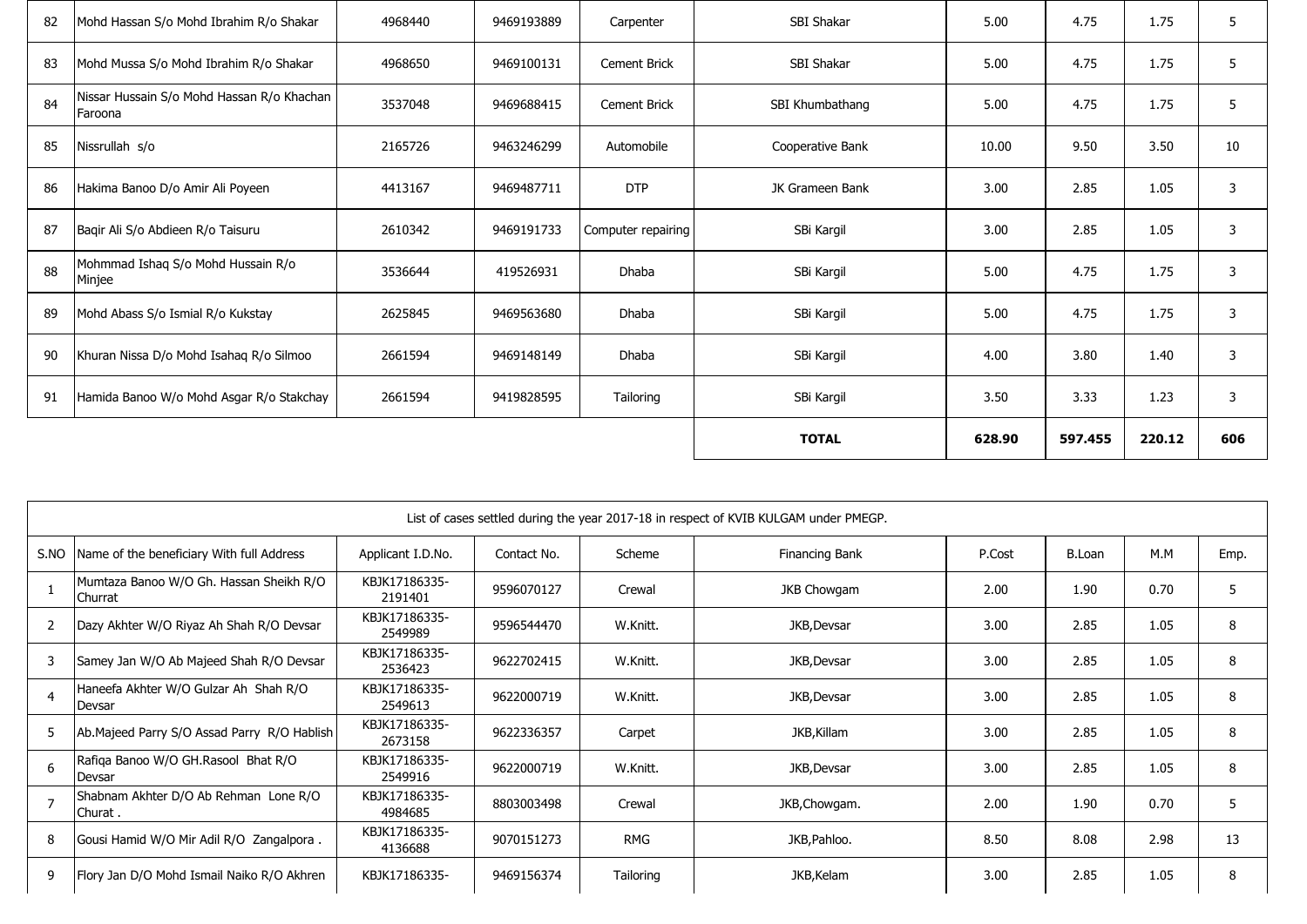| 10 | Tabasum Mohi-ud-din W/O Maqsood Ah.Shah.                      | KBJK17186335-<br>4136655 | 9906535998 | R.M.G                | JKB, Pahloo             | 8.50  | 8.08 | 2.98 | 13             |
|----|---------------------------------------------------------------|--------------------------|------------|----------------------|-------------------------|-------|------|------|----------------|
| 11 | Ab.Majeed Sheergojri S/O Mohd. Sultan R/O<br>Kathpora         | KBJK17186335-<br>2193584 | 9796133794 | Milk Product         | JKB, Yaripora           | 2.00  | 1.90 | 0.70 | 5              |
| 12 | Irshad Ah.Bhat S/O Maqsood Ah R/O Kathpora                    | KBJK17186335-<br>2205011 | 9622748585 | Dry fruit            | JKB, Yaripora           | 2.00  | 1.90 | 0.70 | 5              |
| 13 | Firdous Ah Bhat S/O Mohd.Rajab R/O Redwani                    | KBJK17186335-<br>2198182 | 9596106255 | Auto.Mob.            | <b>JKB, Fruit Mandi</b> | 5.00  | 4.75 | 1.75 | 9              |
| 14 | Shahzada Begam W/O Mohd Yousf Malla R/O<br>QAIMOH             | KBJK17186335-<br>2201041 | 9469419849 | Crewal               | JKB, Khudwani           | 2.00  | 1.90 | 0.70 | 5              |
| 15 | Gh.RASOOL Itoo S/O Gh.Mohd R/O Bagi<br>Wanpoh                 | KBJK17186335-<br>2620540 | 9697326531 | Steel Feb.           | JKB, Wanpoh             | 10.00 | 9.50 | 3.50 | 15             |
| 16 | Aijaz Ah. Baghat S/O Ab.Karim R/O Frisal                      | KBJK17186335-<br>2199326 | 9070301385 | Cycle Rep.           | PNB, Frisal             | 1.00  | 0.95 | 0.35 | $\overline{4}$ |
| 17 | Mohd Rafiq Baghat S/O Ab Karim R/O Frisal                     | KBJK17186335-<br>2192432 | 9622958734 | <b>Willow Wicker</b> | PNB, Frisal             | 2.00  | 1.90 | 0.70 | 5              |
| 18 | Fayaz Ah.Ahanger S/O Gh.Mohd.R/O H.S<br>Bugh.                 | KBJK17186335-<br>2653683 | 9797128604 | Repair of Moter      | JKB, Yaripora           | 2.00  | 1.90 | 0.70 | 5              |
| 19 | Zubair Abdullah S/O Mohd Abdullah R/O<br>Khudwani             | KBJK17186335-<br>4965447 | 9797807999 | Docmentaion          | JKB, Khudwani           | 3.50  | 3.33 | 1.23 | 9              |
| 20 | Imtiyaz Ah. Bhat S/O Mohd Ramzan R/O<br><b>Tangbal Frisal</b> | KBJK17186335-<br>5014556 | 9858446908 | Manf.of trans-       | JKB, Frisal             | 3.00  | 2.85 | 1.05 | 8              |
| 21 | Sheikh Tariq Bashir S/O Bashir Ah.R/O<br>Khudwani             | KBJK17186335-<br>5031123 | 9906766985 | Dahaba               | JKB, Khudwani           | 4.00  | 3.80 | 1.40 | 10             |
| 22 | Omer Jabar Shan S/O Mohd Jabar R/O<br>Bachroo                 | KBJK17186335-<br>4984085 | 9797041168 | Mob.Rep              | JKB, Tarigam            | 1.67  | 1.59 | 0.58 | 4              |
| 23 | Parveena Akhter W/O John Mohd R/O Ashmuji                     | KBJK17186335-<br>2199352 | 9906707532 | Crewal               | JKB Ashmuji             | 2.00  | 1.90 | 0.70 | 5              |
| 24 | Sakina W/o Mohd amin wani R/O Cheki<br>Hanjan.                | KBJK17186335-<br>2251043 | 9797482684 | Crewal               | jkb kadder              | 2.00  | 1.90 | 0.70 | 5              |
| 25 | Farooz Ahmad Bhat S/O Gh. Ahmad .R/O<br>Bugam.                | KBJK17186335-<br>2196369 | 9858798812 | <b>Tent House</b>    | JKB Bugam               | 8.00  | 7.60 | 2.80 | 13             |
| 26 | Danish Yaqoob Wani S/O Mohd. Yaqoob R/O<br>Ponipora Kulgam    | KBJK17186335-<br>2597948 | 9109055332 | Mob.Rep.             | JKB, Main Kulgam        | 2.00  | 1.90 | 0.70 | 5              |
| 27 | Saglain Mushtag S/O Mushtag Ah.Bhat R/O<br>Panipora           | KBJK17186335-<br>2244508 | 9906913078 | Vidio Graphy         | JKB, Main Kulgam        | 2.00  | 1.90 | 0.70 | 5              |
| 28 | Javaid Ah Shah S/O Manzoor Ah.R/O Such                        | KBJK17186335-<br>2204982 | 9797026096 | <b>Willow Wicker</b> | JKB, Chawalgam          | 2.00  | 1.90 | 0.70 | 5              |
| 29 | Wazeera W/O Fayza Ah.Kunroo R/O Ashmuji                       | KBJK17186335-<br>2199117 | 9596372599 | Crewal               | JKB, Ashmuji            | 2.00  | 1.90 | 0.70 | 5              |
| 30 | Sweety Jan W/O Javaid Ah. Lone R/O Bugam.                     | KBJK17186335-<br>2565707 | 9797259125 | W.Knitting           | JKB, Bugam              | 3.00  | 2.85 | 1.05 | 8              |
| 31 | Showkat Ah.Bhat S/O Gh.Qadir R/O Poniwah                      | KBJK17186335-<br>2545509 | 9419048191 | Pillow               | PNB, Chawalgam          | 5.00  | 4.75 | 1.75 | 9              |
| 32 | Mahjabeena Akhter W/O Mushtaq Ah.Dar R/O<br>Okay              | KBJK17186335-<br>2573220 | 9622853863 | W.Knitting           | JKB, Nillow             | 2.00  | 1.90 | 0.70 | 5              |
| 33 | Sabzar Ah.Sheikh S/O Gh. Hassan R/O<br>Ponipora               | KBJK17186335-<br>2240544 | 7298654416 | Documentation        | PNB, Chawalgam          | 3.00  | 2.85 | 1.05 | 8              |
| 34 | Hemala Ara W/O Javaid Ah.Lone R/O Sangas<br>Kulgam            | KBJK17186335-<br>2579198 | 9596127700 | Bee-Keeping          | JKB, Main Kulgam        | 10.00 | 9.50 | 3.50 | 15             |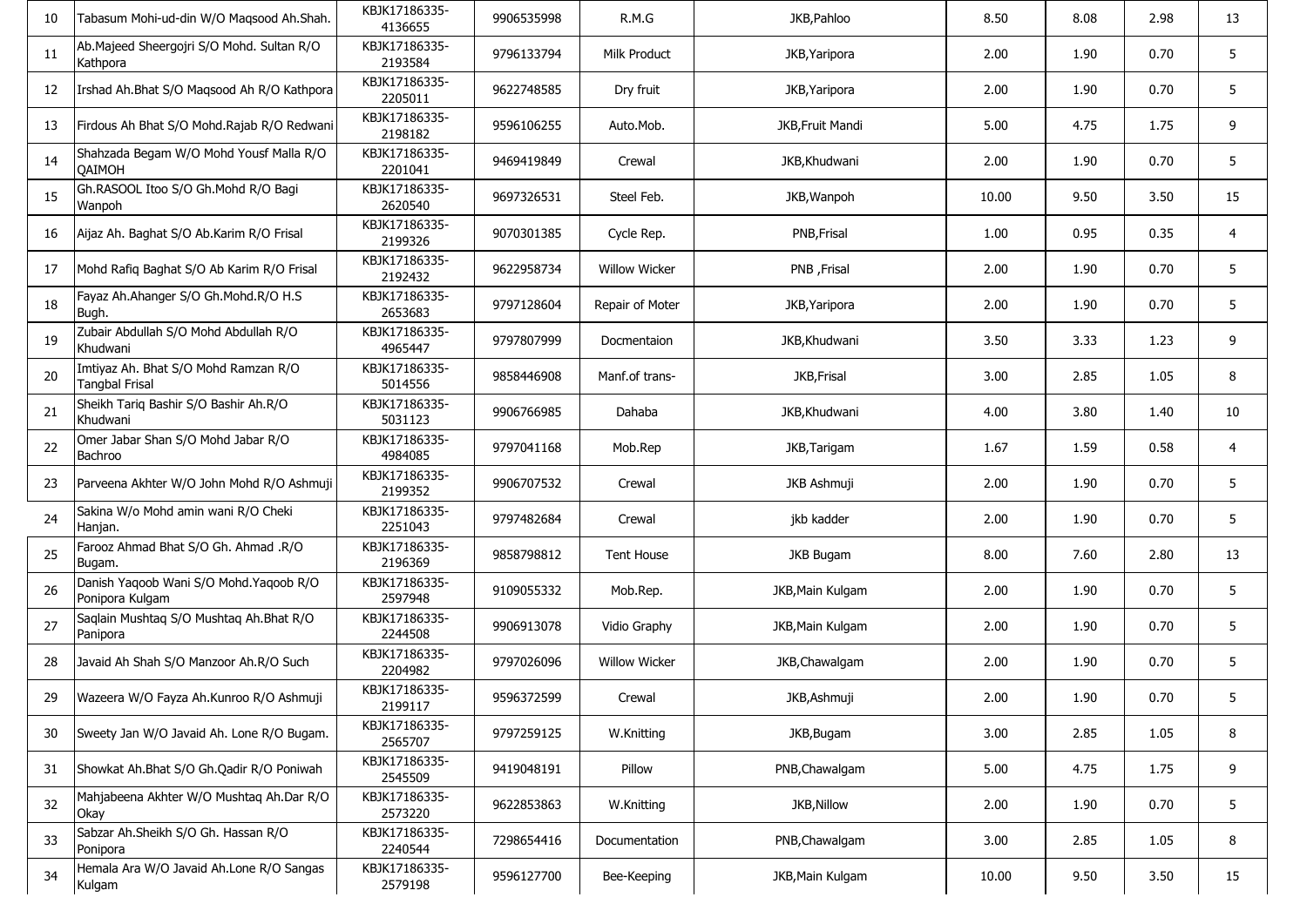| 35 | Nazir Ah.Khandy S/I/L Ab.Aziz Bhat R/O Okey              | KBJK17186335-<br>5025074 | 9596060664 | Carpet                | JKB, Nillow        | 1.00  | 0.95 | 0.35 | 3              |
|----|----------------------------------------------------------|--------------------------|------------|-----------------------|--------------------|-------|------|------|----------------|
| 36 | Qasir Ah.Shaksaz S/O Nazir Ah.R/O Okey                   | KBJK17186335-<br>5014726 | 9086951102 | Carpet                | JKB, Nillow        | 3.00  | 2.85 | 1.05 | 8              |
| 37 | Bashir Ah.Dar S/O Ab.Aziz R/O Ranipora                   | KBJK17186335-<br>2684222 | 9858436942 | Dhaba                 | JKB, Main Kulgam   | 4.00  | 3.80 | 1.40 | $\overline{7}$ |
| 38 | Saheena Akhter W/O Zubair Ah.Dar R/O Arreh               | KBJK17186335-<br>4991496 | 9906886270 | Boutique              | JKB, Arreh         | 2.00  | 1.90 | 0.70 | 5              |
| 39 | Showkat Ah.Padder S/O Bashir Ah.R/O Okey                 | KBJK17186335-<br>5021471 | 8803691349 | Carpet                | JKB, Nillow        | 2.00  | 1.90 | 0.70 | 5              |
| 40 | Ishfaq Ah.Dar S/O Nazir Ah. R/O<br>Mohamadpora.          | KBJK17186335-<br>4432348 | 7006210454 | Docmentation          | JKB, Mohamdpora    | 5.00  | 4.75 | 1.75 | 9              |
| 41 | Mohd Iqbal Wani S/O Mohd. Ramzan R/O<br>Bogund           | KBJK17186335-<br>2565600 | 9797271539 | Barboja               | T.P Kulgam.        | 1.00  | 0.95 | 0.35 | 3              |
| 42 | Showkat Ah Dar. S/O Mohd. Amin R/O<br>Srandoo            | KBJK17186335-<br>2543811 | 9797086168 | Documentation         | JKB, T.P Kulgam    | 3.00  | 2.85 | 1.05 | 8              |
| 43 | Irasa Jan D/O Mohd Shafi Shaksaz R/O Okey                | KBJK17186335-<br>4431090 | 9018519963 | Carpet                | <b>JKB, Nillow</b> | 2.00  | 1.90 | 0.70 | 5              |
| 44 | Shabir Ah Bhat S/O Ab.Aziz R/O Bogund.                   | KBJK17186335-<br>4965214 | 9906746694 | Mobile.Rep.           | JKB, T.PKulgam     | 3.00  | 2.85 | 1.05 | 8              |
| 45 | Ruby Jan D/O Gh.Nabi HAJAM R/O<br>Chamgund               | KBJK17186335-<br>3505211 | 9796373822 | Tilla Emb.            | JKB, Pahloo        | 2.00  | 1.90 | 0.70 | 5              |
| 46 | Tabish W/.O Safeer Ah.Hajam R/O Chamgund                 | KBJK17186335-<br>3507213 | 9018089602 | Shawl Emb.            | JKB, Pahloo        | 2.00  | 1.90 | 0.70 | 5              |
| 47 | Shufali Mashoog D/O Mashoog Ah.Ahanger<br>R/O Larkipoora | KBJK17186335-<br>2579538 | 8713888878 | Gates & Grills        | SBI, Kulgam.       | 10.00 | 9.50 | 3.50 | 13             |
| 48 | Arif Rashid S/O Ab.Rashid R/O Sonigam.                   | KBJK17186335-<br>2565642 | 9797713669 | Manf.Of Transf.       | <b>JKB Tarigam</b> | 3.00  | 2.85 | 1.05 | 8              |
| 49 | Amina Banoo W/O Mohd Altaf Bhat R/O Okey                 | KBJK17186335-<br>5514602 | 9596282603 | Boutique              | JKB, Chawalgam     | 2.00  | 1.90 | 0.70 | 5              |
| 50 | Fayaz Ah.Bhat S/O Gull Mohd R/OMirhama                   | KBJK17186335-<br>2193429 | 9797977321 | RMG.                  | JKB, Chawalgam     | 3.00  | 2.85 | 1.05 | 8              |
| 51 | Mohd.Maqsood Naiko S/O Mohd Yousuf R/O<br>Zaban Matipora | KBJK17186335-<br>5511717 | 9797936038 | <b>Cotton Carding</b> | JKB, Yaripora      | 5.00  | 4.75 | 1.75 | 9              |
| 52 | Laila Akhter D/O Gh. Ah.Naiko R/O<br>Ahmadabad.          | KBJK17186335-<br>2251228 | 9797286625 | Crewal                | JKB, D.H Pora      | 2.00  | 1.90 | 0.70 | 5              |
| 53 | Riyaz Ah.Bhat S/O Hamid Bhat R/O<br>Kounsarbal.          | KBJK17186335-<br>2193639 | 9596371961 | Carpet Weaving        | jkb,D.H,Pora       | 2.00  | 1.90 | 0.70 | 5              |
| 54 | Ab Aziz Dar S/I/L Ab. Wahab Wagay R/O<br>Chamgund.       | KBJK17186335-<br>2198251 | 9906501548 | Service Station       | JKB, Pahloo        | 3.00  | 2.85 | 1.05 | 8              |
| 55 | Dawood Ah.Malik S/O Sonaullah Malik R/O D.K<br>Marg      | KBJK17186335-<br>2201829 | 9906913320 | <b>Book Binding</b>   | JKB, D.K, Marg     | 1.00  | 0.95 | 0.35 | 3              |
| 56 | Riyaz Ah.Malik S/O Gh. Mohd R/O D.K Marg                 | KBJK17186335-<br>2200690 | 9103383644 | Carpet                | JKB, D.K Marg      | 4.00  | 3.80 | 1.40 | $\overline{7}$ |
| 57 | Javaid Ah Wani S/O Nazir Ah.R/O D.H, Pora                | KBJK17186335-<br>2208530 | 9906502213 | Shuttring             | JKB, Main Kulgam.  | 8.00  | 7.60 | 2.80 | 11             |
| 58 | Rumaisa Iqbal D/O Mohd.Iqbal R/O Gassiren                | KBJK17186335-<br>3488717 | 9906561928 | W.Knitting            | JKB, Pahloo        | 3.00  | 2.85 | 1.05 | 8              |
| 59 | Zahida D/O Mohd. Yaqoob Malik R/O<br>Humpathri           | KBJK17186335-<br>2203767 | 9596262015 | Carpet                | JKB, D.K Marg      | 2.00  | 1.90 | 0.70 | 5              |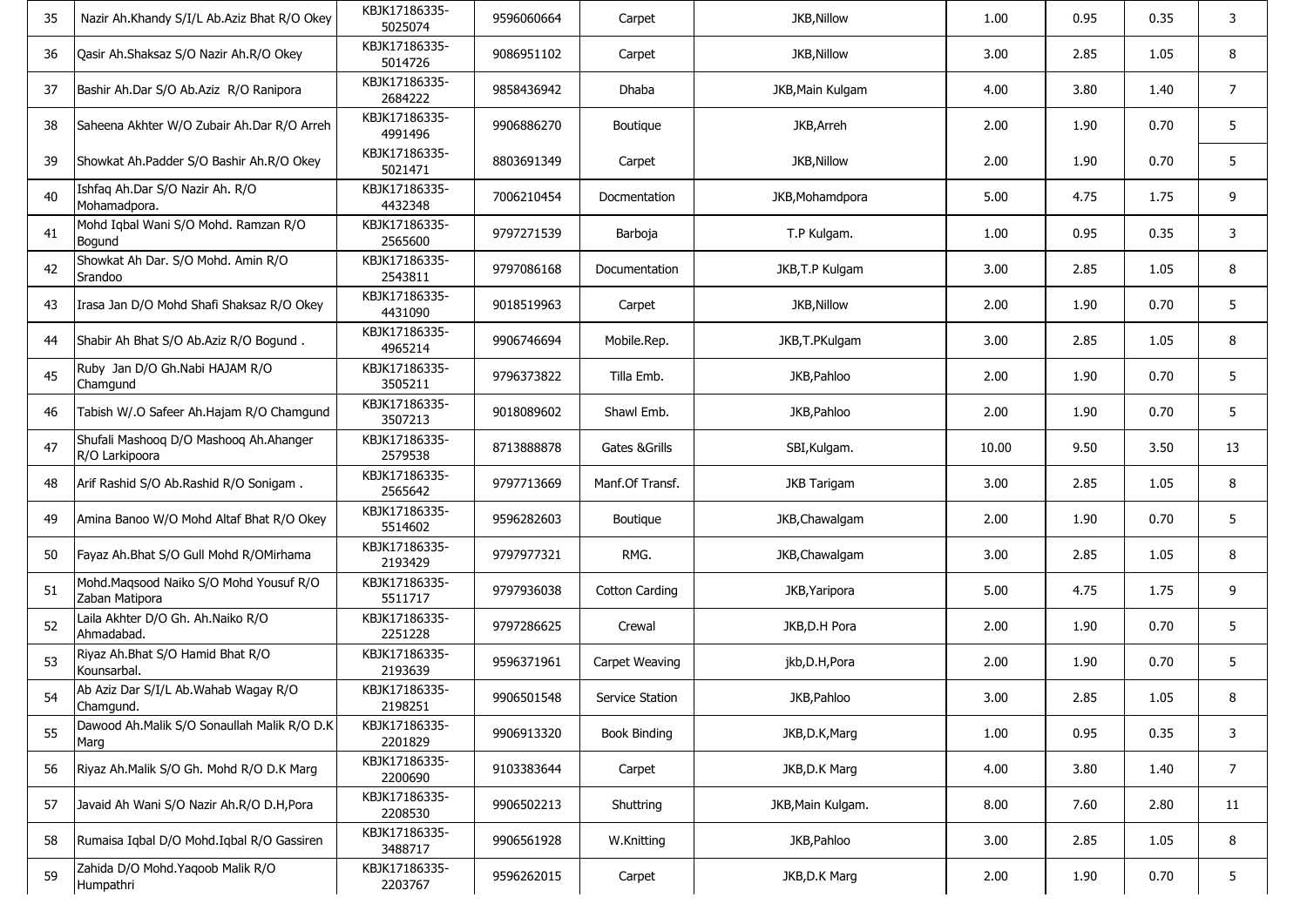| 60 | Sameer AH.Malik S/O Manzoor AH.R/O D.K<br>Marg        | KBJK17186335-<br>2657726 | 9622499339 | Documentation  | JKB.D.K Marg     | 3.00   | 2.85   | 1.05  | 8              |
|----|-------------------------------------------------------|--------------------------|------------|----------------|------------------|--------|--------|-------|----------------|
| 61 | Jameela Akhter W/O Tariq Ah.Malik R/O<br>Humpathri    | KBJK17186335-<br>2657323 | 9596145352 | Carpet         | JKB, D.K, Marg   | 2.00   | 1.90   | 0.70  | 5              |
| 62 | Shabir Ah.Wani S/O Bashir Ah.R/O Chamgund.            | KBJK17186335-<br>2624068 | 9596127785 | Auto.Mob.      | JKB, Fruit Mandi | 3.00   | 2.85   | 1.05  | 8              |
| 63 | Tawfeeqa Akhter D/O Bashir Ah.Thoker R/O<br>Ahmadabad | KBJK17186335-<br>3510125 | 9596408535 | W.Knitting     | JKB,D.H,Pora     | 2.00   | 1.90   | 0.70  | 5              |
| 64 | Tariq Ah Wani S/O Ab. Rashid R/O Taki<br>Gopalpora.   | KBJK17186335-<br>2656318 | 7051150403 | Bakery         | JKB, D.H, Pora   | 9.80   | 9.31   | 3.43  | 13             |
| 65 | Bilal Ah Alie S/o Ab.Rashid R/O D.H Pora              | KBJK17186335-<br>4414936 | 9797290883 | Bakery         | JKB, D.H. Pora   | 4.00   | 3.80   | 1.40  | $\overline{7}$ |
| 66 | Kowsar Jan W/O Shakeel Ah.Allie R/O<br>D.H, Pora      | KBJK17186335-<br>4989736 | 9906691382 | w.knitting     | JKB.D.H,Pora     | 2.00   | 1.90   | 0.70  | 5              |
| 67 | Shabir Ah.Allie S/O Ab.Rashid R/O D.H Pora.           | KBJK17186335-<br>2624150 | 7298728876 | Tea Stall.     | JKB, D.H, Pora   | 2.00   | 1.90   | 0.70  | 5              |
| 68 | Mohd. Yousf Lone S/O Gh. Mohd R/O C.R Pora.           | KBJK17186335-<br>2633998 | 8491827845 | Carpet         | JKB, D.H, Pora   | 2.00   | 1.90   | 0.70  | 5              |
| 69 | Bilkeesa Majeed D/O Ab.Majeed Magray R/O<br>C,R.Pora  | KBJK17186335-<br>2636953 | 9596357268 | Carpet         | JKB,D.H,Pora     | 2.00   | 1.90   | 0.70  | 5              |
| 70 | Rifat Jan D/O Gh.Mohd Reshi R/OPozipora<br>Kounserbal | KBJK17186335-<br>4128583 | 9906508614 | W.Knitting     | JKB,D.H.Pora     | 3.00   | 2.85   | 1.05  | 8              |
| 71 | Shahzada D/O Gh.Mohi-ud Din Sheikh R/O<br>Nandimarg   | KBJK17186335-<br>5514828 | 8491935158 | Carpet         | JKB, D.H, Pora.  | 2.00   | 1.90   | 0.70  | 5              |
| 72 | Dilshada W/O Mohd.Ashraf Malik R/O<br>D.K, Marg       | KBJK17186335-<br>4432351 | 9596533527 | R.M.G          | JKB, D.K, Marg   | 2.00   | 1.90   | 0.70  | 5              |
| 73 | Shabir Ah.Malik S/O Khazir Mohd.R/O Boh               | KBJK17186335-<br>5511741 | 9596129160 | Tilla          | JKB, D.K, Marg.  | 2.00   | 1.90   | 0.70  | 5              |
| 74 | Maroofa Begam W/O Gull Mohd.Malik R/O<br>Humpathri    | KBJK17186335-<br>2657489 | 9596129467 | Carpet         | JKB, D.K, Marg   | 2.00   | 1.90   | 0.70  | 5              |
| 75 | Gulshan Mubbarak D/O Peer Mubarak R/O<br>Gudder       | KBJK17186335-<br>3650383 | 9596048125 | W.Knitting     | JKB, T.P Kulgam  | 2.10   | 2.00   | 0.74  | 6              |
| 76 | Mohd .Yaqoob Bhat S/O Ab.Khaliq R/O Gudder            | KBJK17186335-<br>2691534 | 9622107283 | Bakery         | JKB, T.P, Kulgam | 3.00   | 2.85   | 1.05  | 8              |
| 77 | Nasir Majeed S/O Ab. Majeed Malik R/O D.K<br>Marg     | KBJK17186335-<br>3488690 | 9906825042 | Cemenmt Blocks | JKB, D.K, Marg   | 5.00   | 4.75   | 1.75  | 9              |
|    |                                                       |                          |            |                | <b>TOTAL</b>     | 251.07 | 238.54 | 87.89 | 539            |

|       | List of cases settled during the year 2017-18 in respect of KVIB KUPWARA under PMEGP.        |                          |             |                                      |                                                                                       |                     |                  |                 |     |  |  |  |  |
|-------|----------------------------------------------------------------------------------------------|--------------------------|-------------|--------------------------------------|---------------------------------------------------------------------------------------|---------------------|------------------|-----------------|-----|--|--|--|--|
| Sr no | Name of the Beneficiary                                                                      | Applicant ID             | Contact No. | Scheme                               | Financing Branch Address                                                              | <b>Project Cost</b> | <b>Bank Loan</b> | M.M<br>Released | Emp |  |  |  |  |
| 1)    | NISSAR AHMAD SHAH S/o FAROOQ AHMAD<br>SHAH R/O MIRNAGH HAYHAMA,<br>Dist: KUPWARA Pin: 193222 | KBJK16176362-<br>2246320 | 9906417819  | <b>SHUTTERING</b><br><b>MIXER</b>    | JAMMU AND KASHMIR BANK LTD, Hyhama<br>Kupwara, Near Girls Higher Secondary<br>School, | 5.00                | 4.75             | 1.75            | 10  |  |  |  |  |
| 2)    | SHARAFAT HUSSAIN S/O MOHD YASEEN<br>SHAH R/O GUGLOOSA, TREHGAM<br>Dist:KUPWARA Pin:193224    | KBJK16176362-<br>2188357 | 9797800302  | Computer<br>Assembling<br>SERVICE OF | BCC BANK BYE PASS ROAD KUPWARA, IFSC<br>Code:JAKA0JKBCCB                              | 10.00               | 9.50             | 3.50            | 10  |  |  |  |  |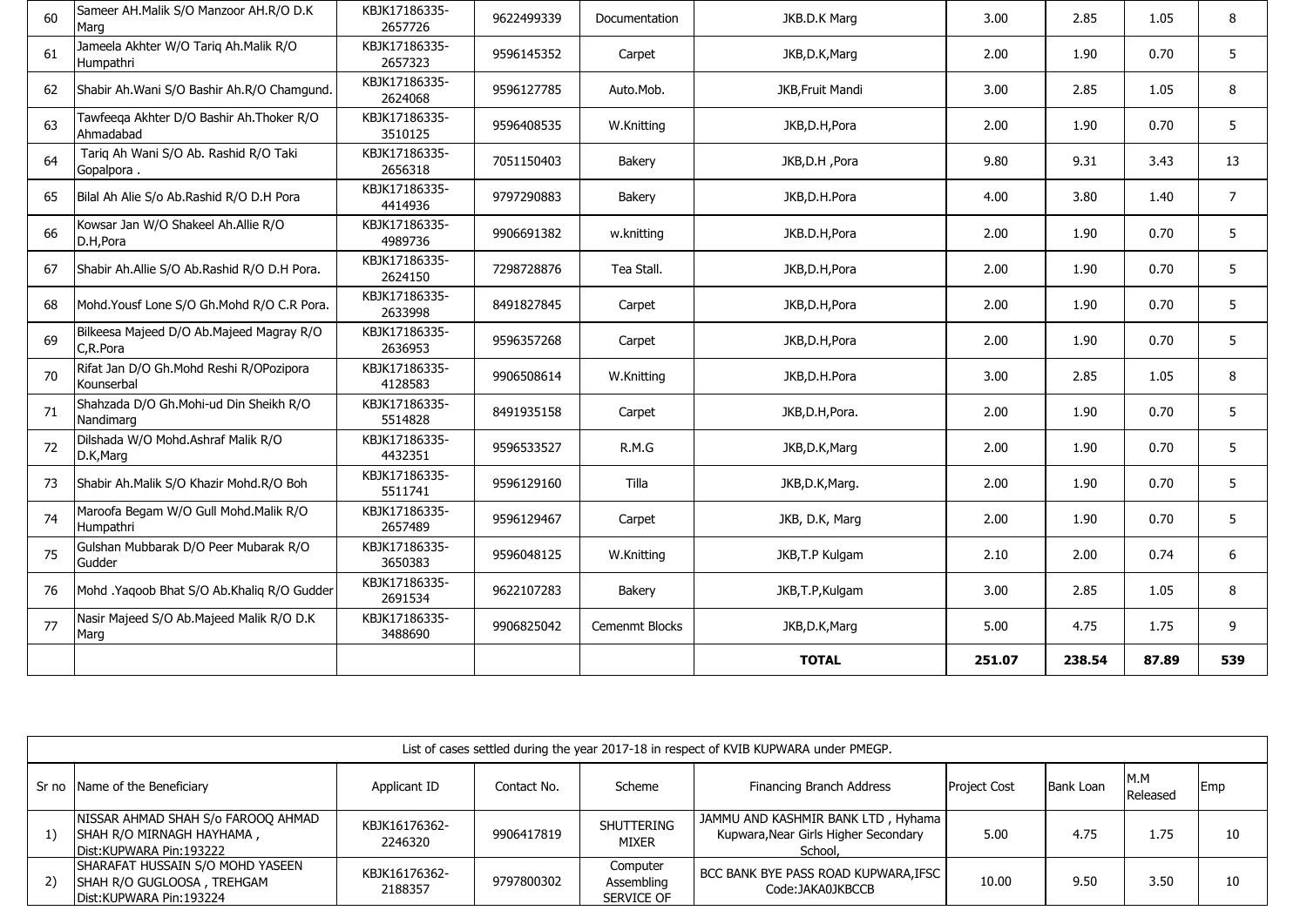| 3)          | BILAL AHMAD MIR S/O WALI MOHD MIR R/O<br>PUNZWA, RAMHAL Dist: KUPWARA<br>Pin:193224              | KBJK16176362-<br>1637245 | 9697399460 | Xeorx Centre / DTP                                        | JAMMU AND KASHMIR BANK LTD, VILGAM<br>KUPWARA, VILGAM, TEHSIL HANDWAR,               | 10.00 | 9.50  | 3.50 | 10             |
|-------------|--------------------------------------------------------------------------------------------------|--------------------------|------------|-----------------------------------------------------------|--------------------------------------------------------------------------------------|-------|-------|------|----------------|
| 4)          | NISSAR AHMAD PEERZADA S/O HABIBULLAH<br>PEERZADA R/O DRUGMULLA, Dist:KUPWARA<br>Pin:193222       | KBJK17186362-<br>4133879 | 9596312259 | DTP UNIT                                                  | JAMMU AND KASHMIR BANK LTD,<br>DRAGMULLAH, Near R.T.O Office, Dist-<br>Kupwara, J K- | 5.00  | 4.75  | 1.75 | 5              |
| 5)          | MUZAFER HUSSAIN SHAH S/O MOHD<br>MAQBOOL R/O NAGRIMALPORA, KUPWARA<br>Dist:KUPWARA Pin:193222    | KBJK17186362-<br>3618995 | 9596233538 | Servicing of Electric<br>wining Electronics<br>appliances | JAMMU AND KASHMIR BANK LTD,<br>NAGRIMALPORA, KUPWARA, J K-                           | 10.00 | 9.50  | 3.50 | 10             |
| 6)          | IRSHAD AHMAD MALIK R/O PADDER GUND,<br>Dist:KUPWARA Pin:193224                                   | KBJK17186362-<br>3626951 | 9697020379 | <b>MILK PRODUCTS</b>                                      | JAMMU AND KASHMIR BANK LTD, VILGAM<br>KUPWARA, VILGAM, TEHSIL HANDWAR,               | 4.00  | 3.80  | 1.40 | 9              |
| 7)          | MIR MUSTAFA S/O GH MOHD R/O LALPORA<br>LOLAB, LALPORA Dist: KUPWARA Pin: 193223                  | KBJK17186362-<br>2705067 | 9797163371 | <b>TENT HOUSE</b>                                         | JAMMU AND KASHMIR BANK LTD, LALPORA<br>LOLAB KUPWARA, LALPORA,                       | 5.00  | 4.75  | 1.75 | 10             |
| 8)          | MOHD SHAFI DAR S/O AB SUBHAN R/O<br>KUNAN, TREHGAM Dist: KUPWARA<br>Pin:193224                   | KBJK17186362-<br>2493475 | 9697324535 | <b>SHUTTERING</b><br><b>MIXER</b>                         | PUNJAB NATIONAL BANK, HYHAMA ROAD<br>KUPWARA J K 193222, IFSC<br>Code: PUNB0459500   | 5.00  | 4.75  | 1.75 | 10             |
| 9)          | ASHIQ HUSSAIN CHOPAN S/O GH MOHD<br>CHOPAN R/O WADIPORA HANDWARA,<br>Dist:KUPWARA Pin:193221     | KBJK17186362-<br>2506103 | 8803294351 | <b>SHUTTERING</b><br><b>MIXER</b>                         | JAMMU AND KASHMIR BANK LTD,<br>Zachaldara, Handwara, Kupwara, J K, L                 | 5.00  | 4.75  | 1.75 | 10             |
| 10)         | MASRAT YAHYAHA W/O ZAHOOR AHMD<br>WANI R/O LALPORA LOLAB, SOGAM<br>Dist:KUPWARA Pin:193223       | KBJK17186362-<br>2490900 | 9906624146 | READYMADE<br><b>GARMENTS</b>                              | JAMMU AND KASHMIR BANK LTD, LALPORA<br>LOLAB KUPWARA, LALPORA,                       | 10.00 | 9.50  | 3.50 | 15             |
| 11)         | NASEEM MASOOD S/O MASOOD AHMAD MIR<br>R/O GOGAL LOLAB, Dist:KUPWARA<br>Pin:193223                | KBJK17186362-<br>2493096 | 8715873493 | <b>GRINDING OF DRY</b><br><b>SPICES</b>                   | JAMMU AND KASHMIR BANK LTD,<br>WAWOORA KUPWARA, BLOCK                                | 24.89 | 23.65 | 8.71 | 20             |
| 12)         | JAVAID AHMAD WANI S/O AB RASHID WANI<br>R/O KAWARI TREHGAM Dist: KUPWARA<br>Pin:193224           | KBJK16176362-<br>2473225 | 9906544888 | <b>SHUTTERING</b><br><b>MIXER</b>                         | JAMMU AND KASHMIR BANK LTD,<br>AWOORA, KUPWARA, District                             | 6.00  | 5.70  | 2.10 | 11             |
| 13)         | ANAYAT AHMAD KHAN S/O MOHD MUBARAK<br>R/O KUKROOSA, RAMHAL Dist: KUPWARA<br>Pin:193224           | KBJK16176362-<br>2465681 | 9797747443 | SHUTTERING AND<br><b>MIXER</b>                            | JAMMU AND KASHMIR BANK LTD,<br>MAGAM, HANDWARA, MAIN CHOWK                           | 10.00 | 9.50  | 3.50 | 15             |
| 14)         | FAYAZ AHMAD LONE S/O MOHD SIDIQ LONE<br>R/O BHAT MOHALLA SOGAM Dist: KUPWARA<br>Pin:193223       | KBJK16176362-<br>2461305 | 9906652505 | MIXER AND<br><b>SHUTTERING</b>                            | JAMMU AND KASHMIR BANK LTD, SOGAAM<br><b>LOLAB</b>                                   | 10.00 | 9.50  | 3.50 | 15             |
| 15)         | IRSHAD REYAZ MIR S/O RIYAZ AHMAD MIR<br>R/O ALLACHIZAB, TREHGAM Dist: KUPWARA<br>Pin:193224      | KBJK16176362-<br>2472074 | 9906793020 | DTP UNIT                                                  | JAMMU AND KASHMIR BANK LTD,<br>AWOORA, KUPWARA, District Kupwara,<br>Kupwara, J K,   | 3.00  | 2.85  | 1.05 | 3              |
| 16)         | BASHIR AHMAD WANI S/O MOHD ABDULLAH<br>R/O DROOCH WANI, SOGAM Dist: KUPWARA<br>Pin:193223        | KBJK16176362-<br>2474230 | 9596429521 | <b>TENT HOUSE</b>                                         | JAMMU AND KASHMIR BANK LTD,<br>Devar, Lolab, Sogam,                                  | 3.00  | 2.85  | 1.05 | 8              |
| 17)         | KHURSHEED AHMAD DAR S/O GH MOHI UD<br>DIN DAR R/O KRUSAN LOLAB, SOGAM<br>Dist:KUPWARA Pin:193223 | KBJK16176362-<br>2430972 | 9906417170 | SERVICE OF<br>COMPUTERS /<br>MOBLE REPEARING              | JAMMU AND KASHMIR BANK LTD,<br>WAWOORA KUPWARA, BLOCK WAWOORA<br><b>TEHSIL</b>       | 5.00  | 4.75  | 1.75 | 5              |
| 18)         | MOHD ISHFAQ WANI S/O GH MOHD WANI<br>R/O BATERGAM KUPWARA, Dist:KUPWARA<br>Pin:193222            | KBJK16176362-<br>2214126 | 9797185123 | TENT HOUSE                                                | JAMMU AND KASHMIR BANK LTD, DC<br>COMPEX KUPWARA,                                    | 5.00  | 4.75  | 1.75 | 10             |
| 19)         | SAJAD AHMAD DAR S/O GH RASOOL DAR R/O<br>WAGAT, MAGUM Dist:KUPWARA Pin:193222                    | KBJK17186362-<br>5532986 | 8825073051 | <b>CUTTING</b><br>TAILORING                               | JAMMU AND KASHMIR BANK LTD, VILGAM<br>KUPWARA, VILGAM,                               | 3.00  | 2.85  | 1.05 | 3              |
| <b>20</b> ) | HILAL AHMAD SHEIKH S/O MOHD AKBAR<br>SHEIKH R/O SIRAJPORA, HANDWARA<br>Dist:KUPWARA Pin:193221   | KBJK17186362-<br>5535088 | 9622434880 | TAILORING UNIT                                            | JAMMU AND KASHMIR BANK LTD,<br>MAGAM, HANDWARA, MAIN CHOWK                           | 2.00  | 1.90  | 0.70 | $\overline{2}$ |
| 21)         | MURBAT YAKHYA D/O GH YAHYAHA MUGAL<br>R/O CHANI PORA TANGDAR Dist: KUPWARA<br>Pin:193225         | KBJK17186362-<br>4964738 | 9906825905 | PADDY<br>PROCESSING                                       | JAMMU AND KASHMIR GRAMEN BANK,<br>Kandi Karnah, IFSC Code: JAKA0GRAMEN               | 5.00  | 4.75  | 1.75 | 5              |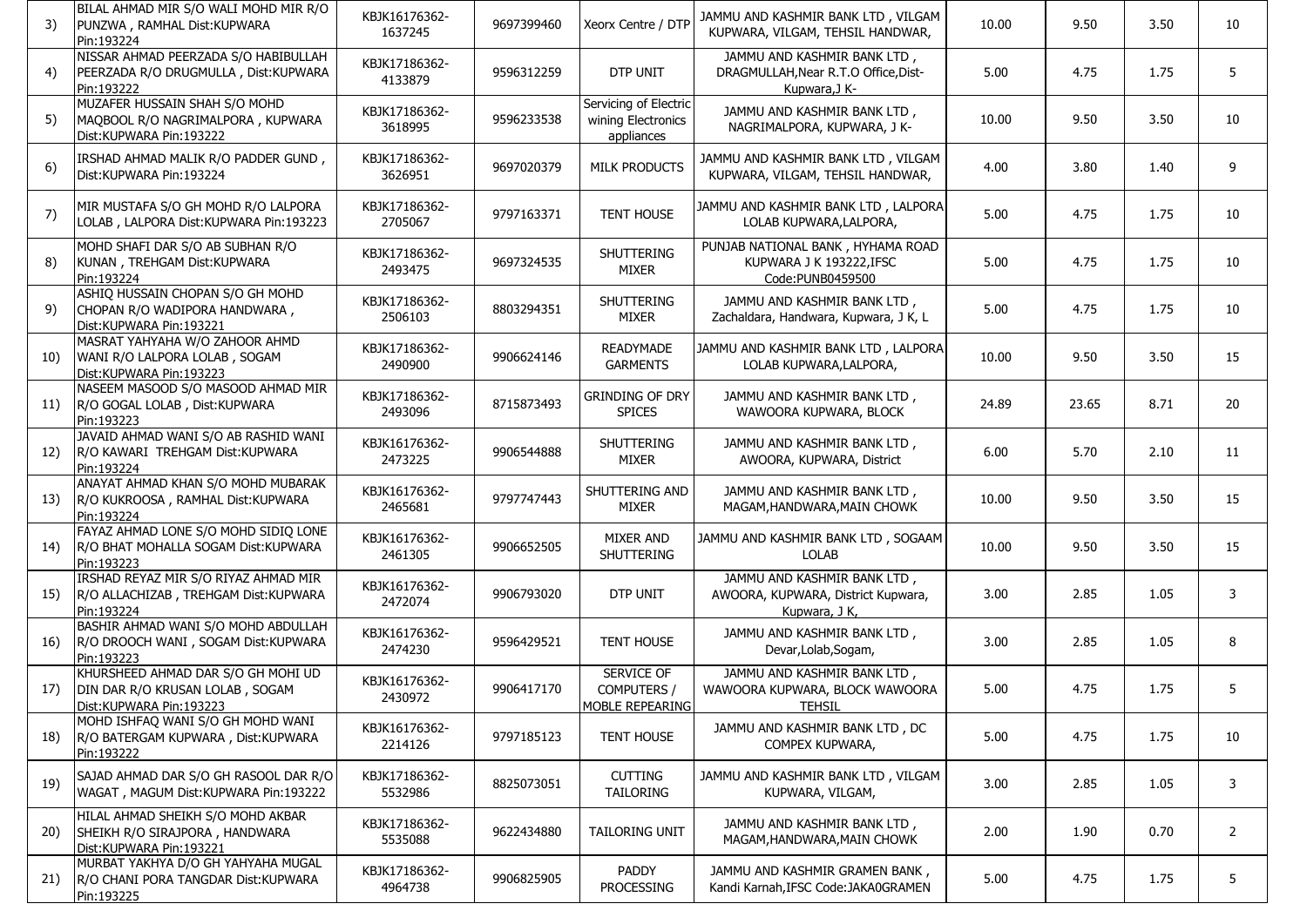| 22) | SUHAIL REHMAN S/O AB REHMAN GANNIE<br>R/O Sogam lolab Dist: KUPWARA Pin: 193223                        | KBJK17186362-<br>4972494 | 8491064678 | <b>DHABA</b>                         | JAMMU AND KASHMIR BANK LTD, SOGAAM<br>LOLAB KUPWARA,                                                            | 8.00  | 7.60 | 2.80 | 4  |
|-----|--------------------------------------------------------------------------------------------------------|--------------------------|------------|--------------------------------------|-----------------------------------------------------------------------------------------------------------------|-------|------|------|----|
| 23) | IMTIYAZ AHMAD KHAN S/O MOHD<br>ASSADULLAH R/O NEELIPORA MAGAM,<br>MAGAM Dist: KUPWARA Pin: 193221      | KBJK17186362-<br>3550064 | 9596476156 | <b>SHUTTERING</b><br><b>MIXER</b>    | JAMMU AND KASHMIR BANK LTD,<br>MAGAM, HANDWARA, MAIN CHOWK                                                      | 3.00  | 2.85 | 1.05 | 10 |
| 24) | FAROOQ AKBAR SHEIKH S/O MOHD AKBAR<br>SHEIKH R/O VILLAGAM, Dist:KUPWARA<br>Pin:193224                  | KBJK17186362-<br>3558130 | 7298586481 | <b>READYMADE</b><br><b>GARMENTS</b>  | JAMMU AND KASHMIR BANK LTD, VILGAM<br>KUPWARA, VILGAM, TEHSIL HANDWAR,                                          | 10.00 | 9.50 | 3.50 | 10 |
| 25) | SHABIR AHMAD MIR S/O AB KHALIQ MIR<br>R/O CHIMJA MULA ZACHALDARA<br>Dist:KUPWARA Pin:193221            | KBJK17186362-<br>3551427 | 9107119077 | <b>TENT HOUSE</b>                    | JAMMU AND KASHMIR BANK LTD,<br>Zachaldara, Handwara,                                                            | 5.00  | 4.75 | 1.75 | 10 |
| 26) | FAROOQ AHAMD MIR S/O BASHIR AHMAD<br>MIR R/O GAILZOO KUPWARA, KUPWARA<br>Dist: KUPWARA Pin: 193222     | KBJK17186362-<br>3541723 | 9906864490 | <b>AUTOMOBILE</b><br><b>WORKSHOP</b> | JAMMU AND KASHMIR BANK LTD, DC<br>COMPEX KUPWARA, D.C Office complex<br>Kupwara, Dist-Kupwara, J K-193222, IFSC | 6.00  | 5.70 | 2.10 | 11 |
| 27) | JAHANGIR NAZIR BHAT S/O NAZIR AHMAD<br>BHAT R/O LALPORA LOLAB, Dist: KUPWARA<br>Pin:193223             | KBJK17186362-<br>2528902 | 9596064957 | NUT)                                 | DRY FRUIT (WALL JAMMU AND KASHMIR BANK LTD, LALPORA<br>LOLAB KUPWARA, LALPORA, Kupwara,                         | 5.00  | 4.75 | 1.75 | 5  |
| 28) | ADIL HUSSAIN TANTARY S/O GH QADIR<br>TANTRAY R/O AFFAN WARNOW LOLAB,<br>Dist: KUPWARA Pin: 193223      | KBJK17186362-<br>2597908 | 9797985220 | DTP UNIT                             | JAMMU AND KASHMIR BANK LTD,<br>KULIGAM LOLAB, TEHSIL KUPWARA, JAMMU<br>AND KASHMIR PIN 193222, IFSC             | 3.00  | 2.85 | 1.05 | 3  |
| 29) | JABEENA BANO D/O SHAREEF UD DIN SHAH<br>R/O MIR MOHALLA MAIDANPORA, SOGAM<br>Dist: KUPWARA Pin: 193223 | KBJK17186362-<br>2590734 | 9797024167 | <b>GABA SAZI</b>                     | JAMMU AND KASHMIR BANK LTD, SOGAAM<br>LOLAB KUPWARA, Dist: Kupwara, J K-<br>193223, IFSC Code: JAKA0SOGAAM      | 3.00  | 2.85 | 1.05 | 3  |
| 30) | ALTAF AHMAD KHATANA S/O SALAM UD DIN<br>R/O GAGAL, SOGAM Dist: KUPWARA<br>Pin:193223                   | KBJK17186362-<br>2591178 | 9906587868 | Bakery Products /                    | BCC BANK LALPORA, IFSC<br>Code: JAKA0JKBCCB                                                                     | 2.00  | 1.90 | 0.70 | 9  |
| 31) | MOHAMMAD AMIN AMBAR S/O GH NAMI<br>AMBAR R/O TARZOO SOPORE, SOPORE<br>Dist: BARAMULLA Pin: 193202      | KBJK17186362-<br>2578356 | 9906405786 | <b>TENT HOUSE</b>                    | JAMMU AND KASHMIR BANK LTD,<br>Kralgund, Qaziabad, Langate, Handwara, Dist-<br>Kupwara, J K-193302, IFSC        | 8.00  | 7.60 | 2.80 | 13 |
| 32) | JAVEEDA AKHTER D/O AB AHAD DAR R/O<br>LASIPORA SOGAM, SOGAM Dist: KUPWARA<br>Pin:193223                | KBJK17186362-<br>2549778 | 9596643769 | Woollen KNITTING                     | JAMMU AND KASHMIR BANK LTD, SOGAAM<br>LOLAB KUPWARA, Dist: Kupwara, J K-<br>193223, IFSC Code: JAKA0SOGAAM      | 1.00  | 0.95 | 0.35 | 10 |
| 33) | AB WAHEED GANIE S/O AB AZIZ GANNAIE<br>R/O BOHIPORA KUPWARA, KUPWARA<br>Dist:KUPWARA Pin:193222        | KBJK17186362-<br>2523426 | 9906682063 | <b>TILA SAZI</b>                     | JAMMU AND KASHMIR BANK LTD, College<br>Road, Regipora, Kupwara, J K, 193222, IFSC<br>Code:JAKA0REGPUR           | 2.50  | 2.38 | 0.88 | 3  |
| 34) | SAYEEMA AKTHER D/O AB RASHID TANTRAY<br>R/O DAHAMA, RAMHAL (VILLAGAM)<br>Dist: KUPWARA Pin: 193224     | KBJK17186362-<br>2545217 | 9697203406 | Woollen KNITTING<br><b>CENTRE</b>    | JAMMU AND KASHMIR BANK LTD, VILGAM<br>KUPWARA, VILGAM, TEHSIL HANDWAR,<br>Kupwara, J K, 193224, IFSC            | 3.00  | 2.85 | 1.05 | 10 |
| 35) | RAMEEZ RAJA PARAY S/O MOHD JAMAL R/O<br>KUNAN, TREHGAM Dist: KUPWARA<br>Pin:193224                     | KBJK17186362-<br>2545516 | 9797253437 | <b>SHUTTERING</b><br><b>MIXER</b>    | JAMMU AND KASHMIR BANK LTD,<br>TREHGAM, DIST: KUPWARA, JK-193224, IFSC<br>Code: JAKA0TRHGAM                     | 5.00  | 4.75 | 1.75 | 5  |
| 36) | SHABNUM ARA D/O BASHIR AHMAD BHAT<br>R/O PUNZWA VILLAGM, VILLAGAM<br>Dist: KUPWARA Pin: 193224         | KBJK17186362-<br>2544892 | 9697203406 | Woollen KNITTING<br><b>CENTRE</b>    | JAMMU AND KASHMIR GRAMEN BANK,<br>VILGAM KUPWARA, VILGAM, TEHSIL<br>HANDWAR, Kupwara, J K,                      | 3.00  | 2.85 | 1.05 | 3  |
| 37) | ISHFAQ RASHID DAR S/O AB RASHID DAR<br>R/O NEELIPORA MAGAM, MAGAM<br>Dist:KUPWARA                      | KBJK17186362-<br>2545625 | 9858300090 | MOBILE<br><b>REPEARING</b>           | JAMMU AND KASHMIR BANK LTD,<br>MAGAM, HANDWARA, MAIN                                                            | 4.00  | 3.80 | 1.40 | 3  |
| 38) | MUMTAZ AHAMD SHAH S/O MANZOOR<br>AHMAD SHAH R/O PAZIPORA BALA,<br>KUPWARA Dist: KUPWARA Pin: 193222    | KBJK17186362-<br>2497842 | 9596171606 | SHUTTERING<br>MIXER                  | BCC BANK BYE PASS, KUPWARA, J AND K<br>193222, IFSC Code: JAKA0JKBCCB                                           | 5.00  | 4.75 | 1.75 | 10 |
| 39) | JAMSHEEDA BEGUM W/O SYED NASRULLAH<br>R/O SOGAM LOLAB, SOGAM Dist: KUPWARA<br>Pin:193223               | KBJK17186362-<br>2517780 | 9596331411 | DRY FRUIT (WALL<br>NUT)              | JAMMU AND KASHMIR BANK LTD, SOGAAM<br>LOLAB KUPWARA, Dist: Kupwara, J K-<br>193223, IFSC Code: JAKA0SOGAAM      | 10.00 | 9.50 | 3.50 | 10 |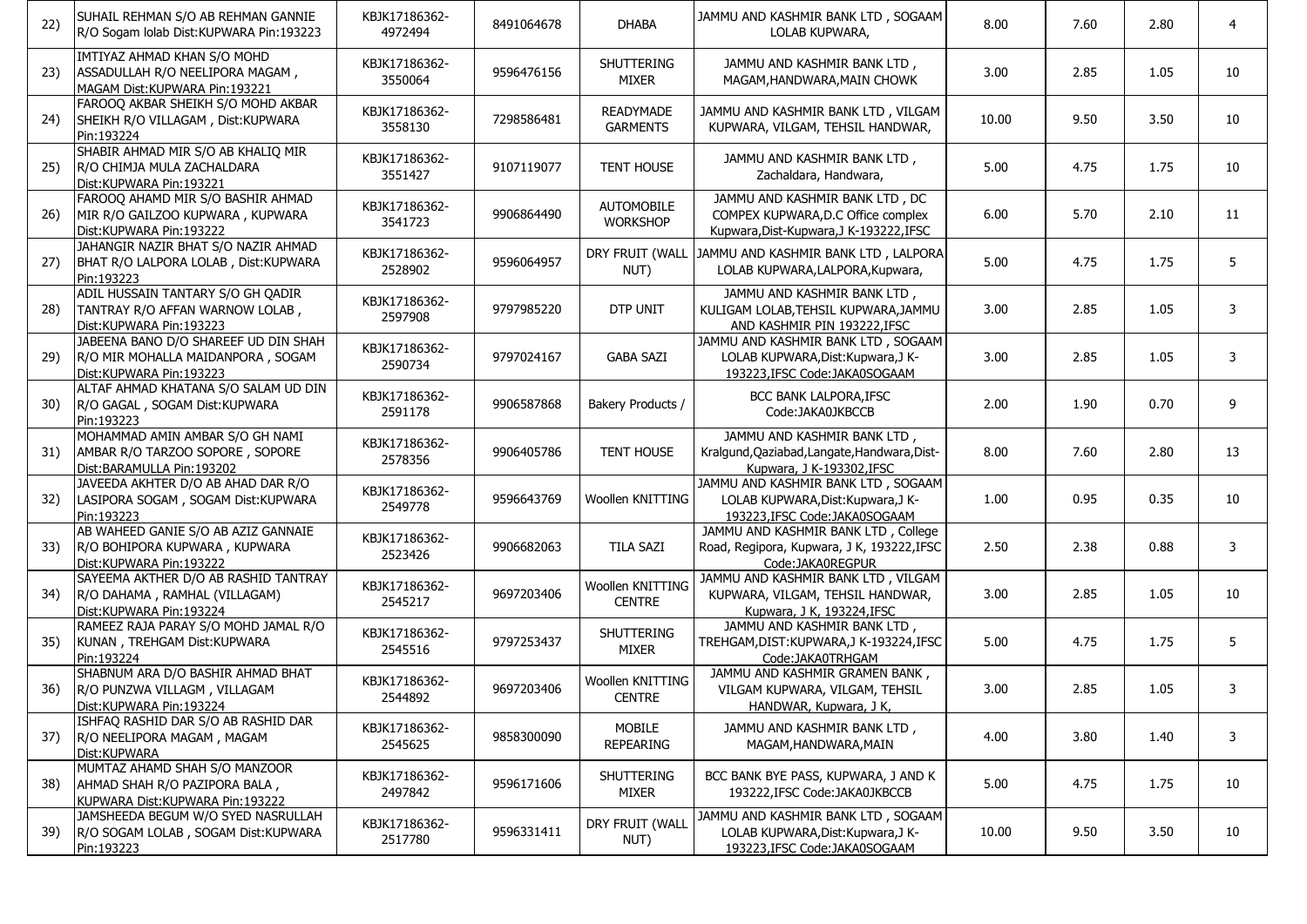| 40) | JAVID AH BHAT S/O GH RASOOL BHAT R/O<br>DAR MOHALLA SOGAM NEAR MASJID ABU<br>BAKAR, SOGAM LOLAB Dist: KUPWARA<br>Pin:193223 | KBJK16176362-<br>2461265 | 9906509990 | DRY FRUITS                                            | JAMMU AND KASHMIR BANK LTD, SOGAAM<br>LOLAB KUPWARA, Dist: Kupwara, J K-<br>193223, IFSC Code: JAKA0SOGAAM              | 9.50  | 9.03  | 3.33 | 10             |
|-----|-----------------------------------------------------------------------------------------------------------------------------|--------------------------|------------|-------------------------------------------------------|-------------------------------------------------------------------------------------------------------------------------|-------|-------|------|----------------|
| 41) | MUNEER AHMAD KHAN S/O AB GANI R/O<br>DIVER LOLAB, SOGAM Dist: KUPWARA<br>Pin:193223                                         | KBJK16176362-<br>2481436 | 9596133294 | <b>SHUTTERING</b><br>MIXER                            | JAMMU AND KASHMIR BANK LTD,<br>Devar, Lolab, Sogam, Dist: Kupwara, J K-<br>193223, IFSC Code: JAKA0DEVAAR               | 10.00 | 9.50  | 3.50 | 15             |
| 42) | MOHD IQBAL MIR S/O GH M OHD MIR R/O<br>GUGLOOSA, TREHGAM Dist: KUPWARA<br>Pin:193224                                        | KBJK16176362-<br>2449785 | 9622588950 | <b>DTP CENTRE</b>                                     | BCC BANK KRALPORA, IFSC<br>Code:JAKA0JKBCCB                                                                             | 10.00 | 9.50  | 3.50 | 10             |
| 43) | SHAHZADA BEGUM W/O MOHD MAQBOOL<br>SHEIKH R/O BAKIAKHAR WADIPORA,<br>HANDWARA Dist: KUPWARA Pin: 193221                     | KBJK16176362-<br>2405731 | 9858812752 | Embroidery of<br>Fabrics / CRAFT<br><b>WORK</b>       | JAMMU AND KASHMIR BANK LTD,<br>Zachaldara, Handwara, Kupwara, J K,<br>193221.IFSC Code:JAKA0ZACHAL                      | 4.00  | 3.80  | 1.40 | $\overline{4}$ |
| 44) | JAVID AHMAD SHAH S/O MOHD ABDULLAH<br>SHAH R/O MIRNAGH HAYHAMA,<br>Dist:KUPWARA Pin:193222                                  | KBJK16176362-<br>2247253 | 9797251741 | <b>SHUTTERING</b><br>MIXER                            | JAMMU AND KASHMIR BANK LTD, Hyhama<br>Kupwara, Near Girls Higher Secondary<br>School, Salkote Road, Dist: Kupwara, J K- | 4.00  | 3.80  | 1.40 | 10             |
| 45) | JAVEED AHMAD SHAH S/O AB MAJEED SHAH<br>R/O LALPORA LOLAB, Dist: KUPWARA<br>Pin:193223                                      | KBJK16176362-<br>2396305 | 9697489542 | <b>SHUTTERING</b><br>MIXER                            | JAMMU AND KASHMIR BANK LTD, LALPORA<br>LOLAB KUPWARA, LALPORA, Kupwara, JK-<br>193223, IFSC Code: JAKA0LALPOR           | 5.00  | 4.75  | 1.75 | 10             |
| 46) | TASLEEMA BEGUM W/O ZAHID ALI KHAN R/O<br>BABAPORA HAYHAMA, Dist:KUPWARA<br>Pin:193222                                       | KBJK16176362-<br>2235648 | 9697732849 | <b>EMBROIDERY</b>                                     | JAMMU AND KASHMIR BANK LTD, OLD<br>CHOWK KUPWARA -JAMMU AND<br>KASHMIR, IFSC Code: JAKA0OLDCHK                          | 3.00  | 2.85  | 1.05 | 3              |
| 47) | MOHD SADIQ BARA S/O AALAM DIN BARA<br>R/O REDDI CHOWKIBAL, Dist:KUPWARA<br>Pin:192124                                       | KBJK16176362-<br>2235885 | 9797808825 | <b>CARPENTRY</b><br><b>WOODEN</b><br><b>FURNITURE</b> | JAMMU AND KASHMIR GRAMEN BANK,<br>CHOWKIBAL, IFSC Code: JAKA0GRAMEN                                                     | 5.00  | 4.75  | 1.75 | $\overline{4}$ |
| 48) | JAVAID AHMAD LONE S/O AB JABBAR LONE<br>R/O SHUMNAG, TREHGAM Dist: KUPWARA                                                  | KBJK16176362-<br>2215120 | 9797716847 | MIXER<br><b>SHUTTERING</b>                            | JAMMU AND KASHMIR BANK LTD,<br>TREHGAM, DIST: KUPWARA, J                                                                | 10.00 | 9.50  | 3.50 | 15             |
| 49) | PARVAIZ AHMAD KHAN S/O GH MOHI UD DIN<br>KHAN R/O MAIDANPORA SOGAM, SOGAM<br>Dist:KUPWARA Pin:193223                        | KBJK16176362-<br>2183414 | 9797958838 | D T P WORK                                            | BCC BANK LALPORA LOLAB 193101, IFSC<br>Code:JAKA0JKBCCB                                                                 | 5.00  | 4.75  | 1.75 | $\overline{4}$ |
| 50) | AASIF ALI TANTRAY S/O ALI MOHD TANTRAY<br>R/O KRUSUN LOLAB, SOGAM Dist: KUPWARA<br>Pin:193223                               | KBJK16176362-<br>2183455 | 9906692212 | <b>TEA STALL</b>                                      | BCC BANK LALPORA LOLAB 193101, IFSC<br>Code:JAKA0JKBCCB                                                                 | 2.50  | 2.38  | 0.88 | 3              |
| 51) | SHOWKET ALI KHAN S/O DINDAR KHAN R/O<br>HALMATPORA KUPWARA, KUPWARA<br>Dist:KUPWARA Pin:193222                              | KBJK16176362-<br>2154232 | 9469739284 | TENT HOUSE                                            | JAMMU AND KASHMIR BANK LTD,<br>Halmatpora, Dist: Kupwara, J K-193222, IFSC<br>Code: JAKA0HALMAT                         | 5.00  | 4.75  | 1.75 | 10             |
| 52) | JAVID AHMAD TANTRAY S/O AB KHALIQ<br>TANTRAY R/O WAGGAN MOHALLA DAHAMA,<br>VILLAGAM Dist: KUPWARA Pin: 193224               | KBJK16176362-<br>2159250 | 9906470833 | <b>D T P WORK</b>                                     | <b>BCC BANK KRALPORA KUPWARA</b><br>KASHMIR, IFSC Code: JAKA0JKBCCB                                                     | 3.00  | 2.85  | 1.05 | 3              |
| 53) | AIJAZ AHAMD KHAN S/O AB AZIZ R/O<br>BATPORA SUNTHIPORA, KRALPORA<br>Dist: KUPWARA Pin: 193224                               | KBJK16176362-<br>2154116 | 9596016606 | Xeorx Centre                                          | <b>BCC BANK KRALPORA KUPWARA</b><br>KASHMIR, IFSC Code: JAKA0JKBCCB                                                     | 4.00  | 3.80  | 1.40 | 4              |
| 54) | RAKSAANA BEGUM W/O GUL REYAZ AHMAD<br>SHAH R/O TARATHPORA, TARATHPORA<br>Dist: KUPWARA Pin: 193224                          | KBJK16176362-<br>2154347 | 7298123681 | <b>HALLOW BLOCKS</b><br>AND CEMENT<br><b>TILES</b>    | JAMMU AND KASHMIR BANK LTD,<br>Tarathpora, Ramhal, Kupwara, J amp;K,<br>193224, IFSC Code: JAKA0TARATH                  | 15.00 | 14.25 | 5.25 | 15             |
| 55) | BILAL AHMAD KATARIA S/O LAL DIN KATARIA<br>R/O PATI REDDI PANZGAM, KRALPORA<br>Dist:KUPWARA Pin:193224                      | KBJK16176362-<br>2156351 | 9018153621 | TENT HOUSE                                            | JAMMU AND KASHMIR GRAMEN BANK,<br>CHOWKIBAL, IFSC Code: JAKA0GRAMEN                                                     | 5.00  | 4.75  | 1.75 | 10             |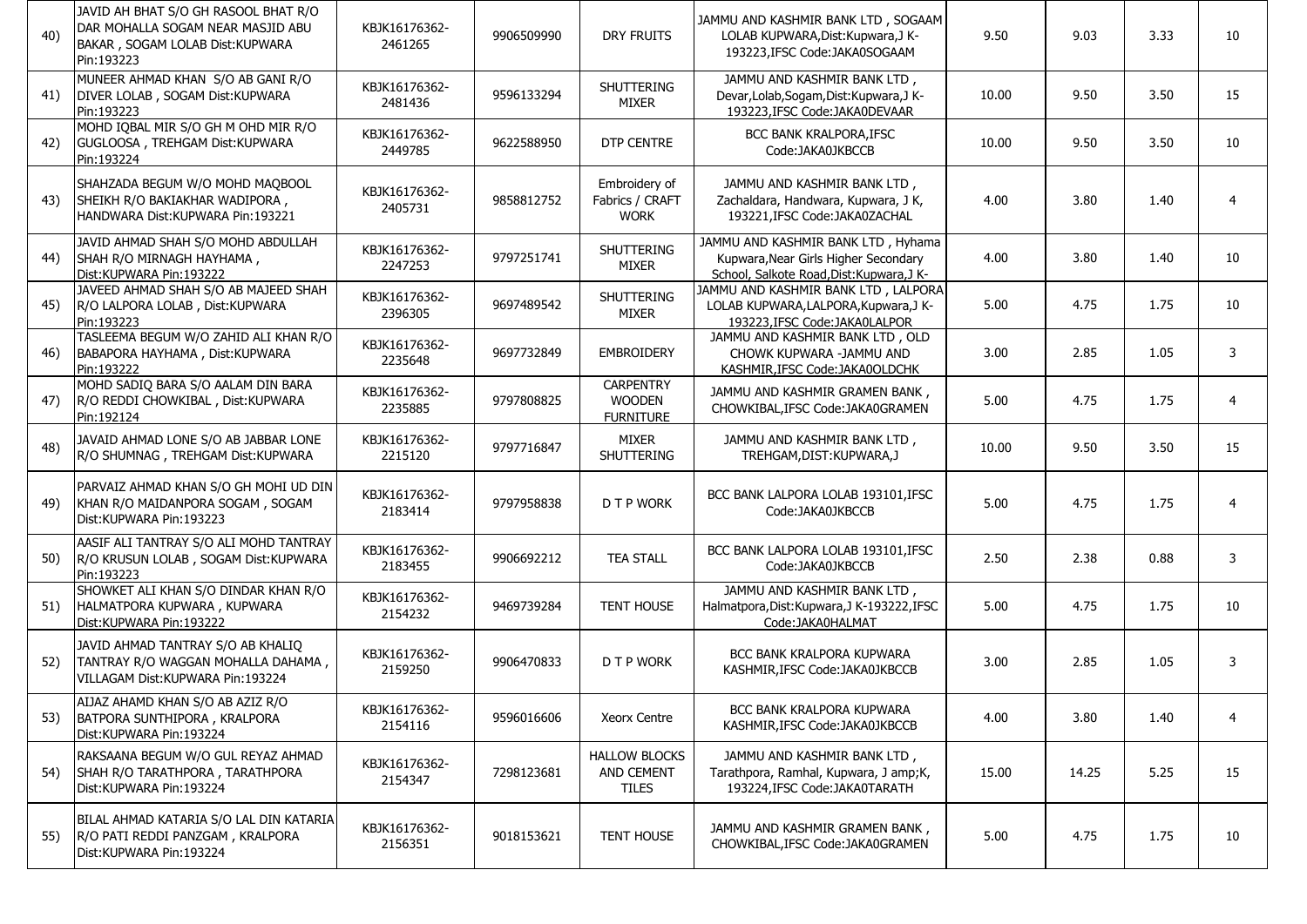| 56) | MERAJ AHMAD MIR S/O MOHD SIKANDER<br>R/O SHALOORA, KRALPORA Dist: KUPWARA<br>Pin:193224               | KBJK16176362-<br>1635172 | 7298507342 | SCOOTER AND<br><b>AUTO REPAIRING</b>                   | <b>BCC BANK KRALPORA, IFSC</b><br>Code:JAKA0JKBCCB                                                                    | 10.00 | 9.50 | 3.50 | 5  |
|-----|-------------------------------------------------------------------------------------------------------|--------------------------|------------|--------------------------------------------------------|-----------------------------------------------------------------------------------------------------------------------|-------|------|------|----|
| 57) | ASHIQ HUSSAIN MALIK S/O GH NABI MALIK<br>R/O HAYAN, TREHGAM Dist: KUPWARA<br>Pin:193222               | KBJK16176362-<br>1591304 | 9906834935 | <b>BAKERY</b>                                          | BCC BANK TREHGAM, DIST: KUPWARA, J K-<br>193224.IFSC Code:JAKA0JKBCCB                                                 | 10.00 | 9.50 | 3.50 | 11 |
| 58) | MOHAMMAD IQBAL KOSHI S/O MOHD<br>YOUSUF R/O KHANABAL KRALPORA,<br>CHOWKIBAL Dist: KUPWARA Pin: 193224 | KBJK17186362-<br>4146784 | 9622517782 | Cutting and<br>Tailoring                               | JAMMU AND KASHMIR BANK LTD,<br>Chowkibal, Kupwara, J K-193224, IFSC<br>Code: JAKA0CHOKBL                              | 5.00  | 4.75 | 1.75 | 5  |
| 59) | NISARA BEGUM W/O AJAZ AHMAD SHEIKH<br>R/O MALIK MOHALLA SIRAJPORA, MAGAM<br>Dist: KUPWARA Pin: 193221 | KBJK17186362-<br>4128612 | 9906421924 | <b>TILA SAZI</b>                                       | JAMMU AND KASHMIR BANK LTD,<br>MAGAM, HANDWARA, MAIN CHOWK<br>MAGAM, Dist: Kupwara, J K-                              | 3.00  | 2.85 | 1.05 | 3  |
| 60) | MASRAT BANO D/O GH MOHI UD DIN LONE<br>R/O QALAM ABAD, KALAMCHAKLA<br>Dist:KUPWARA Pin:193302         | KBJK17186362-<br>3620167 | 9906877619 | Woollen KNITTING<br><b>WEAR</b>                        | JAMMU AND KASHMIR BANK LTD,<br>QALAMCHAKLA, QALAMABAD, TEHSIL,<br>HANDWARA, Kupwara, J K, 193302, IFSC                | 2.00  | 1.90 | 0.70 | 3  |
| 61) | FAREEDA BEGUM W/O RAMEEZ AHMAD<br>GANAIE R/O Trehgam, Trehgam<br>Dist:KUPWARA Pin:193224              | KBJK17186362-<br>3632560 | 7298607580 | Gabba Sazi                                             | JAMMU AND KASHMIR BANK LTD,<br>TREHGAM, DIST: KUPWARA, JK-193224, IFSC<br>Code: JAKA0TRHGAM                           | 3.00  | 2.85 | 1.05 | 3  |
| 62) | MOHD RAMZAN KUMAR S/O LALA KUMAR R/O<br>MAGAM HANDWARA, MAGAM Dist: KUPWARA<br>Pin:193221             | KBJK17186362-<br>3513206 | 9622505095 | <b>Cottage Pottery</b><br>Industry /<br><b>POTTERY</b> | JAMMU AND KASHMIR BANK LTD,<br>MAGAM, HANDWARA, MAIN CHOWK<br>MAGAM, Dist: Kupwara, J K-                              | 2.00  | 1.90 | 0.70 | 2  |
| 63) | SHAKEELA BEGUM W/O GH NABI MALIK R/O<br>ANDERHAMA DRUGMULLA, DRUGMULLA<br>Dist:KUPWARA Pin:193222     | KBJK17186362-<br>3481158 | 9622585294 | <b>TILLA SAZI</b>                                      | JAMMU AND KASHMIR BANK LTD,<br>DRAGMULLAH, Near R.T.O Office, Dist-<br>Kupwara, J K- 193222, IFSC<br>Code:JAKA0DRGMUL | 1.50  | 1.43 | 0.53 | 2  |
| 64) | DILSHADA BEGUM W/O AB RASHID WANI<br>R/O MUQAM LOLAB, SOGAM Dist: KUPWARA<br>Pin:193223               | KBJK17186362-<br>2579009 | 9697752143 | SOZNI                                                  | JAMMU AND KASHMIR BANK LTD,<br>Devar, Lolab, Sogam, Dist: Kupwara, J K-<br>193223, IFSC Code: JAKA0DEVAAR             | 1.00  | 0.95 | 0.35 | 2  |
| 65) | BILAL AHMAD GANIE S/O AB MAJEED R/O<br>KANDI KHASS, NUTNOOSA Dist: KUPWARA<br>Pin:193221              | KBJK16176362-<br>2260535 | 9797861716 | SHUTTERING<br><b>MIXER</b>                             | JAMMU AND KASHMIR BANK LTD, Armpora,<br>Kupwara, J K, 193221, IFSC<br>Code: JAKA0ARMPOR                               | 5.00  | 4.75 | 1.75 | 10 |
| 66) | MOHD AMIN WANI S/O GH RASOOL WANI<br>R/O DEDIKOOT, KUPWARA Dist: KUPWARA<br>Pin:193222                | KBJK16176362-<br>2179884 | 8803394062 | <b>GABA SAZI</b>                                       | BCC BANK BYEPASS ROAD KUPWARA, IFSC<br>Code: JAKA0JKBCCB                                                              | 5.00  | 4.75 | 1.75 | 5  |
| 67) | ZAIRA BEGUM W/O SHOWKAT AHMAD KHAN<br>R/O MANDIAN KERAN, KERAN Dist: KUPWARA<br>Pin:193224            | KBJK16176362-<br>1591234 | 9596337450 | <b>GABBA SAZI</b>                                      | BCC BANK BYE PASS KUPWARA<br>KASHMIR, IFSC Code: JAKA0JKBCCB                                                          | 5.00  | 4.75 | 1.75 | 5  |
| 68) | ATEEQA BANO D/O ALI MOHD BHAT R/O<br>PUNZWA VILLAGM, VILLAGAM Dist: KUPWARA<br>Pin:193224             | KBJK17186362-<br>2709092 | 9797102139 | <b>WOOLEN</b><br>KNITTING                              | JAMMU AND KASHMIR GRAMEN BANK,<br>VILGAM KUPWARA, VILGAM, TEHSIL<br>HANDWAR, Kupwara, J K, 193224, IFSC               | 2.50  | 2.38 | 0.88 | 3  |
| 69) | SAMEERA BEGUM W/O AIJAZ AHMAD KHAN<br>R/O NELIPORA, MAGAM HANDWARA<br>Dist:KUPWARA Pin:193221         | KBJK17186362-<br>4960217 | 9596476576 | Tailoring                                              | JAMMU AND KASHMIR BANK LTD,<br>MAGAM, HANDWARA, MAIN CHOWK<br>MAGAM, Dist: Kupwara, J K-                              | 2.00  | 1.90 | 0.70 |    |
| 70) | JAVEED AHMAD MIR S/O MOHD MAQBOOL<br>R/O DARHAM WADI, SOGAM Dist: KUPWARA<br>Pin:193223               | KBJK17186362-<br>4119986 | 7051559490 | <b>BAKERY</b>                                          | BCC BANK LALPORA LOLAB<br>KUPWARA,LALPORA,Kupwara,J K-<br>193223, IFSC Code: JAKA0JKBCCB                              | 3.00  | 2.85 | 1.05 | 9  |
| 71) | RUQIA ASHIQ W/O ASHIQ HUSSAIN MIR R/O<br>KAW MOHALLA SOGAM, SOGAM<br>Dist:KUPWARA Pin:193223          | KBJK17186362-<br>3628400 | 9596559625 | <b>GABA SAZI</b>                                       | JAMMU AND KASHMIR BANK LTD,<br>WAWOORA KUPWARA, BLOCK WAWOORA<br>TEHSIL KUPWARA, Kupwara, J K,                        | 3.00  | 2.85 | 1.05 | 3  |
| 72) | SHAMSU DIN SHAH S/O MOHD MUBARAK<br>SHAH R/O KULIGAM SHALL GUND, KULIGAM<br>Dist:KUPWARA Pin:193223   | KBJK17186362-<br>3630504 | 9906935101 | WALNUT<br>PROCESSING                                   | JAMMU AND KASHMIR BANK LTD,<br>KULIGAM LOLAB, TEHSIL KUPWARA, JAMMU<br>AND KASHMIR PIN 193222, IFSC                   | 3.00  | 2.85 | 1.05 | 3  |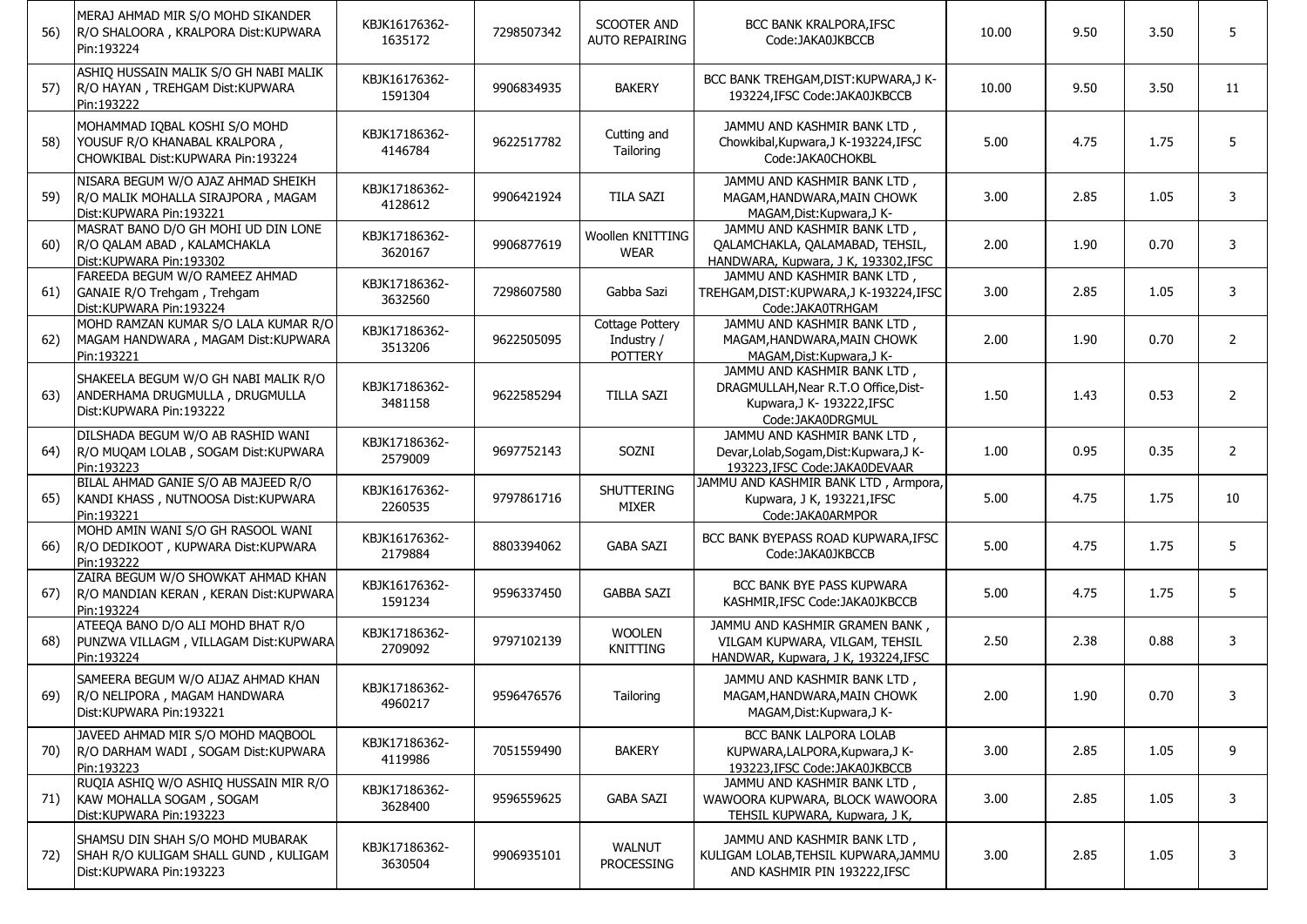| 73) | RUBEENA BEGUM W/O MOHD ASHRAF MIR<br>R/O MUKDAM MOHALLA WAVOORA,<br>Dist:KUPWARA Pin:193223  | KBJK17186362-<br>3629352 | 8491898055 | <b>GABA SAZI</b>                             | JAMMU AND KASHMIR BANK LTD,<br>WAWOORA KUPWARA, BLOCK WAWOORA<br>TEHSIL KUPWARA, Kupwara, J K,        | 3.00  | 2.85 | 1.05 | 3              |
|-----|----------------------------------------------------------------------------------------------|--------------------------|------------|----------------------------------------------|-------------------------------------------------------------------------------------------------------|-------|------|------|----------------|
| 74) | AASIF AHMAD BHAT S/O AB AHAD BHAT R/O<br>PAZIPORA PAYEEN, Dist:KUPWARA<br>Pin:193222         | KBJK17186362-<br>3620877 | 9906651674 | <b>AUTO MOBILE</b><br><b>WORK SHOP</b>       | JAMMU AND KASHMIR BANK LTD, College<br>Road, Regipora, Kupwara, J K, 193222,IFSC<br>Code:JAKA0REGPUR  | 5.00  | 4.75 | 1.75 | 8              |
| 75) | SAJAD AKBAR S/O MOHD AKBAR R/O KRUSUN<br>SOGAM Dist: KUPWARA Pin: 193223                     | KBJK17186362-<br>3628427 | 8491098121 | Xeorx Centre / DTP<br><b>CENTER</b>          | BCC BANK LALPORA LOLAB<br>KUPWARA,LALPORA,Kupwara,J K-<br>193223, IFSC Code: JAKA0JKBCCB              | 3.00  | 2.85 | 1.05 | 3              |
| 76) | RIZWANA BANO D/O MOHD ASHRAF HAJAM<br>R/O KARGAMA HANDWARA, Dist:KUPWARA<br>Pin:193221       | KBJK17186362-<br>2542252 | 9858252048 | Tailoring                                    | JAMMU AND KASHMIR GRAMEN BANK<br>,HANDWARA Code:JAKA0GRAMEN                                           | 2.00  | 1.90 | 0.70 | 3              |
| 77) | BASHIR AHAMD DAR S/O MOHD SIDIQ DAR<br>R/O BUNGAM MAGAM, MAGAM<br>Dist:KUPWARA Pin:193221    | KBJK17186362-<br>3533466 | 9906788882 | <b>DRY FRUIT</b>                             | JAMMU AND KASHMIR BANK LTD,<br>MAGAM, HANDWARA, MAIN CHOWK                                            | 3.00  | 2.85 | 1.05 | 8              |
| 78) | MOHD ASHRAF BHAT S/O GH HASSAN BHAT<br>R/O GUSHI KUPWARA, KUPWARA<br>Dist:KUPWARA Pin:193222 | KBJK17186362-<br>2630686 | 9596241900 | Automobile work<br><b>DENTING</b>            | JAMMU AND KASHMIR BANK LTD, College<br>Road, Regipora, Kupwara, J K, 193222,IFSC<br>Code:JAKA0REGPUR  | 5.00  | 4.75 | 1.75 | 9              |
| 79) | ZAHIDA BEGUM W/O MUSHTAQ AHMAD SHAH<br>R/O KAWARI JAGGARPORA, Dist:KUPWARA<br>Pin:193222     | KBJK17186362-<br>2652876 | 7051682698 | Embroidery of<br>Fabrics / Zari Work         | JAMMU AND KASHMIR BANK LTD, Armpora,<br>Kupwara, J K, 193221, IFSC<br>Code:JAKA0ARMPOR                | 1.50  | 1.43 | 0.53 | $\overline{2}$ |
| 80) | JAVID AHMAD LONE S/O GH RASOOL LONE<br>R/O MUGHALPORA, KUPWARA<br>Dist:KUPWARA Pin:193222    | KBJK17186362-<br>2600996 | 8803841291 | Tailoring and<br>preparation of<br>Readymade | JAMMU AND KASHMIR BANK LTD, DC<br>COMPEX KUPWARA, D.C Office complex<br>Kupwara, Dist-Kupwara, J K-   | 5.00  | 4.75 | 1.75 | 3              |
| 81) | MOHD SHAFI KHAN S/O GH RASOOL KHAN<br>R/O SHARTIWAI Dist: KUPWARA Pin: 193222                | KBJK17186362-<br>2559701 | 9596223420 | <b>CARPENTRY</b>                             | JAMMU AND KASHMIR BANK LTD,<br>NAGRIMALPORA, KUPWARA, J amp;K-                                        | 2.00  | 1.90 | 0.70 | $\overline{2}$ |
| 82) | AIJAZ AHMAD WANI S/O GH AHMAD WANI<br>R/O MAGAM HANDWARA, Dist:KUPWARA<br>Pin:193221         | KBJK17186362-<br>2573822 | 8491956571 | Mixer Shuttering                             | JAMMU AND KASHMIR BANK LTD,<br>MAGAM, HANDWARA, MAIN CHOWK                                            | 5.00  | 4.75 | 1.75 | 10             |
| 83) | NAZIR AHMAD SHEIKH S/O AB KHALIQ<br>SHEIKH R/O HAYIHAMA KUPWARA,<br>Dist:KUPWARA             | KBJK17186362-<br>2546757 | 9797886617 | <b>SHOES MAKING</b>                          | STATE BANK OF INDIA,<br>TEH:KUPWARA,DIST:KUPWARA,JAMMU AND                                            | 3.00  | 2.85 | 1.05 | 3              |
| 84) | MUBEENA BANO D/O SAIF UD DIN BHAT R/O<br>GANIE MOHALLA LALPORA, Dist: KUPWARA<br>Pin:193223  | KBJK17186362-<br>2553074 | 9596428011 | <b>GABBASAZI</b>                             | JAMMU AND KASHMIR GRAMEN BANK,<br>LALPORA LOLAB KUPWARA, LALPORA,                                     | 5.00  | 4.75 | 1.75 | 5              |
| 85) | MOHD IQBAL DAR S/O AB GANI R/O<br>DEDIKOTE KUPWARA, Dist:KUPWARA<br>Pin:193222               | KBJK17186362-<br>2550085 | 9858394270 | <b>BAKERY</b>                                | JAMMU AND KASHMIR BANK LTD, College<br>Road, Regipora, Kupwara, J K, 193222,IFSC<br>Code:JAKA0REGPUR  | 5.00  | 4.75 | 1.75 | 10             |
| 86) | NASEEMA BEGUM W/O NAZIR AHMAD BHAT<br>R/O PAZIPORA PAYEEN, Dist:KUPWARA<br>Pin:193222        | KBJK17186362-<br>2540675 | 9858600258 | <b>GABA SAZI</b>                             | JAMMU AND KASHMIR BANK LTD, College<br>Road, Regipora, Kupwara, J K, 193222,IFSC                      | 2.00  | 1.90 | 0.70 | 3              |
| 87) | MOHD QASIM MALIK S/O GULZAR AHMAD<br>R/O GUSHI KUPWARA, KUPWARA<br>Dist:KUPWARA Pin:193222   | KBJK17186362-<br>2502046 | 9596553767 | SHUTTERING<br>MIXER                          | JAMMU AND KASHMIR BANK LTD, College<br>Road, Regipora, Kupwara, J K, 193222, IFSC<br>Code:JAKA0REGPUR | 5.00  | 4.75 | 1.75 | 10             |
| 88) | NAZIR AHMAD LONE S/O HABIBULLAH LONE<br>R/O KHUMRIYAL, Dist:KUPWARA Pin:193222               | KBJK17186362-<br>2504112 | 9107509795 | DRY FRUIT (WALL<br>NUT)                      | JAMMU AND KASHMIR GRAMEN BANK<br>KHUMRIYAL Code: JAKA0GRAMEN                                          | 5.00  | 4.75 | 1.75 | 5              |
| 89) | GH MOHD BHAT S/O GH AHMAD R/O BAGHAT<br>MOHALLA GUSHI, Dist:KUPWARA Pin:193222               | KBJK17186362-<br>2511634 | 9622662545 | <b>GATE AND GRILLS</b>                       | JAMMU AND KASHMIR BANK LTD, College<br>Road, Regipora, Kupwara, J K, 193222, IFSC                     | 5.00  | 4.75 | 1.75 | 5              |
| 90) | ABDUL MAJID GANIE S/O GH NABI R/O<br>LALPORA LOLAB, SOGAM Dist: KUPWARA<br>Pin:193223        | KBJK17186362-<br>2490878 | 9796764771 | Tailoring and<br>preparation of<br>Readymade | JAMMU AND KASHMIR BANK LTD, LALPORA<br>LOLAB KUPWARA, LALPORA, Kupwara, JK-<br>193223, IFSC           | 10.00 | 9.50 | 3.50 | 6              |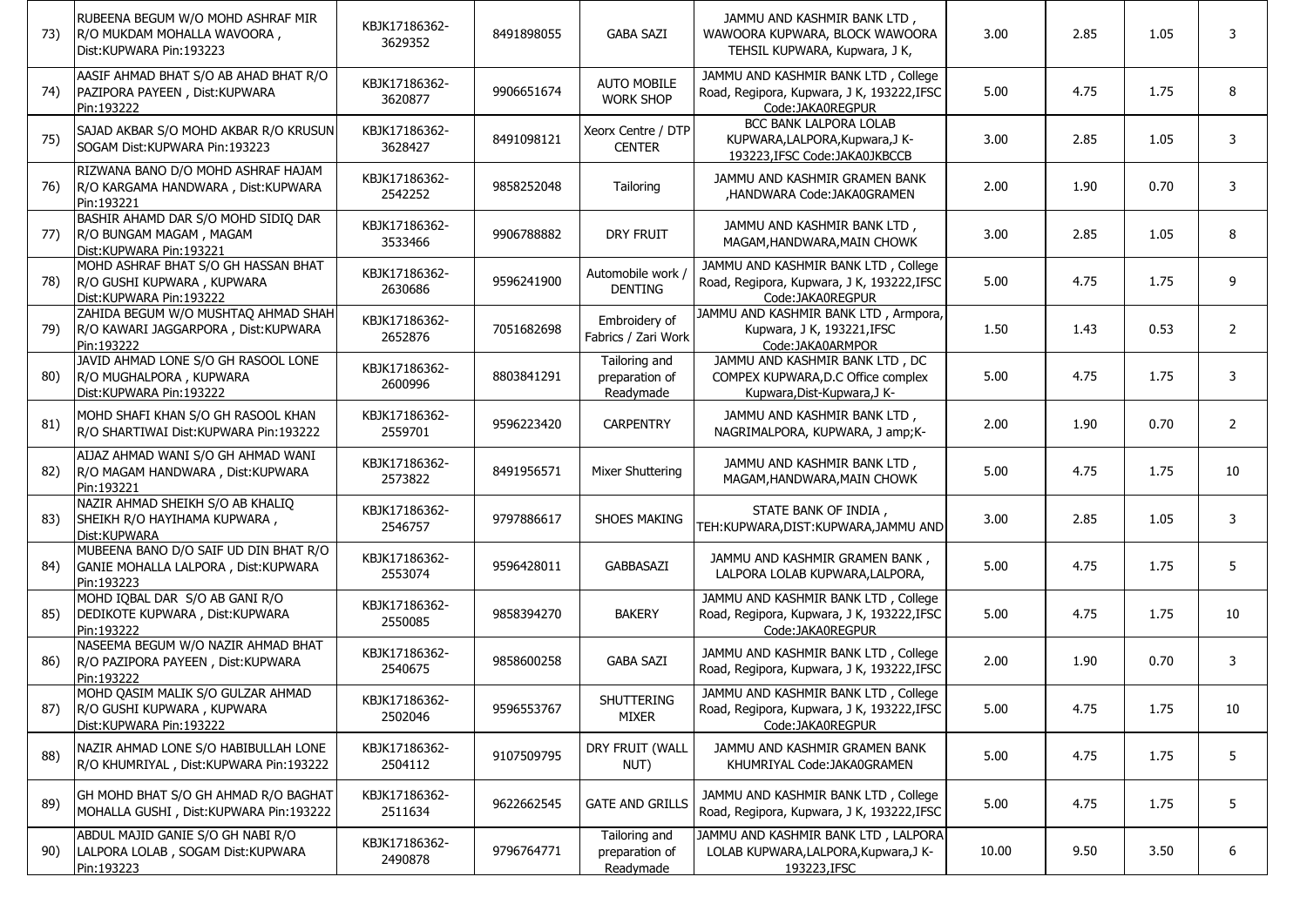| 91) | ABDUL AHAD GANIE S/O AB KARIM GANNAIE<br>R/O TURKA PORA KUPWARA, RAJAWARA<br>Dist:KUPWARA Pin:193221    | KBJK16176362-<br>2471615 | 7051868848 | MIXER SUTTRING                       | JAMMU AND KASHMIR GRAMEN BANK,<br>HANDWARA, IFSC Code: JAKA0GRAMEN                                   | 5.00  | 4.75 | 1.75 | 10             |
|-----|---------------------------------------------------------------------------------------------------------|--------------------------|------------|--------------------------------------|------------------------------------------------------------------------------------------------------|-------|------|------|----------------|
| 92) | PARVAIZ AHMAD LONE S/O MOHD JAMAL<br>LONE R/O SHALPORA RUDBOUGH,<br>DRUGMULLA Dist: KUPWARA Pin: 193221 | KBJK16176362-<br>2487852 | 9797859644 | <b>AUTOMOBILE</b><br><b>WORKSHOP</b> | JAMMU AND KASHMIR BANK LTD, College<br>Road, Regipora, Kupwara, J K, 193222,IFSC<br>Code:JAKA0REGPUR | 5.00  | 4.75 | 1.75 | 10             |
| 93) | ZAHOOR AHMAD PAYER S/O MOHD YASEEN<br>PAYER R/O DARDSUN RESHIGUND,<br>Dist: KUPWARA Pin: 193224         | KBJK16176362-<br>2485014 | 9797814098 | SHUTTERING<br><b>MIXER</b>           | JAMMU AND KASHMIR GRAMEN BANK,<br>KRALPORA KUPWARA KASHMIR, IFSC<br>Code: JAKA0GRAMEN                | 4.00  | 3.80 | 1.40 | 10             |
| 94) | ZARIFA BEGUM W/O ALI M OHD SOFI R/O<br>DEDIKOOT Dist: KUPWARA Pin: 193222                               | KBJK16176362-<br>2220351 | 9697444138 | <b>GABA SAZI</b>                     | BCC BANK BYEPASS ROAD KUPWARA, IFSC<br>Code:JAKA0JKBCCB                                              | 5.00  | 4.75 | 1.75 | 5              |
| 95) | FAYAZ AHMAD PEER S/O AB RASHID PEER<br>R/O DRUGMULLA, Dist:KUPWARA Pin:193222                           | KBJK16176362-<br>2225916 | 9622501336 | SHUTTERING<br>MIXER                  | JAMMU AND KASHMIR BANK LTD,<br>DRAGMULLAH, Near R.T.O Office, Dist-<br>Kupwara, J K-                 | 5.00  | 4.75 | 1.75 | 10             |
| 96) | FAYAZ AHMAD LONE S/O WALI MOHD LONE<br>R/O PAZIPORA PAYEEN, KUPWARA<br>Dist:KUPWARA Pin:193222          | KBJK16176362-<br>2201948 | 9596378410 | TENT HOUSE                           | JAMMU AND KASHMIR BANK LTD, OLD<br>CHOWK KUPWARA -JAMMU AND<br>KASHMIR, IFSC Code: JAKA0OLDCHK       | 5.00  | 4.75 | 1.75 | 5              |
| 97) | BASHIR AHMAD WANI S/O HABIBULLAH<br>WANI R/O HYHAMA ROAD KUPWARA,<br>Dist: KUPWARA                      | KBJK16176362-<br>2143950 | 9797001357 | Embroidery                           | STATE BANK OF INDIA, KUPWARA,                                                                        | 3.00  | 2.85 | 1.05 | 3              |
| 98) | ROOHI JAN D/O GH MOHD SHEIKH R/O<br>SUNTIPORA, KRALPORA Dist: KUPWARA<br>Pin:193224                     | KBJK16176362-<br>1637310 | 9797247990 | <b>GABBA SAZI</b>                    | BCC BANK IQBAL MARKET, IFSC<br>Code:JAKA0JKBCCB                                                      | 5.00  | 4.75 | 1.75 | 5              |
| 99  | JAVID AHMAD LONE S/O GH AHMAD R/O<br><b>GAGLOOSA TREHGAM Dist: KUPWARA</b><br>Pin:193224                | KBJK16176362-<br>1591325 | 9906583404 | <b>DRY FRUITS</b>                    | BCC BANK TREHGAM, DIST: KUPWARA, J<br>Code: JAKA0JKBCCB                                              | 10.00 | 9.50 | 3.50 | 8              |
| 100 | MOHAMMAD SHAFI S/O HABIBULLAH<br>TANTRAY R/O KHUMRIYAL KALAROOS,<br>Dist: KUPWARA Pin: 193222           | KBJK16176362-<br>1584678 | 8803515483 | Dhaba/ Tea Stall                     | JAMMU AND KASHMIR GRAMEN BANK,<br>KHUMRIYAL, IFSC                                                    | 5.00  | 4.75 | 1.75 | $\overline{4}$ |
| 101 | TASLEEMA BANO W/O MOHD HAFIZ SHEIKH<br>R/O SUNTIPORA KRALPORA, Dist: KUPWARA<br>Pin:193224              | KBJK16176362-<br>1584633 | 8494067800 | <b>GABBA SAZI</b>                    | BCC BANK IQBAL MARKET, IFSC<br>Code: JAKA0JKBCCB                                                     | 5.00  | 4.75 | 1.75 | 5              |
| 102 | TUFAIL AHMAD LONE S/O GH MOHD R/O<br>Gagloosa                                                           | KBJK140-252540           |            | <b>Printing Press</b>                | J K Bank Trehgam                                                                                     | 10.00 | 9.50 | 3.50 | 11             |
| 103 | SONOBER REHMAN DOBI D/O AB REHMAN<br>R/O Tulwari Langate                                                | KBJK140-252537           |            | Shawl EMB.                           | J K Bank Langate                                                                                     | 10.00 | 9.50 | 3.50 | 5              |
| 104 | GH MOHD PEER S/O MOHD YOUSUF R/O<br>Dudwan                                                              | KBJK140-252539           | 9622427376 | R.M.G                                | BCC Bank Main Kupwara                                                                                | 3.00  | 2.85 | 1.05 | 3              |
| 105 | SHABIR AHMAD LONE S/O GH RASOOL R/O<br>Pushwari                                                         | KBJK140-252546           |            | R.M.G                                | J K Bank Old Chowk Kupwara                                                                           | 10.00 | 9.50 | 3.50 | 10             |
| 106 | REYAZ AHMAD BHAT S/O GH AHMAD R/O<br>Gushi Gund                                                         | KBJK140-252542           |            | <b>Tent House</b>                    | J K BANK VILLGAM                                                                                     | 5.00  | 4.75 | 1.75 | 8              |
| 107 | SHOWKAT AHMAD WANI S/O AB AHAD R/O<br>Maratgam                                                          | KBJK140-252543           |            | Mobile Repairing                     | J&K Bank Langate                                                                                     | 6.00  | 5.70 | 2.10 | 4              |
| 108 | SAJAD UL ISLAM WANI S/O LATE AB GANI<br>R/O Maratgam                                                    | KBJK140-252544           |            | Automobile Work<br>shopShop          | <b>J&amp; K BANK LANGATE</b>                                                                         | 5.00  | 4.75 | 1.75 | 8              |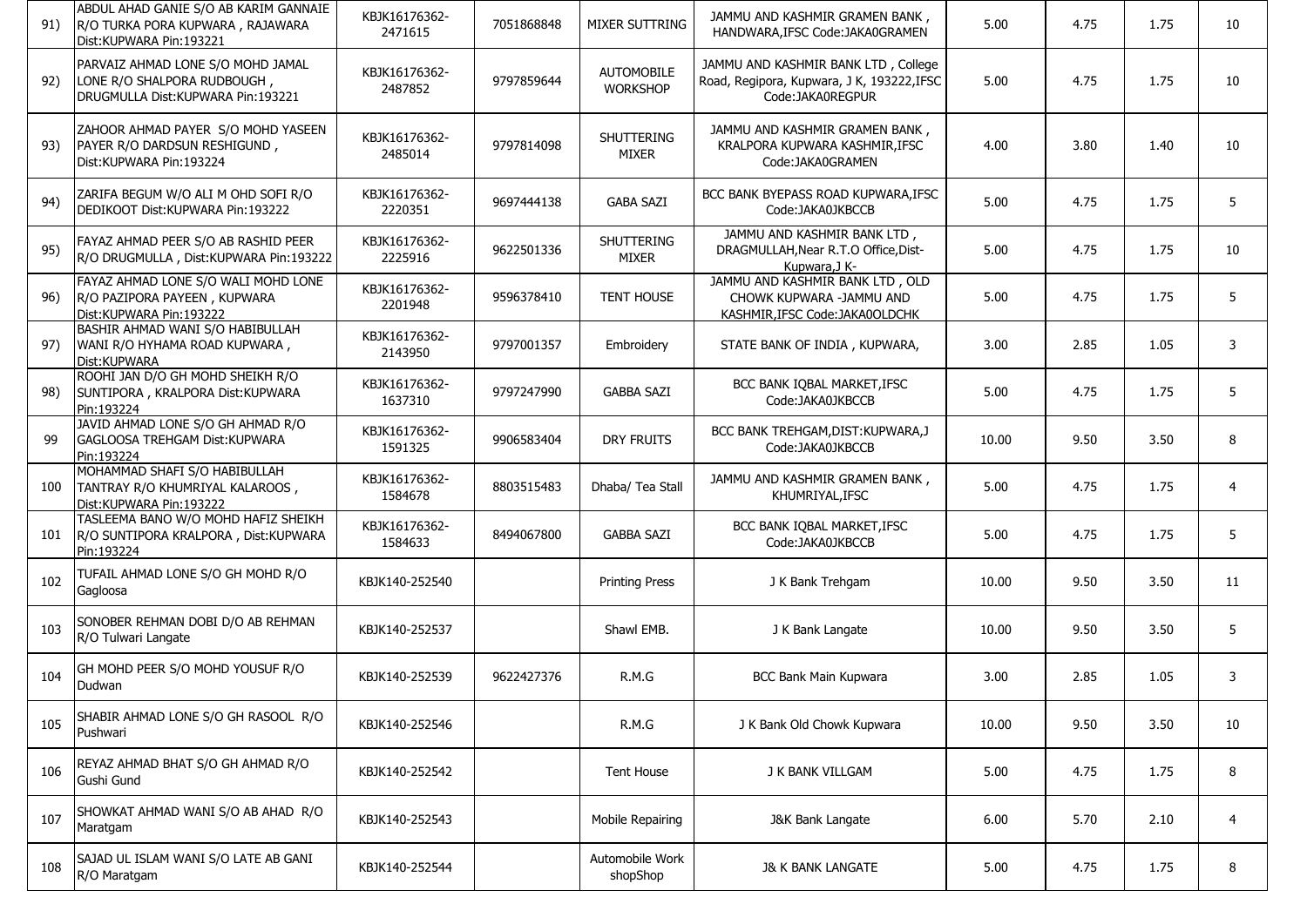| 109 | JAVID AHMAD HAJAM S/O GH AHMAD R/O<br>Panzgam | KBJK140-252541 | 9697099016 | R.M.G | JK Bank Chowkibal | 5.00   | 4.75   | $- -$<br><b></b> |     |
|-----|-----------------------------------------------|----------------|------------|-------|-------------------|--------|--------|------------------|-----|
|     |                                               |                |            |       | <b>Total</b>      | 583.89 | 554.70 | 204.36           | 763 |

|                | List of cases settled during the year 2017-18 in respect of KVIB LEH under PMEGP. |                          |                                        |                       |                           |       |       |      |                |  |  |  |  |
|----------------|-----------------------------------------------------------------------------------|--------------------------|----------------------------------------|-----------------------|---------------------------|-------|-------|------|----------------|--|--|--|--|
| S.No           | Name and Address of the Beneficiary                                               | Applicant I.D. Number    | Contact No                             | Scheme                | Financing Bank            | P/C   | B/L   | M/M  | Emp            |  |  |  |  |
| $\mathbf{1}$   | Jigmat Ladol W/O Stanzin Thokmat R/O<br>Chumathang H/ Name Jung                   | KBJK16176356-<br>1651018 | 9622372341                             | Pattoo Weaving        | JK State Cooperative Bank | 2.00  | 1.90  | 0.70 | 6              |  |  |  |  |
| $\overline{2}$ | Sonam Angmo W/O Stanzin Norboo R/O<br>Merak H/ Name Laktsik                       | KBJK16176356-<br>1563089 | 70510566529                            | Woollen Knitting      | JK State Cooperative Bank | 2.00  | 1.90  | 0.70 | 5              |  |  |  |  |
| $\overline{3}$ | Chunit Dolma W/O Tashi Samphel R/O<br>Chuchot Gongma H/Name Gonzan pa             | KBJK17186356-<br>4968121 | 9419214779<br>9906258105               | Woollen Knitting      | PNB Choglamsar            | 3.00  | 2.85  | 1.05 | 6              |  |  |  |  |
| $\overline{4}$ | Rigzin Namgai S/O Tsering Dorjay R/O Saspol<br>H/ Name Fikar                      | KBJK16176356-<br>2182567 | 9469296514                             | Steel fabrication     | JK Grameen Bank Leh       | 7.50  | 7.13  | 2.63 | $\overline{7}$ |  |  |  |  |
| $\overline{5}$ | Stanzin Kunzang S/O Tashi Rigzin R/O<br>Skurbuchan H/ Name Gondang pa             | KBJK17186356-<br>2678524 | 9469730439                             | Carpentry             | JKB Skurbuchan            | 5.00  | 4.75  | 1.75 | $\overline{7}$ |  |  |  |  |
| 6              | Tundup Yangphel S/O Tsering Phunchok R/O<br>Khaltsi H/ Name Gongma Pa             | KBJK16176356-<br>2166308 | 9622957312<br>9419302867               | Mobile Repairing      | <b>JKB Khaltsi</b>        | 6.43  | 6.11  | 2.25 | 8              |  |  |  |  |
| $\overline{7}$ | Tashi Angdus S/O Tashi Rigzen R/O Lingsheet<br>H/ Name Olgoak pa                  | KBJK17186356-<br>2670082 | 9419517174<br>8492840531<br>9419441585 | Patto Weaving         | <b>JKB Khaltsi</b>        | 2.00  | 1.90  | 0.70 | 5              |  |  |  |  |
| 8              | Tashi Dorjay S/O Lobzang Stanzin R/O Tia<br>Youndak Khaling                       | KBJK17186356-<br>3506526 | 9469324986                             | Patto Weaving         | <b>JKB Temisgam</b>       | 2.00  | 1.90  | 0.70 | 5              |  |  |  |  |
| $\mathsf{q}$   | Lila Bano W/O Ghulam Abass R/O Phyang H/<br>Name Zamzur pa                        | KBJK17186356-<br>2701514 | 9906996925                             | Woollen knitting      | <b>JKB Skalzangling</b>   | 4.00  | 3.80  | 1.40 | 6              |  |  |  |  |
| 10             | Ansar Hussain S/O Hashim Ali R/O Phyang H/<br>Name Imam Khonine Chusgo            | KBJK17186356-<br>2639340 | 9622694153                             | <b>Bakery Product</b> | <b>JKB Skalzangling</b>   | 15.00 | 14.25 | 5.25 | 15             |  |  |  |  |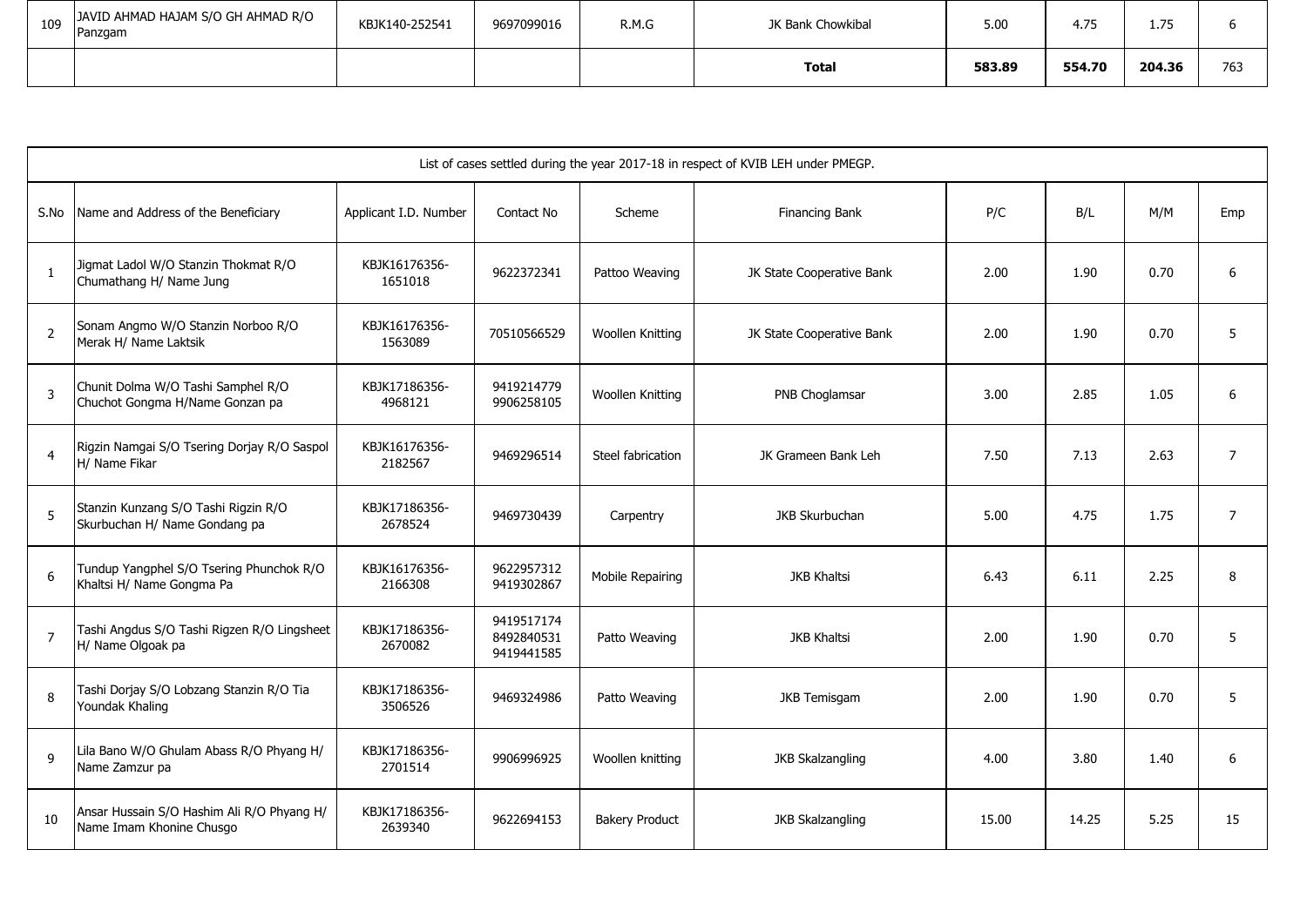| 11 | Nazir Hussain S/O Mohd Baqir R/O Chuchot<br>Shamma H/ Name Groung pa  | KBJK17186356-<br>2672852 | 9419342371               | <b>Local Bricks</b>        | JKB Zampa          | 2.00   | 1.90   | 0.70  | 5              |
|----|-----------------------------------------------------------------------|--------------------------|--------------------------|----------------------------|--------------------|--------|--------|-------|----------------|
| 12 | Shanaz Fatima W/O Zahid Hussain R/O<br>Thiksay H/ Name Buks           | KBJK17186356-<br>3039031 | 9596618103               | Dhaba                      | JKB Zampa          | 4.00   | 3.80   | 1.40  | $\overline{7}$ |
| 13 | Tusief Hussain S/O Liyagat Ali R/O Chuchot<br>Yokma H/ Name Lonpo pa  | KBJK17186356-<br>2633124 | 9622106424               | Carpentry/ Wood<br>Carving | JKB Zampa          | 15.00  | 14.25  | 5.25  | 15             |
| 14 | Tahira Bano W/O Ghulam Nabi R/O Thiksay H/<br>Name Nerkhang           | KBJK17186356-<br>3480125 | 8491017227               | R.M.G/ Tailoring           | <b>JKB Thiksay</b> | 4.00   | 3.80   | 1.40  | $\overline{7}$ |
| 15 | Niaz Ali S/O Villayat Ali R/O Thiksay<br>Rambirpura H/ Name Haji Taqi | KBJK17186356-<br>2668140 | 9469707515               | <b>Bakery Product</b>      | <b>JKB Thiksay</b> | 15.00  | 14.25  | 5.25  | 15             |
| 16 | Mohd Ali S/O Mohd Hussain R/O Chuchot<br>Shamma H/Name Zimshung       | KBJK17186356-<br>4427432 | 9906188914               | <b>Local Bricks</b>        | <b>JKB Thiksay</b> | 2.00   | 1.90   | 0.70  | 5              |
| 17 | Sonam Palkit W/O Jigmat Namgail R/O Kharu<br>H/Name Tultuk            | KBJK17186356-<br>4427866 | 9469206206<br>9906970792 | Woollen Knitting           | <b>JKB Kharu</b>   | 3.00   | 2.85   | 1.05  | 5              |
| 18 | Padma Yangdol D/O Nawang Dugaist R/O<br>Chemray H/Name Korpon         | KBJK17186356-<br>4427801 | 9622031518<br>9469347901 | <b>Dhaba</b>               | <b>JKB Kharu</b>   | 3.00   | 2.85   | 1.05  | $\overline{5}$ |
| 19 | Jigmat Ishey S/O Skarma Stanzin R/O<br>Chemray H/Name Yarsa Pa        | KBJK17186356-<br>4427692 | 9419386899               | Carpentry/ Wood<br>Carving | <b>JKB Kharu</b>   | 5.00   | 4.75   | 1.75  | 5              |
| 20 | Rigzin Chodon W/O Skarma Zotpa R/O Anley<br>H/ Name Gua               | KBJK171863563-<br>474069 | 9419310117<br>9622369980 | Power Atta Chakki          | <b>JKB Nyoma</b>   | 5.00   | 4.75   | 1.75  | 5              |
| 21 | Sonam Paljor S/O Nawang Phurboo R/O<br>Gonbo Nubra H/Name Ltakpa Pa   | KBJK17186356-<br>4962829 | 9469354276               | Carpentry                  | <b>JKB Diskit</b>  | 4.00   | 3.80   | 1.40  | 5              |
| 22 | Zulika Bano D/O Ahmad Shah R/O Thang<br>Turtuk H/N Jafar pa           | KBJK16176356-<br>1474273 | 9469476323<br>9596733624 | RMG/ Tailoring             | <b>JKB Turtuk</b>  | 4.00   | 3.80   | 1.40  | $\overline{5}$ |
|    | <b>TOTAL:-</b>                                                        |                          |                          |                            |                    | 114.93 | 109.18 | 40.23 | 154            |

List of cases settled during the year 2017-18 in respect of KVIB PULWAMA under PMEGP.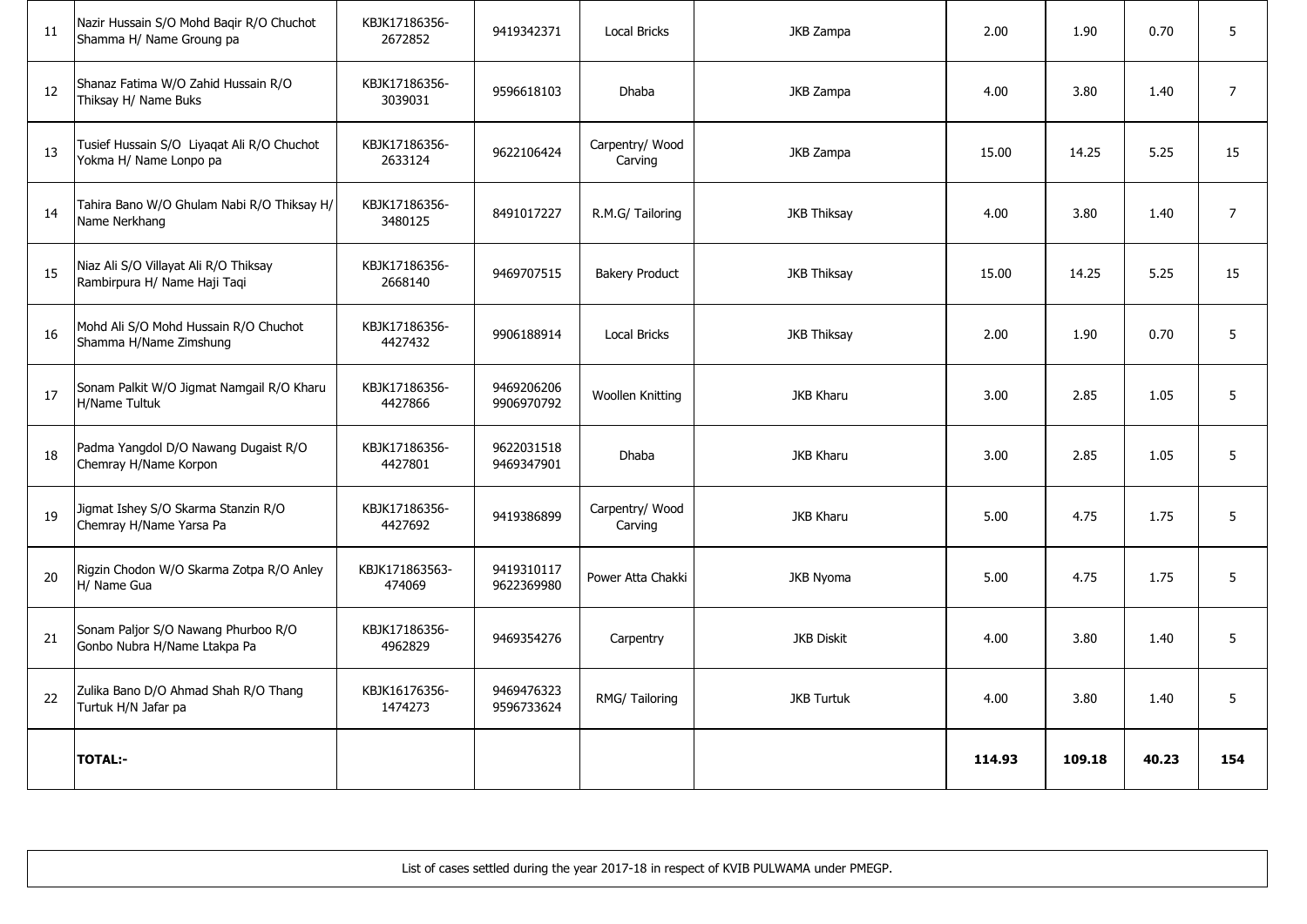| srno           | Applicant Name                                                 | Application ID number    | Contact No: | Product<br>Desc/Activity               | <b>Bank Branch</b> | Project cost | Bank Loan | Margin<br>money | Empl.          |
|----------------|----------------------------------------------------------------|--------------------------|-------------|----------------------------------------|--------------------|--------------|-----------|-----------------|----------------|
| $\mathbf{1}$   | SAFIYA AKHTER W/O MUSHTAQ AHMED DAR<br>R/O LITTER TAJPORA      | KBJK16176313-<br>2212543 | 9086282218  | Manufacturing of<br>Screw/Ball Bearing | <b>JKB Litter</b>  | 2.00         | 1.90      | 0.70            | 6              |
| $\overline{2}$ | JAVID AHMAD SOFI S/O MOHD YOUSUF R/O<br><b>WASHBUGH</b>        | KBJK16176313-<br>2211423 | 9906476292  | <b>Xeorx Centre</b>                    | SBI Pulwama        | 3.00         | 2.85      | 1.05            | $\overline{7}$ |
| 3              | SHABIR AHMAD WANI S/O ABDUL AZIZ R/O<br><b>GUNDBAL KHREW</b>   | KBJK16176313-<br>2190926 | 9906444814  | Bakery Products /                      | JKB Ladhoo         | 3.00         | 2.85      | 1.05            | $\overline{7}$ |
| 4              | AEIJAZ AHMAD SHIEKH S/O ABDUL RAZAK<br>R/O RATNIPORA           | KBJK16176313-<br>2190784 | 9906662459  | Embroidery                             | JKB Ratnipora      | 3.00         | 2.85      | 1.05            | 8              |
| 5              | IRSHAD AHMAD MIR S/O ABDUL SALAM MIR<br>R/O NOWPORA, TRAL      | KBJK16176313-<br>2183480 | 9596153070  | Computer<br>Assembling                 | <b>JKB Tral</b>    | 5.00         | 4.75      | 1.75            | 8              |
| 6              | SYED NISAR AHMAD SHAH S/O MOHD AHSAN<br>R/O LADHOO KHREW       | KBJK16176313-<br>2179806 | 9697937353  | <b>Cement Blocks</b>                   | JKB Ladhoo         | 12.00        | 11.40     | 4.20            | 15             |
| $\overline{7}$ | JAVAID AHMAD S/O GULAM AHMED DAR R/O<br>PAHOO PULWAMA          | KBJK16176313-<br>2175382 | 9906865548  | Engineering Works(<br>Agrl implements) | JKB Ratnipora      | 12.00        | 11.40     | 4.20            | 12             |
| 8              | SAJAD AHMAD MIR S/O MOHD QASIM R/O<br>KAREWA TANTRAYPORA       | KBJK16176313-<br>2213294 | 8491817579  | <b>Bakery Products</b>                 | JKB Lassipora      | 5.00         | 4.75      | 1.75            | 8              |
| 9              | SHAROOF AHMAD QURASHI S/O FAROOQ<br>AHMED R/O TANTRAYPORA      | KBJK16176313-<br>2203901 | 9797754697  | Mobile repairing                       | JKB Lassipora      | 1.50         | 1.43      | 0.53            | $\overline{4}$ |
| 10             | BASHIR AHMAD DAR S/O GULAM MOHD R/O<br><b>SHADI TAHAB</b>      | KBJK16176313-<br>2212316 | 8803650393  | <b>Tailoring RMG</b>                   | <b>JKB Tahab</b>   | 1.50         | 1.43      | 0.53            | $\overline{4}$ |
| 11             | GHULAM QADIR MIR S/O ABDUL GANI R/O<br>PAHOO                   | KBJK17186313-<br>2627611 | 7298701069  | Embroidery                             | JKB Ratnipora      | 1.00         | 0.95      | 0.35            | 3              |
| 12             | DILAWAR AHMAD NAJAR S/O ALI MOHD<br>NAJAR R/O DRANGBAL PAMPORE | KBJK16176313-<br>2194675 | 9797907493  | Tea Stall                              | JKB namblabal      | 2.00         | 1.90      | 0.70            | 6              |
| 13             | FIRDOUS AHMAD DAR S/O ABDUL GANI R/O<br>MURRAN PULWAMA         | KBJK16176313-<br>2177886 | 9858958173  | shuttring                              | <b>JKB Murran</b>  | 2.00         | 1.80      | 0.50            | 6              |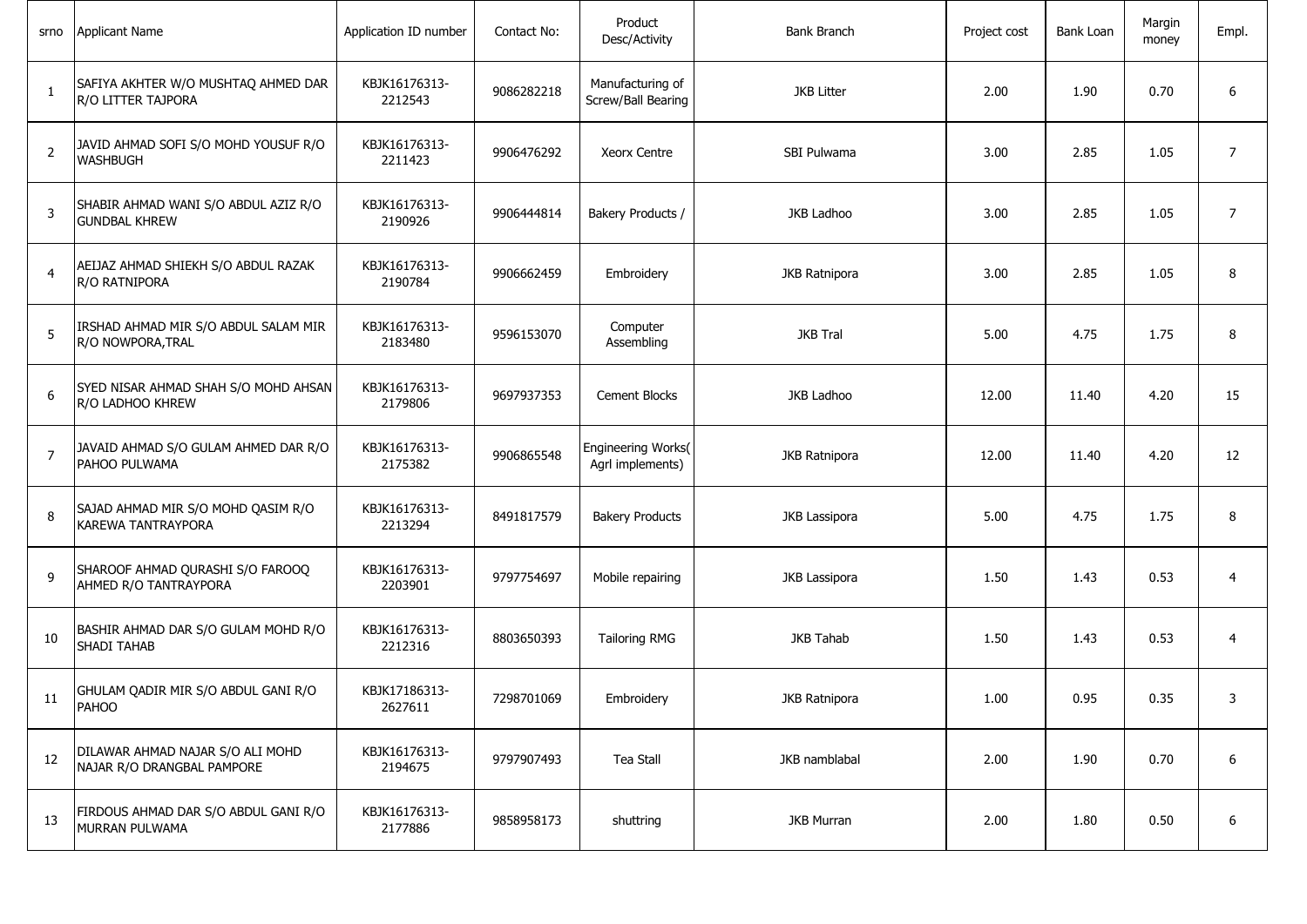| 14 | MOHAMMAD RAMZAN MIR S/O LALA MIR R/O<br><b>MURRAN</b>                  | KBJK16176313-<br>2212595 | 9858064190 | Kamble Weaving              | <b>JKB Murran</b>    | 3.00  | 2.85 | 1.05 | $\overline{4}$ |
|----|------------------------------------------------------------------------|--------------------------|------------|-----------------------------|----------------------|-------|------|------|----------------|
| 15 | MOHAMMAD AMIN WANI S/O GULAM AHMED<br>R/O NOWPORA PAYEEN               | KBJK16176313-<br>2201500 | 9622736133 | <b>SHUTTERING</b>           | JKB Lassipora        | 3.50  | 3.33 | 1.23 | 8              |
| 16 | GHULAM MOHD DAR S/O MOHD DILAWAR<br>R/O ACHAN                          | KBJK16176313-<br>2190581 | 9622759643 | Processing of dry<br>fruits | JKB Achen            | 10.00 | 9.50 | 3.50 | 10             |
| 17 | RIYAZ AHMAD WANI S/O MOHD RAJAB R/O<br>PATIPORA PULWAMA                | KBJK16176313-<br>2173831 | 9622438580 | SHUTTERING                  | <b>JKB Lassipora</b> | 3.50  | 3.33 | 1.23 | $\overline{7}$ |
| 18 | SHABIR AHMAD MAGRAY S/O HABIBULLA<br>MAGREY R/O NOWPORA PAYEEN, LITTER | KBJK16176313-<br>2201448 | 8491038715 | SHUTTERING                  | JKB Lassipora        | 3.50  | 3.33 | 1.23 | $\overline{7}$ |
| 19 | BASHIR AHMAD ZOY S/O GULAM QADIR R/O<br><b>AGLAR CHIRAT</b>            | KBJK16176313-<br>2194886 | 9622478350 | <b>TENT HOUSE</b>           | <b>JKB Litter</b>    | 10.00 | 9.50 | 3.50 | 10             |
| 20 | ADIL AHMAD MIR S/O NAZIR AHMED MIR<br>R/O TANTRIPORA                   | KBJK16176313-<br>2193339 | 8491891656 | Tea Stall                   | JKB Lassipora        | 1.50  | 1.43 | 0.53 | 5              |
| 21 | FAYAZ AHMED AHENGAR S/O ABDUL AZIZ<br>R/O GUND ACHAN                   | KBJK16176313-<br>2216924 | 9419007923 | Iron grills                 | JKB Achen            | 6.00  | 5.70 | 2.10 | 10             |
| 22 | FAROOQ AHMAD PARRAY S/O GULAM MOHD<br>PARREY R/O NOWPORA ACHEN         | KBJK16176313-<br>2195134 | 9622618309 | shuttring                   | JKB Achen            | 3.50  | 3.33 | 1.23 | $\overline{7}$ |
| 23 | AFTAB AHMAD YATOO S/O MOHD RAMZAN<br>R/O MURRAN                        | KBJK16176313-<br>2209324 | 9596488900 | Dry fruits                  | <b>JKB Murran</b>    | 8.00  | 7.60 | 2.80 | 15             |
| 24 | GHULAM MOHD GANIE S/O MOHD RAMZAN<br>R/O LITTER PULWAMA                | KBJK16176313-<br>2207351 | 9596424370 | Dry fruits                  | <b>JKB Litter</b>    | 5.00  | 4.50 | 1.25 | $\overline{7}$ |
| 25 | Mohammad Maqbool Lone S/O MOHD ISMAIL<br>R/O LAJOORA                   | KBJK16176313-<br>2212605 | 9697869381 | carpet weaving              | JKB Lajora           | 2.00  | 1.90 | 0.70 | 7              |
| 26 | AB RASHID DAR S/O Assadulla Dar R/O<br>Ladermar Litter                 | KBJK16176313-<br>2180161 | 9906448956 | Automobile<br>workshop      | <b>JKB Litter</b>    | 3.17  | 3.01 | 0.79 | $\overline{7}$ |
| 27 | Abdul Rashid Khandey S/O Abdul Salam R/O<br>Barsoo Awantipora          | KBJK16176313-<br>2187248 | 9622445210 | Cricket bats                | PNB Pampore          | 10.00 | 9.50 | 3.50 | 15             |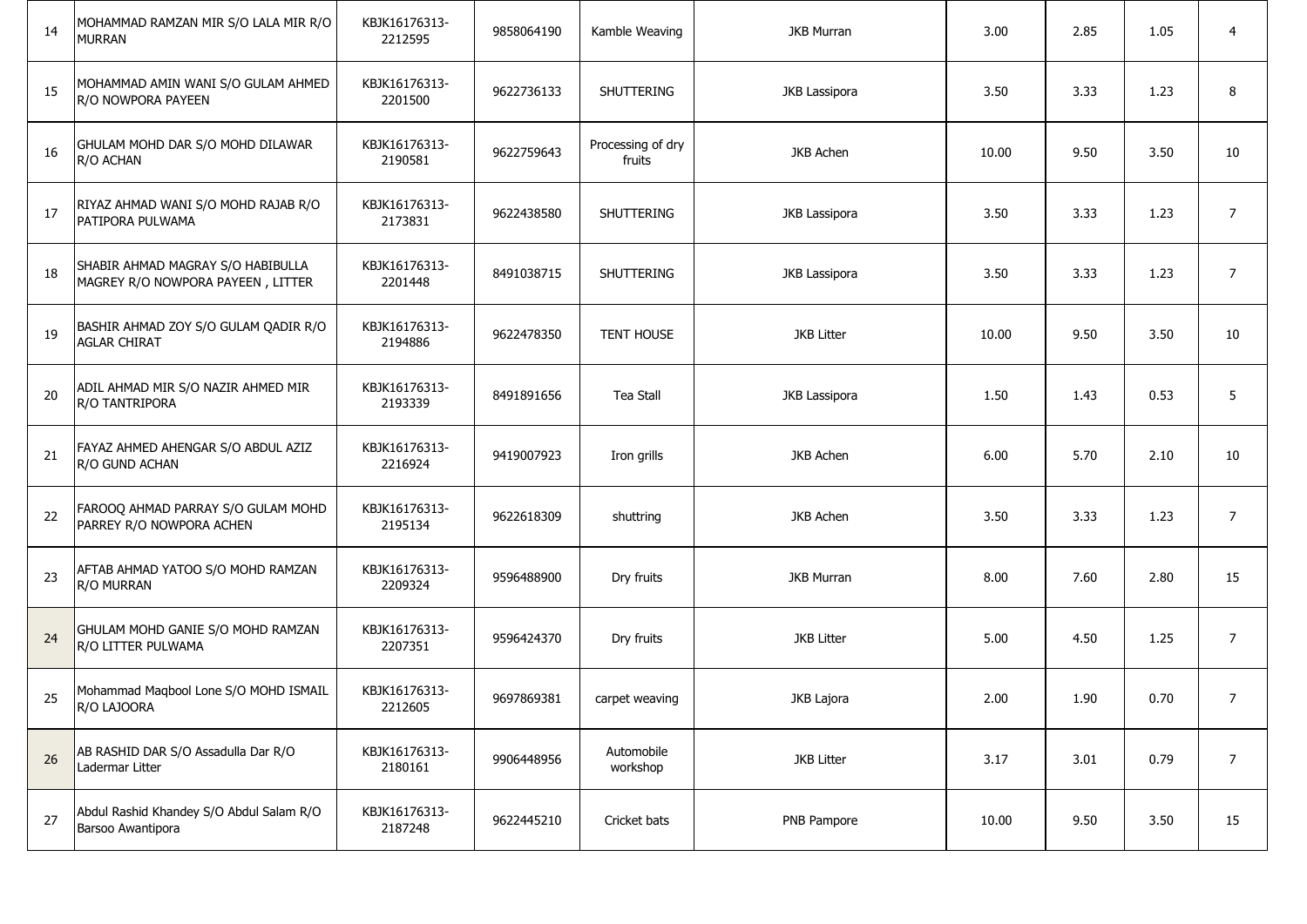| 28 | Farida Begum W/O Mohd Amin Mir R/O<br>Zaintrag Khrew                | KBJK16176313-<br>2218516 | 9622435205 | woolen Knitting                    | <b>JKB Khrew</b>   | 1.00 | 0.95 | 0.35 | 5              |
|----|---------------------------------------------------------------------|--------------------------|------------|------------------------------------|--------------------|------|------|------|----------------|
| 29 | BASHIR AHMAD KHAN SIL OF NAZIR AHMED<br>MIR R/O KAREWA TANTRAYPORA  | KBJK16176313-<br>2204207 | 9697825941 | Mobile & Electronic<br>Equipment   | JKB Lassipora      | 1.50 | 1.43 | 0.53 | 5              |
| 30 | NAZIR AHMAD SHEIKH S/O ABDUL GANI R/O<br>LARVE, KAKAPORA            | KBJK16176313-<br>2197892 | 9596148390 | Transformers/<br>Elect.Motor Pumps | <b>JKB Parigam</b> | 3.00 | 2.85 | 1.05 | 7              |
| 31 | ABDUL HAMID GANIE S/O ABDUL MAJID R/O<br>PANJRAN ACHAN LITTER       | KBJK17186313-<br>2651758 | 7051501103 | Tent house                         | JKB Achan          | 4.00 | 3.80 | 1.40 | $\overline{7}$ |
| 32 | KOUSAR JAN W/O NAZIR AHMED AHENGAR<br>R/O PATHAN PULWAMA            | KBJK17186313-<br>2647863 | 8491984901 | Crewel Chainstitch                 | JKB Pulwama        | 1.50 | 1.43 | 0.53 | 6              |
| 33 | GULSHAN BANO W/O GULZAR AHMED MIR<br>R/O SHISHTER RAJPORA LITTER    | KBJK17186313-<br>2629469 | 9107910343 | Crewel Chainstitch                 | <b>JKB Litter</b>  | 2.00 | 1.90 | 0.70 | $\overline{7}$ |
| 34 | GULSHANA BANOO W/O ALI MOHD SHEIKH<br>R/O NICKLOORA PULWAMA         | KBJK17186313-<br>2629334 | 9055172149 | Crewel embroidery                  | <b>JKB Litter</b>  | 1.50 | 1.43 | 0.53 | 6              |
| 35 | AFROZA AKHTER W/O FAYAZ AHMED BHAT<br>R/O SHISHTER LITTER PULWAMA   | KBJK17186313-<br>2629298 | 9622760959 | Crewel Chainstitch                 | <b>JKB Litter</b>  | 1.50 | 1.43 | 0.53 | $\overline{7}$ |
| 36 | GHULAM MOHI UD DIN DAR S/O MOHD<br>ABDULLA R/O LAJOORA PULWAMA      | KBJK16176313-<br>2218410 | 8803930299 | Cotton<br>bedding/pillows          | JKB Lajora         | 3.00 | 2.85 | 1.05 | 8              |
| 37 | HASEENA AKHTER W/O MEHRAJDIN SHAKSAZ<br>R/O TAWHEED MOHALLA RAJPORA | KBJK17186313-<br>4999474 | 9419037557 | Embroidery of<br>fabrics           | SBI Rajpora        | 1.50 | 1.43 | 0.53 | 7              |
| 38 | RIFAT JAN W/O NISAR AHMED SHAKSAZ R/O<br>RAJPORA RAJPORA            | KBJK17186313-<br>2596778 | 8803973898 | Embroidery of<br>fabrics           | SBI Rajpora        | 1.50 | 1.43 | 0.53 | $\overline{7}$ |
| 39 | GULSHAN AKHTER W/O FAROOQ AHMED MIR<br>R/O SHESHTER LITTER PULWAMA  | KBJK17186313-<br>2629394 | 9622622403 | Crewel Chainstitch                 | <b>JKB Litter</b>  | 1.50 | 1.43 | 0.53 | 7              |
| 40 | TAHSEENA AKHTER D/O MANZOOR AHMED<br>BHAT R/O LELHAR KAKAPORA       | KBJK17186313-<br>2632522 | 9858769591 | Crewel Chainstitch                 | <b>JKB Kakpora</b> | 1.00 | 0.95 | 0.35 | 5              |
| 41 | SHABNUM BANOO W/O MUSHTAQ AHMED<br><b>BHAT R/O SOIMOH TRAL</b>      | KBJK17186313-<br>2629248 | 9858723246 | Tailoring/ rmg                     | JKB Saimoh Tral    | 1.50 | 1.43 | 0.53 | 8              |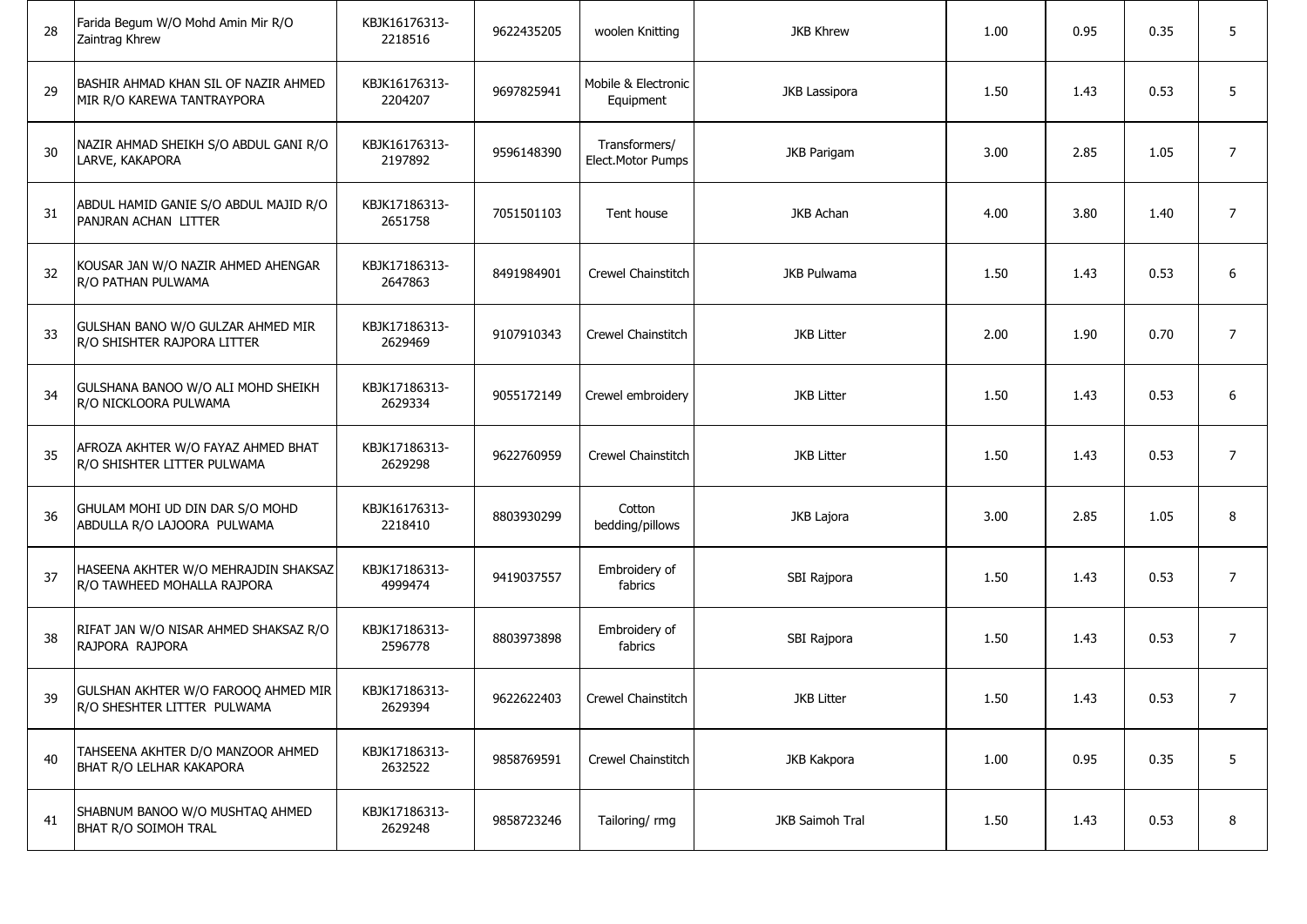| 42 | BASHARAT AHMAD DAR S/O ABDUL AZIZ R/O<br>LAJOORA PULWAMA              | KBJK17186313-<br>2661754 | 9596012690 | Mobile repairing                     | JKB Lajora         | 3.00  | 2.85  | 1.05 | 8              |
|----|-----------------------------------------------------------------------|--------------------------|------------|--------------------------------------|--------------------|-------|-------|------|----------------|
| 43 | ABDUL HAMID BHAT S/O Abdul Rahim R/O<br>Gaberpora hawl rajpora        | KBJK17186313-<br>2693056 | 9906685302 | Cable t.v. Network                   | JKB MC Hal         | 3.00  | 2.85  | 1.05 | 8              |
| 44 | ZAMROODA BANOO D/O Mohd Yaqoob<br>Khandey R/O New colony kakapora     | KBJK17186313-<br>2655872 | 9797112006 | Crewel Chainstitch                   | JKB Kakpora        | 1.00  | 0.95  | 0.35 | 5              |
| 45 | BILQUES JAN D/O Gulam Mohidin Khandey<br>R/O New colony kakapora      | KBJK17186313-<br>2633722 | 7006970457 | Zari embroidery                      | JKB Kakpora        | 1.00  | 0.95  | 0.35 | 5              |
| 46 | BILKIS FATIMA W/O Ajaz Ahmed Najar R/O<br>Civil lines tral awantipora | KBJK16176313-<br>2415240 | 8493007706 | Tailoring/rmg                        | JKB BS Tral        | 11.00 | 10.45 | 3.85 | 15             |
| 47 | ASIF BASHIR S/O Bashir Ahmed Bhat R/O<br>Neewa pulwama                | KBJK17186313-<br>2692489 | 7298940637 | Mobile repairing                     | JKB Neewa          | 1.50  | 1.43  | 0.53 | 5              |
| 48 | AB AZIZ MIR S/O Jalal Din R/O Dadsara tral                            | KBJK17186313-<br>2632495 | 9906614868 | Kangries                             | JKB Dadsara        | 1.50  | 1.43  | 0.53 | 5              |
| 49 | BASHIR AHMAD LONE S/O Mohd Sidiq R/O<br>Tiken batpora pulwama         | KBJK17186313-<br>2591337 | 9697147873 | Tent house                           | JKB Rajpora        | 5.00  | 4.75  | 1.75 | 8              |
| 50 | SURVAID AFZAL MIR S/O Mohd Afzal R/O<br>Mirpora dadasara tral         | KBJK17186313-<br>2674254 | 8715037679 | Tent house                           | <b>JKB Dadsara</b> | 7.00  | 6.65  | 2.45 | 9              |
| 51 | FAROOQ AHMAD LONE S/O Gulam Hassan<br>R/O Aripal tral                 | KBJK17186313-<br>2641106 | 9419062649 | Automobile<br>workshop               | JKB BS Tral        | 5.00  | 4.75  | 1.75 | 9              |
| 52 | MUDASIR AHMAD MIR S/O Abdul Ahad R/O<br>Malikpora pulwama             | KBJK17186313-<br>2632388 | 9858987070 | Computer<br>assembling<br>/repairing | JKB Murran Adda    | 3.00  | 2.85  | 1.05 | $\overline{7}$ |
| 53 | AJAZ AHMAD DHOBI S/O Gulam Mohd R/O<br>Dangerpora pulwama             | KBJK17186313-<br>2641326 | 8803071506 | Mobile repairing                     | JKB Washbugh       | 3.50  | 3.33  | 1.23 | 8              |
| 54 | SAJAD AHMAD S/O Ahmedulla Shah R/O Koil<br>pulwama                    | KBJK17186313-<br>2560158 | 9858698107 | Bee-keeping                          | <b>JKB Koil</b>    | 3.00  | 2.85  | 1.05 | $\overline{7}$ |
| 55 | SHABIR AHMAD KUMAR S/O Gulam Nabi R/O<br>Arihal pulwama               | KBJK17186313-<br>2631993 | 9858720852 | Shuttering                           | <b>JKB Arihal</b>  | 5.00  | 4.75  | 1.75 | $\overline{7}$ |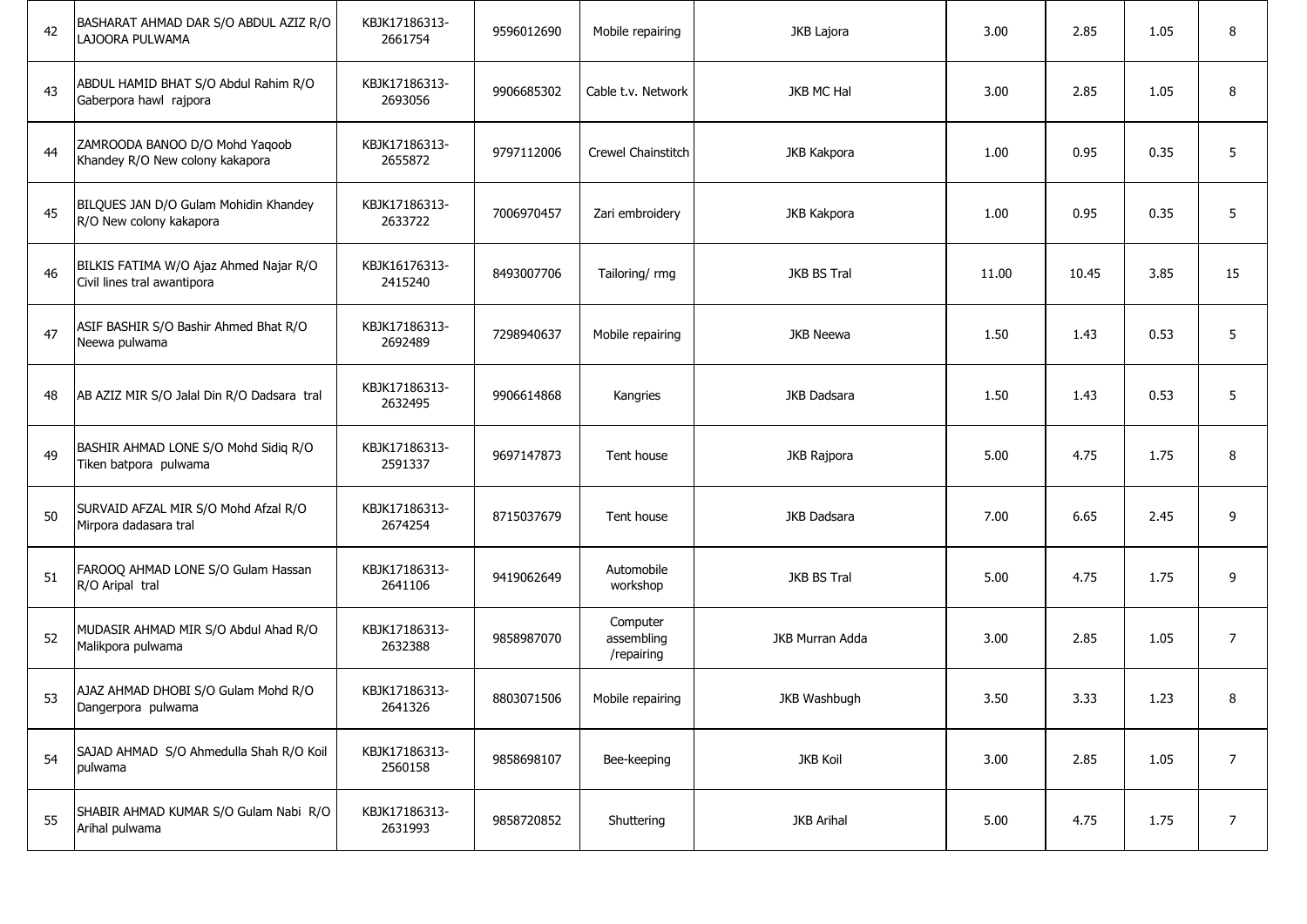| 56 | PRINCY JAN D/O Gulam Nabi Sheikh R/O<br>Khrew pampore           | KBJK17186313-<br>2653944 | 9858615606 | Tailoring/rmg                 | <b>JKB Khrew</b>  | 1.50  | 1.43 | 0.53 | 5              |
|----|-----------------------------------------------------------------|--------------------------|------------|-------------------------------|-------------------|-------|------|------|----------------|
| 57 | RAFIQA BEGHUM W/O Javed Ahmed Dar R/O<br>Sathpukhren khrew      | KBJK17186313-<br>2596283 | 9622271595 | Crewel embroidery             | <b>JKB Khrew</b>  | 1.50  | 1.43 | 0.53 | 5              |
| 58 | IRFANA JAN D/O Gulam Mohd Sheikh R/O<br>Khrew pampore           | KBJK17186313-<br>2652324 | 8493950223 | Tailoring/ rmg                | <b>JKB Khrew</b>  | 1.50  | 1.43 | 0.53 | 5              |
| 59 | SHAHEENA BANOO W/O Muzafar Ahmed Bhat<br>R/O Arihal pulwama     | KBJK17186313-<br>2647779 | 9906926332 | Crewel Chainstitch            | <b>JKB Arihal</b> | 1.50  | 1.43 | 0.53 | 5              |
| 60 | AASIF AHMAD HAKAK S/O Nazir Ahmed R/O<br>Baba pora khrew        | KBJK17186313-<br>2589437 | 8715033529 | Shuttering                    | <b>JKB Khrew</b>  | 5.00  | 4.75 | 1.75 | 10             |
| 61 | GULAM MOHD MIR S/O Ali Mohd R/O<br>Wakherwan                    | KBJK16176313-<br>2204724 | 9797027495 | Bakery products               | <b>JKB Koil</b>   | 2.00  | 1.90 | 0.70 | 5              |
| 62 | NAZIA JAN D/O Gulam Mohd Sheikh R/O<br>Rajpora pulwama          | KBJK17186313-<br>2626474 | 9858847196 | Tailoring/ rmg                | JKB Rajpora       | 1.50  | 1.43 | 0.53 | 5              |
| 63 | MANZOOR AHMAD SOFI S/O Abdul Rehman<br>R/O Newa pulwama         | KBJK17186313-<br>2623517 | 9622864264 | Bakery products               | JKB Neewa         | 3.00  | 2.85 | 1.05 | $\overline{7}$ |
| 64 | FAROOQ AHMAD RATHER S/O Abdul Ahad<br>R/O Lal gam, tral         | KBJK17186313-<br>2595988 | 9622546090 | Hallow blocks                 | JKB BS Tral       | 10.00 | 9.50 | 3.50 | 15             |
| 65 | ABIDA BASHIR D/O Bashir Ahmad Ganie R/O<br>Tujan Tenghar        | KBJK16176313-<br>2215384 | 9622782635 | Tailoring                     | <b>JKB Rohmoo</b> | 1.00  | 0.95 | 0.35 | 3              |
| 66 | IRFAN AHMAD SHAH S/O Abdul Rehman R/O<br>Rahmoo rajpora         | KBJK17186313-<br>2559566 | 9596430581 | Manufature of steel<br>grills | <b>JKB Rohmoo</b> | 3.00  | 2.85 | 1.05 | $\overline{7}$ |
| 67 | NIYAZ AHMAD WANI S/O Assadulla R/O<br>Rahmoo pulwama            | KBJK17186313-<br>2653128 | 9797027125 | Electric<br>transformers      | JKB Rohmoo        | 2.00  | 1.90 | 0.70 | 5.             |
| 68 | JAVID AHMAD HAJAM S/O Gulam Ahmed R/O<br>Larmooh awantipora     | KBJK17186313-<br>2556063 | 9797093562 | Barber                        | JKB Chersoo       | 2.50  | 2.38 | 0.88 | 5              |
| 69 | FEROZE AHMAD GONCHI SIL of Gulam Nabi<br>Dar R/O Arihal pulwama | KBJK17186313-<br>2618737 | 9697881286 | Shuttering                    | <b>JKB Arihal</b> | 3.00  | 2.85 | 1.05 | $\overline{7}$ |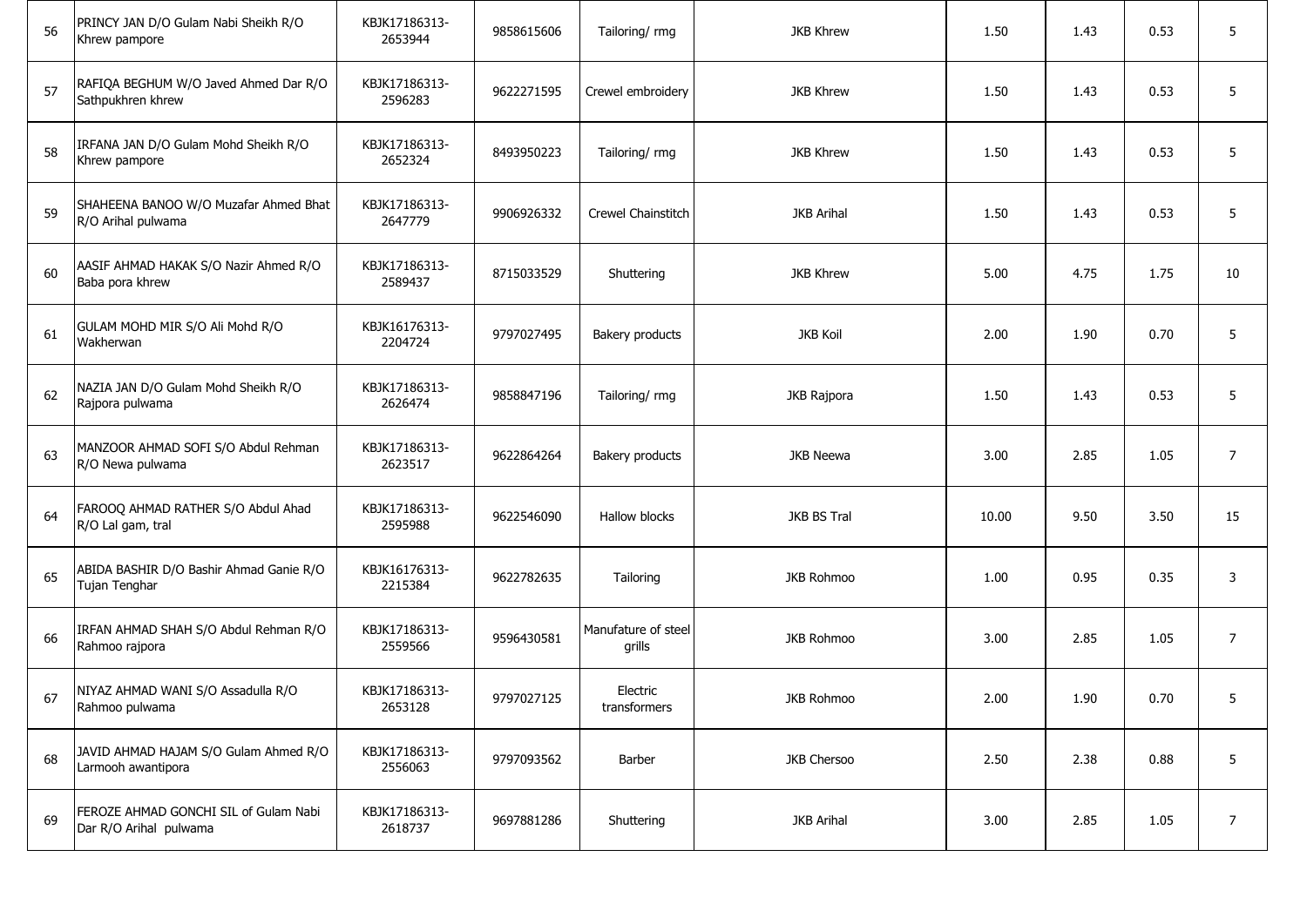| 70 | PARVEENA AKHTER W/O Gulzar Ahmad Alie<br>R/O Ukhoo             | KBJK17186313-<br>3649685 | 9622669399 | Knitting               | JKB Kakpora          | 3.00  | 2.85 | 1.05 | 5              |
|----|----------------------------------------------------------------|--------------------------|------------|------------------------|----------------------|-------|------|------|----------------|
| 71 | ASIF RASOOL WANI S/O Gulam Rasool R/O<br>Tumlahal              | KBJK16176313-<br>2474171 | 7051540755 | Automobile<br>workshop | <b>JKB Tahab</b>     | 3.00  | 2.85 | 1.05 | $\overline{7}$ |
| 72 | Tariq Ahmad Sheikh S/O Mohd Anwar R/O<br><b>Below Chanpora</b> | KBJK17186313-<br>4134997 | 9697907326 | DTP Centre             | <b>JKB Pulwama</b>   | 3.00  | 2.85 | 1.05 | $\overline{7}$ |
| 73 | NUSRAT RASHID D/O Abdul Rashid Bhat R/O<br>Danak mohalla khrew | KBJK17186313-<br>2590716 | 9796767099 | Tailoring/ rmg         | <b>JKB Khrew</b>     | 1.50  | 1.43 | 0.50 | 5              |
| 74 | Abdul Majeed Bhat S/O Abdul Ahad R/O<br>Konibal Pampore        | KBJK17186313-<br>3530940 | 9796516571 | Tailoring              | <b>JKB Namblabal</b> | 2.00  | 1.90 | 0.70 | 5              |
| 75 | Dilshada Akhter W/O Ali Mohd Rather R/O<br>Gaberpora           | KBJK17186313-<br>4958246 | 8713981189 | crewel                 | <b>JKB MC Haal</b>   | 2.00  | 1.90 | 0.70 | 5              |
| 76 | SUMEERA SHAFIQ D/O Mohd Shafiq Dar R/O<br>Barugam              | KBJK17186313-<br>4426366 | 9906570377 | Crewel                 | JKB EN Tral          | 2.00  | 1.90 | 0.70 | 5              |
| 77 | SHOWKAT AHMAD MAGRAY S/O Jalal u din<br>R/O Dahwatoo Renzipora | KBJK17186313-<br>2707690 | 9622826338 | Tea stall              | <b>JKB Koil</b>      | 3.00  | 2.85 | 1.05 | $\overline{7}$ |
| 78 | Tanveera akhter D/O Abdul Razak Tramboo<br>R/O Kakapora        | KBJK17186313-<br>4973135 | 7298203521 | tailoring              | JKB Kakpora          | 2.00  | 1.90 | 0.70 | $\overline{7}$ |
| 79 | NISSAR HUSSAIN SOFI S/O Gulam Rasool R/O<br>Chatapora          | KBJK17186313-<br>2694966 | 9906884044 | Dry fruits             | SBI Pulwama          | 3.00  | 2.85 | 1.05 | $\overline{7}$ |
| 80 | ROZY JAN W/O Fayaz Ahmad Dar R/O<br>Shaltokna                  | KBJK17186313-<br>4987497 | 9596000585 | Tilla                  | JKB Lajoora          | 3.00  | 2.85 | 1.05 | $\overline{7}$ |
| 81 | ABDUL QAYOOM KHAN S/O Gulam Mohidin<br>R/O Nikloora            | KBJK17186313-<br>3641298 | 9797863935 | Carpentry              | <b>JKB Litter</b>    | 2.00  | 1.90 | 0.70 | 7              |
| 82 | Gh Mohi ud Din S/O Mohd Ashur Dar R/O<br>Panzgam               | KBJK17186313-<br>4969197 | 8493057141 | Steel grills           | JKB Panzgam          | 5.00  | 4.75 | 1.75 | $\overline{7}$ |
| 83 | ASIF MOHIDIN S/O Peerzada Gulam Mohidin<br>R/O IGC lassipora   | KBJK16176313-<br>2473595 | 9797832162 | Dhaba                  | JKB Lassipora        | 10.00 | 9.50 | 3.50 | 10             |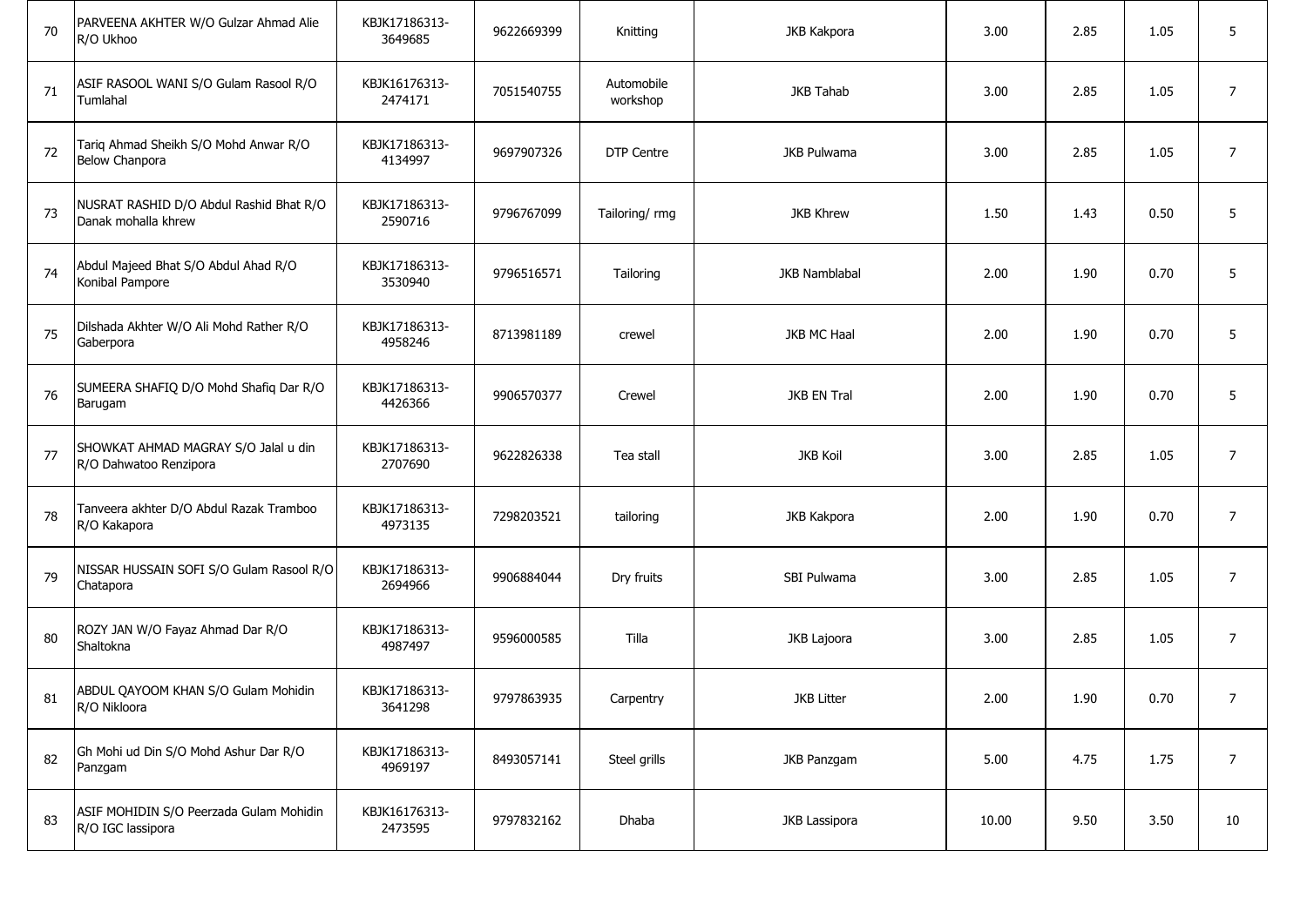| 84 | ISHRAT BASHIR D/O Bashir Ahmad Malik R/O<br>Arabal Pulwama     | KBJK17186313-<br>4994556 | 9906782662 | Woolen knitting  | JKB MC Haal       | 5.00 | 4.75 | 1.75 | $\overline{7}$ |
|----|----------------------------------------------------------------|--------------------------|------------|------------------|-------------------|------|------|------|----------------|
| 85 | JAVID AHMAD SHEIKH S/O Gulam Mohd R/O<br>Kisrigam              | KBJK17186313-<br>4415296 | 9596555975 | Tailoring        | JKB Kakpora       | 2.00 | 1.90 | 0.70 | 5              |
| 86 | SAIMA JAN D/O Gulam Mohd Malik R/O<br>Gabarpora                | KBJK17186313-<br>2535725 | 9086628151 | Crewel           | JKB Rajpora       | 2.50 | 2.38 | 0.88 | $\overline{7}$ |
| 87 | MYMOONA BANOO W/O Farooq Ahmed<br>Ahengar R/O Khrew pampore    | KBJK17186313-<br>4425902 | 9596111641 | tailoring        | <b>JKB Khrew</b>  | 2.00 | 1.90 | 0.70 | 5              |
| 88 | MYZAFFAR AHMAD KHANDAY S/O Mohd<br>Maqbool R/O Lelhar kakapora | KBJK17186313-<br>2633266 | 9596010663 | Sand extraction  | JKB Kakpora       | 3.00 | 2.85 | 1.05 | $\overline{7}$ |
| 89 | HAFEEZA BANOO W/O Nazir Ahmad Mir R/O<br>Nowpora Payeen        | KVJK17186312-<br>3628425 | 9797218708 | Tailoring        | <b>JKB Achan</b>  | 2.00 | 1.90 | 0.70 | 5              |
| 90 | SAJAD AHMAD SHAH S/O Ali Mohmad R/O<br>Tumlahal                | KBJK17186313-<br>3561722 | 7006516158 | shuttering       | <b>JKB Tahab</b>  | 5.00 | 4.75 | 1.75 | 10             |
| 91 | AASIF AHMAD THOKER S/O Gulam Ahmed<br>R/O Tumlahal lassipora   | KBJK17186313-<br>2555109 | 9858402691 | Shuttering       | <b>JKB Tahab</b>  | 3.00 | 2.85 | 1.05 | $\overline{7}$ |
| 92 | Sabreena Jan D/O Abdul Rahim Mir R/O<br>Hassanwani             | KBJK17186313-<br>3633229 | 7298901181 | Tailoring        | JKB Neewa         | 2.00 | 1.90 | 0.70 | 5              |
| 93 | FAROOQ AHMAD AHANGER S/O Abdul Gani<br>R/O Wuyan pampore       | KBJK16176313-<br>2427574 | 9906545110 | Gates and grills | JKB Wuyan         | 3.00 | 2.85 | 1.05 | $\overline{7}$ |
| 94 | HASEENA BANOO W/O Abdul Gani Guroo R/O<br>Naina Litter         | KBJK17186313-<br>3609575 | 9596310432 | Tailoring        | <b>JKB Litter</b> | 2.00 | 1.90 | 0.70 | 5              |
| 95 | JAVAID AHMAD SHEIKH S/O Mohd Ramzan<br>R/O Nikloora            | KBJK17186313-<br>3629247 | 9596417808 | Bakery           | <b>JKB Litter</b> | 3.00 | 2.85 | 1.05 | 5.             |
| 96 | MASOOD AHMAD MIR S/O Abdul Wahab R/O<br>Litter Rajpora         | KBJK17186313-<br>3654853 | 9622532080 | shuttering       | <b>JKB Litter</b> | 6.00 | 5.70 | 2.10 | 8              |
| 97 | MOHD ISHAQ BHAT S/O Abdul Gani R/O Rakhi<br>children pulwama   | KBJK17186313-<br>2629118 | 8803745612 | Masonry          | <b>JKB Arihal</b> | 1.50 | 1.43 | 0.53 | 3              |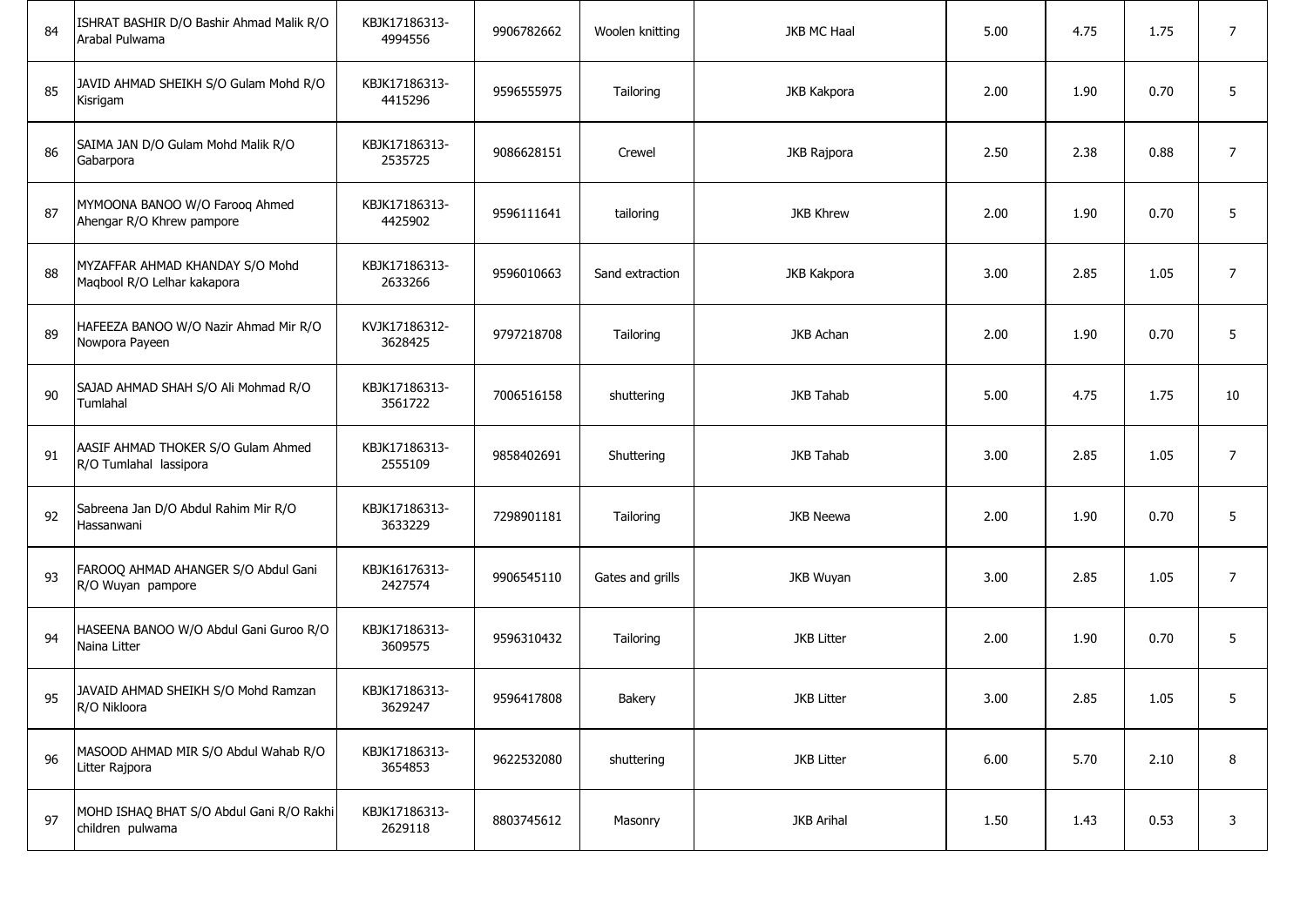| 98  | ZAREEFA AKHTER D/O Ali Mohd Malla R/O<br>Litter               | KBJK17186313-<br>3588321 | 9086540070 | Crewel               | <b>JKB Litter</b> | 2.00  | 1.90  | 0.70 | 5              |
|-----|---------------------------------------------------------------|--------------------------|------------|----------------------|-------------------|-------|-------|------|----------------|
| 99  | JOHN MOHD LONE S/O Abdull Aziz Lone R/O<br>Nowpora Payeen     | KVJK17186312-<br>4983194 | 9906530410 | Dry fruits           | JKB Neewa         | 25.00 | 23.75 | 8.75 | 25             |
| 100 | Bilal Ahmad Shergojri S/O Mohd Maqbool R/O<br>Talangam        | KBJK17186313-<br>5538405 | 9858909960 | <b>Milk Products</b> | <b>JKB Koil</b>   | 3.00  | 2.85  | 1.05 | 5              |
| 101 | MOHAMMAD YOUSUF TALI S/O Abdul Rahim<br>R/O Arihal            | KBJK17186313-<br>4426307 | 9596584183 | <b>RMG</b>           | <b>JKB Arihal</b> | 3.00  | 2.85  | 1.05 | 5              |
| 102 | AASHIQ HUSSAIN BAGHAT S/O Gulam Mohd<br>R/O Rohmoo            | KBJK17186313-<br>3645570 | 9018749383 | Kangri               | <b>JKB Rohmoo</b> | 1.00  | 0.95  | 0.35 | 3              |
| 103 | ABDUL AHAD BHAGAT S/O Sadaf R/O Rohmoo                        | KBJK17186313-<br>3646183 | 8803852022 | Carpentry            | <b>JKB Rohmoo</b> | 2.00  | 1.90  | 0.70 | 5              |
| 104 | Gulzar Ahmad Mir S/O Mohd Ramzan R/O<br>Achan                 | KBJK16176313-<br>2190876 | 9906761054 | Bakery               | <b>JKB Achan</b>  | 5.00  | 4.75  | 1.75 | $\overline{7}$ |
| 105 | GHULAM MOHAMMAD BHAT S/O Abdul Salam<br>Bhat R/O Koil pulwama | KBJK17186313-<br>4412098 | 9858448347 | Bee keeping          | <b>JKB Koil</b>   | 3.00  | 2.85  | 1.05 | 5              |
| 106 | Haseena Akhter W/O Abdul Rashid Mir R/O<br>Achan              | KBJK17186313-<br>2596751 | 9906577255 | Crewel               | <b>JKB Achan</b>  | 2.00  | 1.90  | 0.70 | 5              |
| 107 | BASHIR AHMAD WANI S/O Habibulla R/O<br>Rajmahal               | KBJK17186313-<br>3632236 | 9797050422 | Crewel               | <b>EDB Haal</b>   | 5.00  | 4.75  | 1.75 | 8              |
| 108 | RIYAZ AHMAD MIR S/O Gulam Mohidin R/O<br>Jagir Parigam        | KBJK17186313-<br>4973459 | 9797983990 | Shawl weaving        | JKB Parigam       | 5.00  | 4.75  | 1.75 | 8              |
|     | 109   FAROOQ AHMAD MIR S/O Ali Mohd R/O<br>Ratnipora Pulwama  | KBJK17186313-<br>3644075 | 9906832696 | Bakery               | JKB Ratnipora     | 2.00  | 1.90  | 0.70 | 5.             |
| 110 | ABDUL RASHID MALIK S/O Ali Mohd R/O Trich<br>Pulwama          | KBJK17186313-<br>4412256 | 9697371940 | <b>RMG</b>           | JKB Ratnipora     | 4.00  | 3.80  | 1.40 | 8              |
| 111 | MAHBOOBA AKHTER W/O Mohd Ayoub R/O<br>Rakhi Lajoora           | KBJK17186313-<br>4416901 | 8713845997 | Shawl embroidery     | JKB Ratnipora     | 3.00  | 2.85  | 1.05 | $\overline{7}$ |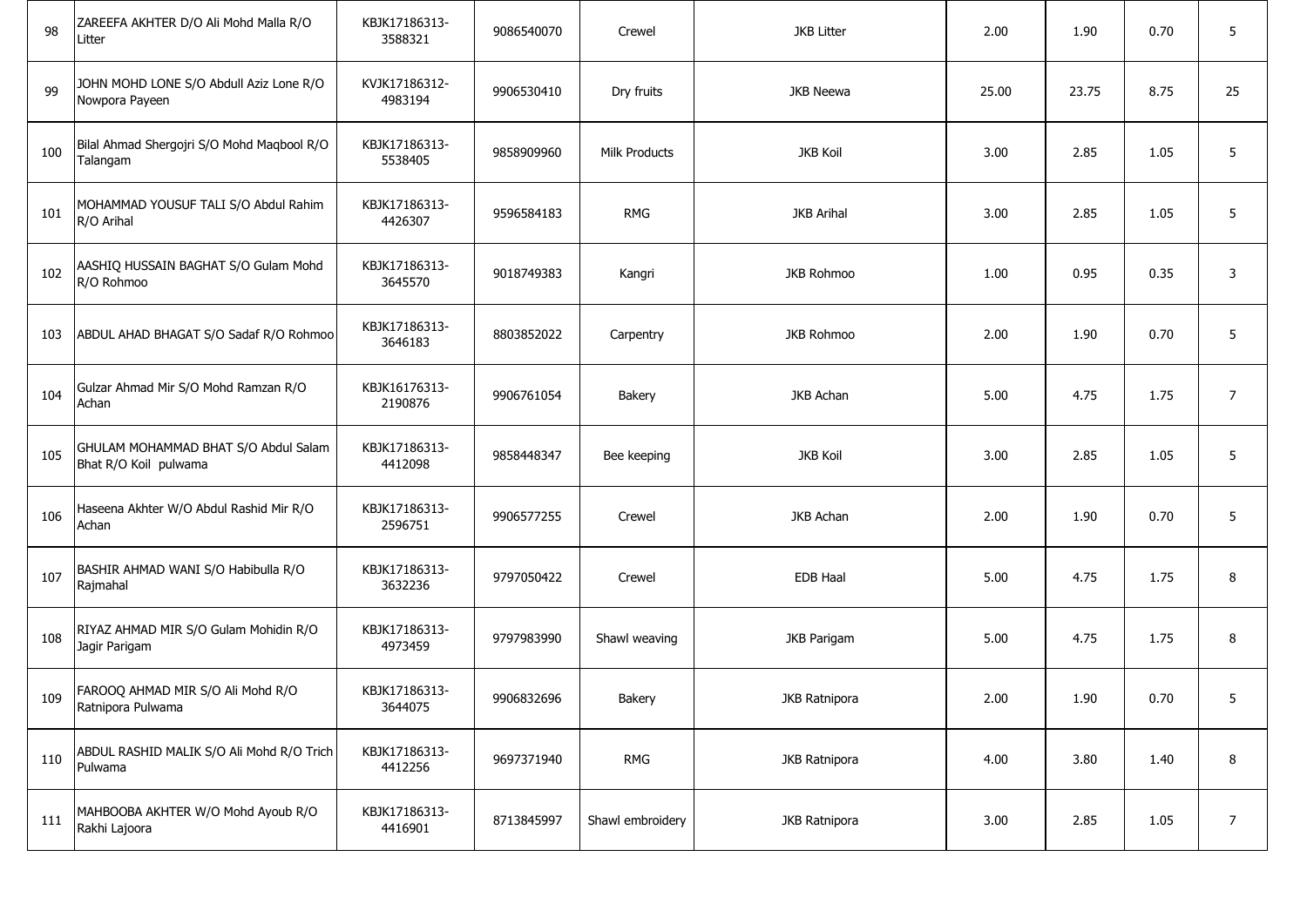| 112 | Sajad Ahmad Ganie S/O Habibulla R/O<br>Gundbal pampore | KBJK17186313-<br>3610380 | 9469340933 | shuttering | JKB Ladhoo  | 10.00  | 9.50   | 3.50   |     |
|-----|--------------------------------------------------------|--------------------------|------------|------------|-------------|--------|--------|--------|-----|
| 113 | Tariq Mohi ud din Dar S/O Gulam Mohidin R/O<br>Monveij | KBJK17186313-<br>4423821 | 9858458665 | Tea stall  | JKB Kakpora | 3.00   | 2.85   | 1.05   |     |
|     | Total                                                  |                          |            |            |             | 408.67 | 387.88 | 141.99 | 791 |

|                | List of cases settled during the year 2017-18 in respect of KVIB SHOPIAN under PMEGP. |                       |                |                      |                       |              |           |                 |       |  |  |  |  |
|----------------|---------------------------------------------------------------------------------------|-----------------------|----------------|----------------------|-----------------------|--------------|-----------|-----------------|-------|--|--|--|--|
| S.No           | Name of the Beneficiary with full Address.                                            | Applicant I.D. Number | Contact Number | Scheme               | Financing bank branch | Project cost | Bank Loan | Margin<br>Money | Empt. |  |  |  |  |
|                | Suhaib younis Taray S/o Mohd Younis Tarray<br>R/O Deegam                              | KBJK161763322203805   | 9596578211     | <b>Tent House</b>    | PNB Shopian           | 10.00        | 9.50      | 3.50            | 10    |  |  |  |  |
| $\overline{2}$ | Jahangir Ahmad Kuchay S/o Mohd Ramzan<br>Kuchay R/o Hipora Shopian                    | KBJK161763322187740   | 9796355353     | Tailoring            | JKB Kapran            | 2.00         | 1.90      | 0.70            | 5     |  |  |  |  |
| 3              | Showkat Ahmad Naikoo S/o Gh Rasool Naikoo<br>R/o Narwarian                            | KBJK161763322188385   | 9906563705     | Dry fruit            | <b>JKB Nagbal</b>     | 4.00         | 3.80      | 1.40            | 5     |  |  |  |  |
| $\overline{4}$ | Tariq Ahmad Mir S/o Gh. Qaidir Mir R/o<br>Pinjoora                                    | KBJK161763322202912   | 9797201277     | <b>Hollow Blocks</b> | <b>JKB Pinjoora</b>   | 8.00         | 7.60      | 2.80            | 5     |  |  |  |  |
| 5              | Sayar Ahmad Malla S/o Gh Nabi R/o<br>Hushangpora                                      | KBJK161763322202770   | 9797865991     | Shuttering           | JKB Nagbal            | 6.00         | 5.70      | 2.10            | 5     |  |  |  |  |
| 6              | Showkat Hussain Bhat S/o Gh Ahmad Bhat<br>R/o Laddi                                   | KBJK161763322399371   | 9596198124     | <b>Tent House</b>    | JKB imam sahib        | 10.00        | 9.50      | 3.50            | 12    |  |  |  |  |
| $\overline{7}$ | Riyaz Ahmad Mir S/o Gh Hassan Mir R/o<br>Sindoo Shirmal                               | KBJK161763322416322   | 9906429537     | Tailoring            | JKB Pinjoora          | 2.00         | 1.90      | 0.70            | 5     |  |  |  |  |
| 8              | Gulzar Ahmad Bhat S/o Ab Gani Bhat R/o<br>Sedow                                       | KBJK161763322413476   | 9797074451     | <b>Tea Stall</b>     | JKB Court Road        | 2.00         | 1.90      | 0.70            | 3     |  |  |  |  |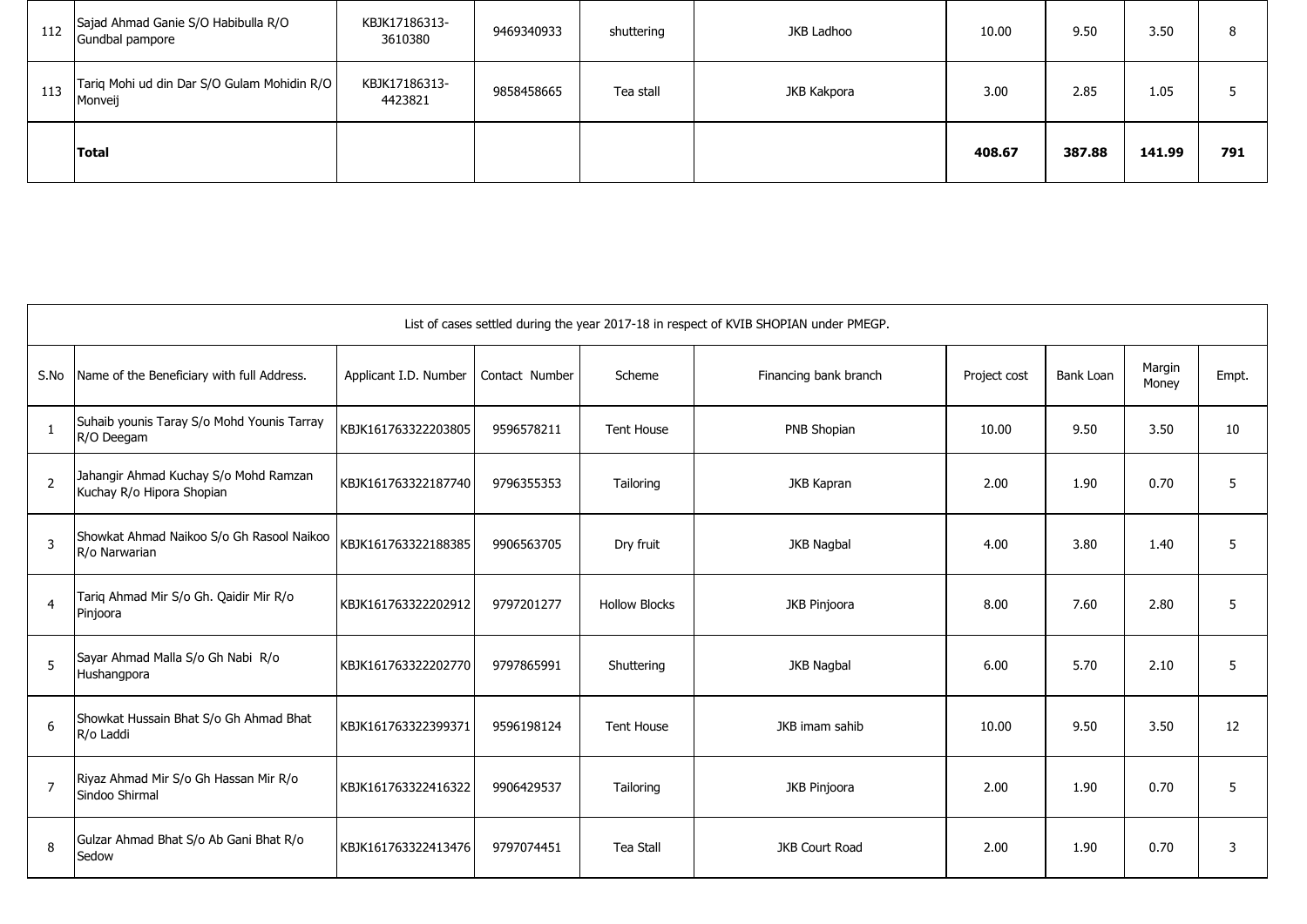| 9  | Nasir Ah Malla S/o Ab Rashid Malla R/o Sedow                                  | KBJK16176332202953  | 7298652923 | B&C                      | JKB Court Road     | 4.00  | 3.80 | 1.40 | 5              |
|----|-------------------------------------------------------------------------------|---------------------|------------|--------------------------|--------------------|-------|------|------|----------------|
| 10 | Showkat Ahmad Ganie S/o Gh Hassan R/o<br>kharwara Spn                         | KBJK161763322203978 | 9419862890 | Shuttering               | <b>JKB Hermain</b> | 5.00  | 4.75 | 1.75 | 9              |
| 11 | Ab Kabir Bhat S/o Ab Rehman Bhat R/o Sindoo<br>Shirmal                        | KBJK161763322201888 | 9697091256 | <b>Hollow Bricks</b>     | JKB Pinjroo        | 8.00  | 7.60 | 2.80 | $\overline{7}$ |
| 12 | Muneeb-ul Rehman S/o Ab Rehman R/o<br>Bemimipora                              | KBJK161763322205144 | 9797085021 | Xerox                    | JKB Main Shopian   | 4.00  | 3.80 | 1.40 | $\overline{7}$ |
| 13 | Ab Aziz Gorsi S/o Mir Hussain Gorsi R/o<br>Gunwapora                          | KBJK171863322596798 | 9596261324 | Dry fruit                | <b>JKB Keller</b>  | 1.00  | 0.95 | 0.35 | 5              |
| 14 | Mohd Ashraf Wani S/o Ab Gani Wani R/o<br>Thairan gatipora Keller              | KBJK171863322626419 | 9858914415 | Tailoring                | <b>JKB Keller</b>  | 5.00  | 4.75 | 1.75 | $\overline{7}$ |
| 15 | Gh Nabi Sofi S/o Gh Mohd Sofi R/o Gatipora                                    | KBJK171863322593445 | 7051750881 | Bakery                   | <b>JKB Keller</b>  | 4.00  | 3.80 | 1.40 | 8              |
| 16 | Showkat Ahmad Kuchay S/o Gh Mohd Kuchay<br>R/o Bonabazar Shopian              | KBJK171863322654873 | 9419048325 | Shuttering               | JKB HR Shopian     | 10.00 | 9.50 | 3.50 | 10             |
| 17 | Mushtaq Ahmad Malla S/o Gh Ahmad Malla<br>R/o gatipora Keller                 | KBJK171863322582684 | 9906808066 | Shuttering               | <b>JKB Keller</b>  | 6.00  | 5.70 | 2.10 | 8              |
| 18 | Shahnaza Akther W/o Riyaz Ahmad Manhas<br>R/O Karawa Manloo                   | KBJK171863322584882 | 9797755680 | Tailoring                | JKB Batapora       | 5.00  | 4.75 | 1.75 | 8              |
| 19 | Fayaz Ahmad Naikoo S/o Ab Karim Naikoo R/o<br>Abalwani Spn                    | KBJK171863322552416 | 9622543985 | Dry Fruit                | <b>JKB Hermain</b> | 2.00  | 1.90 | 0.70 | $\overline{7}$ |
| 20 | Shabir Ahmad Wagay S/o Gh Qadir Wagay R/o KBJK171863132653717<br>Pinjoora Spn |                     | 9596722925 | Xerox                    | JKB Batapora       | 2.00  | 1.90 | 0.70 | 5              |
| 21 | Naveed Ahmad Bhat S/o Ab Qayoom R/o<br>Ganowpora                              | KBJK171863322590323 | 9697822193 | <b>Cutting Tailoring</b> | JKB Batapora       | 2.00  | 1.90 | 0.70 | 5              |
| 22 | Mahajabeena W/o Tariq Ahmad Khan R/o<br>Karwa Manloo                          | KBJK171863322626894 | 7298442429 | Tilla Emb                | JKB Batapora       | 2.00  | 1.90 | 0.70 | 5              |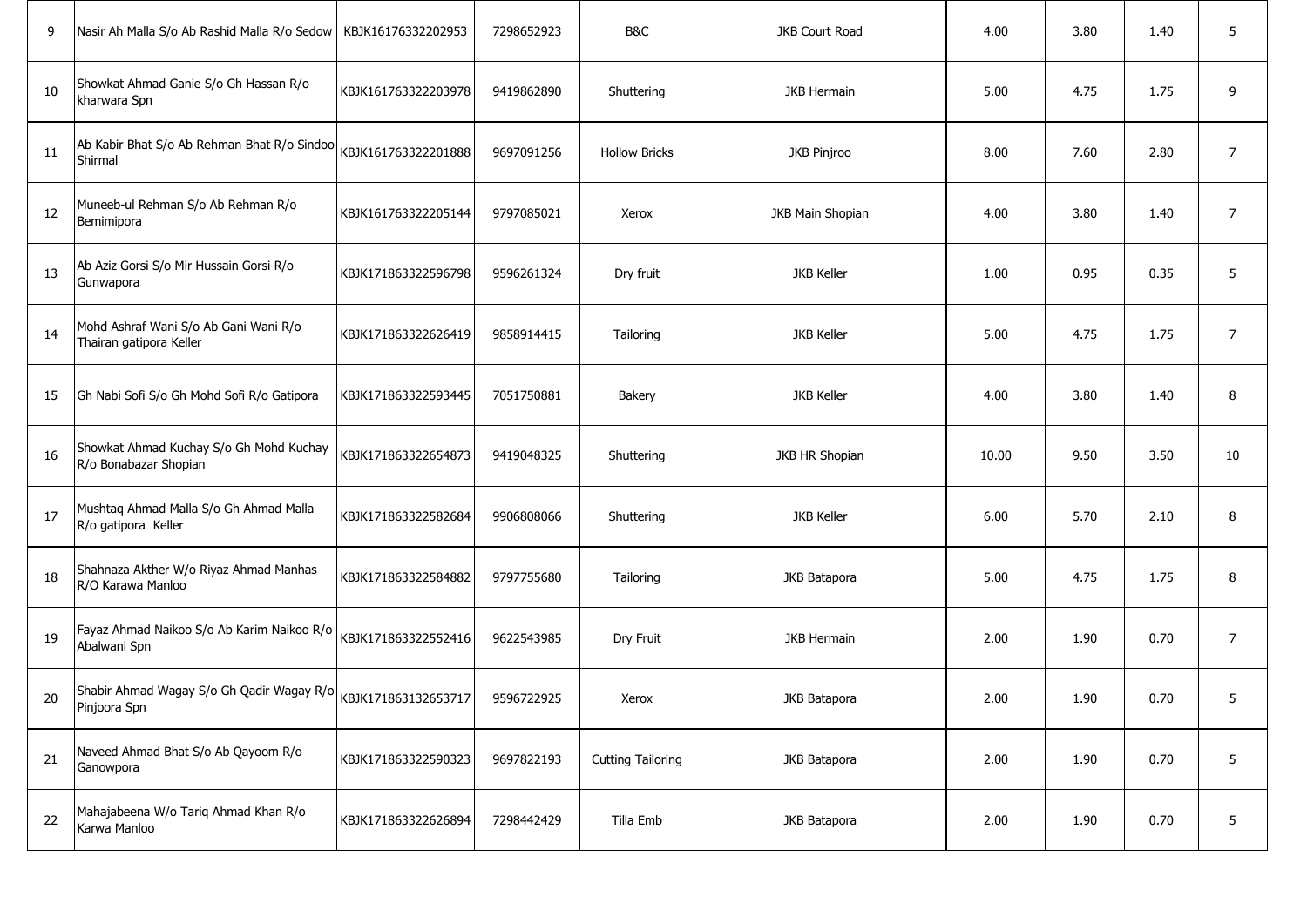| 23 | Khursheed Ah Mailk S/o Ab Gaffar R/o<br>Batapora            | KBJK171863322645022 | 9697339410 | <b>Cutting Tailoring</b> | JKB Batapora      | 2.00 | 1.90 | 0.70 | 8              |
|----|-------------------------------------------------------------|---------------------|------------|--------------------------|-------------------|------|------|------|----------------|
| 24 | Ab Wakeel Mailk S/o M Yasen R/o Batapora                    | KBJK171863322552985 | 7006422546 | Xerox                    | JKB Batapora      | 4.00 | 3.80 | 1.40 | $\overline{7}$ |
| 25 | Arshid Ahmad Hajam S/o Ab Rashid R/o<br>Batapora            | KBJK171863323561527 | 9858249006 | Ice cream                | JKB Batapora      | 4.00 | 3.80 | 1.40 | 7              |
| 26 | Jasia Jan D/o Abdul Gani R/o Karewa Manloo                  | KBJK171863322539417 | 9622484706 | <b>Cutting Tailoring</b> | JKB Batapora      | 2.00 | 1.90 | 0.70 | 5              |
| 27 | Mohammad Yaqoob Dar S/o Ab Majid R/o<br>Nasirpora Keegam    | KBJK171863322595710 | 7298839117 | <b>RMG</b>               | JKB Keegam        | 5.00 | 4.75 | 1.75 | $\overline{7}$ |
| 28 | Mohammad Maqbool Ganie S/o GH Mohd R/o<br>Checki Challan    | KBJK171863322616004 | 9906502043 | Tilla Embriodery         | JKB Checkichollan | 4.00 | 3.80 | 1.40 | $\overline{7}$ |
| 29 | Bilal Ahmad Mailk S/o M Maqbool R/o<br>Krawoora             | KBJK161763322257155 | 9797006994 | Cutting Tailoring        | JKB Batapora      | 3.00 | 2.85 | 1.05 | $\overline{7}$ |
| 30 | Razia Banoo W/o Mohd Ashraf Dar R/o<br>Meemandar            | KBJK171863322574886 | 9622953274 | Zari Emb                 | JKB HR Spn        | 3.00 | 2.85 | 1.05 | 10             |
| 31 | Adil Ahmad Dar S/o Bashir Ahmad Dar R/o<br>Ramnagri         | KBJK171863322578898 | 9596079690 | Grill Gate               | <b>JKB Vehil</b>  | 6.63 | 6.30 | 2.32 | $\overline{7}$ |
| 32 | Mateena Akther W/o Imtiyaz Ahmad R/o<br>Rangrez Mohalla Spn | KBJK171863322656395 | 9906685189 | <b>Cutting Tailoring</b> | JKB Main Shopian  | 5.00 | 4.75 | 1.75 | 7              |
| 33 | Razia Nisar W/o Nisar Ah Dhal R/o Arm<br>Mohalla Shopian    | KBJK171863323490876 | 9419047815 | Crewel Embriodery        | PNB Shopian       | 2.00 | 1.90 | 0.70 | 5              |
| 34 | Imtiyaz Ahmad Wagay S/o Bashir Ahmad R/o<br>Aliyalpora      | KBJK171863323512788 | 8803964289 | Bakery                   | JKB Court Road    | 3.00 | 2.85 | 1.05 | 7              |
| 35 | Adil Rashid Ganie S/o Ab Rashid R/o Keegam                  | KBJK171863322663566 | 8491040830 | <b>RMG</b>               | <b>JKB Keegam</b> | 4.00 | 3.80 | 1.40 | $\overline{7}$ |
| 36 | Jaffar Ahmad Dar S/o Gh Mohammad Dar R/o<br>Marhang Keegam  | KBJK171863322578156 | 9622790232 | Dry fruit                | <b>JKB Keegam</b> | 5.00 | 4.75 | 1.75 | 5              |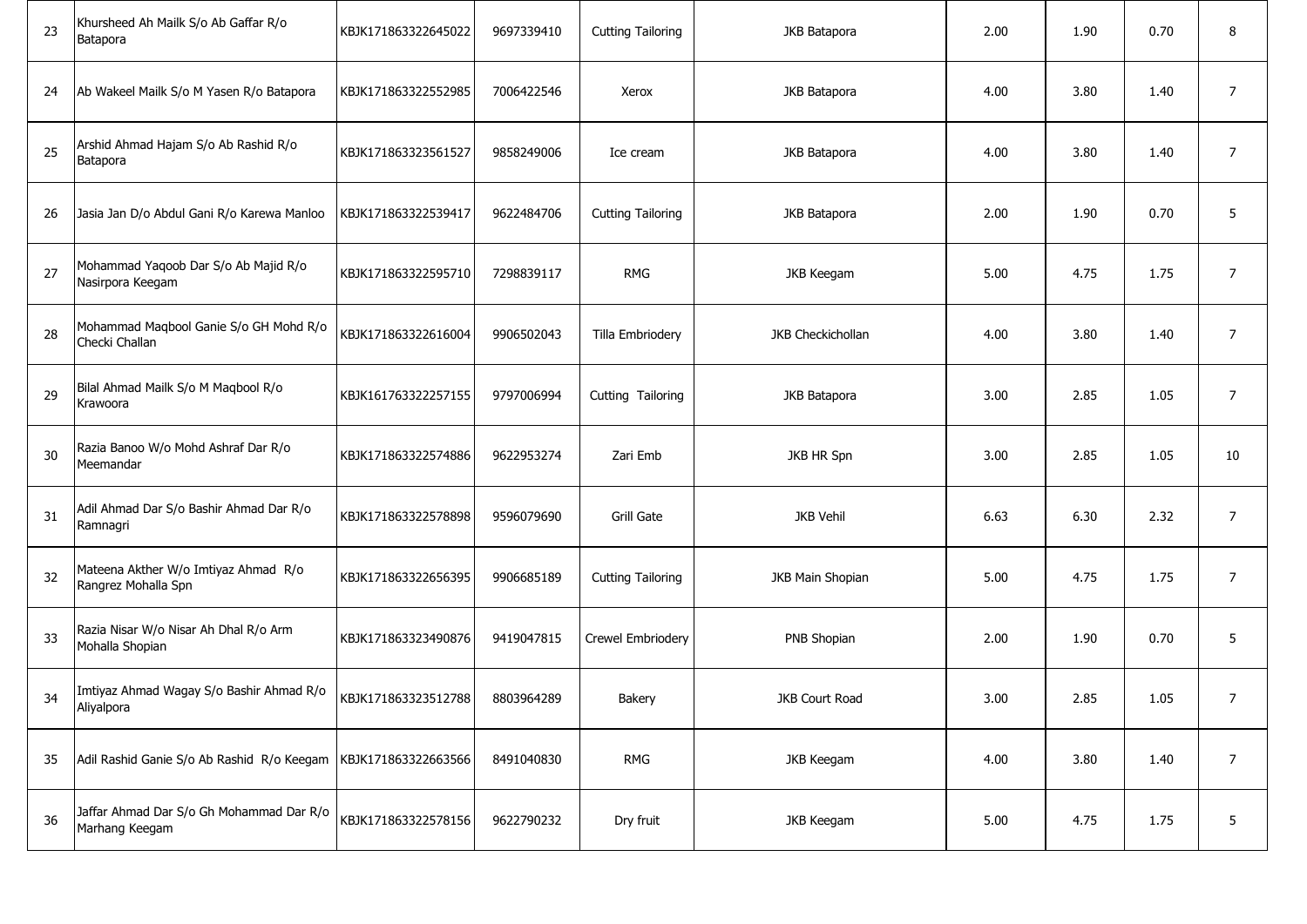| 37 | Shaista D/o Gh Mohammad Sheikh R/o<br>Audoora Spn               | KBJK171863322590719 | 9107662672 | Shawl Embriodery             | <b>JKB Keegam</b>   | 3.00  | 2.85 | 1.05 | $\overline{7}$ |
|----|-----------------------------------------------------------------|---------------------|------------|------------------------------|---------------------|-------|------|------|----------------|
| 38 | Javid Ahmad Ahanger S/o Ab Karim R/o<br>Wathoo                  | KBJK171863322629127 | 7298184545 | <b>Agriculture Tools</b>     | <b>JKB Keegam</b>   | 3.00  | 2.85 | 1.05 | 6              |
| 39 | Mohammad Usman Wani S/o Gulzar Ahmad<br>R/o Hushangpora         | KBJK171863322652312 | 9018062084 | Auto Mobile                  | <b>JKB Nagbal</b>   | 8.00  | 7.60 | 2.80 | 8              |
| 40 | Bilal Ahmad Jan S/o Mohammad ismail Jan<br>R/o Keegam           | KBJK171863323586270 | 9622669927 | cotton carding               | <b>JKB Keegam</b>   | 4.00  | 3.80 | 1.40 | 5              |
| 41 | Neelofar Jan D/o Mohammad Ashraf Ganie R/o<br>KutiporaNadigam   | KBJK171863323541938 | 9697815500 | Tilla Embriodery             | <b>JKB Kundalan</b> | 1.25  | 1.19 | 0.44 | $\overline{4}$ |
| 42 | Mohammad Ashraf Ganie S/o Mohammad<br>Ramzan Ganie R/o Ramnagri | KBJK171863322627963 | 9596510795 | Shuttering                   | JKB veil            | 7.26  | 6.90 | 2.54 | 15             |
| 43 | Adil Rashid Lone S/o Ab Rashid Lone R/o<br>Chowgam Shopian      | KBJK171863322509958 | 9858025220 | Manuf. of Doors &<br>windows | JKB imam sahib      | 10.00 | 9.50 | 3.50 | 15             |
| 44 | Bilal Ahmad Hajam S/o Ab Rashid Hajam R/o<br>Batapora Shopian   | KBJK171863322628460 | 7006414620 | Ice cream                    | JKB Batapora        | 4.00  | 3.80 | 1.40 | 5              |
| 45 | Mohammad Yaqoob Sheergojri S/o Sonaullah<br>Gojri R/o Nagbal    | KBJK171863323510812 | 7006393343 | Shuttering                   | JKB Nagbal          | 10.00 | 9.50 | 3.50 | 15             |
| 46 | Safeena Akther W/o Shahnawaz Ahmad Khan<br>R/o Karwa Manloo     | KBJK171863322573436 | 7298408126 | Wedding suits                | JKB Batapora        | 2.00  | 1.90 | 0.70 | 5              |
| 47 | Shazia Jan Late Ahmadin Bhat R/o Karwa                          | KBJK171863322631737 | 9797791011 | cutting Tailoring            | JKB Batapora        | 3.00  | 2.85 | 1.05 | 5              |
| 48 | Sajad Ahmad Bhat S/o Farooq Ahmad Bhat<br>R/o Keller Shopian    | KB1K171863323548229 | 8803845369 | Rep. of computers            | JKB Batapora        | 6.00  | 5.70 | 2.10 | 7              |
| 49 | Nazmeena W/o Asif Hassan Khan R/o Shadab<br>Karewa              | KBJK171863323536234 | 9622483102 | cutting Tailoring            | JKB Batapora        | 4.00  | 3.80 | 1.40 | 5              |
| 50 | Lateefa Akther W/o Bashir Ahmad R/o<br>Saidpora checki Spn      | KBJK171863324994415 | 8803859356 | Woolen Knitting              | JKB Vehil Shopian   | 4.18  | 3.97 | 1.46 | $\overline{7}$ |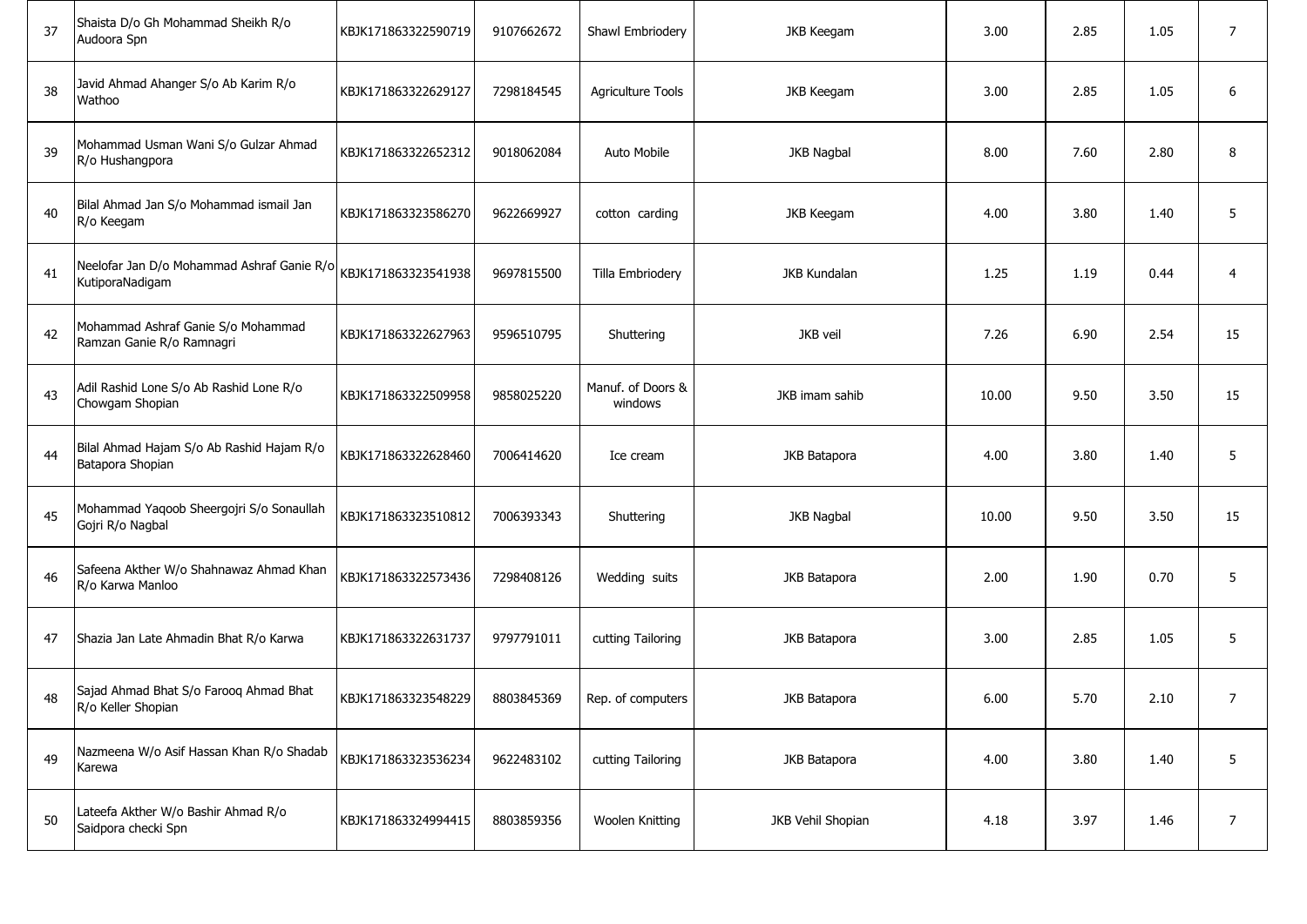| 51 | Asifa Aziz D/o Abdul Aziz R/o Bongam Shopian   KVJK161763321211624 |                     | 9858909920 | <b>RMG</b>           | JKB HR Shopian    | 4.00   | 3.80   | 1.40  |     |
|----|--------------------------------------------------------------------|---------------------|------------|----------------------|-------------------|--------|--------|-------|-----|
| 52 | Mudasir Ahmad Mir S/o Abdul Rashid Mir R/o<br>Rawalpora Shoian.    | KBJK171863322651764 | 9622796622 | <b>Hollow Blocks</b> | JKB Vehil Shopian | 9.74   | 9.25   | 3.41  | 8   |
|    | <b>TOTAL:-</b>                                                     |                     |            |                      |                   | 240.06 | 228.06 | 84.02 | 364 |

|                | List of cases settled during the year 2017-18 in respect of KVIB SRINAGAR under PMEGP. |                      |             |            |                          |        |           |      |                |  |  |
|----------------|----------------------------------------------------------------------------------------|----------------------|-------------|------------|--------------------------|--------|-----------|------|----------------|--|--|
| S.no           | Name of the Beneficiaries with full Addess                                             | Applicant ID Number  | Contact No. | Scheme     | Financing Bank Branch    | P.Cost | Bank Loan | M.M  | Emp.           |  |  |
| $\mathbf{1}$   | Ab. Salam Bhat S/o Gh. Ahmad Bhat R/o<br>Mallora                                       | KBJK 1617140-2215043 | 7298240650  | Shawl Emb. | <b>JKB Mallora</b>       | 2.00   | 1.90      | 0.70 | 3              |  |  |
| $\overline{2}$ | Muneer Ahmad Rathar S/o Mohammad<br>Shaban Rather R/o Mallora                          | KBJK 1617140-2215059 | 9906753121  | Shuttering | <b>JKB Mallora</b>       | 5.00   | 4.75      | 1.75 | 14             |  |  |
| 3              | Ab. Majid Shah S/o Abdullah Shah R/o<br>Khimber                                        | KBJK1617140-2207548  | 9419384451  | Shawl Emb. | JKB Zakura               | 2.00   | 1.90      | 0.70 | $\overline{4}$ |  |  |
| $\overline{4}$ | Hadisa Akther W/o Showket Ahmad R/o Gund<br>HassiBhat                                  | KBJK1617140-2218662  | 9103098446  | Shawl Emb. | <b>JKBGund Hassibhat</b> | 3.00   | 1.85      | 1.05 | 5              |  |  |
| 5              | Firdous Ahmad Bhat S/oAb. REhman Bhat R/o<br>Panzinara                                 | KBJK 1617140-2203643 | 8803980534  | Joinery    | JKB Check mujgund        | 3.65   | 3.47      | 1.28 | 6              |  |  |
| 6              | Shafia Shafi Mir W/o Rayees Ahmad Bakshi<br>R/oMir Bagh Chattabal                      | KBJK1617140-2218519  | 9906712373  | Shawl Emb. | <b>JKB Mujgund</b>       | 3.00   | 1.85      | 1.05 | 5              |  |  |
| $\overline{7}$ | Feroza Shafi D/o Mohamad Shafi R/o<br>Panzinara                                        | KBJK1617140-2215053  | 9622421496  | Shawl Emb. | <b>JKB Check Mujqund</b> | 3.00   | 1.85      | 1.05 | 5              |  |  |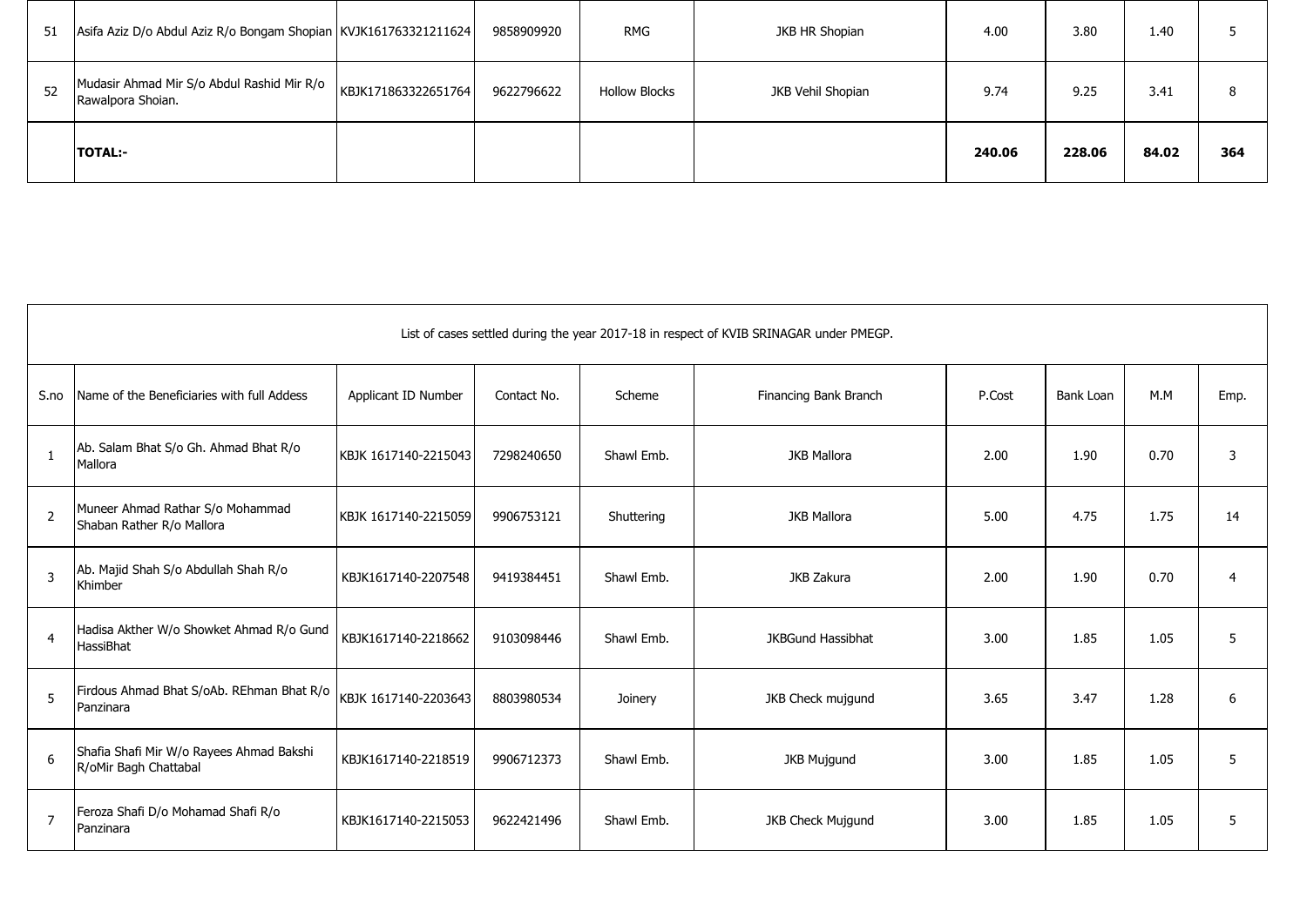| 8  | Shakeel Ahmad Khan S/o Mukthar Ahmad<br>Khan R/o Hafitchinar           | KBJK1617140-2242661  | 9622402252 | R.M.G           | JKB Lasjan           | 4.00  | 1.80  | 1.40 | 8              |
|----|------------------------------------------------------------------------|----------------------|------------|-----------------|----------------------|-------|-------|------|----------------|
| 9  | Showkat Ahmad Dar S/o Gh. Mohammad Dar<br>R/o Maloora                  | KBJK1617140-2222172  | 9797180301 | Shuttering      | <b>JKB Mallora</b>   | 5.00  | 4.75  | 1.75 | $\overline{7}$ |
| 10 | Hafiza Begam W/o Gulzar ahmad Bhat<br>R/oMallora                       | KBJK1617140-2215025  | 9018559775 | Shawl Emb.      | <b>JKB Mallora</b>   | 2.00  | 1.90  | 0.70 | 3              |
| 11 | Shakeel Ahmad Bhat S/o Ab. Gaffar Bhat R/o<br>Maloora                  | KBJK 1617140-2392040 | 9797179947 | Automobile      | <b>JKB Mallora</b>   | 5.00  | 4.75  | 1.75 | $\overline{7}$ |
| 12 | Imtiyaz Ahmad Laway S/o Mohammad Akbar<br>Laway R/oBotaspora Hazratbal | KBJK1617142-2238562  | 9906762650 | Manf. Of Paints | JKB Habbak crossing  | 7.00  | 6.65  | 2.45 | 8              |
| 13 | Tariq Ahmad Bhat S/o Ab. Majid Bhat R/o<br>Solina Payeen               | KBJK1617140-2211955  | 9086525064 | Shuttering      | PNB. Jawharnagar     | 7.00  | 6.65  | 2.45 | 20             |
| 14 | Rifat Bano W./o Mushtaq Ahmad Bhat R/o<br>Mallora                      | KBJK161740-2203261   | 9697049534 | Shawl Emb.      | <b>JKB Mallora</b>   | 3.00  | 2.85  | 1.05 | 5              |
| 15 | Tanveer Ahmad Teli s/o GH. Hassan Teli R/o<br>Kundbal Rainawari        | KBJK1617140-2233566  | 9797197870 | Laundary        | <b>JKB Nowgam</b>    | 7.00  | 6.65  | 2.45 | 8              |
| 16 | Firdous Ahmad Wani S/o GH. Qadir Wani R/o<br>Lawaypora                 | KBJK1617140-2170344  | 9419505000 | Bakery          | JKB Gund Hassi Bhat  | 24.78 | 23.54 | 8.67 | 13             |
| 17 | Riyaz Ahmad Lone S/o Ali Mohammad Lone<br>R/o Saidpora Balla Harwan    | KBJK1718140-2661996  | 9018512528 | Shawl Emb.      | JKB New Theed Harwan | 4.00  | 3.80  | 1.40 | 5              |
| 18 | Showkat Ahmad Kumar S/o Ab. Razak kumar<br>R/o Kumar Mohallah Harwan   | KBJK1718140-2655110  | 9419594168 | Beekeeping      | JKB New Theed HArwan | 4.00  | 3.80  | 1.40 | $\overline{4}$ |
| 19 | Ab. Majid Laway S/o HabibUllah Laway R/o<br>Mulphaq Hazratbal          | KBJK 1718140-261458  | 9469116570 | Shawl Emb.      | JKB Newtheed Harwan  | 3.00  | 1.85  | 1.05 | 5.             |
| 20 | Ruqiya Ashraf W/o Din Mohammad Gania<br>R/oNew Theed Harwan            | KBJK1718140-3485689  | 9796504124 | Shawl Emb.      | JKB New Theed Harwan | 5.00  | 4.75  | 1.75 | $\overline{7}$ |
| 21 | Shaid Shabir Wani S/o Shabir Ahmad Wani R/o<br>GundhassiBhat Lawaypora | EKBJK140-280516      | 9086000120 | Manf. Of Flex   | JKB Gund Hasi Bhat   | 10.00 | 9.50  | 3.50 | 8              |